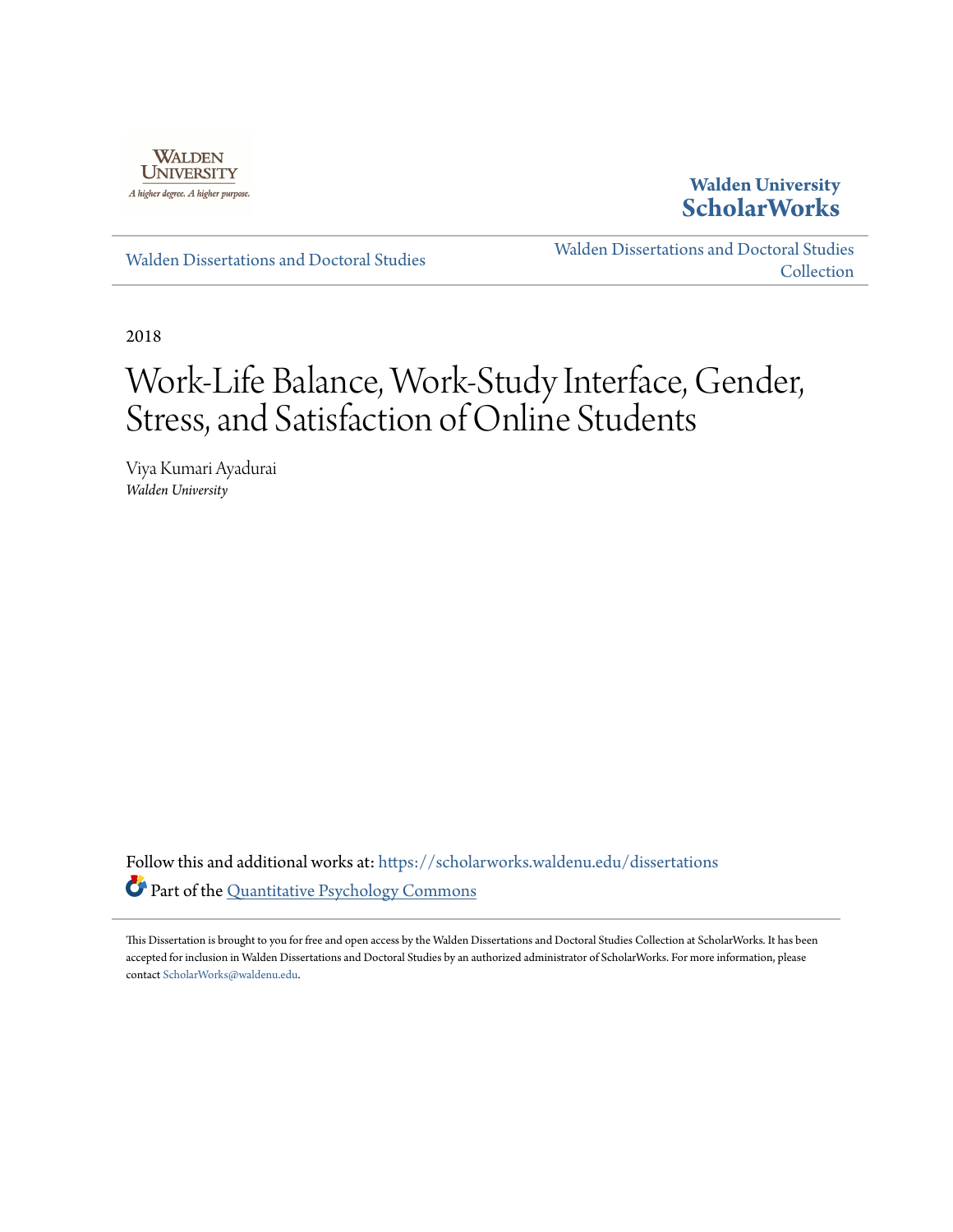## **Walden University**

College of Social and Behavioral Sciences

This is to certify that the doctoral dissertation by

Viya Kumari Sivaguru Ayadurai

has been found to be complete and satisfactory in all respects, and that any and all revisions required by the review committee have been made.

Review Committee Dr. Leslie Barnes-Young, Committee Chairperson, Psychology Faculty Dr. David Yells, Committee Member, Psychology Faculty Dr. Anne Morris, University Reviewer, Psychology Faculty

> Chief Academic Officer Eric Riedel, Ph.D.

> > Walden University 2018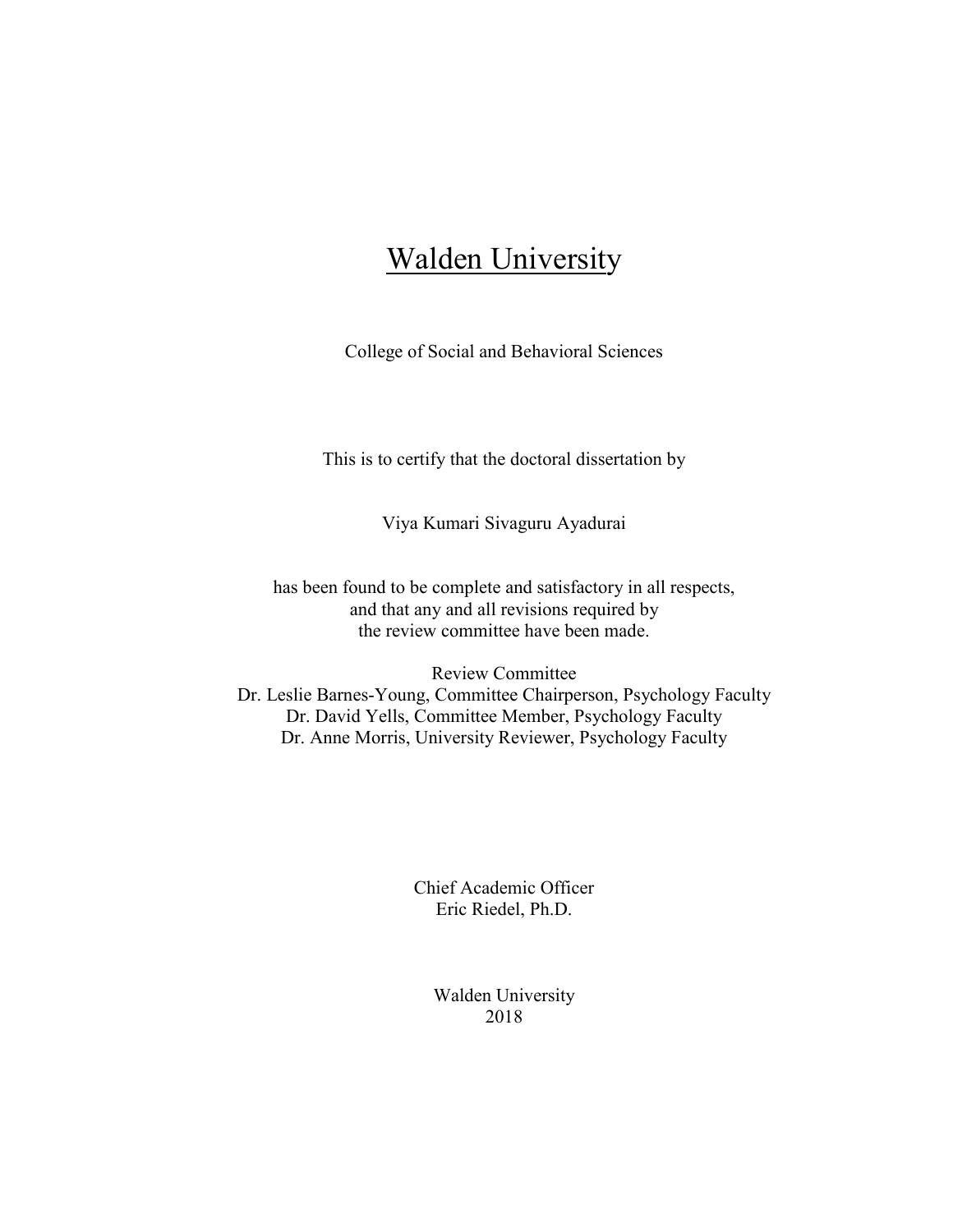Abstract

Work-Life Balance, Work-Study Interface, Gender, Stress, and Satisfaction of Online Students

by

Viya Kumari Sivaguru Ayadurai

MSOC, University of South Australia, 2008

BSc (Hons), Open University, United Kingdom, 2006

Dissertation Submitted in Partial Fulfillment

of the Requirements for the Degree of

Doctor of Philosophy

Psychology

Walden University

August 2018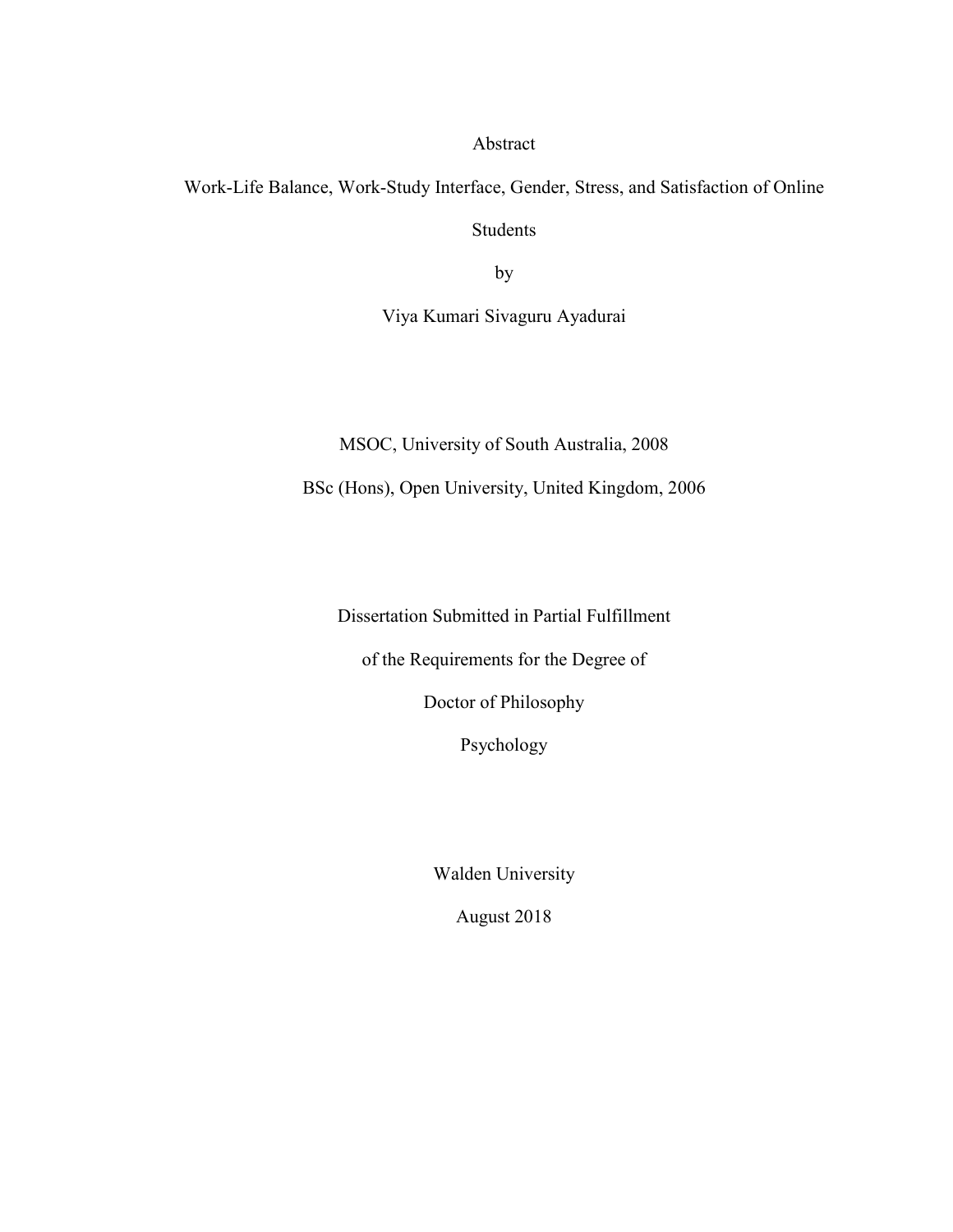**Abstract** 

There is a likelihood of stress in working students' struggles to manage work, family, studies, and personal life, yet little is known about differences in stress levels between male and female online students. Previous studies suggested that more men than women balanced work and family owing to women's asymmetrical family responsibilities. The purpose of this study was to examine the moderating effects of gender on the relationships of work-life balance and work-study interface of working online students and their perceived stress and satisfaction with life. In this quantitative study, the theoretical framework included social role theory and spillover theory. A convenience sample of 80 working online students (aged 20–60+ years) participated in an online survey. Particpants completed a demographic survey, work-life balance scale, work-study interface scale, perceived stress scale, and satisfaction with life scale. Collected data were analyzed using regression analysis. The results indicated that in both work-life balance and work-study interface, working female online students had higher levels of perceived stress than males, and women had a lower level of satisfaction with life than men in work-study interface. Understanding spillover experiences and gender social roles of working online students in their work-life balance and work-study interface may lead to positive social change by providing useful information for policy makers to support online students. The study may also provide an understanding of the dynamic of the work-life-study balance for the students themselves.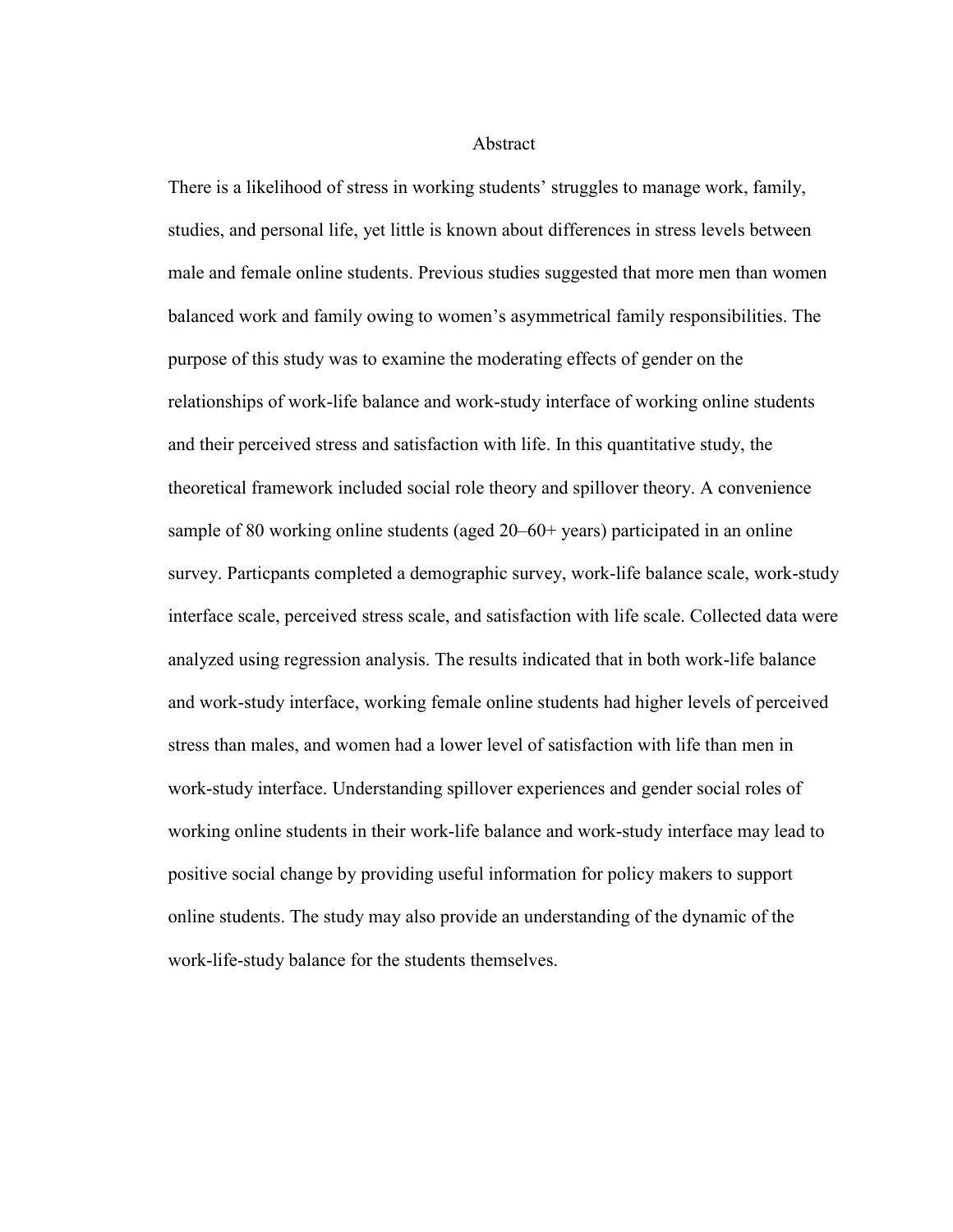Work-Life Balance, Work-Study Interface, Gender, Stress, and Satisfaction of Online Students

by

Viya Kumari Sivaguru Ayadurai

MSOC, University of South Australia, 2008

BSc (Hons), Open University, United Kingdom, 2006

Dissertation Submitted in Partial Fulfillment

of the Requirements for the Degree of

Doctor of Philosophy

Psychology

Walden University

August 2018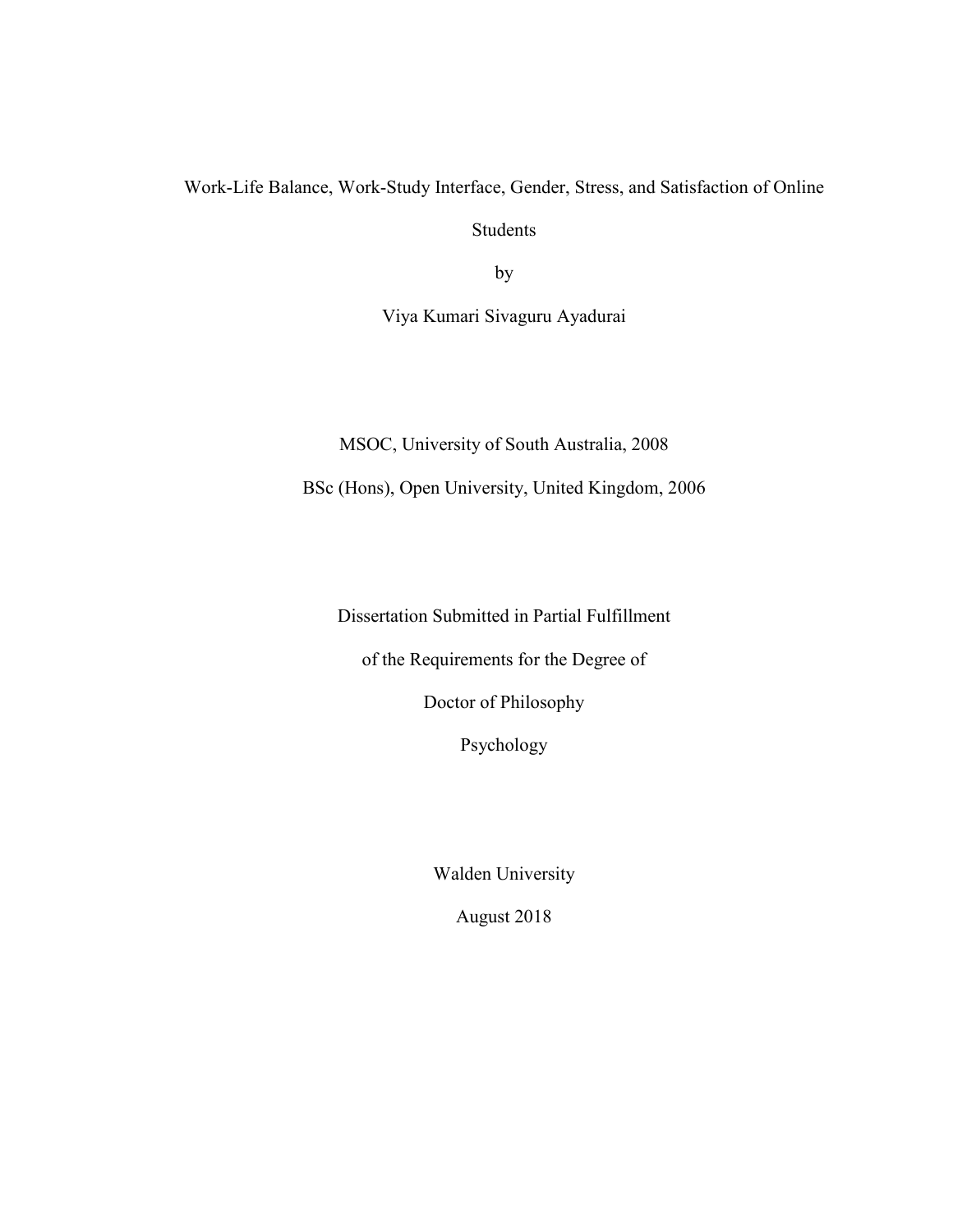#### Dedication

Dedicated to my parents, father, Mr. S. A. Durai and mother, Mrs. Jeyalaxmi S. A. Durai, and sisters, the Durai Twins for all the memorable experiences and invaluable knowledge I gotten from them. I would also like to dedicate to my supervisors, Chairperson, Dr. Leslie E. Barnes-Young and Committee Member, Dr. David Yells for their expertise and motivation in supporting my pursuit in completing my dissertation.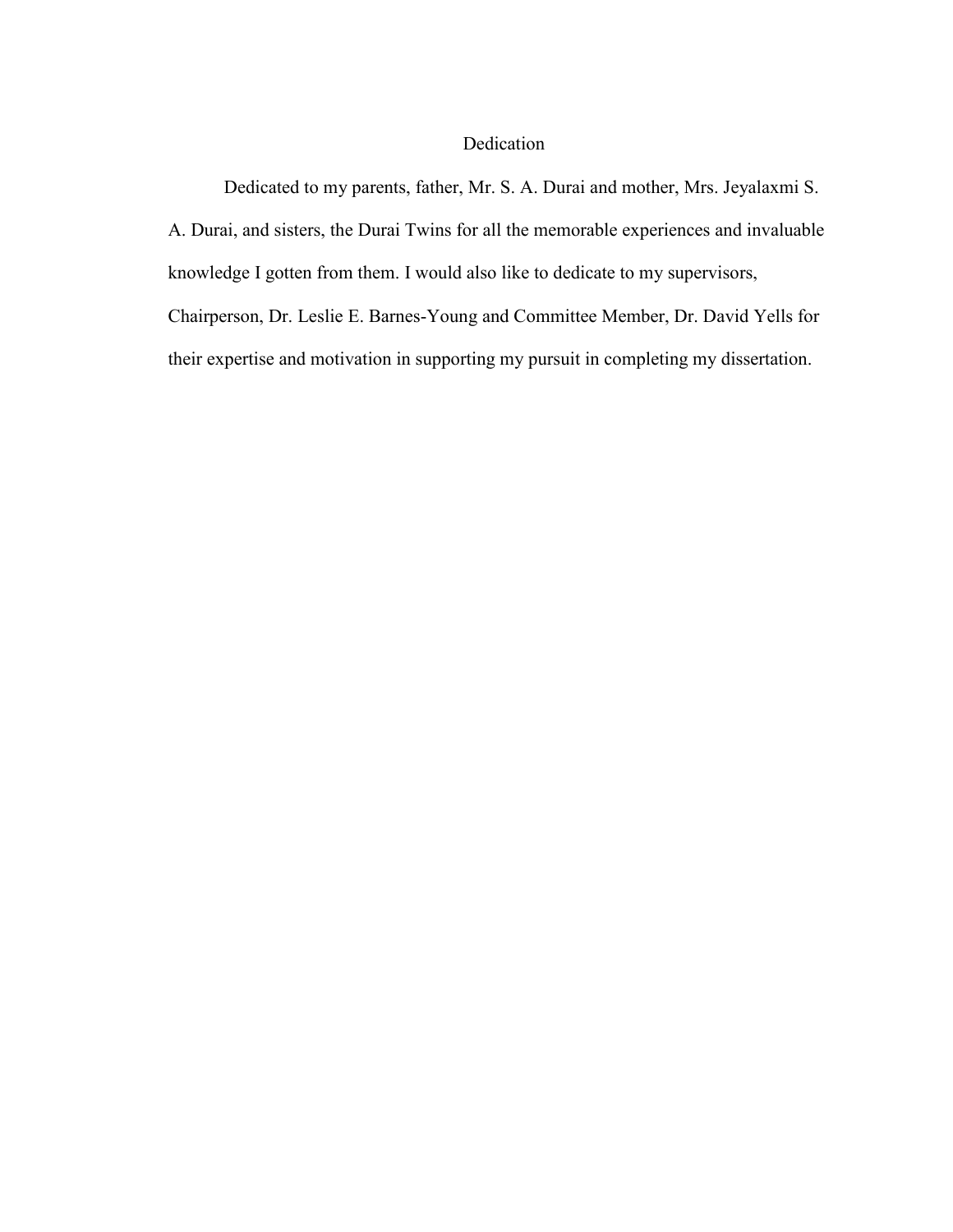#### Acknowledgments

I would like to thank my Chair, Dr. Leslie E. Barnes-Young and Committee Member, Dr. David Yells for their expertise, guidance and encouragement that had been a great support in the completion of my dissertation. I would also like to thank my mother, Mrs. Jeyalaxmi S. A. Durai, who had been a constant inspiration and motivator for my study. As great pillars of strength beside me, my twin sisters, Shanti Durai and Vasanti Durai, served as my left and right support and care throughout this study. My daughter Shanu Rekha Loganathan has been my guide and mentor with her expertise in research writing. My son Vicknesh, Loganathan constantly encouraged me to move on. Finally, my other siblings and their children did chip in to ensure I was able to concentrate with minimal distraction during our weekly family gatherings. I would also like to thank all my family members for their invaluable support and encouragement throughout my dissertation.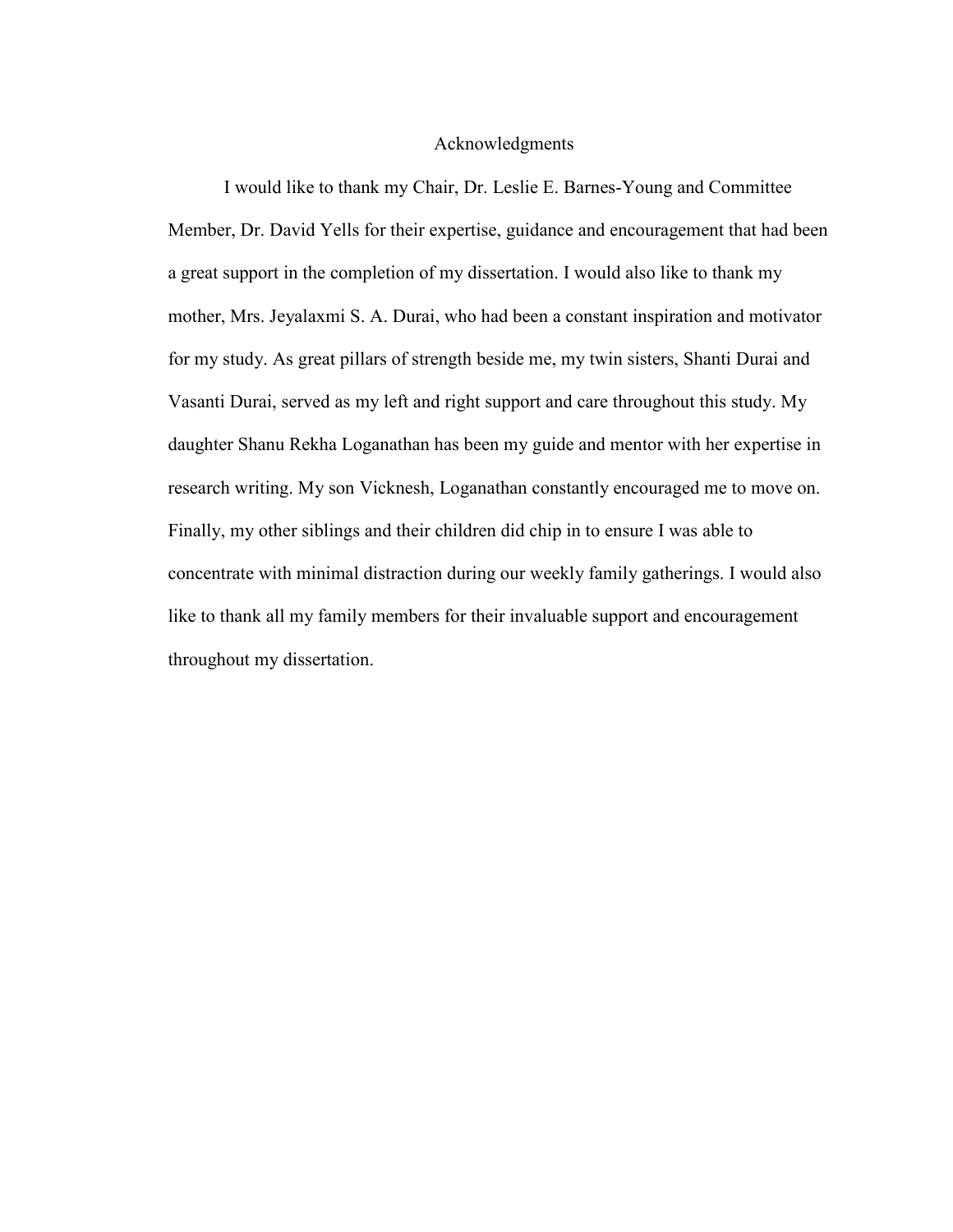### Table of Contents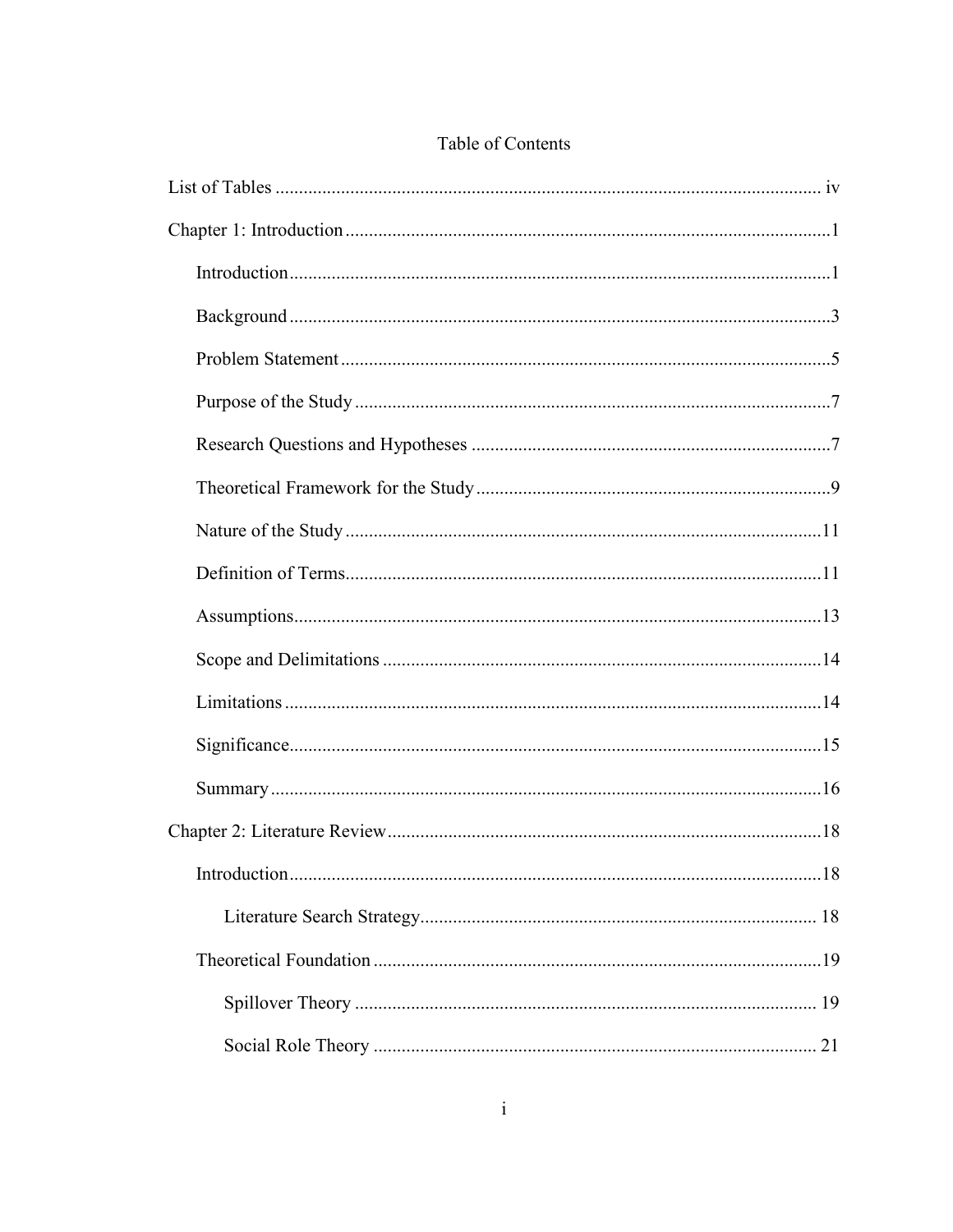| 42 |
|----|
|    |
|    |
|    |
|    |
|    |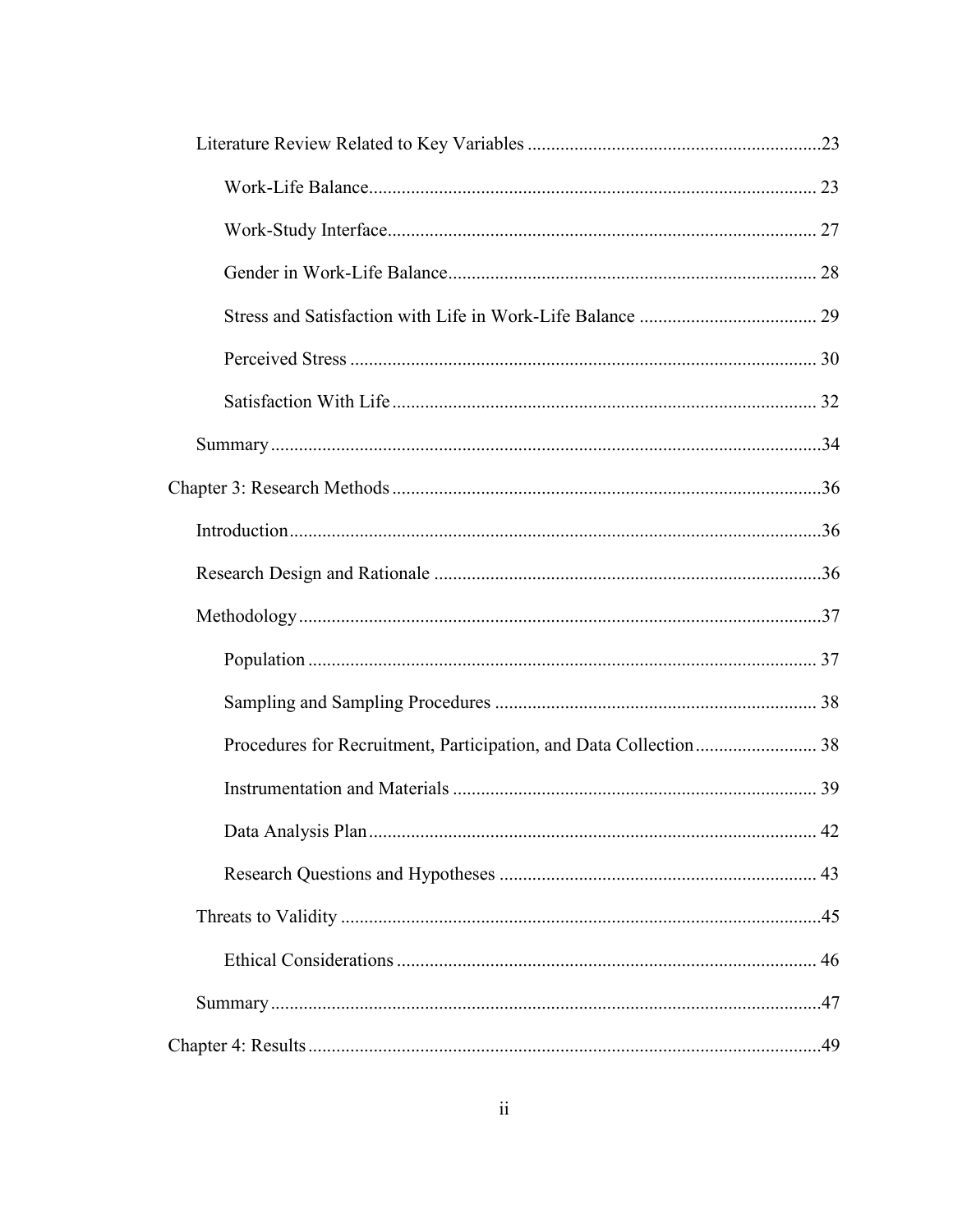| Results 51 |  |
|------------|--|
|            |  |
|            |  |
|            |  |
|            |  |
|            |  |
|            |  |
|            |  |
|            |  |
|            |  |
|            |  |
|            |  |
|            |  |
|            |  |
|            |  |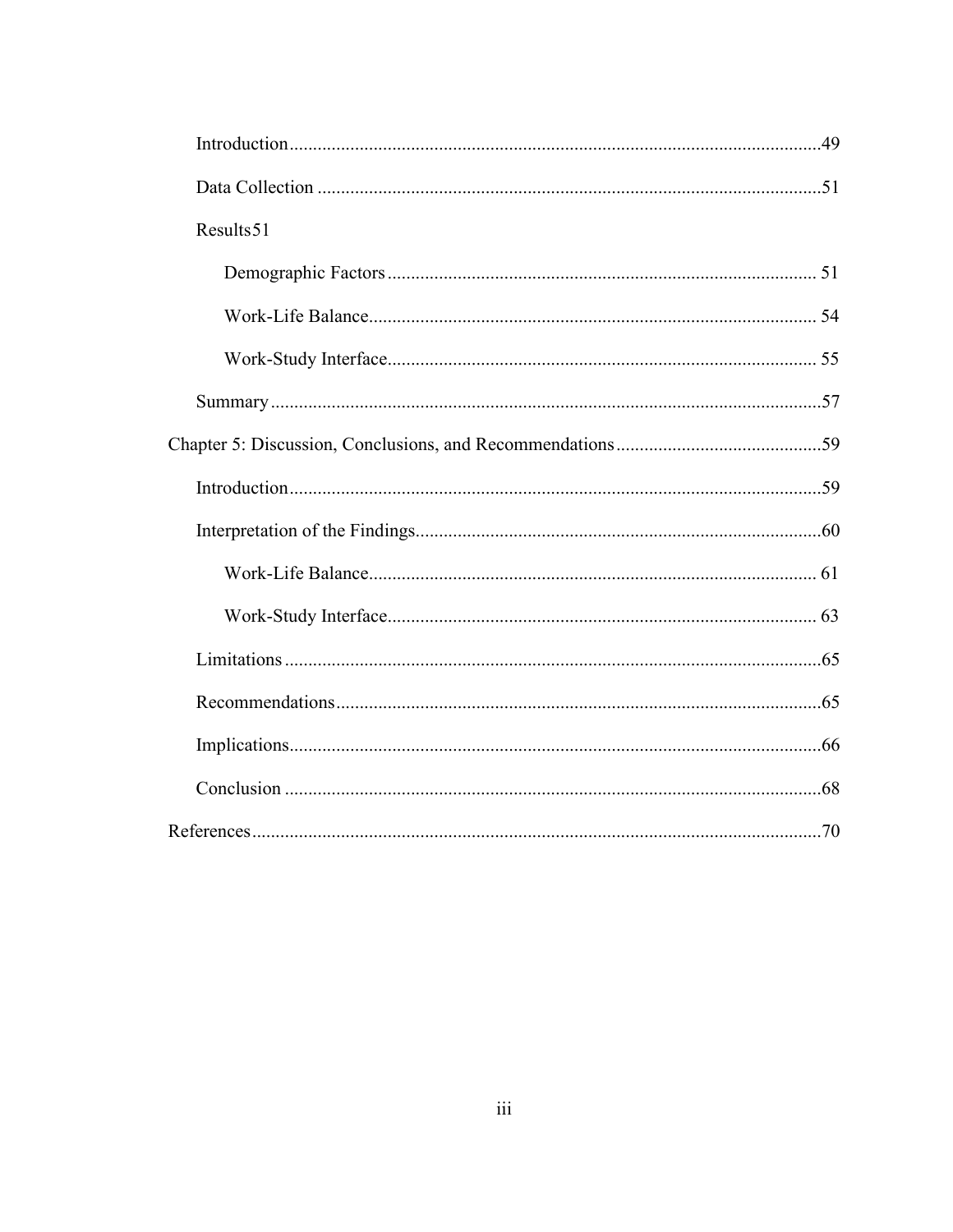## List of Tables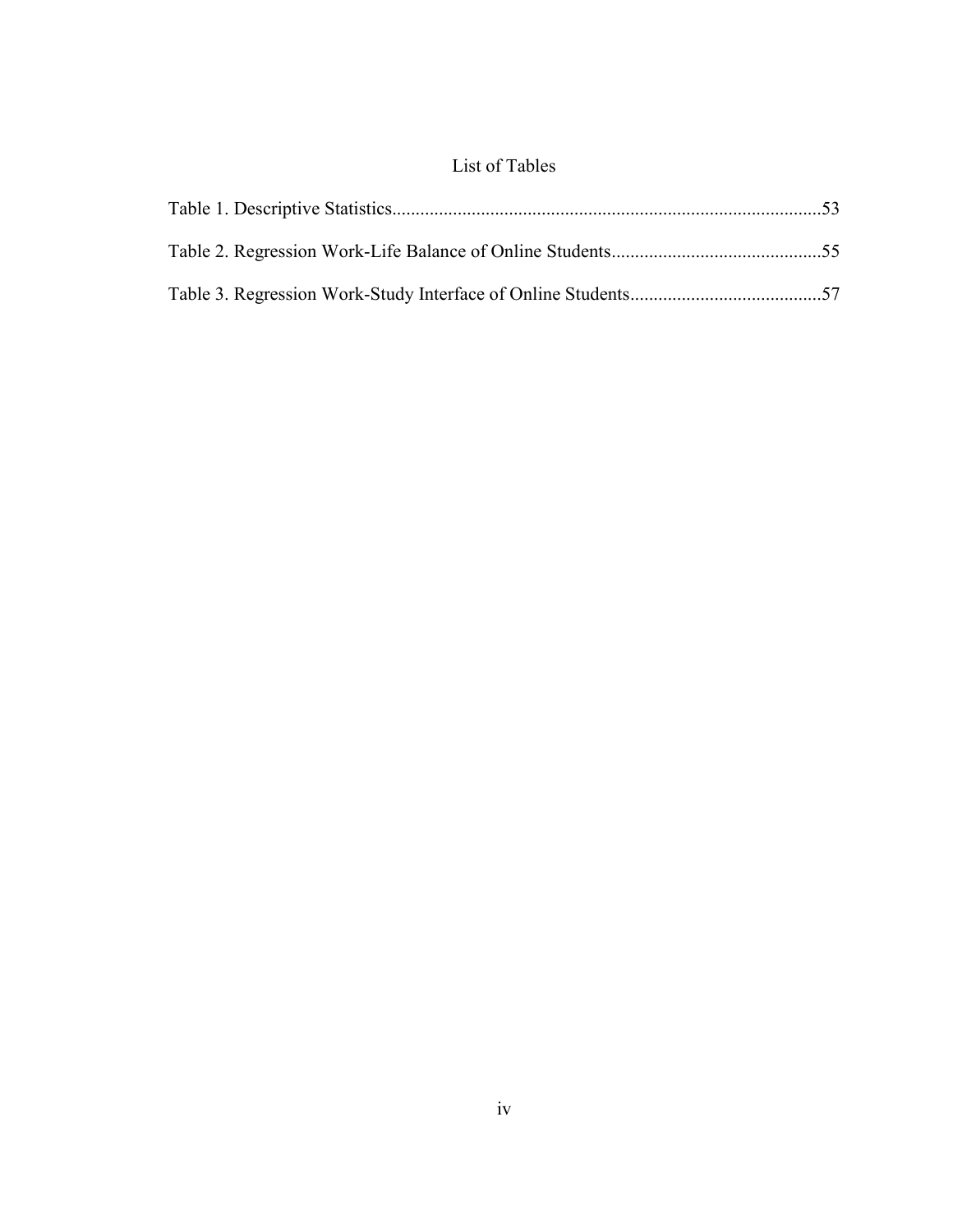#### Chapter 1: Introduction

#### **Introduction**

Work-life balance plays a pivotal role in the holistic wellbeing of individuals (Lyubomirsky, 2008; Moore, 2007; Pocock, 2005). Pursuit of well-being and life satisfaction has been on the rise globally for the past decades (Diener & Chan, 2011; Singh, 2013). Lockwood (2003) referred to work-life balance as a state of equilibrium between an employee's job and personal life demands, while Greenhaus and Beutell (1985) referred work-family conflict as, "a form of inter-role conflict in which role pressures from the work and family domain are mutually incompatible in some respect" (p. 77).

Interrole conflicts between work and nonwork domains may result in unfavorable outcomes such as stress, burnout, lower levels of job satisfaction, and negative family satisfaction (Okeke, 2011). In particular, Martinez, Ordu, Della Sala, and McFarlane (2013) highlighted that stress remained unexamined among working online students. For example, experience of conflict in a particular domain (e.g., work domain) may increase stressful situations for working online students that may lead to decreased satisfaction in the receiving domain (e.g., nonwork domain).

Next, some women may be particularly impacted by the challenges that come from managing work and family (Beutell & Schneer, 2014; Bird, 2006; Stimpson & Filer, 2011). Bird (2006) found that many women traditionally take on multiple roles that may contribute to higher levels of stress compared to men. Likewise, in their study, Stimpson and Filer (2011) concluded that it was challenging for some women to manage their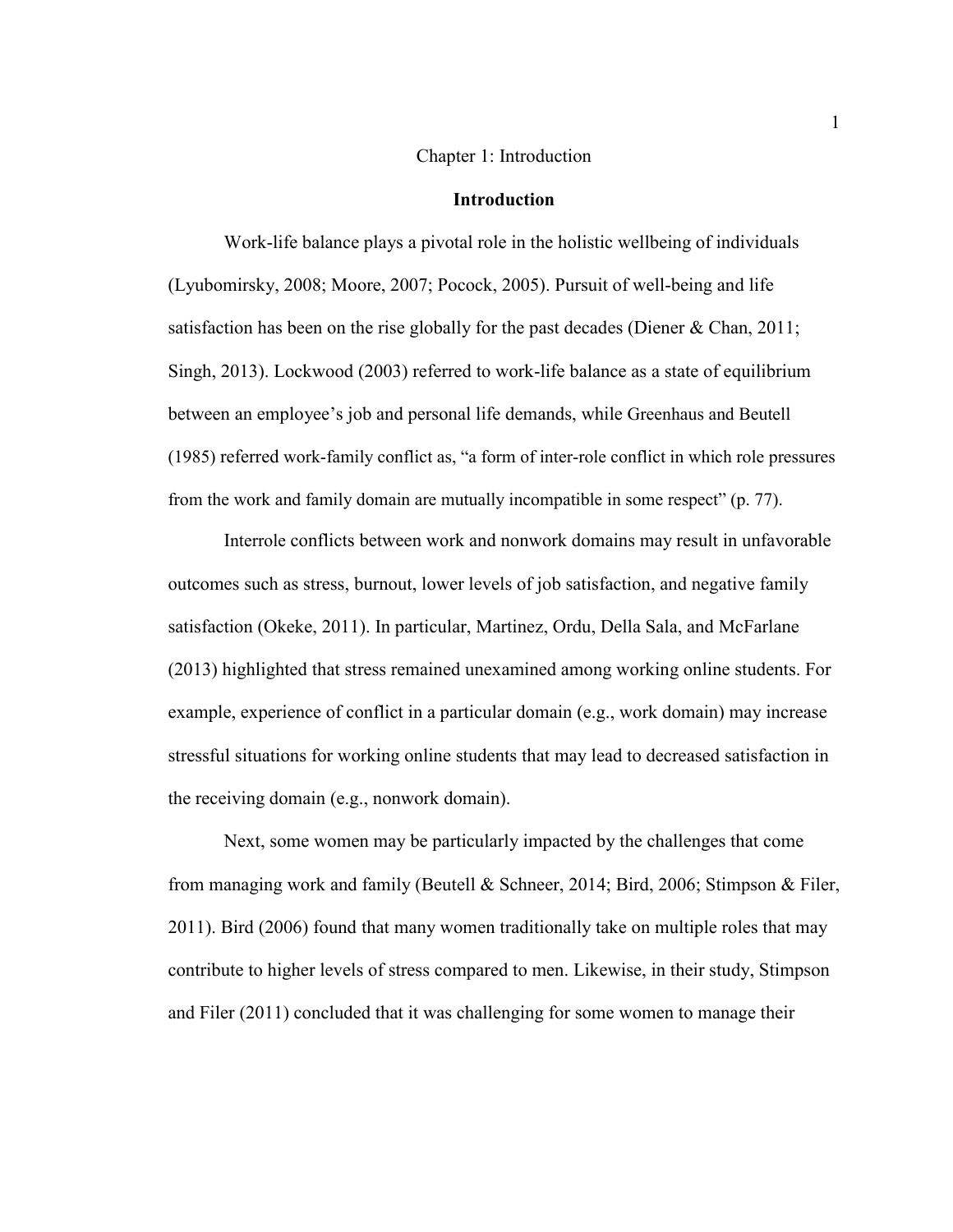many roles as employees, wives, mothers, caregivers, and with an additional role as students to balance their work, family, studies, and personal life.

Working nontraditional students enrolled in school may face the pressures of multiple roles that may sometimes leave them with a feeling of being overwhelmed, overloaded, or stressed (Duxbury & Higgins, 2012; Hale, 2013; Lei & Gupta, 2010; Olson, 2014). As a result, working online students may already experience work-family conflicts, and an additional role as student may lead to neglect of certain roles and/or role overload (Lei & Gupta, 2010). Hale (2013) reported that students from brick-and-mortar universities experienced statistically significantly higher satisfaction with life than did working online students.

While much research has been conducted on work-life conflict in traditional work and educational settings, one aspect of work-life conflict that has remained unexamined is the role of online student. Online universities market their educational settings as convenient, flexible, and suited to the demands of working nontraditional college students (Lei & Gupta, 2010; Martinez et al., 2013). But these virtues remain largely unexamined as they relate to work-life balance and whether there is, as might be assumed, any benefit for women in these settings.

The remainder of Chapter 1 is organized into the following sections: background, problem statement, research questions and hypotheses, theoretical framework for the study, nature of the study, definition of terms, assumptions, scope and delimitation, limitations, significance, and summary. In the next section, I discuss the background of the current study.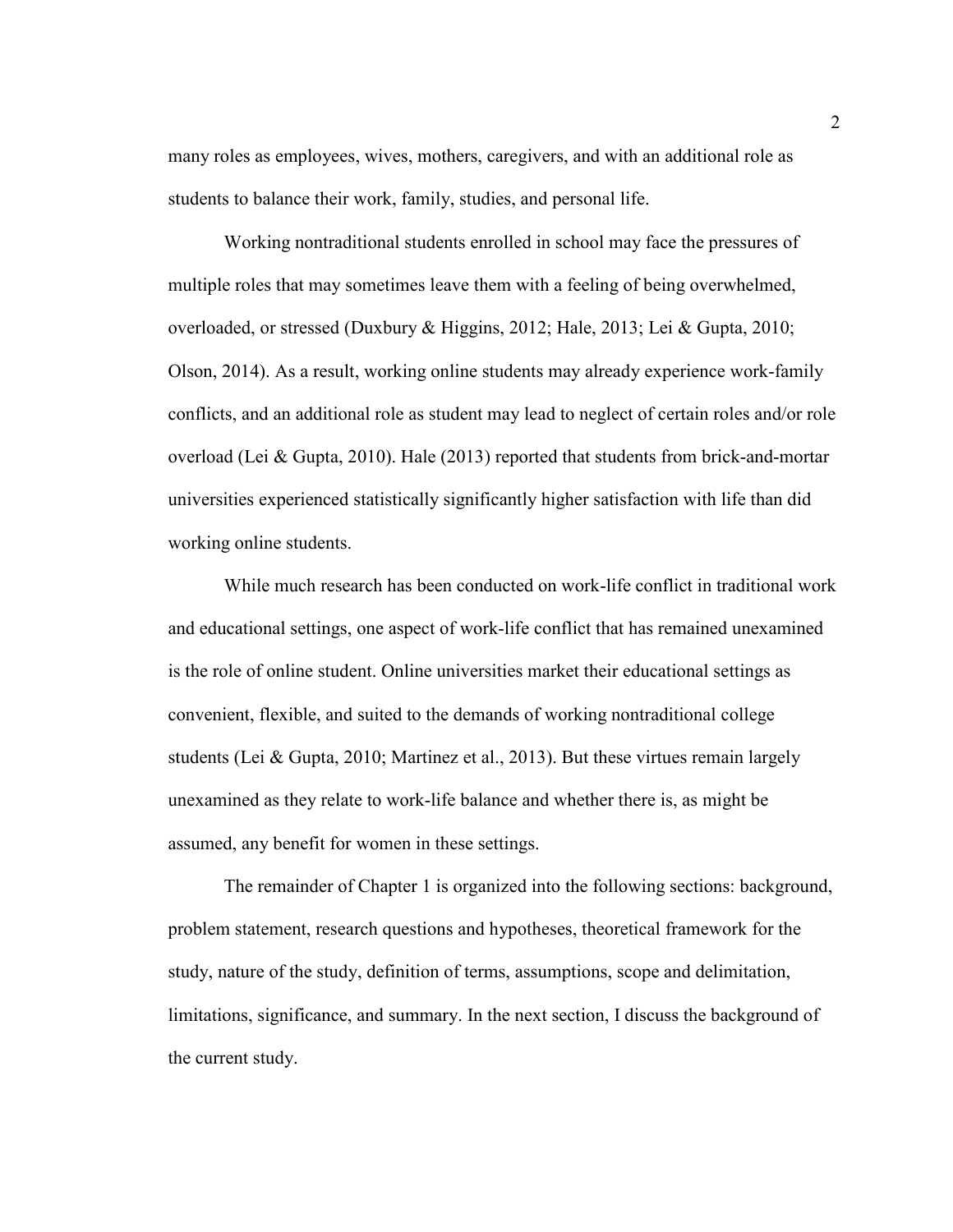#### **Background**

Atici and Bati (2010) stated that the use of the Internet created opportunities for individuals for continuing education. Allen and Seaman (2007) highlighted that the key reason for the emergence and growth of online education was that it provided adult learners greater autonomy and flexibility to enroll in courses that fit their schedules. In the 2014 Survey of Online Learning conducted by the Babson Survey Research Group, the number of students taking at least one online course had surpassed 7.1 million (Allen & Seaman, 2014). Further, according to the U.S. Department of Education (2007), 46% of full-time students and 81% of part-time students were engaged in a paid position while studying; 25% of these students were also engaged in family responsibilities such as having to take care of dependents (National Center for Education Statistics, 2008). Given this considerable number of students engaged in online education, there was a need to examine their work-life balance because combining responsibilities of work, family, and study may cause additional forms of stress. That is, working online students engage in work and family responsibilities in addition to their study responsibilities and thus may experience stress that affects their overall life satisfaction.

Students may be overwhelmed due to their academic workload, paid job demands, personal commitments, and family responsibilities (Pookaiyaudom, 2015). Pookaiyaudom (2015) highlighted that there was a high awareness of the importance of work-life balance in order to maintain well-being among students who experienced limited work-life balance associated with an overload of academic work. Demands from academic work and paid work disrupted the balance causing stressful environments for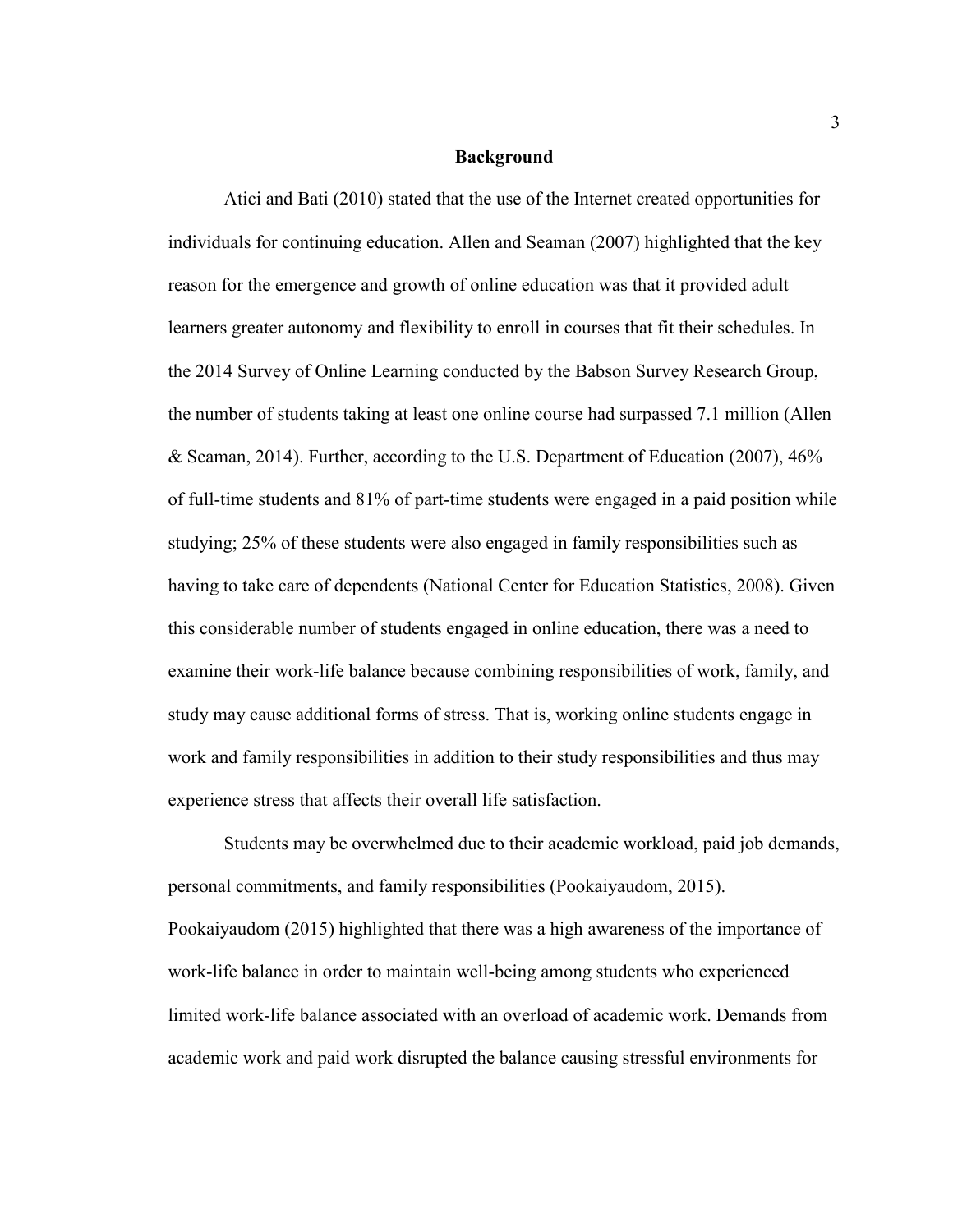students as they faced spillover experiences in their work-study interface. Staines (1980) defined spillover as a process where individuals' experiences in one role affect their experiences in another role and the resulting role experiences in the other role may manifest as positive spillover or negative spillover. Further, Schmidt (2011) found significant spillover of work-to-family for men and spillover of family-to-work for women. Adema (2013) found that family-to-work spillover was stronger for women and the work-to-family spillover was stronger for men.

Both male and female students strive to obtain a balance in their work-life-study balance, evidence of how and to what extent they achieved their work-life balance was revealed in previous studies. For example, Pookaiyaudom (2015) highlighted that study overload interfered with work/family responsibilities. Baral and Bhargava (2011) found work-family enrichment was stronger for women than men. Kossek, Valcour, & Lirio (2014) found stress and satisfaction experienced by men and women in their interrole conflict depended on the work-family responsibilities.

In summary, the use of the Internet created opportunities for adult learners for continuing education. Previous studies (Duxbury & Higgins, 2012; Lei & Gupta, 2010; Martinez et al., 2013) revealed how and to what extent working online students strive to obtain a balance in their work, life, and studies. The current study examined the moderating effects of gender on the relationship between work-life balance and workstudy interface of working online students and their perceived stress and satisfaction with life. In the next section, I explore the gap in the literature in the problem statement.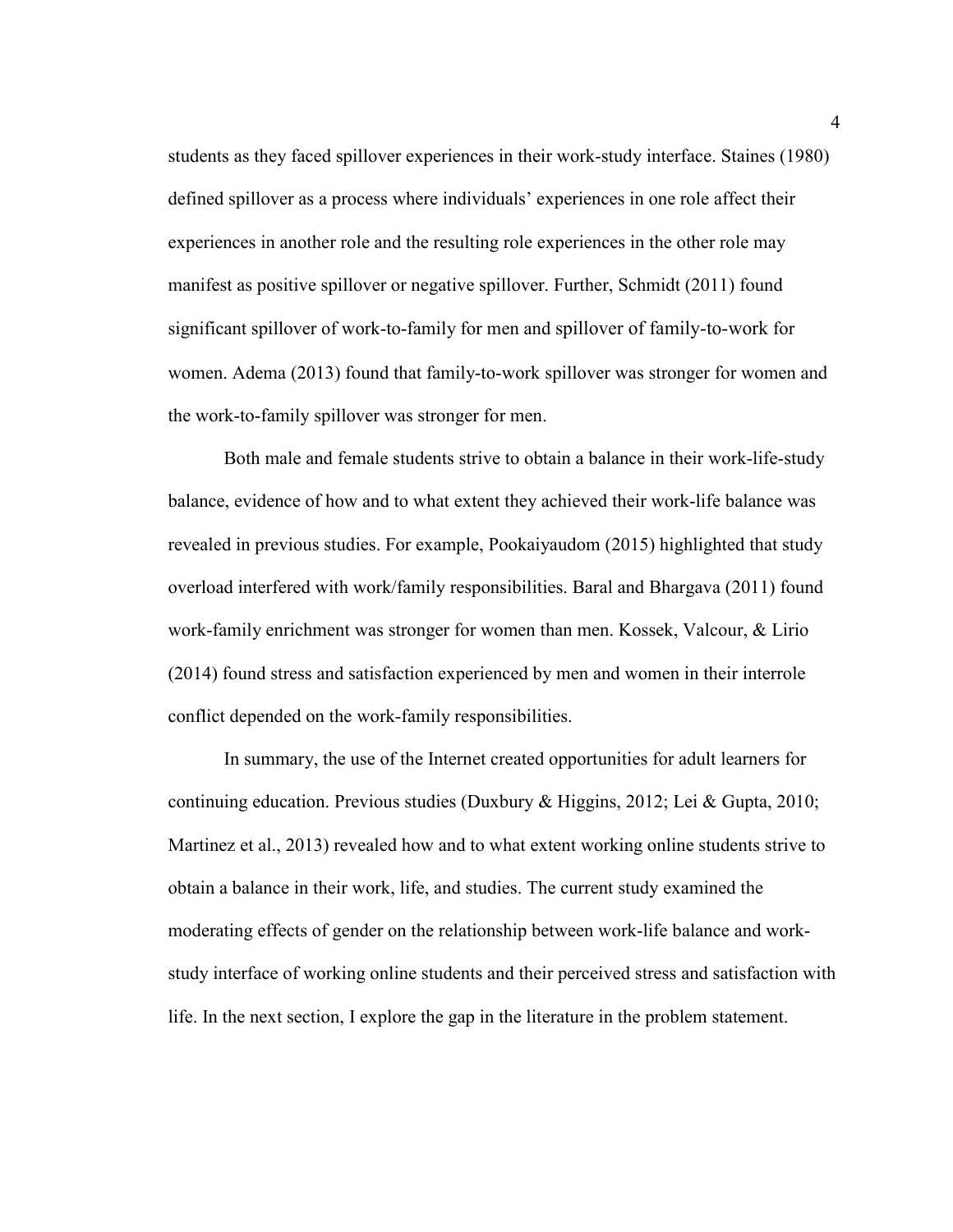#### **Problem Statement**

Many online students are engaged in work and family responsibilities. Brus (2006) highlighted that students in their studies struggled to balance their academic pursuits with their personal lives and responsibilities. Olson (2014) found that 1,143 college students' job demands were significantly related to work-to-school conflict, their family demands were significantly related to family-to-school conflict, and their school demands were significantly related to school-to-family and school-to-work conflict. The author also found that work-school conflict significantly decreased job and school satisfaction, and family-school conflict significantly decreased family and school satisfaction. Given that work-family-study demands are related to work-family-study conflict that decreases work, family, and study satisfaction, this study examined the moderating effects of gender on the relationships between work-life balance and workstudy interface of working online students and their perceived stress and satisfaction with life.

Next, women may experience increased responsibility of balancing their additional roles when they continue to take on the majority of domestic responsibilities and struggle with work-life balance compared to men in dual-career families (Evans, Carney, & Wilkinson, 2013). However, with the trend in the integration of gender roles, responsibilities for work, domestic work, and childcare are not necessarily restricted to traditional gender roles (Wang, 2013). This study supplemented the current literature by examining the gender differences in work-family-study conflict.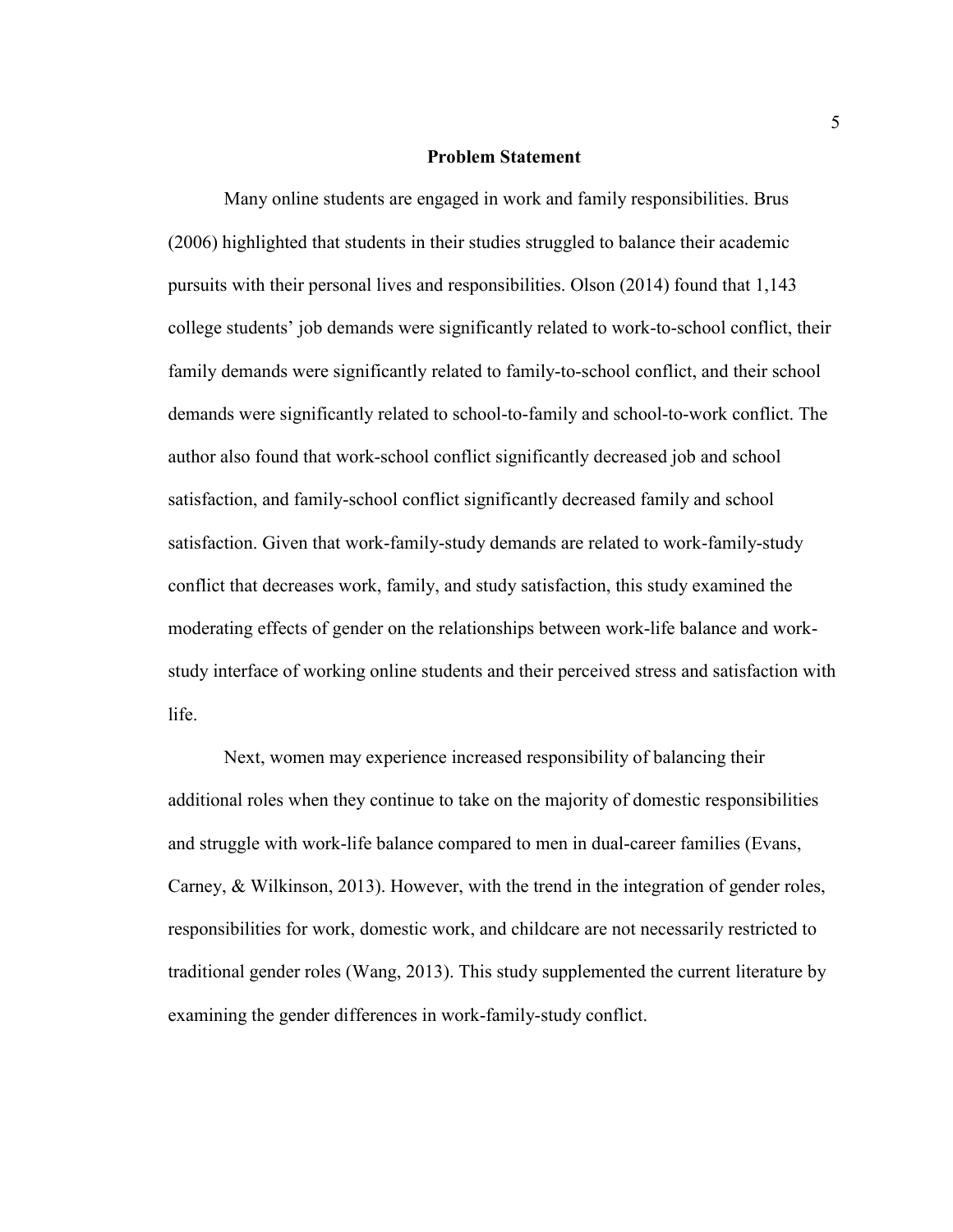There is research (Hecht & McCarthy, 2010) on work-life concerns, where workfamily conflict has been given considerable attention compared to the broader concept of work-life balance. There is also research (Martinez et al., 2013; Pookaiyaudom, 2015) on students and work-family conflict, but most of these studies examined only students in doctoral programs. Owing to the limited literature on e-learning in the context of work life balance, little is known about work-life balance, work-study interface, perceived stress, and satisfaction with life of working online students. More studies may provide an increased level of awareness of employees' needs in this area to e-learning providers and policymakers so as to maximize productivity gains (Overton & Hill, 2009). In this study I attempted to provide a better understanding of the spillover experiences faced by online students when they manage work-family-study conflict.

Male and female working online students alike may find it challenging to meet the demands of family-related activities and work-related activities in addition to their study-related activities and face stress. In turn, these stressors may reduce the level of satisfaction with their work-family situations. The roles taken up by the students as employees, family members, and students play a crucial role in working students' lives. Study responsibilities with family and/or work responsibilities may cause stress. There have been many studies (Greenhaus & Allen, 2012; Hale, 2013; Pookaiyaudom, 2015; Singh, 2013; Wang, 2013) that have examined work-family conflict and work-life balance among employees, but few focused on working online students. The current work-family-study research is relevant to working online students, and may expand the already existing literature of work-life balance/conflict. Given there may be an increase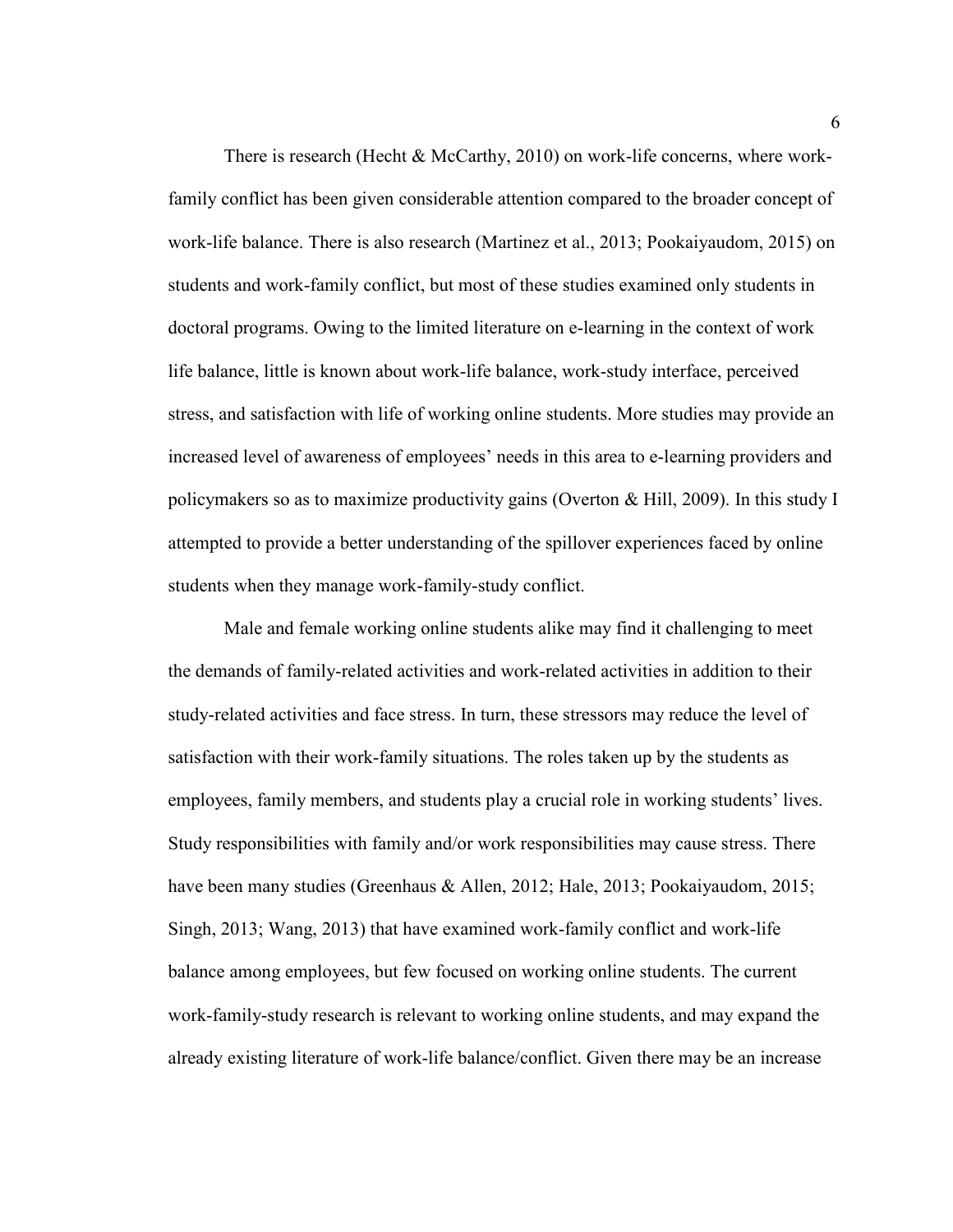in stress and low satisfaction in work-family-study conflict of male and female employees, this study examined the moderating effects of gender on work-life balance and work-study interface of working online students and their perceived stress and satisfaction with life. In the next section, I discuss the purpose of the study.

#### **Purpose of the Study**

The purpose of the current study was to quantitatively examine the moderating effects of gender on the relationships between work-life balance and work-study interface of working online students and their perceived stress and satisfaction with life. The independent variables for the current study were work-life balance and work-study interface of working online students. The dependent variables were perceived stress and satisfaction with life of the working online students. The moderator variable was gender of the working online students. In the next section, I discuss the research questions and hypotheses of the current study.

#### **Research Questions and Hypotheses**

Gender plays an important role in moderating the relationships between work-life balance and work-study interface of working online students and their perceived stress and satisfaction with life in this study. With substantial background of research on spillover in work-family conflict among adult employees, I focused the current study on identifying predictors of spillover between men and women employees. The research questions and hypotheses were:

RQ1: What is the moderating effect of gender on the relationship between worklife balance of working online students and their perceived stress?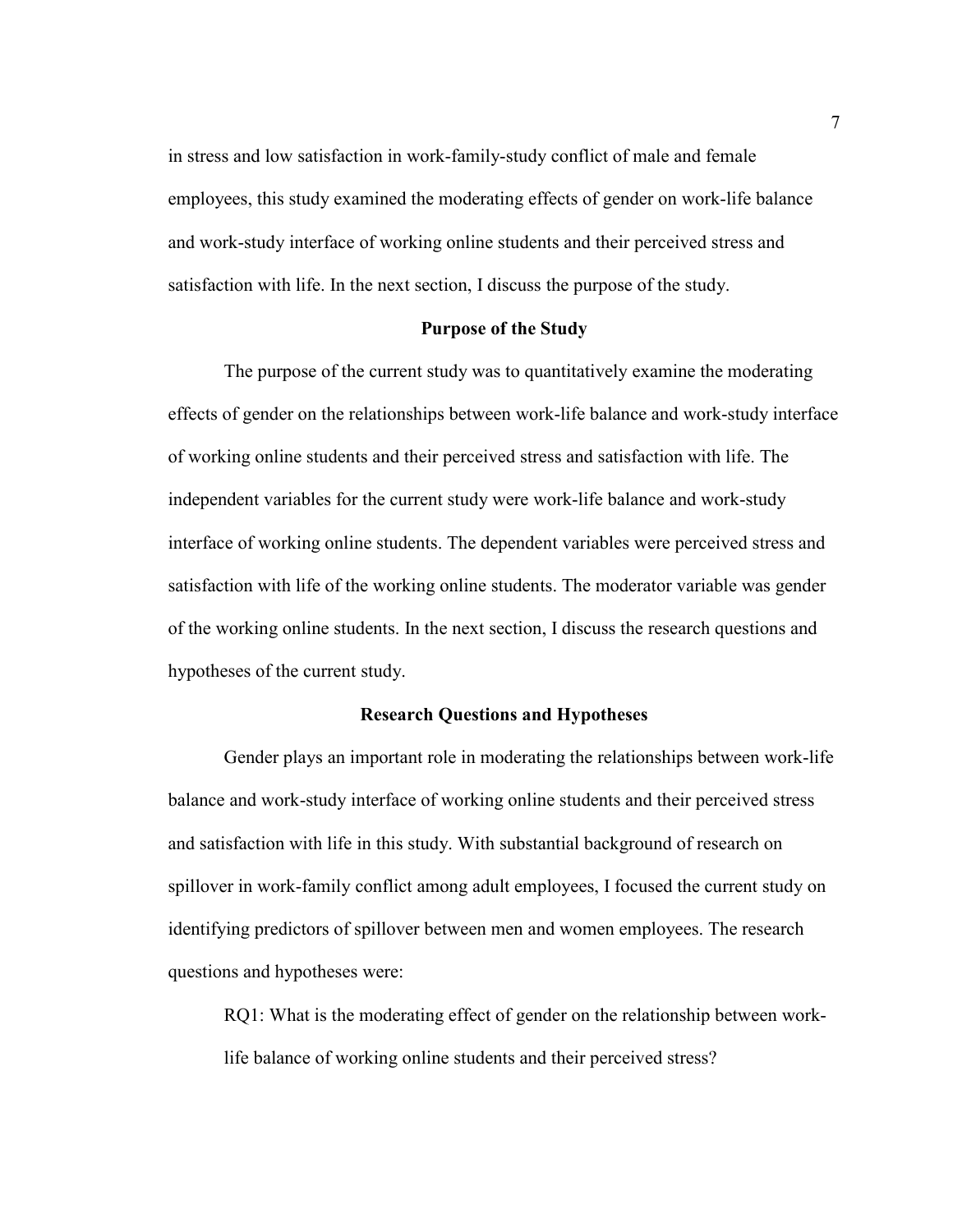*H*01: Gender will not moderate the relationship between work-life balance and perceived stress of working online students.

 $H_1$ 1: Among working online students, gender will moderate the relationship between work-life balance and perceived stress, such that women are more likely to report higher levels of perceived stress than men.

RQ2: What is the moderating effect of gender on the relationship between workstudy interface of working online students and their perceived stress?

*H*02: Gender will not moderate the relationship between work-study interface and perceived stress of working online students.

*H*<sub>1</sub>2: Among working online students, gender will moderate the relationship between work-study interface and perceived stress of working online students, such that women are more likely to report higher levels of perceived stress than men.

RQ3: What is the moderating effect of gender on the relationship between worklife balance of working online students and their satisfaction with life?

*H*03: Gender will not moderate the relationship between work-life balance and satisfaction with life of working online students.

*H*<sub>1</sub>3: Among working online students, gender will moderate the relationship between work-life balance and satisfaction with life of working online students, such that women are more likely to report lower levels of satisfaction with life than men.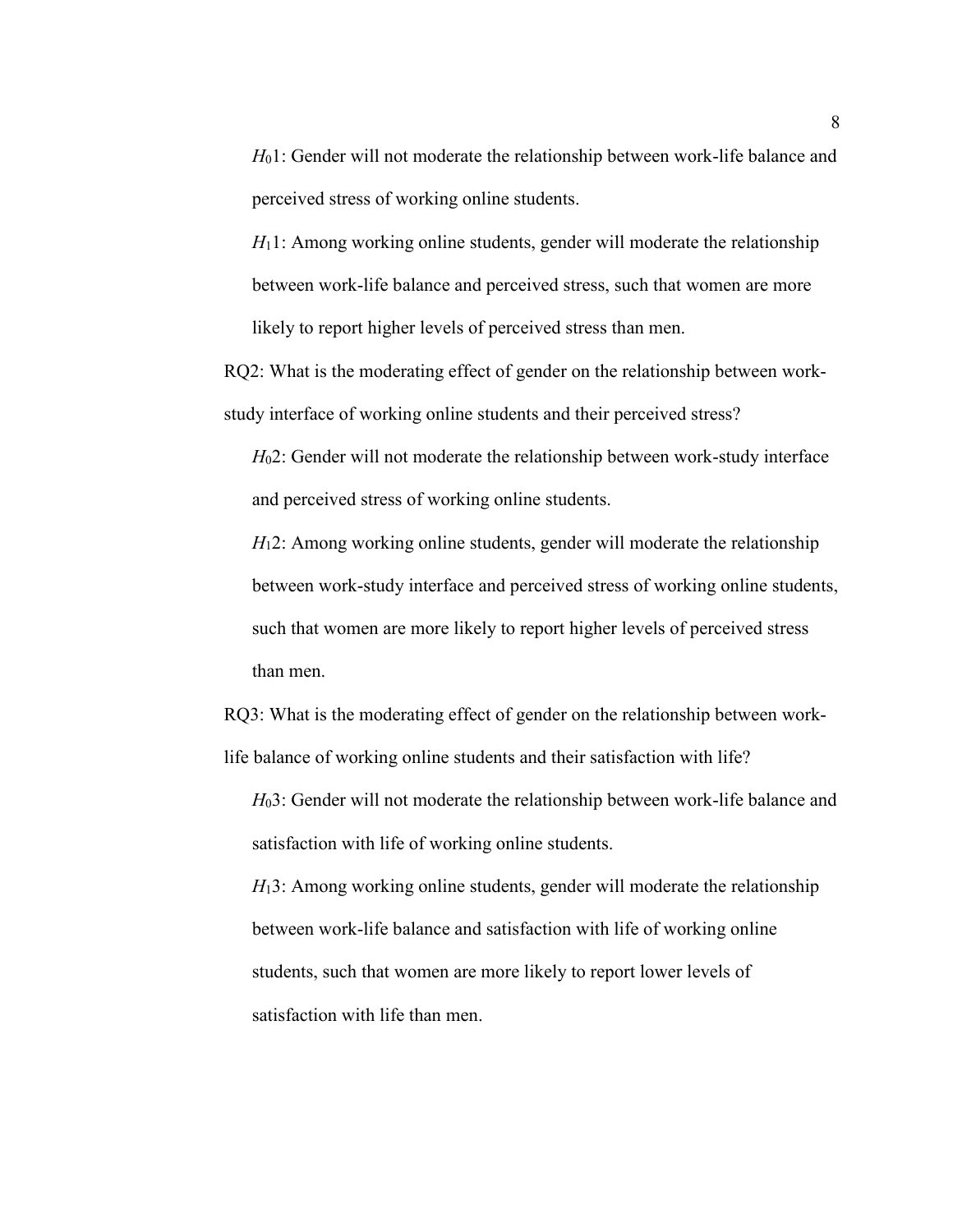RQ4: What is the moderating effect of gender on the relationship between workstudy interface of working online students and their satisfaction with life?

*H*04: Gender will not moderate the relationship between work-study interface and satisfaction with life of working online students.

*H*14: Among working online students, gender will moderate the relationship between work-study interface and satisfaction with life of working online students, such that women are more likely to report lower levels of satisfaction with life than men.

In the next section, I discuss theoretical framework for the study.

#### **Theoretical Framework for the Study**

Building the groundwork for the current study regarding working male and female online students required an understanding of the variables (e.g., gender, work-life balance, work-study interface, perceived stress, and satisfaction with life) that influence the changing social role in gender and spillover experiences of working online students in their work-life balance and work-study interface. Spillover theory was developed from Sieber's (1974) idea of personality enrichment. Kanter (1977) highlighted work affecting family life and family life affecting work. Zedeck (1992) drew a positive association between life satisfaction and work satisfaction. Pleck (1977) worked on work-family role system and raised the associations among male work roles, male family roles, female work roles, and female family roles. Women experienced spillover from family roles into work roles and men experienced spillover from work roles into family roles (Pleck, 1977).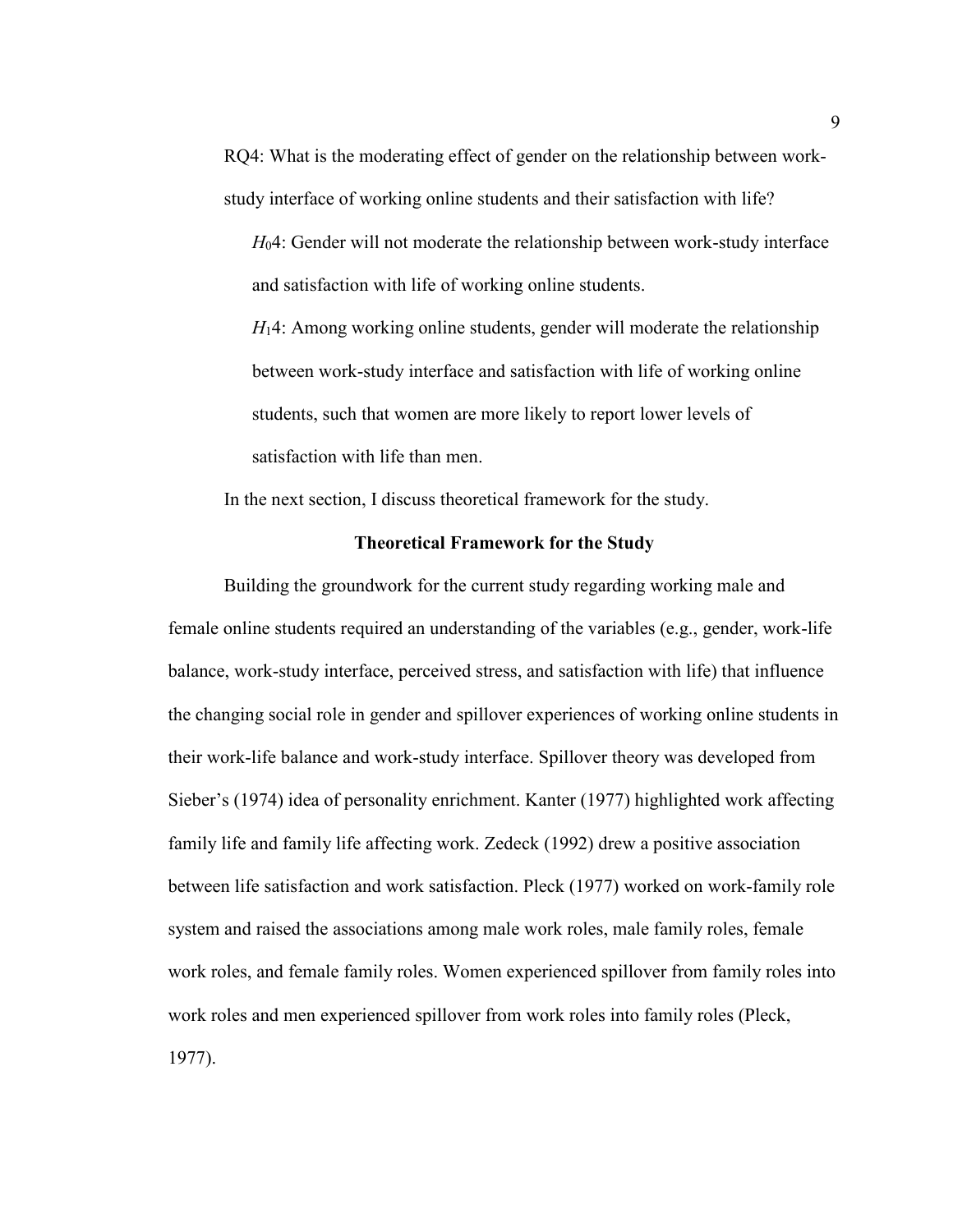Spillover theory is a process by which individuals' experiences in one role affect the individuals' experiences in another role and the resulting role experiences in the other role may manifest as positive spillover or negative spillover (Staines, 1980). There could be positive spillovers and negative spillovers from work domain to family domain (Hansen, Hammer, & Colton, 2006) and individuals may experience stress and fatigue during these spillovers (Googins, 1991). However, Padma and Sudhir (2013) found the following demographics of marital or partner status, long working hours, child-care responsibilities and support from head of the department influenced the work-life balance of schoolteachers. A statistically significant support from spouse and elder parent buffer any spillover into childcare responsibilities.

Social role theory emerged in the 1980s as an attempt to understand the origin of sex differences and similarities in social behavior (Eagly, Wood, & Diekman, 2000). The traditional division in labor between women and men is in accordance with domestic responsibilities and occupational responsibilities respectively (Eagly, 1987) where men and women behave differently in social situations owing to society's expectations and gender stereotyping. Further, as psychological well-being is the resultant outcome of how salient a role is to the corresponding role (Thoits, 1992), negative experiences in a highly prominent role may result in more negative emotions and related well-being outcomes compared to a role of less prominence. Depending on the importance individuals have placed in the role, individuals may experience stronger negative emotions when one role interferes with the other role.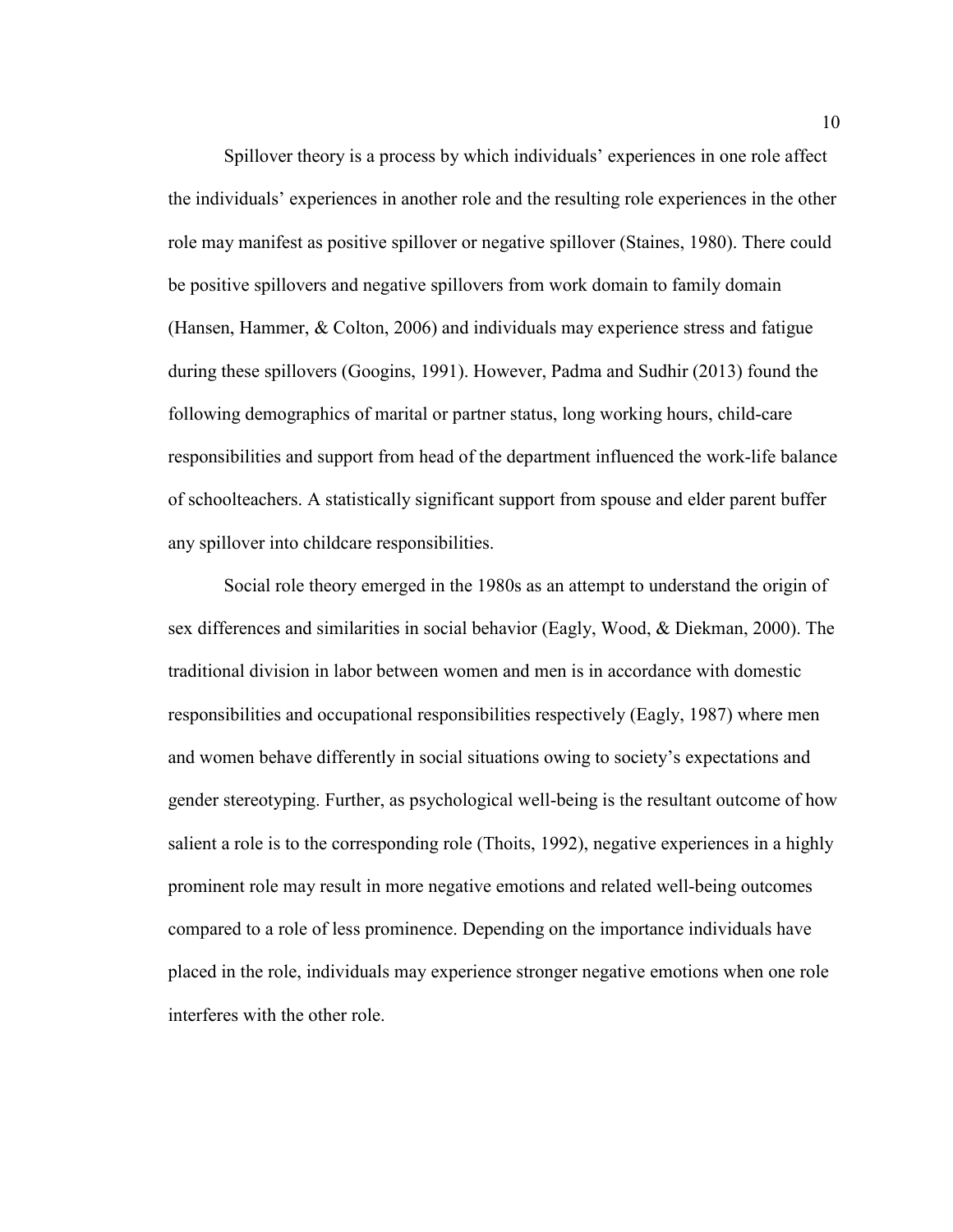Wolfram and Gratton (2014) showed that female managers from 67 work-groups reported that a lack of gender-typical attributes in their gender role self-concept might be disadvantageous in that they found individuals with higher family role experienced negative spillover from home to work and lower life satisfaction. The current study examined gender differences among working online students in work-family-study conflict. In the next section, I discuss the nature of this study.

#### **Nature of the Study**

In the current study I examined the moderating effects of gender on the relationships between work-life balance and work-study interface of working online students and their perceived stress and satisfaction with life via online survey. I chose a quantitative research method for this study because quantitative research focuses on statistical data collection to determine the relationship between variables (Creswell, 2014). Self-report data were collected from working online students of Walden University and were analyzed using regression analysis. In the next section, I discuss terms pertinent to this research.

#### **Definition of Terms**

In context of the study, the following terms are defined to ensure clarification. *Adult learners:* Students aged 24 years or older who are enrolled in higher educational programs (Whisnant, Sullivan, & Slayton, 1992).

*Asynchronous learning:* Learning that takes place in an online format (Chickering & Ehrmann, 1996). In context of this study, the term refers to enrolled online learners who are able to log into the course-room, complete assignments and assigned postings by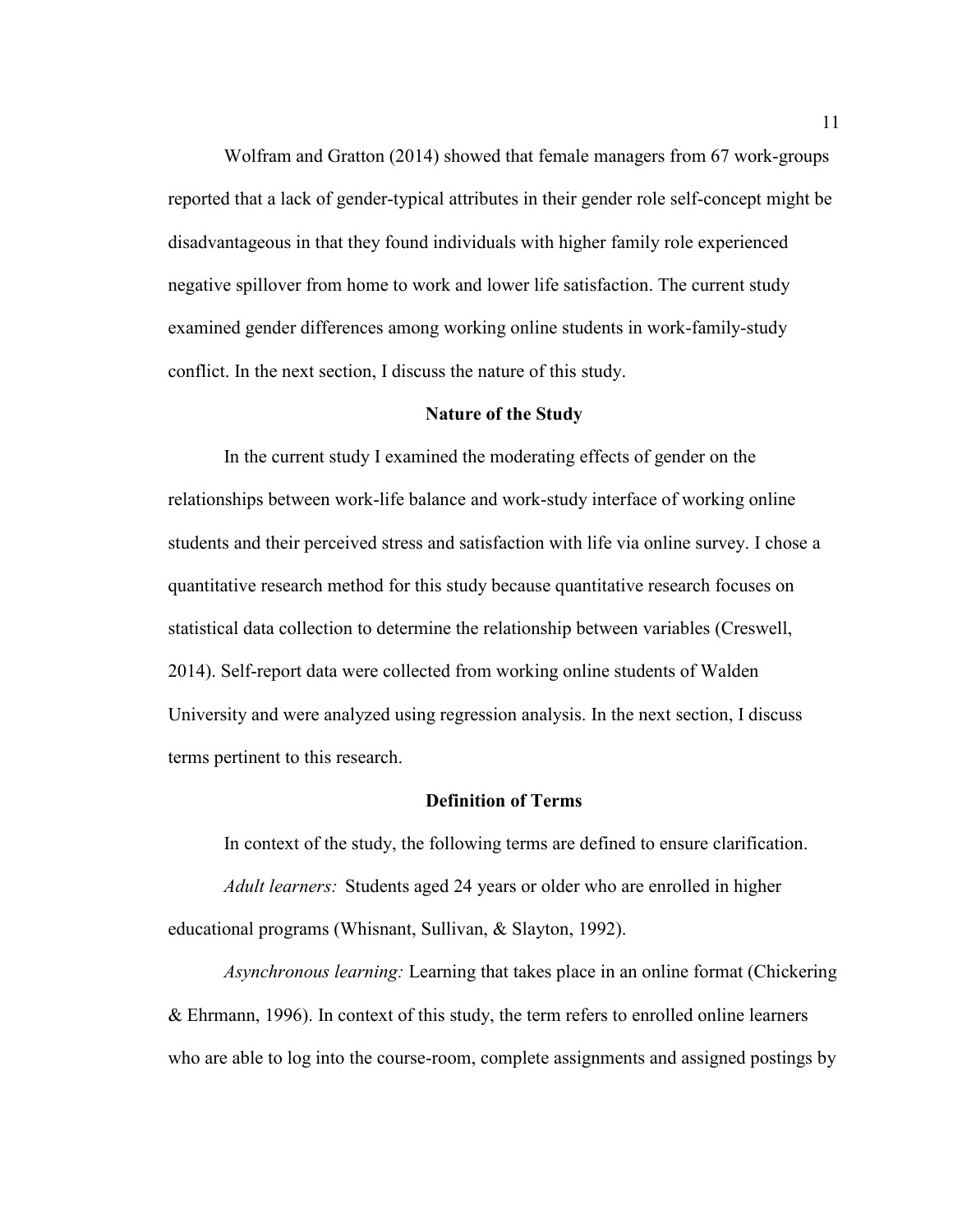a specific deadline, and even respond to others at the learners' discretion. Learners are able to log in anytime, anywhere as long as there is internet connection to log into the course room.

*Interrole conflict:* Perceived challenges and difficulties that an individual may experience as a result of involvement in more than one role (Greenhaus & Beutell, 1985).

*Online graduate program:* An internet-based learning platform where the student is separated from the instructor and peers by time and space (Albright, Simonson, Smaldino, & Zvacek, 2006).

*Perceived stress:* An individual's perception of stress related to daily life (Cohen, Kamarck, & Mermelstein, 1983).

*Satisfaction with life:* Cognitive self-judgments of satisfaction with a person's life (Pavot & Diener, 1993).

*Work-life balance*: An individual's assessment of balancing multiple life roles (Greenhaus & Allen, 2011; Haar, 2013; Kossek et al., 2014).

*Work-study interface*: An interrole conflict that occurs when one role makes it difficult to fulfill the obligations of the other roles (Greenhaus & Beutell, 1985). In the context of this study, role of working online student as a nonwork domain in the worklife conflict construct.

*Study interface with work*: An interrole conflict whereby the extent to which study-related responsibilities interfere with the ability to meet the demands of work (Cheng & McCarthy, 2013).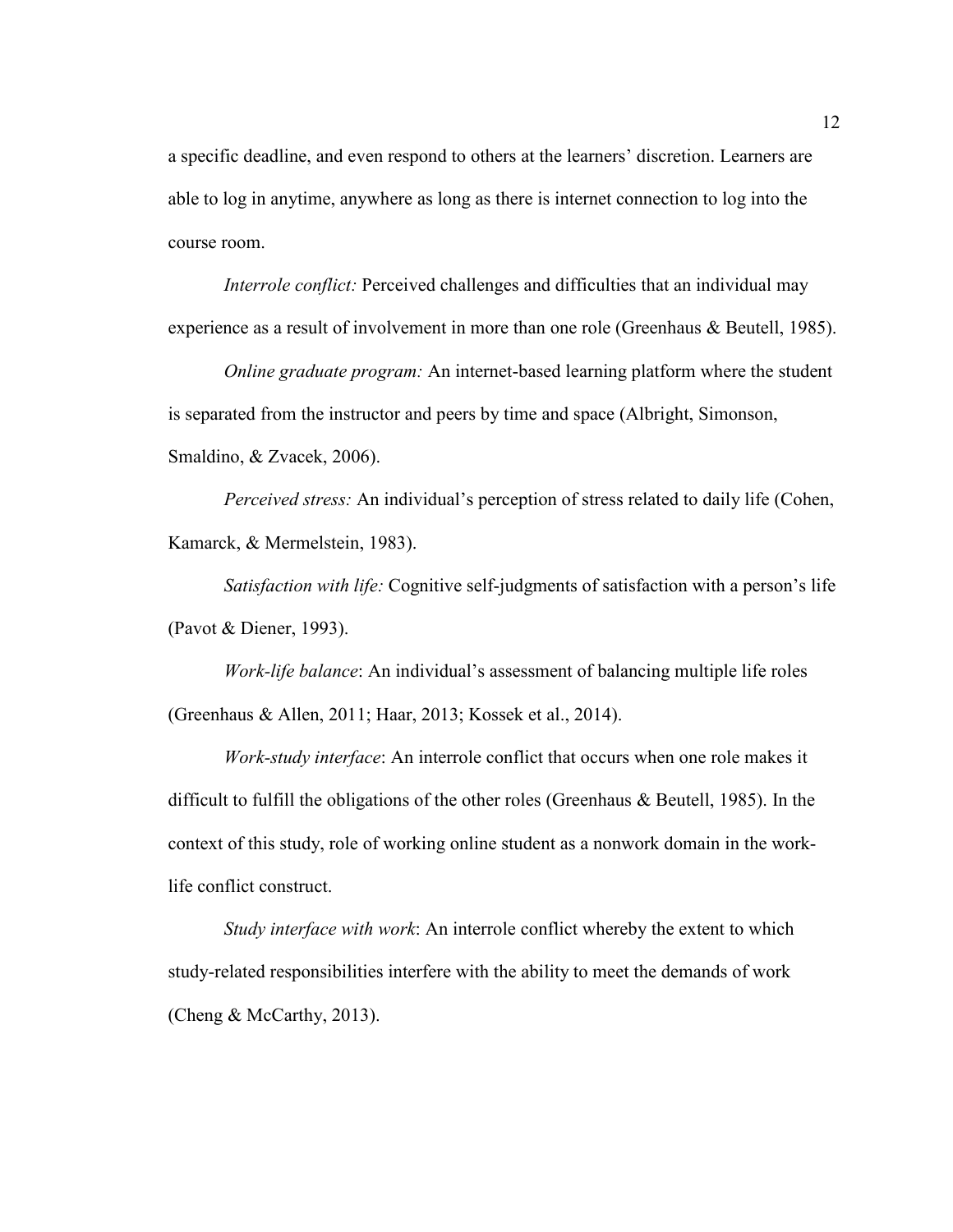*Work interface with study:* An interrole conflict whereby the extent to which work-related responsibilities interfere with the ability to meet the demands of study (Cheng & McCarthy, 2013).

*Wellness:* A positive approach to living that emphasizes the whole person in relation to state of health, which is closely related to health and lifestyle (Lyubomirsky, 2008). In the context of this study, a state of well-being is the integration of the body, mind, and spirit. Also included is the appreciation that everything a person does, thinks, feels, and believes has an impact on that person's state of health.

In the next section, I discuss the assumptions of the current study.

#### **Assumptions**

The constructs of work-life balance, work-study interface, perceived stress, and satisfaction were based on the following assumptions that reflected behavioral science perspectives. The assumptions comprised individuals' regulation of their own behavior, interacting and progressively transforming with the environment through self-initiation of person-environment interactive patterns essential to behavior change. The following assumptions were based on the nature of the study. I assumed that the working online students at SurveyMonkey® gave honest answers in the survey. I assumed the data collection to be unbiased. I assumed the online survey platform to be accessible and efficient for all undergraduate and graduate online students of the university to participate. In the next section, I discuss the scope and delimitations of the current study.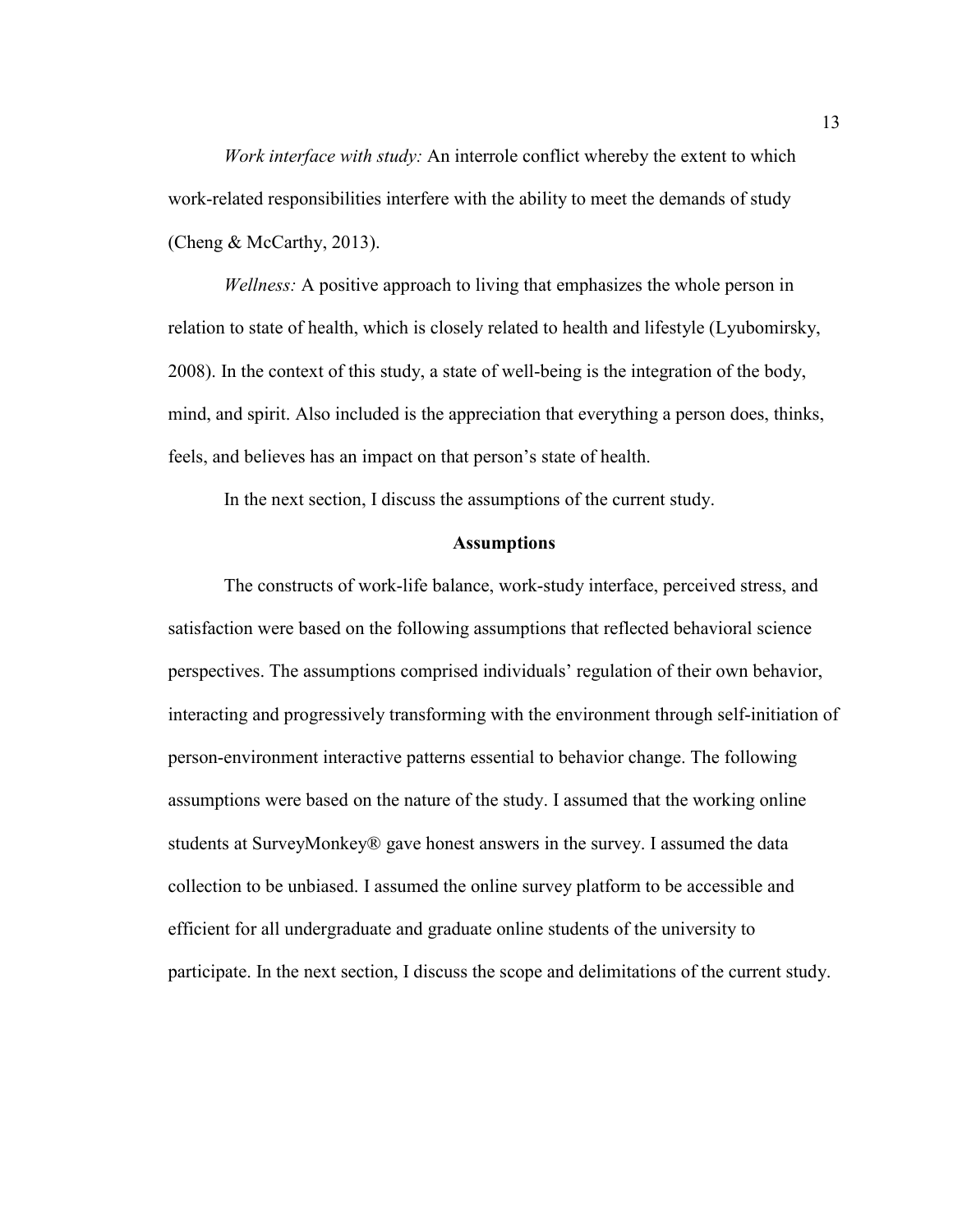#### **Scope and Delimitations**

The study participants consisted of working undergraduate and graduate online students enrolled at Walden University. The scope of this study was limited by the use of just one chosen university. The online survey was opened to working undergraduate and graduate online students pursuing an online education at the university. The current study provided information for future research that may enable appropriate future interventions for working online students. In the next section, the limitations of the current study are discussed.

#### **Limitations**

The findings of this study may not generalize to other working student populations, such as working traditional students from brick-and-mortar universities, as data was only collected from working online students. The online survey was opened to all working undergraduate and graduate online students of the chosen university. The online survey included demographic characteristics for future reference and was not included in the findings of the current study. The use of a Likert scale in the survey may have limited some participants' ability to provide an accurate assessment of their feelings, behavior, or beliefs (Creswell, 2003).

The next possible limitation of this study was participants' understanding and interpretation of the survey questions; there was a possibility for participants to fake good social desirability and provide demand effects responses (Breakwell, Hammond, Fife-Schaw, & Smith, 2008). Demand effects take place when participants may respond in a socially acceptable manner. Participants may also respond according to what the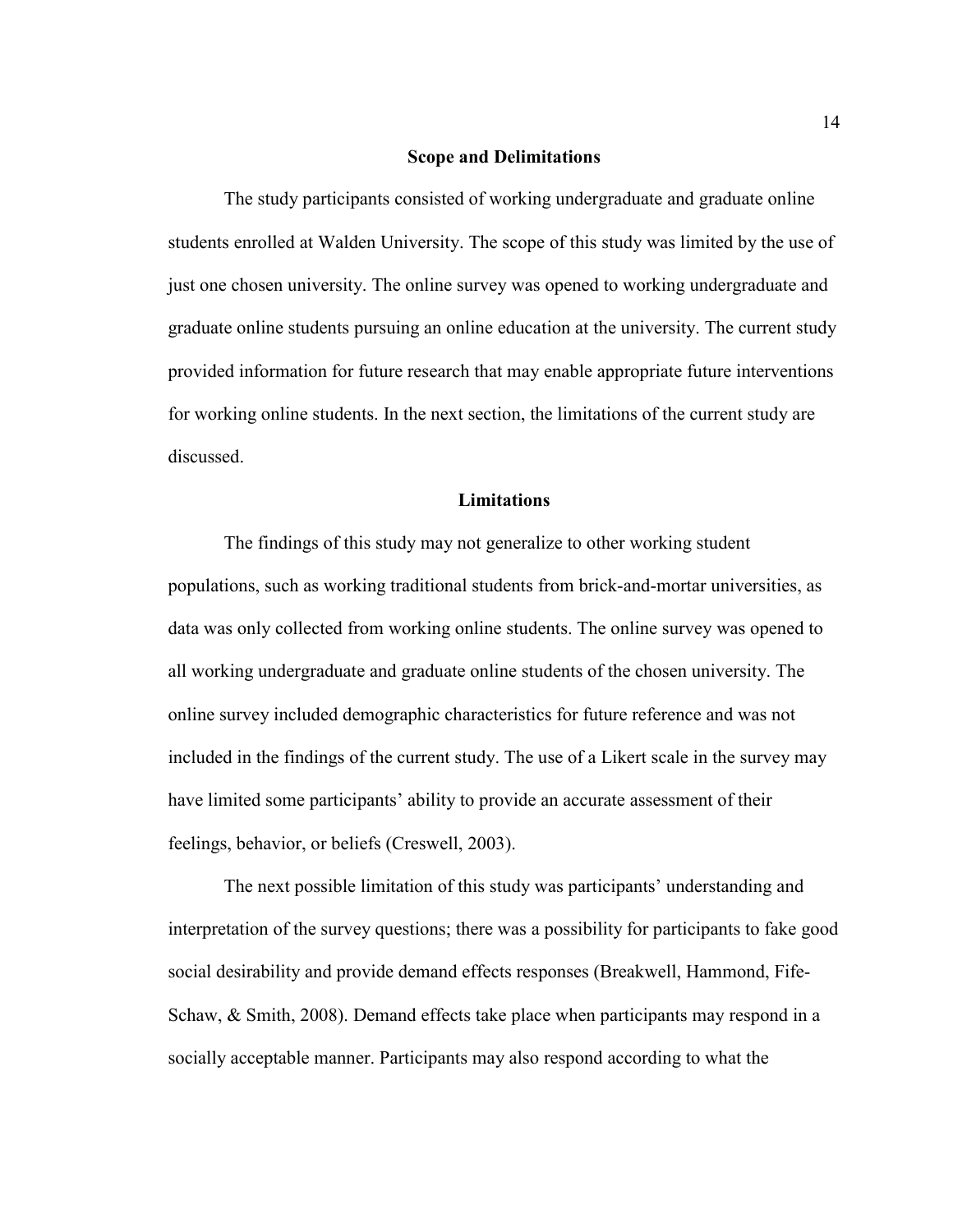researchers would want. Also, there may be a difference in some crucial way between participants who volunteered to do the survey compared to those other individuals who declined the offer to participate; for instance, participants may have higher stress levels than individuals who chose not to participate in the study. Thus, limitations and delimitations in this study allowed provision of earlier interventions to increase accuracy of the test. In the next section, I discuss the significance of the current study.

#### **Significance**

This study provided useful information of changing social roles in gender and spillover experiences of working online students in their work-life balance and workstudy interface. The findings would be useful for human resource personnel and higher education personnel of online education in designing and structuring appropriate settings for working online students such as work-study schedule. Social implications of the present study exploring working online students' work-life balance and work-study interface served as an impetus for future research on interconflict of more than the two role domains. Conducting a quantitative study using survey research led to an understanding of the personal dimensions in life other than work domain of online students, such as the demographic information of age, work-hours, study-hours, number of children, and so forth. Tapping into the experience of the working online student role in work-life balance and work-study interaction in this study provided relevant information and understanding of the dynamic of work/family/study balance for the students themselves such as stress and satisfaction experienced by students in their worklife-study balance. An insight into the changing social role in gender and spillover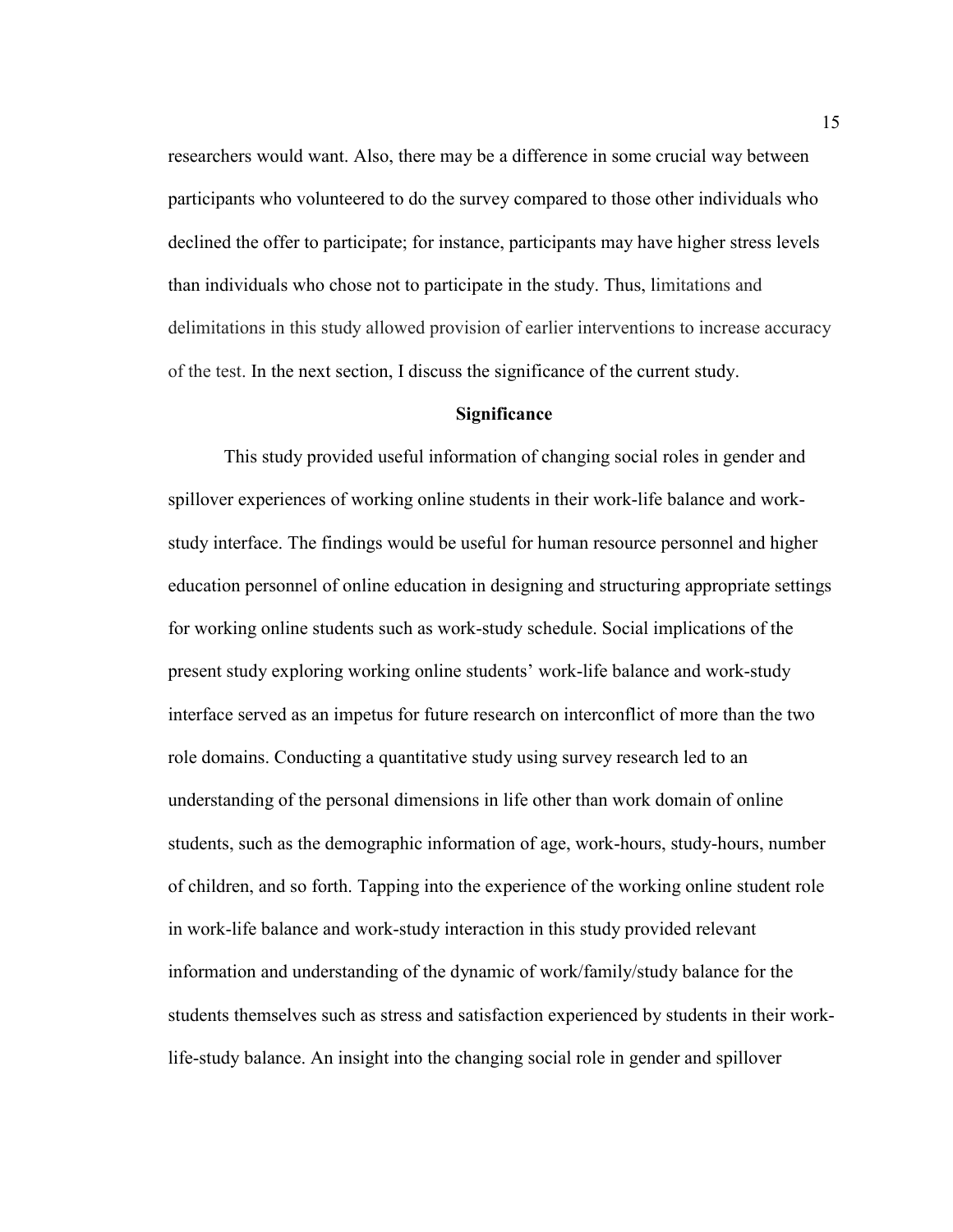experiences of working online students provided information with regards to their perceived stress and satisfaction with life that may enable appropriate future interventions.

Another social implication of the current study was establishing awareness and understanding of the role conflicts faced by working online students in their work-life balance. For policy makers, the findings of this study may provide useful information about the work-life balance/interface, stress, and satisfaction of working online students, specifically a flexible work schedule in relation to work hours, family hours, and study hours. Information such as perceived stress and satisfaction of life of working online students provided an insight into the plight of working online students for any future interventions. Concerned policy makers can also assist working online students in upkeep of their studies in work-life balance, for instance, university study leave. The positive social change may result from an awareness of changing social roles in gender and spillover experiences of working online students in their work-life balance and workstudy interface. The findings of this study contribute to positive social change by providing useful information for policy makers to support online students and an understanding of the dynamic of the work/life/study balance for the students themselves. In the next section, I discuss the summary of the current study.

#### **Summary**

In this study, I examined the relationship between work-life balance and workstudy interface of working online students with gender as a moderator in relation to quality of life. There is a constant struggle in managing work and personal lives of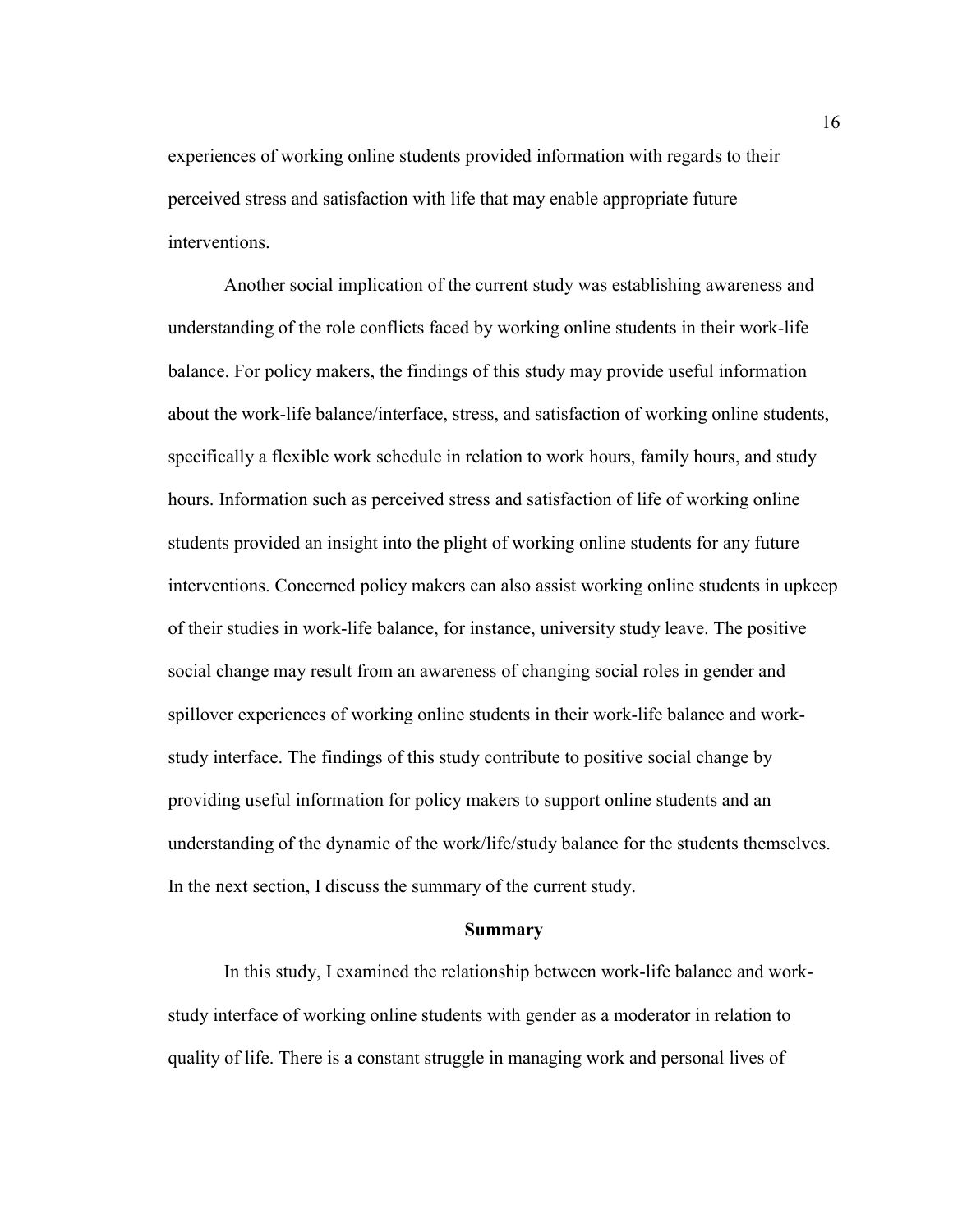working individuals. They face the interference of work or nonwork domain that may lead to a positive or negative spillover and increase work-life problems and stressors (Mauno, Kinnunen, & Ruokolainen, 2006). Balancing work and nonwork domain plays a critical role in working students' lives. In this study, I examined the moderating effects of gender on the relationships between work-life balance and work-study interface and their perceived stress and satisfaction with life of working online students. The findings of this study shed more light into the role of working online students, and in the process, the findings of this study may aid online students to increase their health outcomes positively with optimal well-being and enhanced functional ability with personal fulfilment and productivity so as to achieve an overall betterment in health.

Chapter 1 consisted of the introduction, background, scope of the study, literature gap, problem statement, purpose of study, research questions and hypotheses, theoretical framework for the study, nature of the study, definitions of terms, assumptions, scope and delimitations, limitations, significance and summary. In the next chapter, I discuss research related to key variables.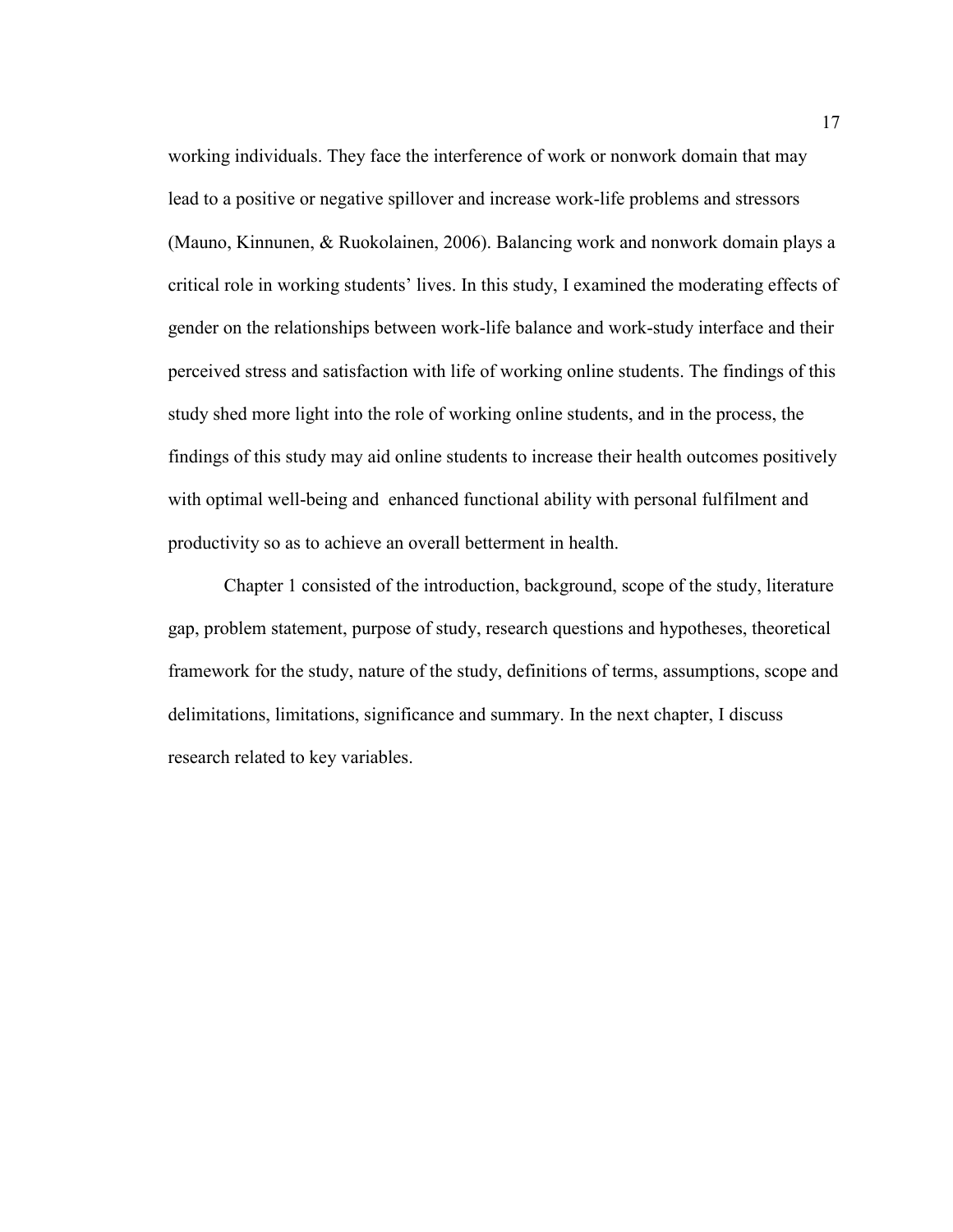#### Chapter 2: Literature Review

#### **Introduction**

Work-life balance is a key issue in dual-career families where high work demands and long working hours may become a challenge for both men and women (Wang, 2013). Women in the past were mostly confined to their domestic responsibilities and very few women received an education (Carey-Fletcher, 2007). With an increase in the number of women in the workforce, both men and women may face challenges in balancing work roles and family roles. As adults return to school, they may also face work-family-school conflicts.

Work-family-study conflict is bidirectional where work/family responsibilities interfere with study responsibilities and study responsibilities interfere with work/family responsibilities; for instance, study overload interferes with work/family responsibilities (Pookaiyaudom, 2015). The remainder of Chapter 2 is organized into the following sections: literature search strategy, theoretical foundation, literature review related to key variables, and summary. In the next section, I discuss the literature search strategy for the current study.

#### **Literature Search Strategy**

The search covered literature databases such as ProQuestCentral, ERIC, MEDLINE, PsycINFO, PsycARTICLES, single search terms and concepts, and advanced search in the Boolean search. The Walden library's subject-specific databases were used to find current peer-reviewed journal articles, books, reports, theses, and dissertations. Peer-reviewed publications, reports, and conference proceedings were searched to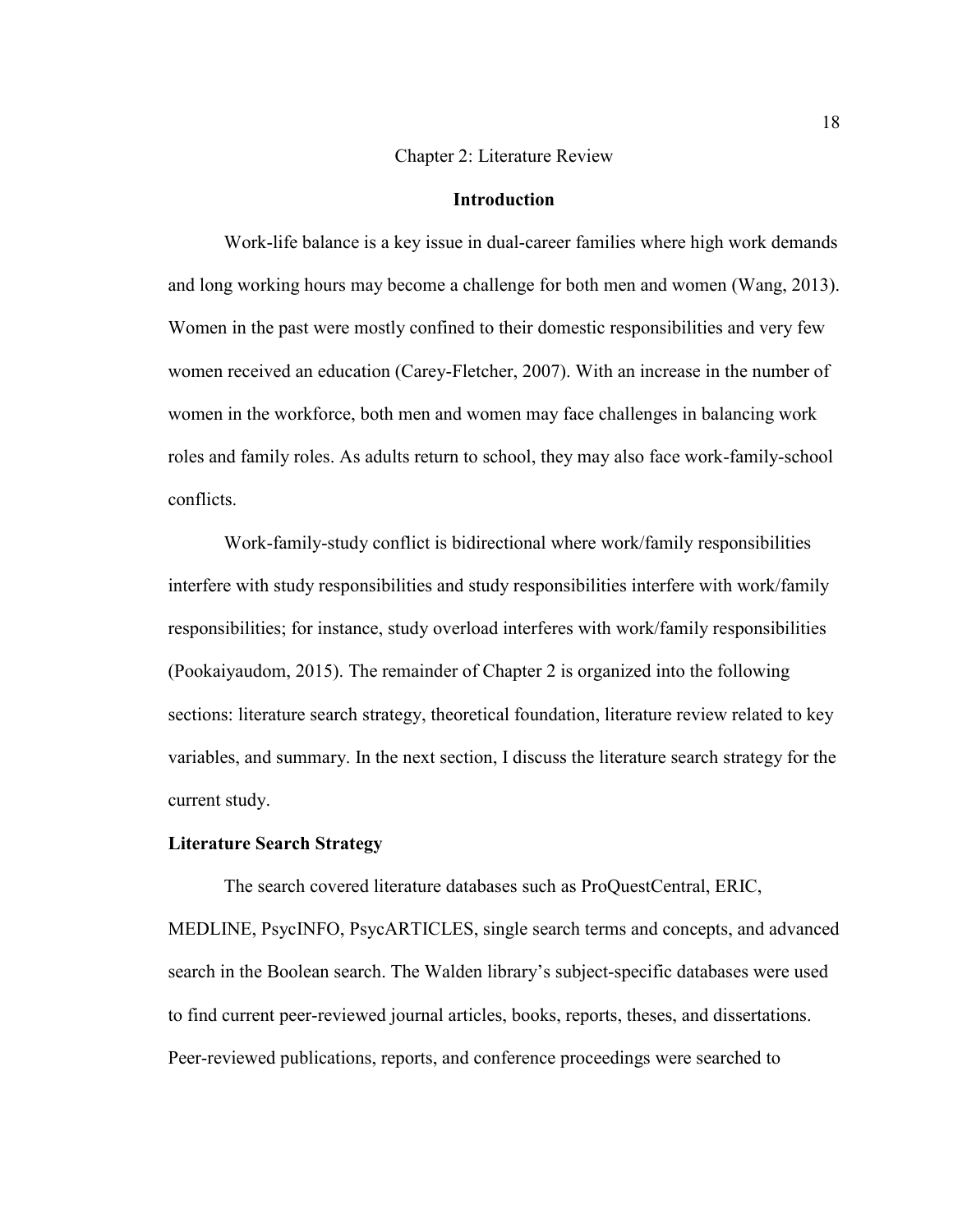contribute to the limited current literature review. I used Google Scholar and citation tools such as Academic Search Premier (EbscoHost) to perform a search using title or author of peer-reviewed journal articles, books, and dissertations and for APA citation style. In the next section, I discuss the theoretical foundation of the current study.

#### **Theoretical Foundation**

In this section, I discuss the theoretical foundation of social role theory and spillover theory. I used the theoretical foundation of this dissertation to extend an understanding of the spillover effects in the work-study interface of male and female online students.

#### **Spillover Theory**

Spillover theory evolved from Sieber's (1974) idea of personality enrichment. Sieber observed that the skills and behavior that existed in one role could also be effectively applied to another role. A general model of spillover is bidirectional where positive and negative values, behaviors, and skills are transferred from one role to another (Crouter, 1984; Staines, 1980; Zedeck, 1992). There could be positive spillovers and negative spillovers from work domain to family domain (Hansen et al., 2006; Hill, Ferris, & Märtinson, 2003; Zedeck, 1992). As such, individuals may also experience stress and fatigue during these spillovers (Googins, 1991).

Past studies highlighted the association of variables in work domain and nonwork domain in work-life spillover, such as (a) negative spillover from home to work with stress (Schmidt, 2011); (b) positive spillover of work domain with general well-being in the family domain (Kinnunen, Feldt, Gerust, & Pulkkinen, 2006); (c) bank employees'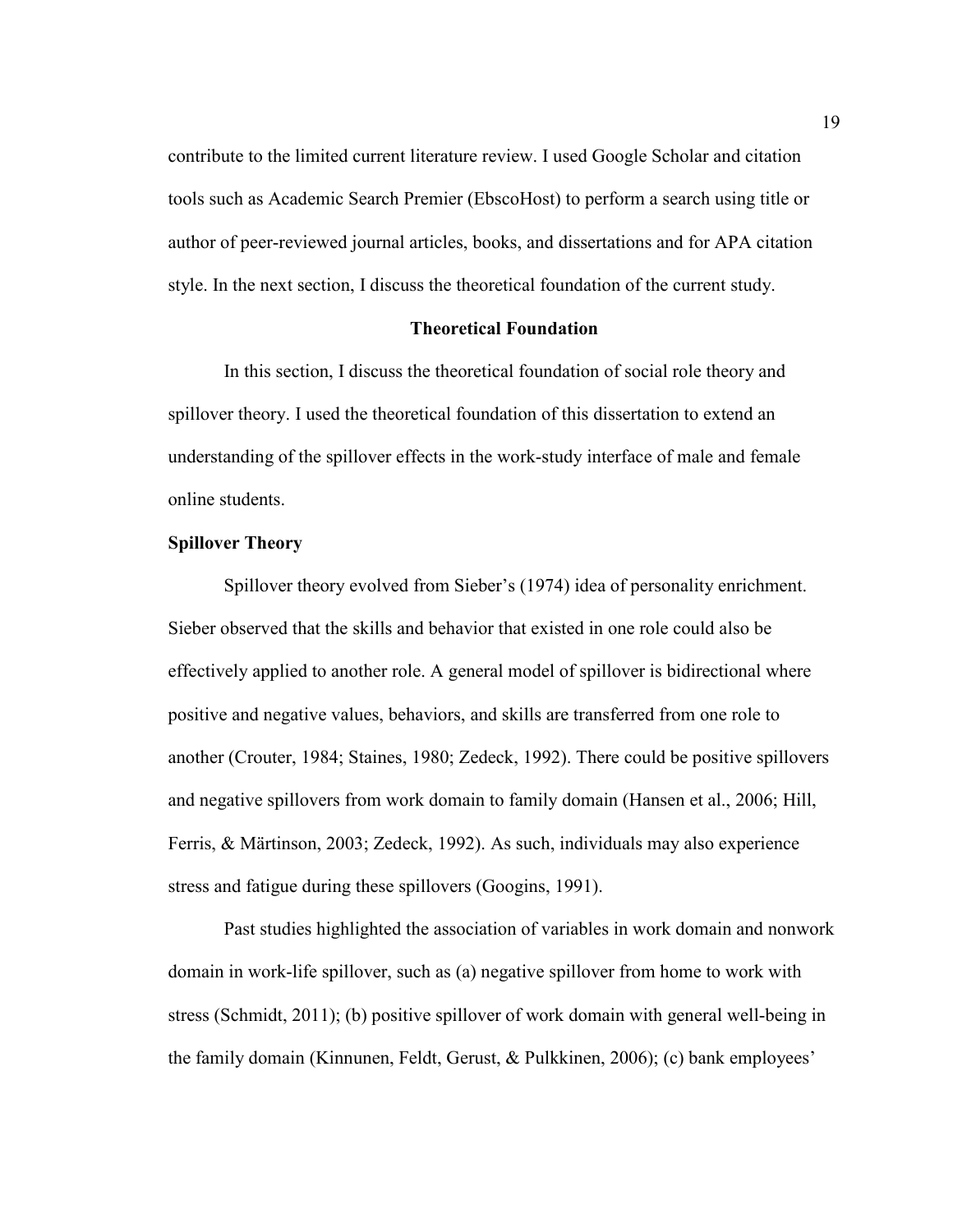positive spillover to greater family satisfaction, increased mental health, and overall wellbeing (Hansen et al., 2006); (d) positive work-spillover and positive health outcomes of Canadian government workers (Brotheridge  $\&$  Lee, 2005); (e) positive job-to-home with organizational family support, job autonomy, perceived control and well-being (Thompson & Prottas, 2006); (f) family disagreements and negative spillover between work and family (Grzywacz & Marks 2000); and (g) work spillover with the quality of marital relationship, parent-child relationship, involvement in household responsibilities, and leisure activities (Small & Riley, 1990).

Theorists and researchers (Allen, Hancock, Vardaman, & McKee, 2014; Klein, Cooper, Molloy, & Swanson, 2014) have explored new ways in which affect, skills, behaviors, and values could be transferred from work domain to nonwork domain. When the spillover was integrated and overlapped with work and nonwork domain responsibilities in time and space, then the spillover was positive in the direction of achieving healthy work and nonwork balance (Hill et al., 2003). Thus, according to spillover theory, when positive spillovers transferred positive role qualities and their beneficial effects on the receiving domains, there were positive effects of work on other areas of life (Crouter, 1984).

Thompson and Prottas (2006) examined the relationship among organizational family support, job autonomy, perceived control, and well-being. In their qualitative study, the authors hypothesized the relationships among availability of formal organizational family support (family benefits and alternative schedules), job autonomy, informal organizational support (work-family culture, supervisor support, and coworker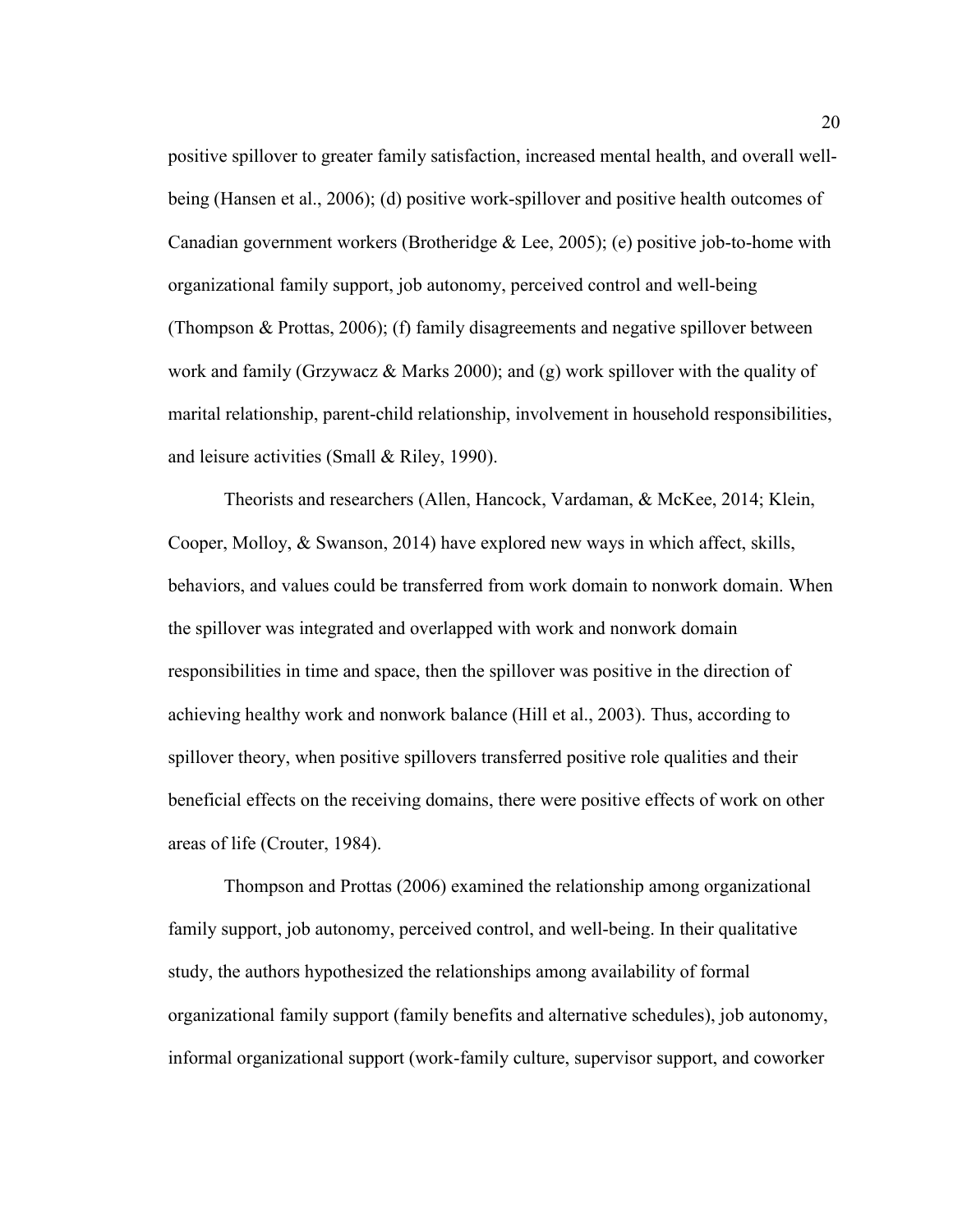support), perceived control, and employee attitudes and well-being. The authors found that the informal organizational support for work-family balance from supportive supervisors, coworkers, and work-family culture was a significant predictor of positive job-to-home spillover.

Schmidt (2011) examined work-life conflict by exploring factors associated with negative spillover from home to work. The author hypothesized that female workers, workers with children under the age of six in the home, working mothers, and workers employed as managers/professionals were more likely to report negative home-to-work spillover than male workers. In that quantitative study using secondary data, the author found that both males and females experienced negative spillover from home to work. Males were stressed from their home chore of cleaning responsibilities and their job. The significant predictor of spillover for females was having children younger than six years of age at home.

The current study examined the moderating effects of gender on the relationships between work-life balance and work-study interface of working online students and their perceived stress and satisfaction with life. In this study, the views of spillover theory were applied to extend an understanding of the spillover effects in the work-study interface of male and female online students.

#### **Social Role Theory**

In the 1980s, social role theory emerged as an attempt to understand the origin of sex differences and similarities in social behavior (Eagly et al., 2000). The differences in the behavior of men and women distributed them into social roles acquiring role-related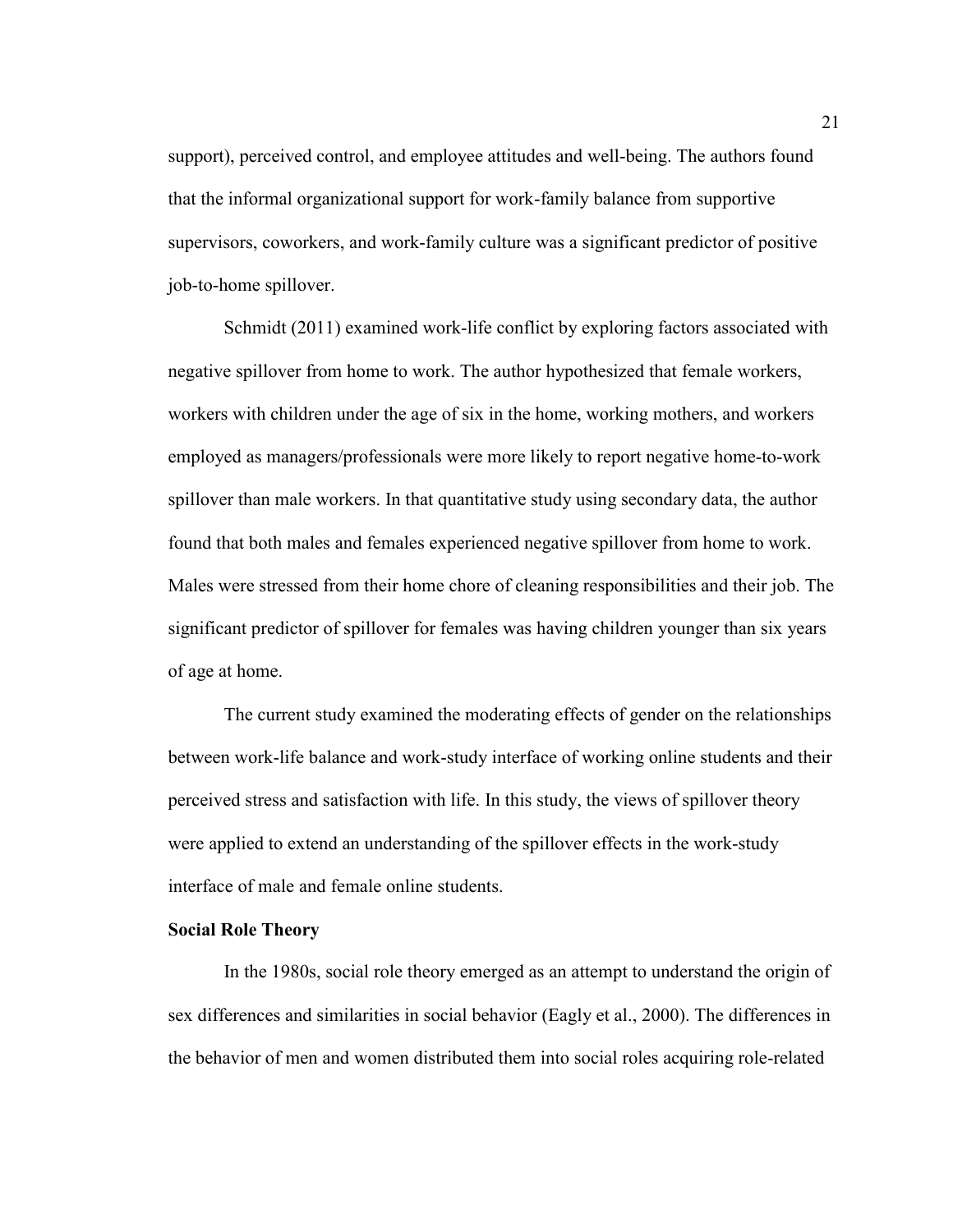skills. As such, women and girls became homemakers and assumed responsibilities at home and men were the breadwinners and assumed responsibilities outside the home. Future generations were directed by gender stereotypes of their social roles acquired early in childhood (Eagly, 1987, 1997; Eagly et al., 2000; Williams & Best, 1982).

Franke, Crown, and Spake (1997) found that more women perceived specific hypothetical business practices as unethical compared to men. Here, using the social role theory, they observed that there was a decline in gender differences when students were at precareer samples and an increase in gender differences when work experience of samples increased. Greater gender differences were found in nonmonetary issues than in monetary issues. In view of the current study, the social role theory was able to explain the gender differences in the relationships between work-life balance and work-study interface of the male and female online students and their perceived stress and satisfaction with life.

Social role theory identifies the traditional division in labor between women and men in accordance with domestic responsibilities and occupational responsibilities respectively (Eagly, 1987). Although there are other theories of stereotype content (Alexander, Brewer, & Herrmann, 1999; Fiske, Cuddy, Glick & Xu, 2002), social role theory focuses on the openly observable behaviors in occupational roles and domestic roles. For instance, there are observable characteristics such as men's size and strength and women's pregnancy and lactation accounts for division of labor. Social role theory also provides plausible account of the psychological processes of stereotyping. For instance, sex-typical behaviors are dependent on stereotypic sex differences based on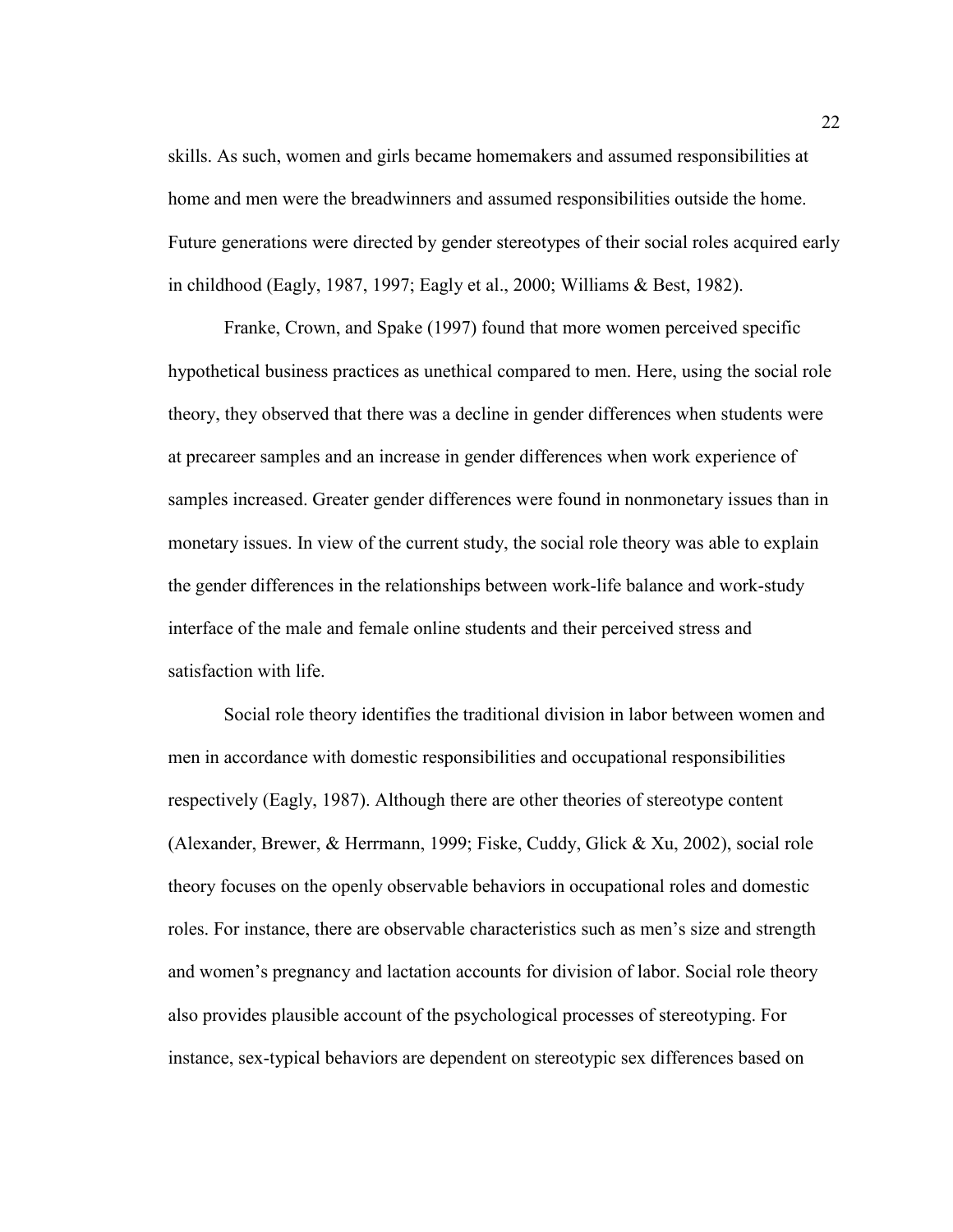society's approval of an individual's behavior and action according to categorization as male and female gender roles.

In summary, I used spillover theory (Zedeck, 1992) and social role theory (Eagly, 1987) in the current study. The two theories are associated with the behavior of the employees. In this study, I used the two theories to explain the gender differences and the behavior of both male and female employees in occupational roles and domestic roles that could be transferred from work domain to nonwork domain. In the next section, I discuss the literature review related to key variables of the current study.

#### **Literature Review Related to Key Variables**

In this section, the key variables related to literature review are work-life balance, work-study interface, student role and gender in work-life balance, work-study interface, student role in work-life balance, gender in work-life balance, stress and satisfaction with life in work-life balance, perceived stress, and satisfaction with life. This section provides a review of the key variables.

#### **Work-Life Balance**

Work-life balance is crucial to organizations and employees to obtain an optimal management of multiple tasks at work, home, and personal life, as employees with high work-life balance contributed more towards organizational growth and success (Naithani, 2010). According to Singh (2013), there has been an interest in work-life interface in psychology, mainly in the sources and outcomes of conflict between work-to-life and life-to-work domains in the recent years. In the literature, not only is work-life balance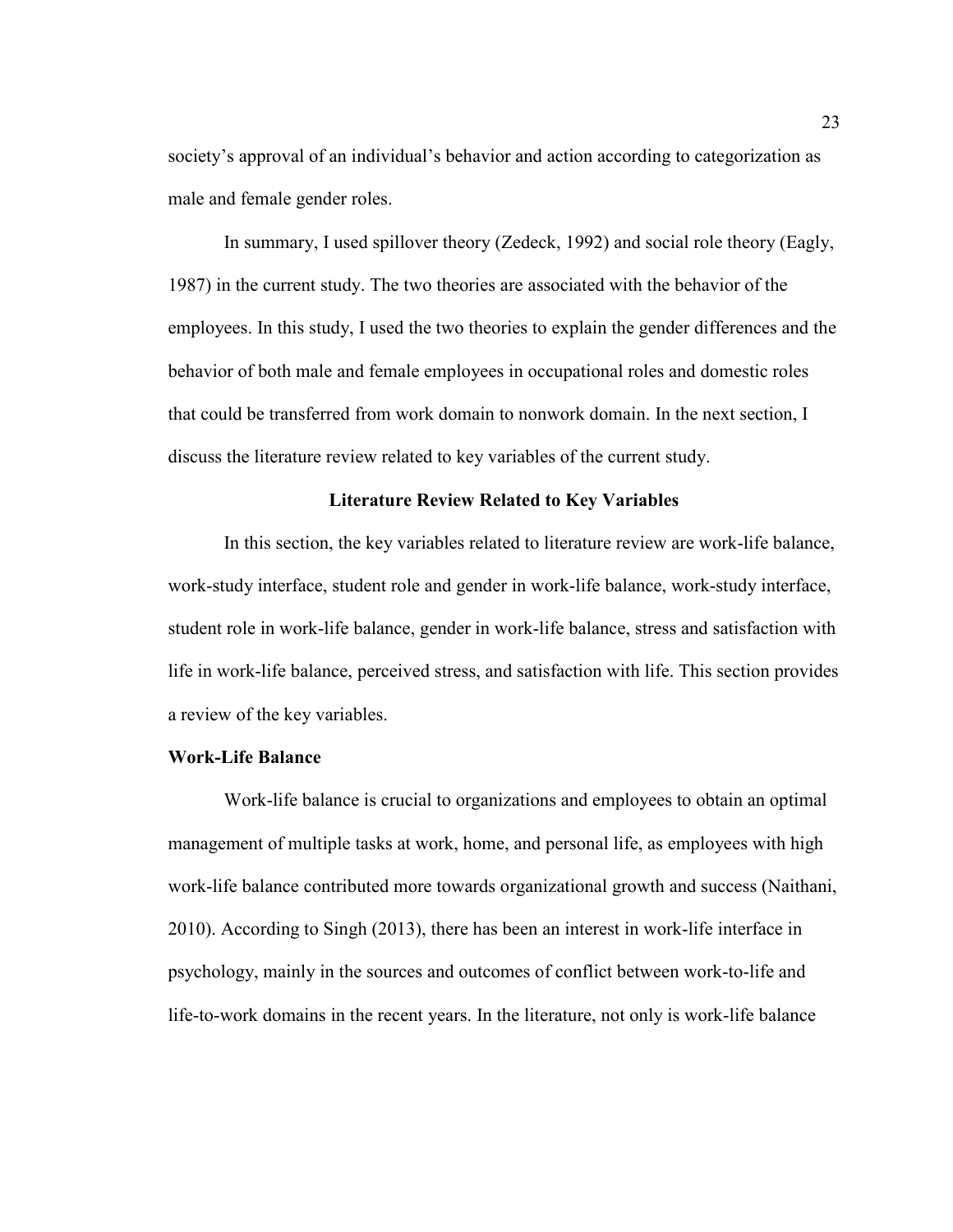frequently used interchangeably with work-family balance and work-life interface with work-family conflict, the concepts remained the same (Hecht  $\& \text{McCarthy}, 2010$ ).

Work-life balance refers to the equilibrium of resources and constraints between work and nonwork domain as in family or other personal roles (Frone, 2003; Quick, Henley, & Quick, 2004). Work-life balance also refers to the degree to which employees could concurrently balance their emotional, behavioral, and time demands of both paid work and family and personal duties (Hill, Hawkins, Ferris, & Weitzman, 2001). Lacking a universal definition, work-life balance remains a broad and complex phenomenon where work-life balance most typically is conceptualized as the "extent to which an individual is equally engaged in–and equally satisfied with his or her work role and family role" (Greenhaus, Collins, & Shaw, 2003, p. 513) and work-family balance has been defined as "satisfaction and good functioning at work and at home, with a minimum of role conflict" (Clark, 2000, p. 751).

Verhagen and Vossen (2011) investigated the influence of control over work schedules in employees' work-life balance (production and office workers) on three job outcomes: job satisfaction, turnover intention, and organizational commitment. The authors hypothesized that work schedule would moderate the relationship between control over work schedules and work-life balance. They distributed a questionnaire about personal situations, work-life balance, and perceived control among various organizations. Contrary to the hypotheses, results revealed that controlling schedule type did not influence work-life balance ( $\beta$ = -.19,  $p$  = n.s.). The researchers interpreted that the effect of control of work schedules on work-life balance was not significant for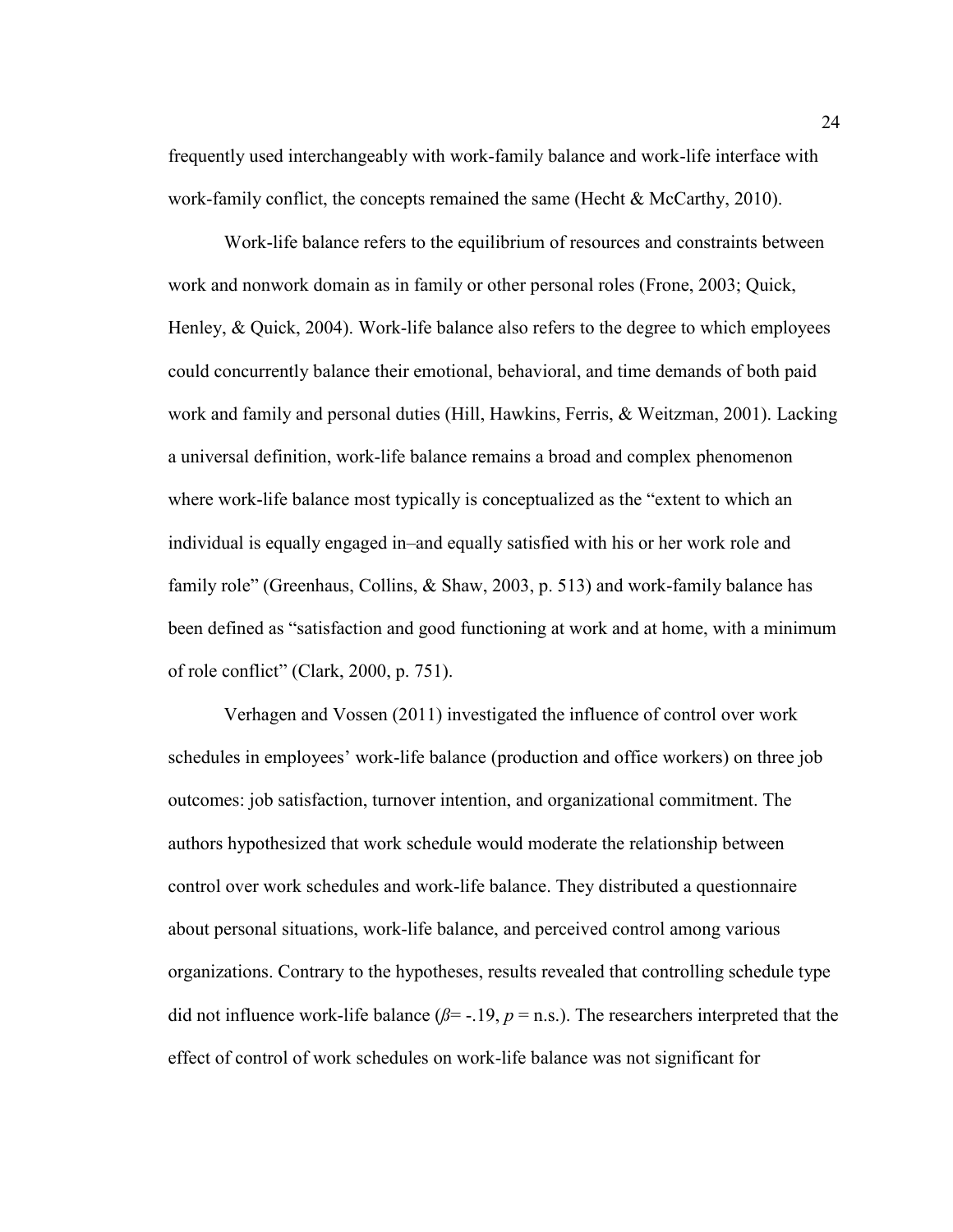employees. Control of work schedules also may not influence work-life balance of working online students.

Ramos, Francis, and Philipp (2015) examined the work-life balance and quality of life among 139 employees in the banking industry in Malaysia. They hypothesized that there is a relationship between time and involvement balance and quality of life. While time indicated the amount of time devoted to work and family roles, involvement balance indicated the amount of psychological involvement at work and in family roles. Surveys were e-mailed to bank employees. The results revealed that employees who maintained time ( $F = 4.25$ ;  $p < .001$ ) and involvement balance ( $F = 4.02$ ;  $p < .001$ ) experienced better quality of life. The researchers interpreted that balance in time and involvement in worklife balance reduced imbalance and increased quality of life. Hence, increasing balance between work roles and family roles may have positive impacts on the quality of life for employees. It is important for working online students to strike a balance between their work roles and nonwork roles.

An imbalance in work-life balance may occur to working online students when there is a struggle for individuals to maintain and satisfy the demands by both the work and non-work domains. As such, stress may result owing to the conflicting pressure from work and non-work domains. Pookaiyaudom (2015) highlighted the importance of worklife balance among 65 students. The author hypothesized students from Thai and International program have similar perceptions towards the importance of work-life balance. His findings revealed that the students had a high awareness of work-life balance that ensured an optimal and valued life  $(t(65) = .017, p=0.05)$ . The study also highlighted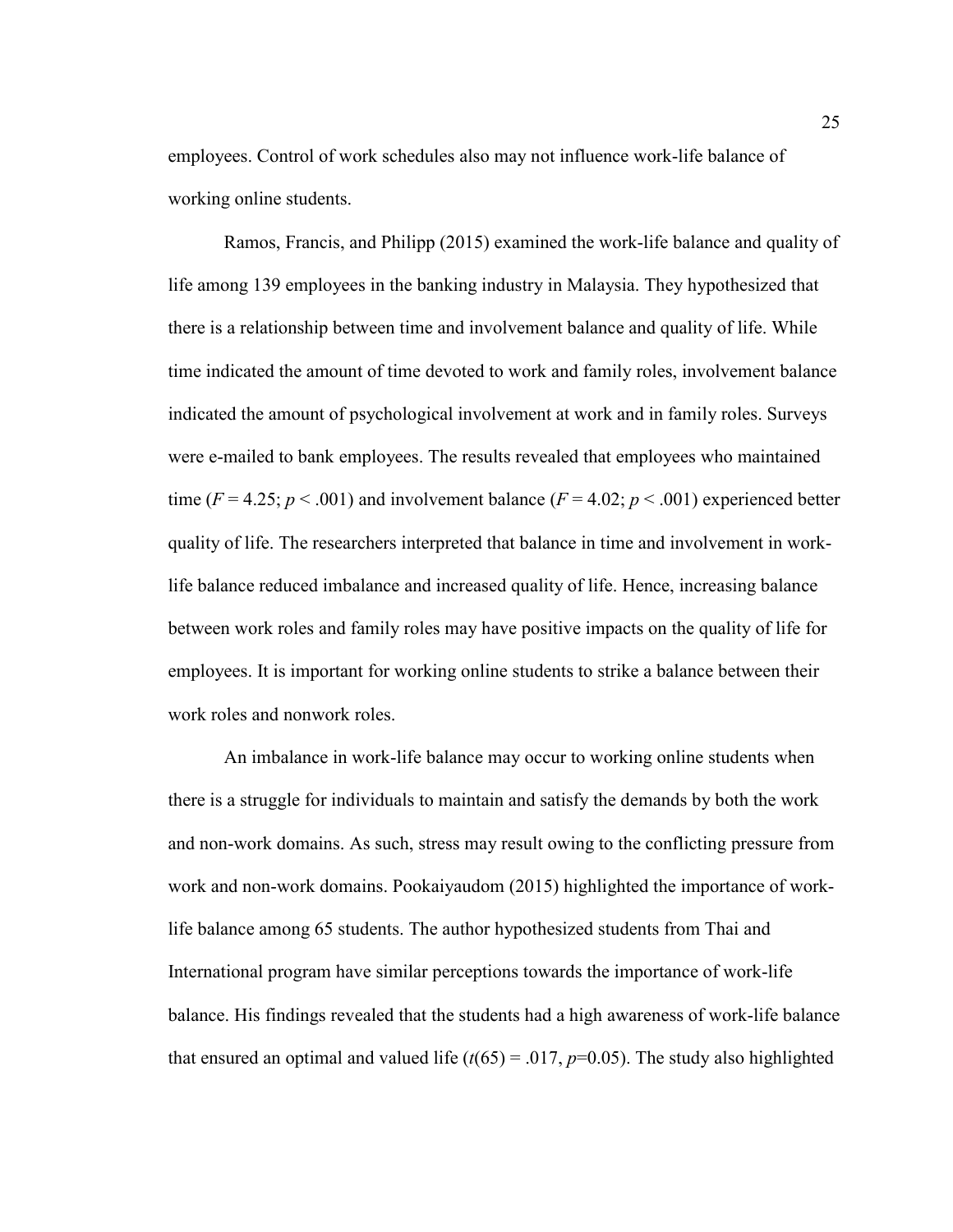that students experienced limited work-life balance owing to an overload of university assignments and projects and their desire to seek recreational activities outside their study time. With an additional role as students, working online students may experience stress in their work-family-study conflict. In the current study, working online students' spillover experience of study overload from study to work domain may affect their work, resulting in an increase in their stress level and a decrease in their satisfaction level.

Haar, Russo, Suñe, and Ollier-Malaterre (2014) investigated the effects of worklife balance on job satisfaction, life satisfaction, anxiety, and depression of 1,416 employees across seven distinct cultures of Malaysian, Chinese, New Zealand Maori, New Zealand European, Spanish, French, and Italian. In their quantitative study, the authors hypothesized that gender egalitarianism will moderate the relationship between work-life balance and individual outcomes, such that the positive relationship between work-life balance and (a) job satisfaction and (b) life satisfaction will be stronger in countries higher in gender egalitarianism, and the negative relationship between work-life balance and (c) anxiety and (d) depression will be stronger in countries higher in gender egalitarianism. Their study revealed that work-life balance was more positively associated with job satisfaction (path coefficient  $= .05, p < .05$ ) and life satisfaction (path coefficient =  $.10, p < .001$ ) for employees in countries higher in gender egalitarian cultures, and more negatively associated with anxiety (path coefficient  $=$  -.09,  $p \le 0.01$ ) for employees in countries higher in gender egalitarian cultures. The researchers interpreted that employees may feel more satisfied in work-life balance. With an additional role as students, working online male and female students may experience satisfaction in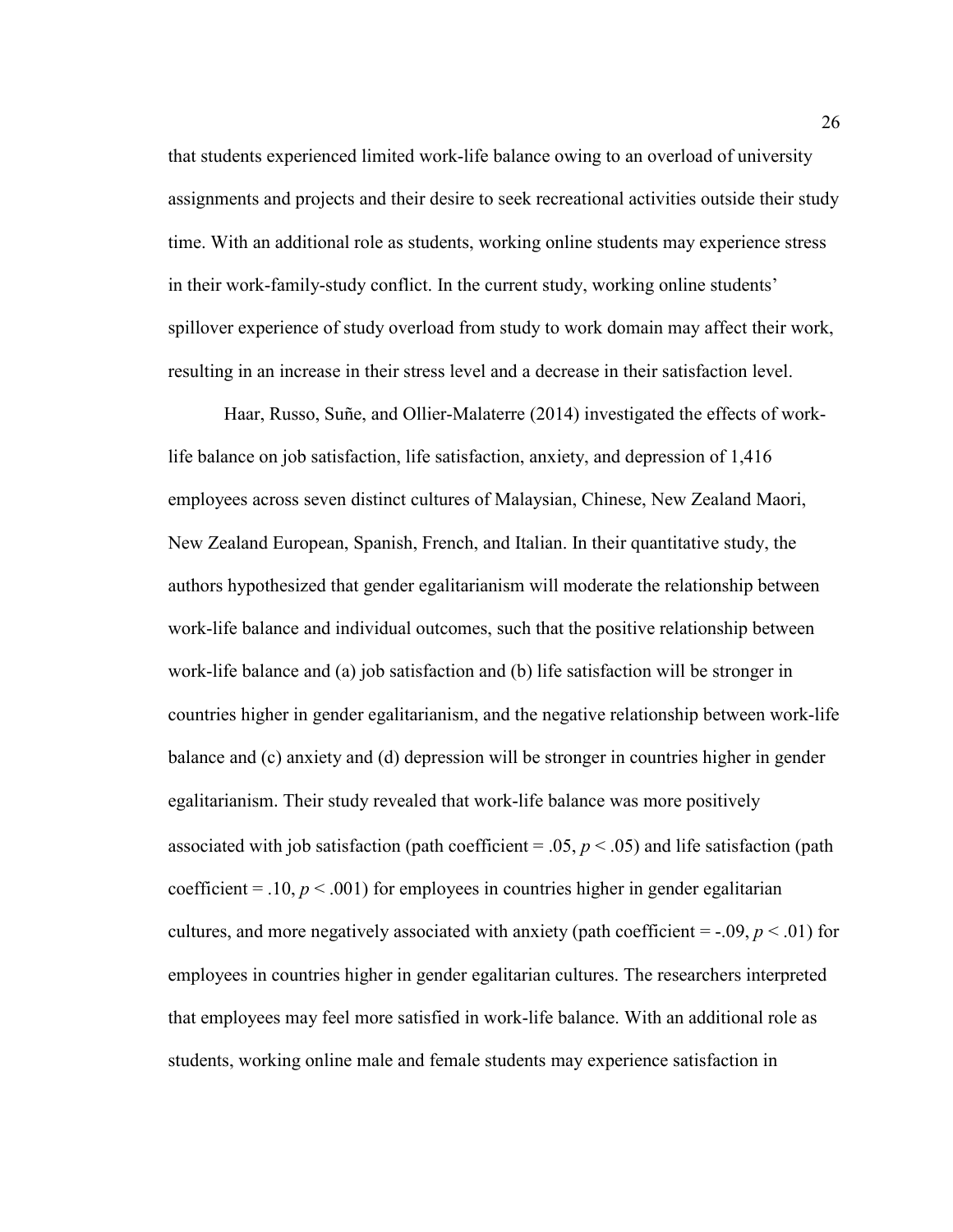balancing their work and study. In the current study, working online male and female students may experience satisfaction in their work-life balance.

In summary, employees with high work-life balance may contribute more towards organizational growth and success (Naithani, 2010), and by increasing a balance between work roles and family roles, may also have positive impacts on the quality of life on employees (Ramos et al., 2015). With an additional role as students, working online male and female students may experience stress in their work-family-study conflict, and they may also experience satisfaction in balancing their work and study. In the next section, work-study interface will be discussed.

# **Work-Study Interface**

In this section, work-study interface is addressed. With limited research on the role of a student and its influence on work and non-work domain (Hecht & McCarthy, 2010), the role of working online students was taken into account as a non-work domain in the work-study interface. The work-study interface was measured by two subscales of work interface with study and study interface with work focusing on to what extent work interfered with student role and student role interfered with work (Frone et al., 1992; Markel & Frone, 1998; Netemeyer, Boles & McMurrian, 1996). In this study, the term work-*study* was used instead of work-*family.*

As work-study interface is bidirectional where work interferes with study and study interferes with work, work-study interface may be either adverse (work-study conflict) or beneficial (work-study enrichment) (Pookaiyaudom, 2015). Students' roles in the work-life balance added to the existing constant struggle in managing work and their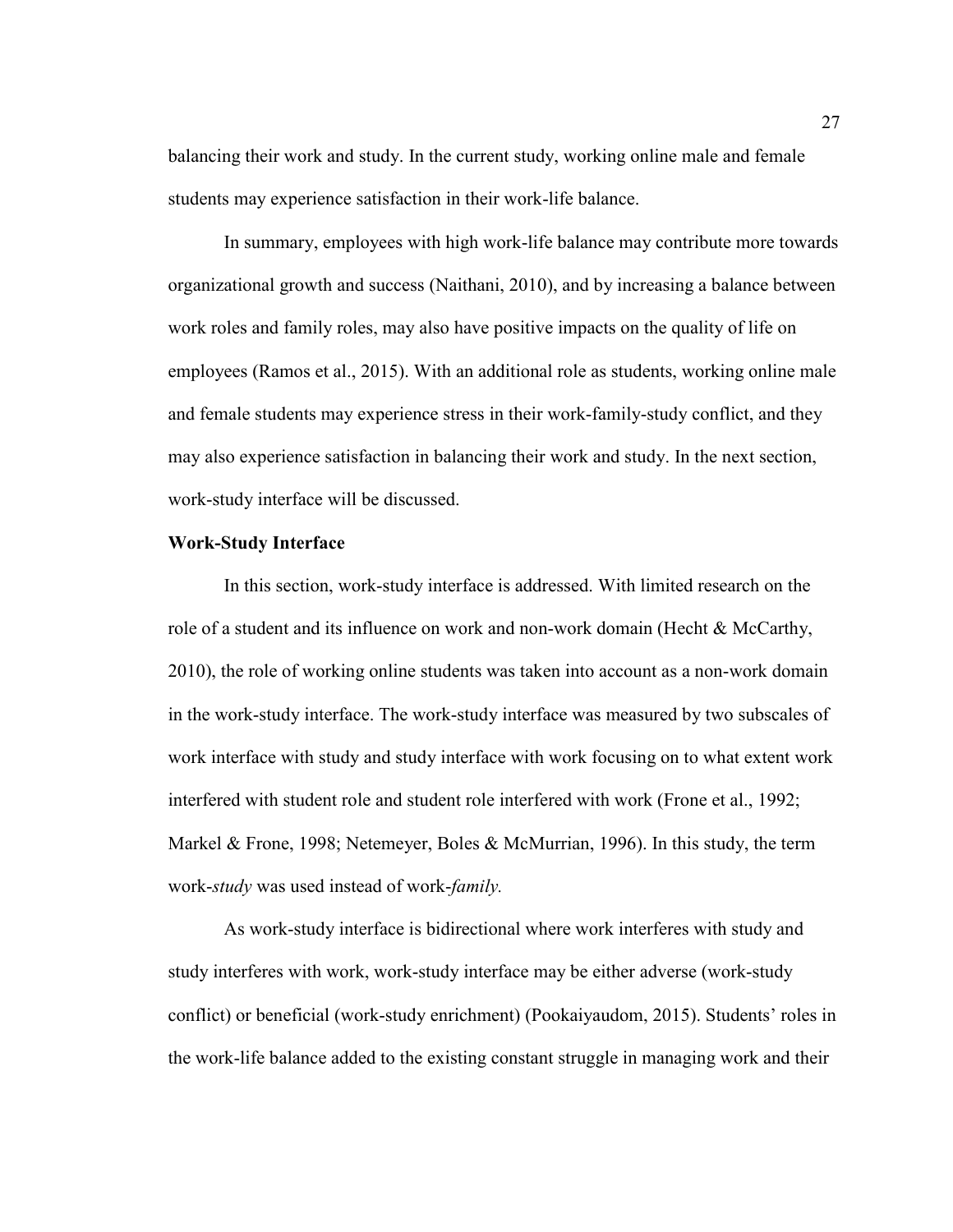personal lives as working students faced work-life problems and work-related stress (Behere, Yadav, & Behere, 2011; Mauno et al., 2006; Skakon, Nielsen, Borg, & Guzman, 2010).

Hale (2013) examined the influence school choice, online versus traditional, has on perceived overall satisfaction with life of graduate students. The author hypothesized that perceived levels of overall life satisfaction will be significantly lower for graduate students attending an online university than similar students attending traditional brickand-mortar universities. Hale concluded that there was a significant difference in the perceived overall satisfaction with life of graduate students from traditional brick-andmortar schools ( $Md = 27$ ,  $n = 82$ ) and online schools ( $Md = 25$ ,  $n = 65$ ),  $U = 2099.500$ , *z*  $= -2.210$ ,  $p = .027$ ,  $r = -.18$ . In the current study, working online students may either spillover their study to work domain that may affect their work or spillover their work to study domain that may affect their study, resulting in an increase in their stress level and a decrease in their satisfaction level.

In summary, the role of the online student was taken into account as a non-work domain in the work-study interface. Work-study interface is bidirectional, and it addresses to what extent work interfered with student role and student role interfered with work, resulting in an increase in their stress level and a decrease in their satisfaction level. In the next section, gender in work-life balance will be discussed.

#### **Gender in Work-Life Balance**

In this section, gender in work-life balance is addressed. Researchers revealed both men and women managed and balanced work-life demands (Parker & Wang, 2013).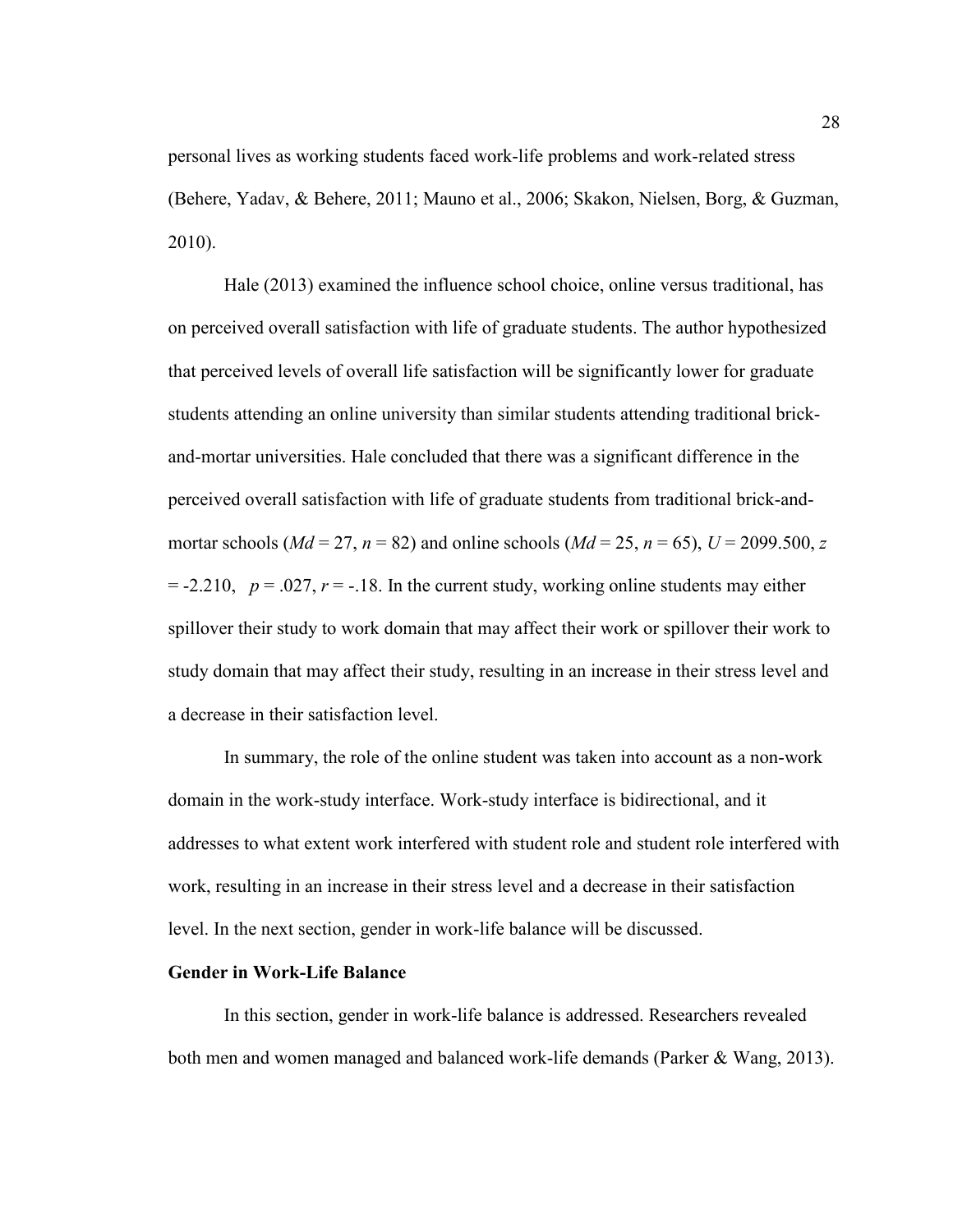However, there was a difference between the dual roles played by men and women. In work-family conflict, women were more likely to adjust to their work compared to men. Traditionally held beliefs of men as breadwinners and women as homemakers and social construction of gender make it challenging for motherhood to be compromised with fatherhood (Grönlund, 2007). Spillover of positive experiences of family to work was significant for women, whereas the spillover of positive experiences at work to family was significant for men, and not women (Adema, 2013). For example, working mothers found spillovers from family, like support from spouse/partner, supervisor support, and flexi-work schedule. In this study, gender as a moderator gave an insight to the changing social role in gender and spillover experiences of working online students in their workstudy interface. In the next section, stress and satisfaction with life in work-life balance will be discussed.

#### **Stress and Satisfaction with Life in Work-Life Balance**

An increase in stress-related studies and life-satisfaction studies of working online students across genders would be beneficial as the number of students taking at least one online course had surpassed 7.1 million, which was nearly one-half of all students in higher education taking at least one online course in the United States of America (Allen & Seaman, 2014). With a shift in the delivery of education, working online students may enjoy a more balanced work-life balance, however, in another study, students found that their study took away time from work and family (Kirby, Biever, Martinez, & Gomez, 2004). Work comprised 25% of an individual's waking life and 25% of the overall life satisfaction was job satisfaction (Grawitch, Gottschalk, & Munz, 2006). In the event of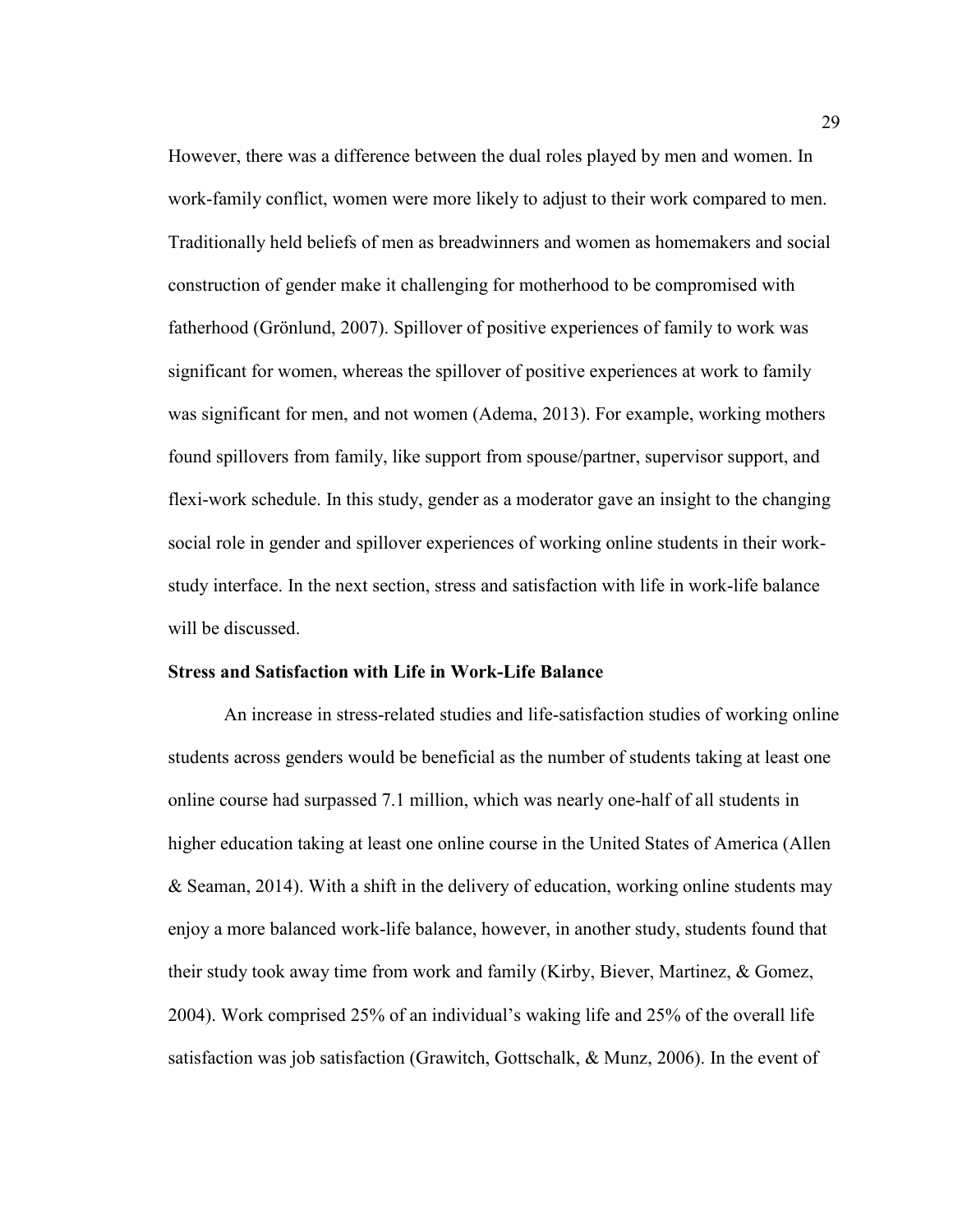spillovers from one domain to another, graduate students managed their work- and nonwork activities by making many sacrifices that influenced their life satisfaction (Martinez et al., 2013). In this study, the moderating effects of gender on the relationship between work-life balance and work-study interface of working online students and their perceived stress and satisfaction with life gave an insight into the changing social role in gender and spillover experiences of working online students in their work-life balance and work-study interface. In the next section, perceived stress is discussed.

# **Perceived Stress**

Stress can be perceived as any type of change that causes physical, emotional, or psychological strain (Holmes & Rahe, 1967). Lazarus and Folkman (1984) found stress occurs when the relationship between individuals and the environment is assessed as demanding and their well-being is at risk. Kiecolt-Glaser, and Glaser (2001) found that high levels of perceived stress may influence the functioning of the immune system. As such, the rationale of perceived stress was constructed on an individual's perception of stressful life events which had a more intense effect on one's health than the actual event itself.

In their quantitative study, Lim, Tam, and Lee (2013) hypothesized a positive relationship between perceived stress and general health state. The authors revealed in their findings that students who perceived high level of stress had lower level of general health  $(r = .289, p < .01)$ . Using Pearson correlation coefficient, the results showed that perceived stress of the students correlated negatively with their coping strategy. Stress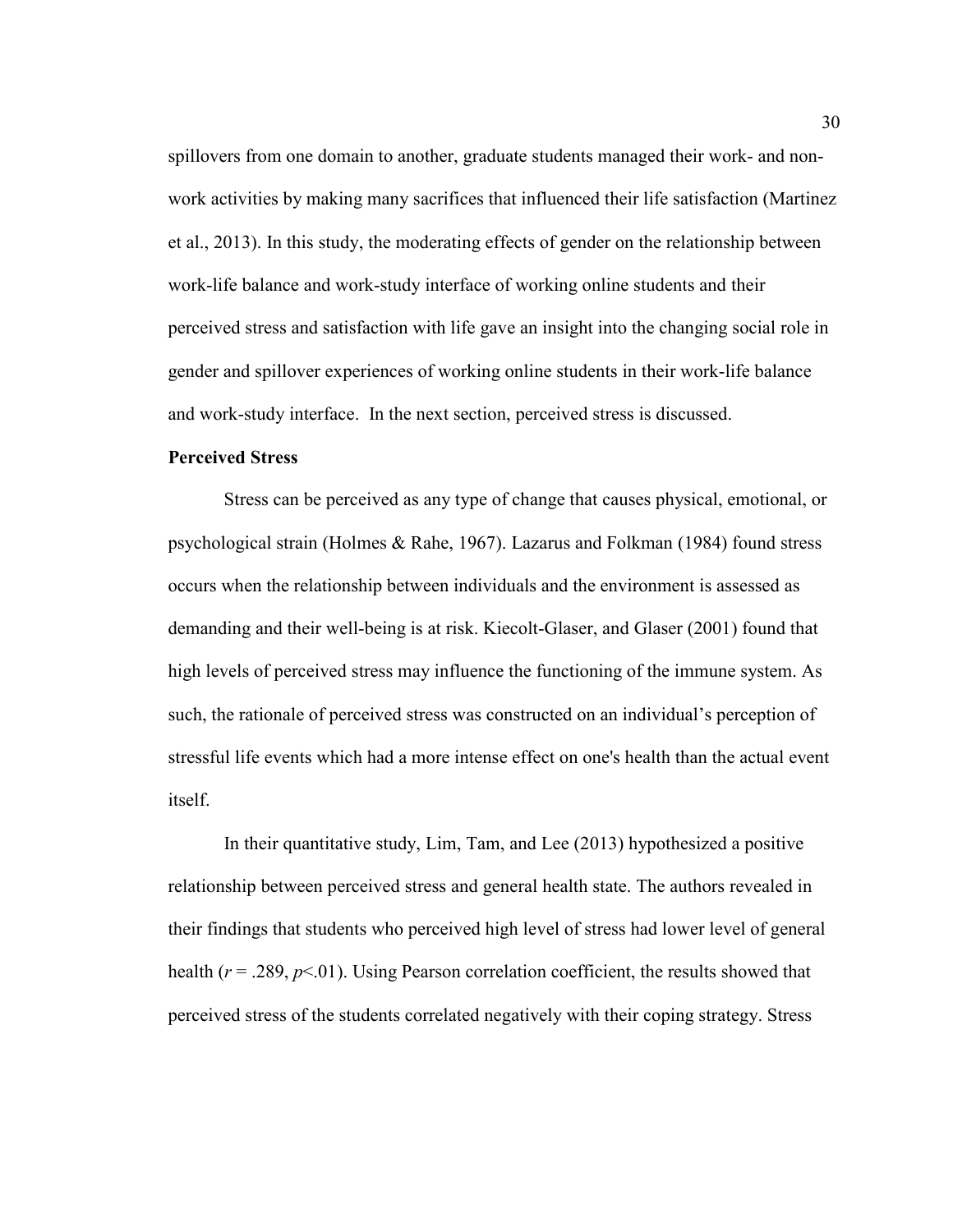perceived among students was relevant to current study because it provided supporting evidence of a similar population (*student*) to that of the current study.

According to Stranks (2005), high levels of stress lowered working morale, job satisfaction, and productivity in employees. In a conceptual study on stress and its influence on employee's work-life balance, the predictors of work-life conflict were stressful job conditions and long working hours (Atheya & Arora, 2014). Soo, Zippay, and Park (2012) explored the mediating effects of negative work-family spillover and the moderating effects of gender, family workload, and single parenting of 2,769 working adults on the relationships between schedule flexibility and employee stress. The authors found schedule flexibility reduced negative work-family spillover and stress among women, single parents, and employees with heavier family workloads.

Gabre and Kumar (2012) found that among 95 undergraduate accounting students at two universities, female accounting students reported higher perceived stress compared to male accounting students in their qualitative study. No significant relationship between perceived stress and academic performance was established. The difference between men's and women's perceived stress was relevant to this study. It provided supporting evidence of a similar population (*student*) as in the current study. Increased working hours caused serious consequences on lifestyle affecting social and psychological wellbeing. Having to manage work and study in their work-study interface, students may experience long hours of work and study. Time management becomes crucial in the students' life in managing their different roles. As such, the current study examined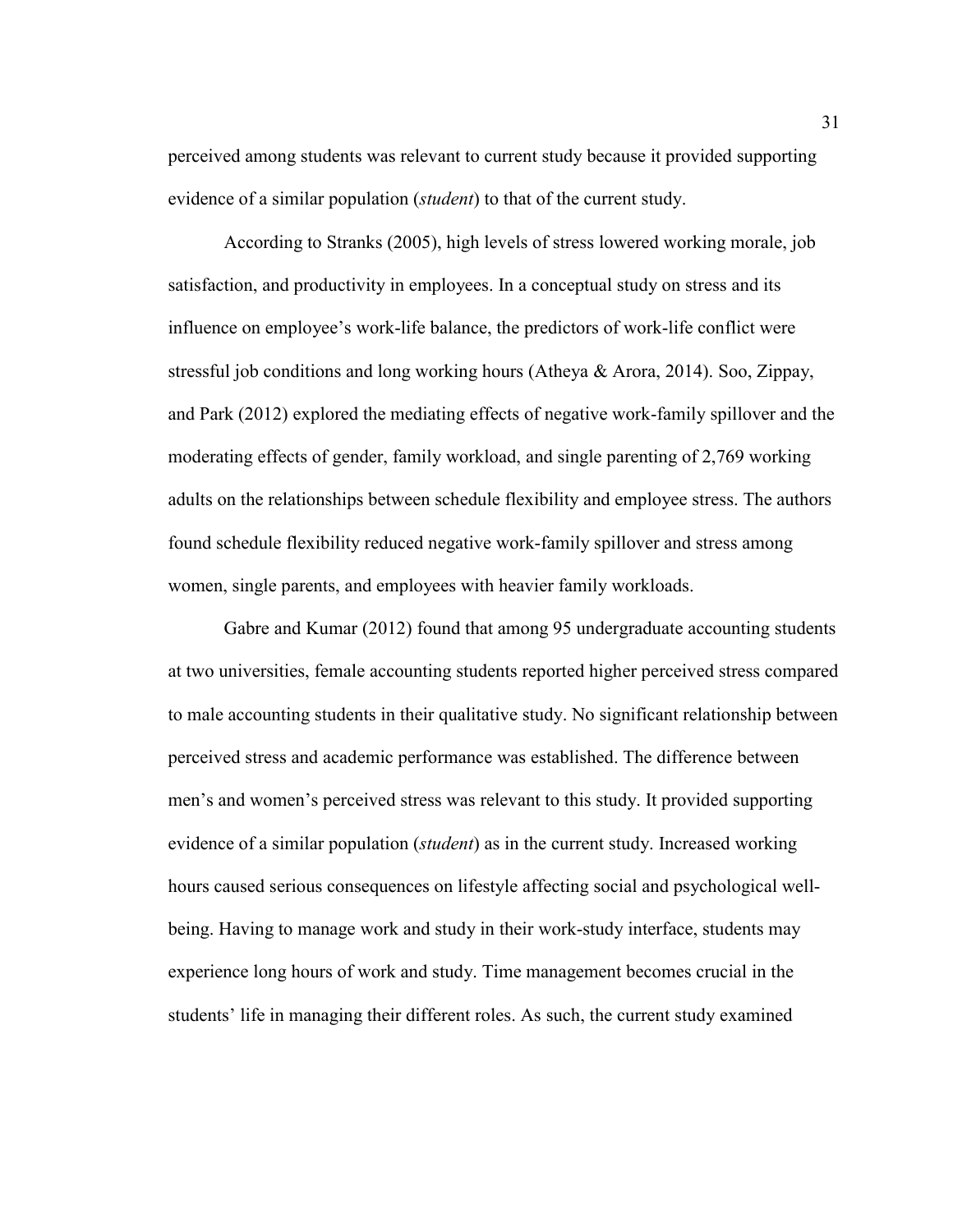students' perceived stress in their spillover experiences in their work-study interface. In the next section, the satisfaction with life will be discussed.

# **Satisfaction With Life**

Life satisfaction includes global judgments of an individual's life and satisfaction with specific life domains (e.g., work, family), and is considered a cognitive component of subjective well-being (Pavot & Diener, 2008). Subjective well-being included the emotional or affective component and the judgmental or cognitive component (Diener, 1984; Veenhoven, 1984). The judgmental component was conceptualized as life satisfaction that led to the development of Satisfaction with Life Scale (Diener, 1984) and as a measure of the judgmental component of subjective well-being (Diener, Emmons, Larsen, & Griffin, 1985).

The levels of life-satisfaction are predictive of the level of the outcomes (Lyubormirsky, King, & Diener, 2005). For instance, high levels of life-satisfaction are predictive of positive outcomes in work, health, educational, family, and personal life domain. Glaesmer, Grande, Brachler, and Roth (2011) found perception of support from family, friends, and neighbors of 2,519 adults correlated with life-satisfaction. In another study by Galindez, and Casas (2010), there was a strong correlation between self-esteem of 339 students and their life-satisfaction. Berges and .Landa (2014) found emotional intelligence was predictive of life-satisfaction. Escoda and Alegre (2016) found 2,233 university students with higher emotional intelligence experienced higher satisfaction with life from positive experiences. As such, levels of life-satisfaction are predictive of outcomes in work, health, educational, family, and personal life domain.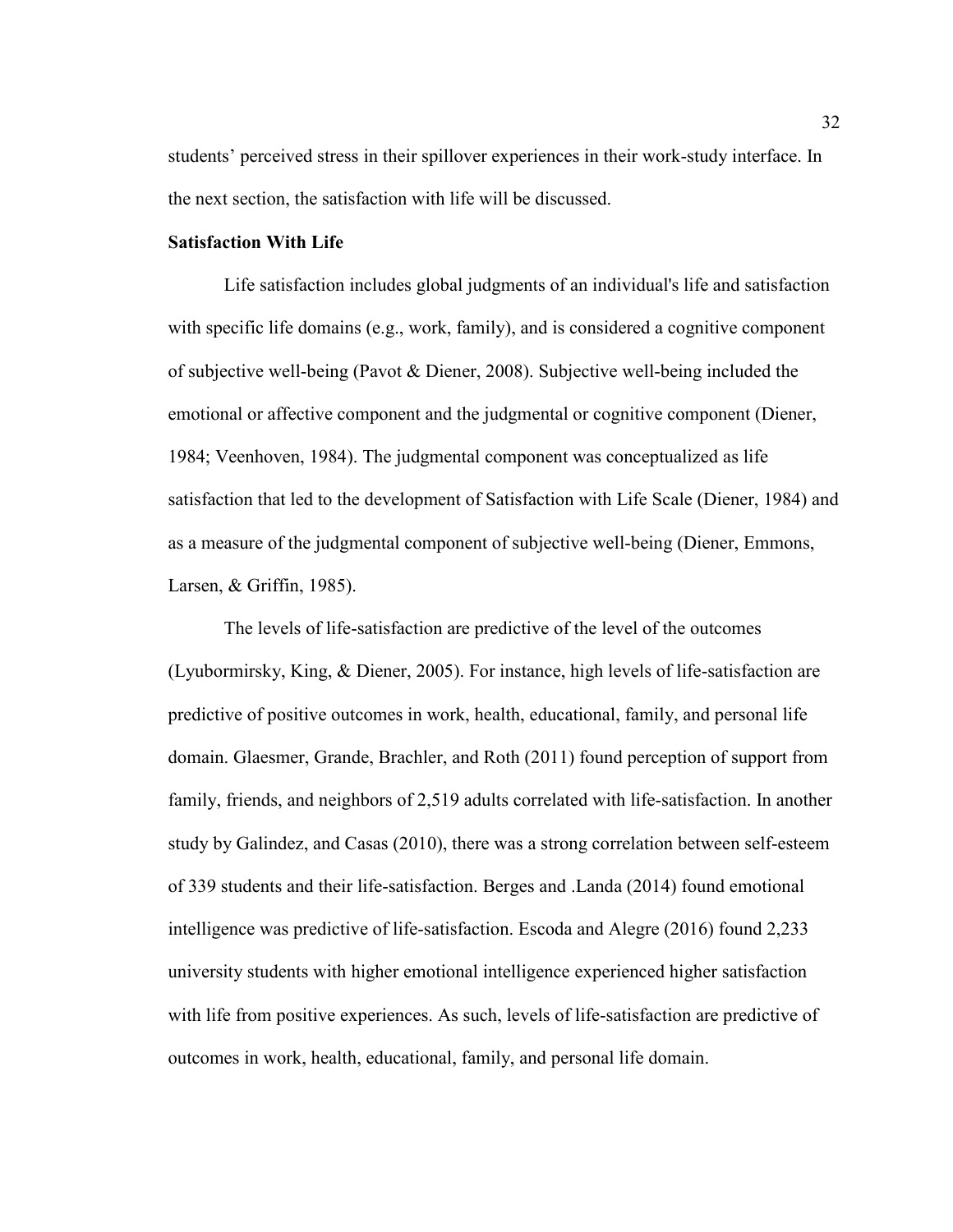The concept of life satisfaction was related to satisfaction with one's life where life satisfaction could be assessed specific to a particular domain in life, such as family, study, or work (Andrews & Withey, 1976). Dorin (2007) found that not much work is carried out in the area of how life satisfaction was affected by learning environments. However the author found that the older adult learners were positively impacted by online education and experienced increased life-satisfaction in online education participation. The current study served as an extent of literature in the area of how life satisfaction is affected by learning environments. The evidence of life-satisfaction of adult learners is relevant and supports the current study of working online students. In the current study, Satisfaction with Life Scale was used to examine male and female online students' level of cognitive judgments of satisfaction with their life to their level of worklife balance and work-study interface.

On the contrary, in a quantitative study, Hale (2013) hypothesized that the perceived levels of overall life satisfaction for graduate students attending an online university will be lower than similar students attending traditional brick-and-mortar universities. Hale found that the 82 graduate students attending traditional university reported significantly higher satisfaction with life than the 65 graduate online students (*z*   $= -2.210$ ,  $p = 0.027$ ,  $r = -18$ ). In their struggle to balance work and study, working online students may either spillover their study to work domain that may affect their work or spillover their work to study domain that may affect their study, resulting in an increase in their stress level and a decrease in their satisfaction level.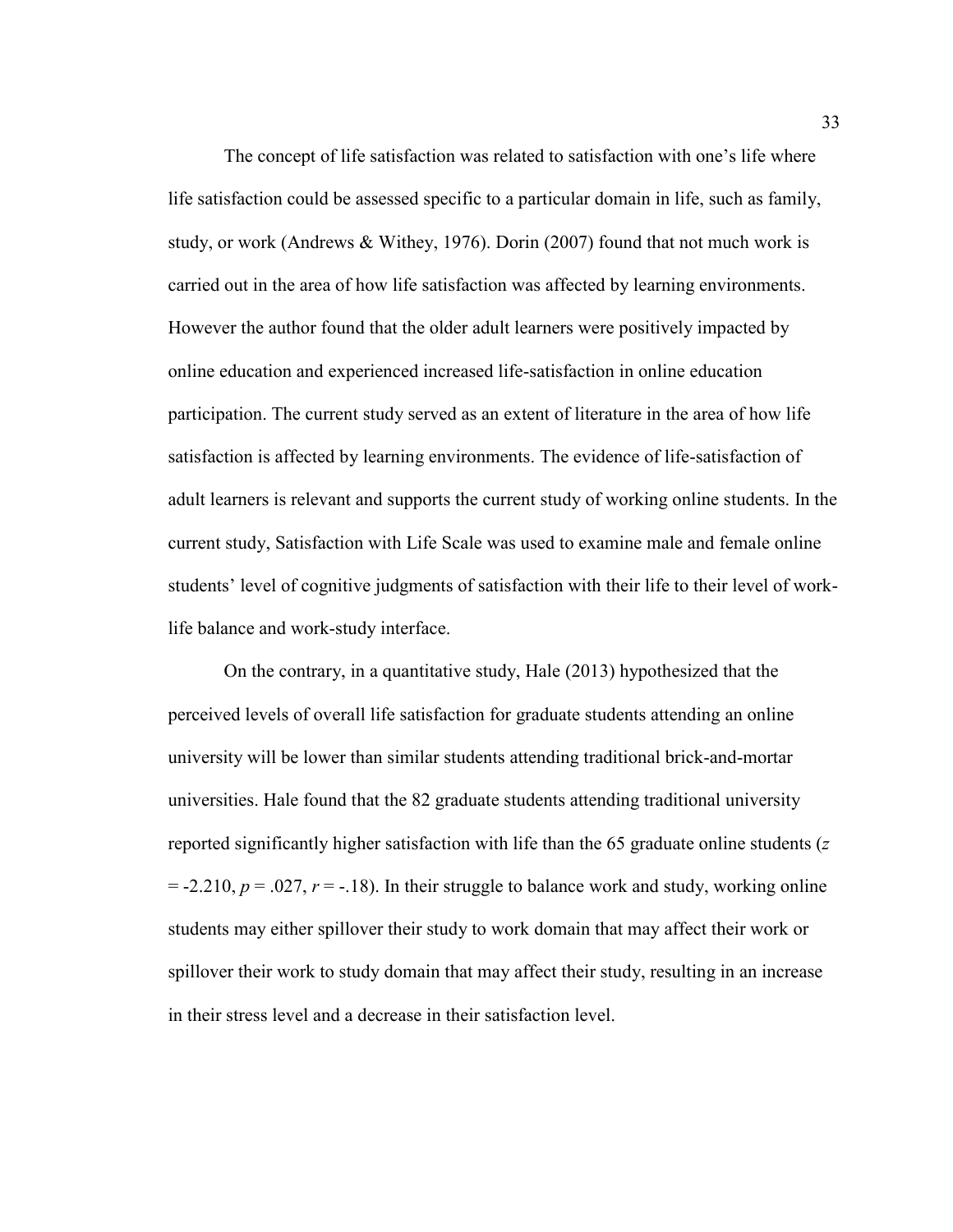In summary, high levels of life-satisfaction are predictive of positive outcomes in work, health, educational, family, and personal life domain. In the next section, Chapter 2 will be summarized.

# **Summary**

The current study examined the moderating effects of gender on the relationships between independent variables (work-life balance and work-study interface) and dependent variables (perceived stress and satisfaction with life) of working online students (part-and full-time employees). As online working students may already experience work-family conflicts, and now, with an additional role as students may lead to neglect of certain roles and/or role overload. It has been speculated that the pressures of multiple roles in an individual's life in relation to work-life balance and work-study interface, and managing multiple roles, may sometimes leave the student feeling overwhelmed, overloaded or stressed (Duxbury & Higgins, 2012).

There are limited studies on the role of working online male and female students in relation to stress and life satisfaction. Stress is predictive of work-family spillover from family responsibilities to work responsibilities for both men and women employees and lower satisfaction with work-family balance (Soo, Zippay, & Park, 2012). Besides, the traditional division in labor between women and men in accordance with domestic responsibilities and occupational responsibilities respectively, women experience spillover from family role into work role, and men experienced spillover from work role into family role. In this quantitative study, the moderating effects of gender on the relationships between the independent variables (work-life balance and work-study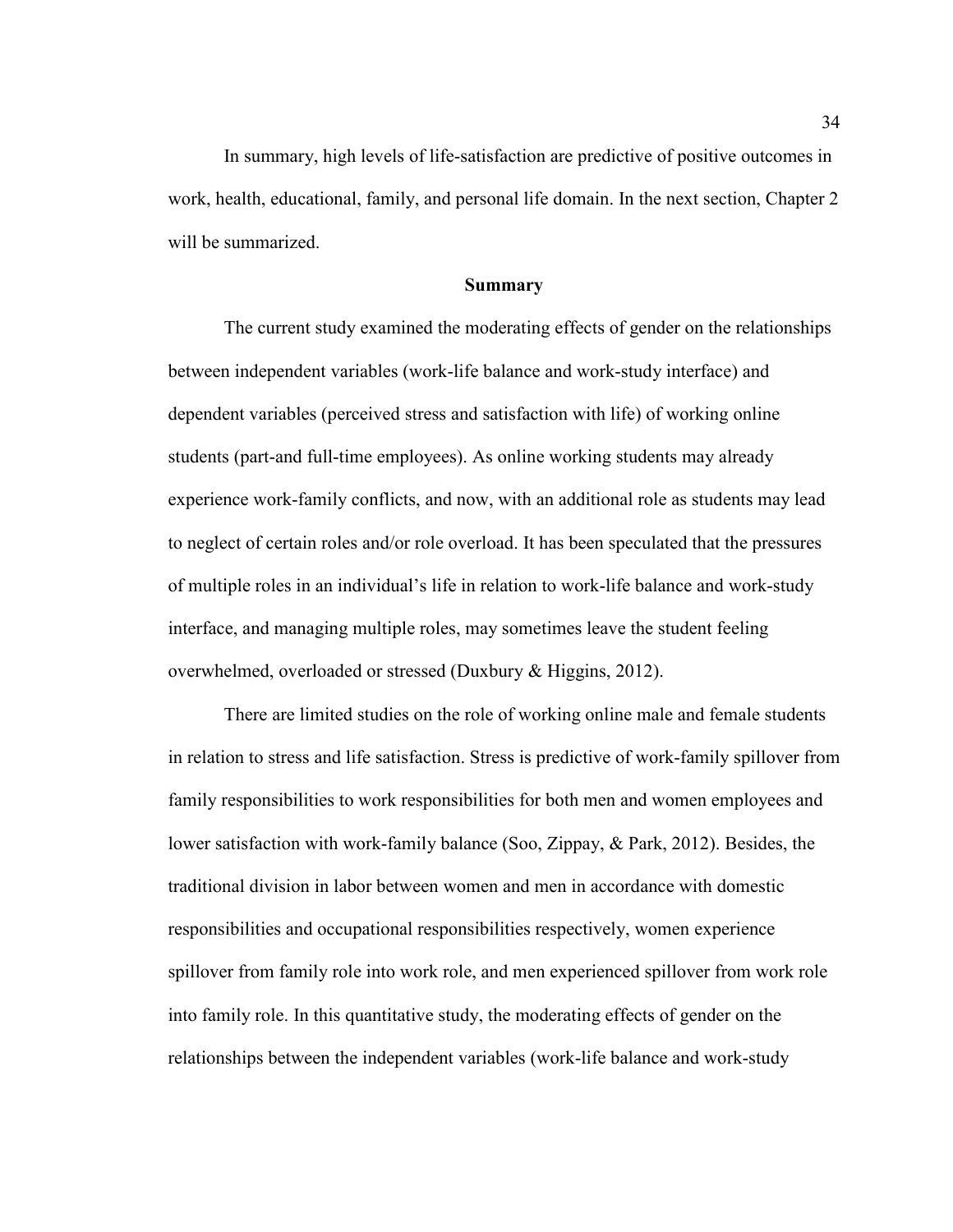interface) and the dependent variables (perceived stress and satisfaction with life) are analyzed in Chapter 4. In the following chapter (Chapter 3) I describe the methodology employed in this research.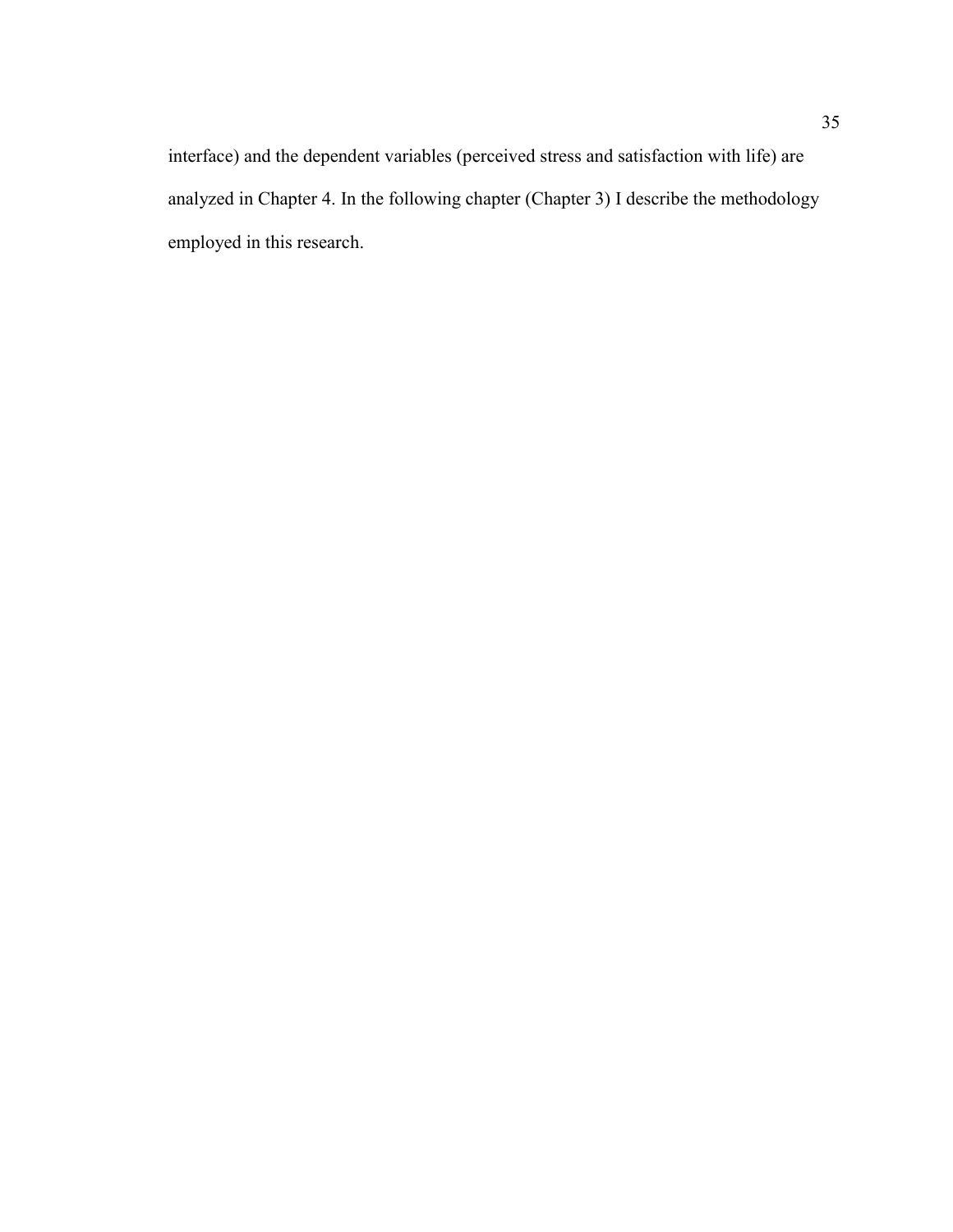#### Chapter 3: Research Methods

# **Introduction**

In pursuit of education as adult learners, working online students struggle to manage work, family, studies and personal life. Previous studies have shown that more men than women balanced their work and family owing to women's asymmetrical family responsibilities (Evans et al., 2013). The purpose of the current study was to quantitatively examine the moderating effects of gender on the relationships between work-life balance and work-study interface of working online students and their perceived stress and satisfaction with life. The remainder of Chapter 3 is organized into the following sections: research design and rationale, methodology, instrumentation, data analysis plan, threats to validity, and ethical considerations of participant's rights. In the next section, I discuss the research design and rationale of the current study.

# **Research Design and Rationale**

The current study employed a nonexperimental quantitative design. A quantitative research method was chosen for this study because quantitative research focuses on the collection of numerical data to determine the relationship between variables (Creswell, 2014). In this study, a cross-sectional online survey was administered to determine the moderating effects of gender on the relationships between the work-life balance and work-study interface (independent variables) and perceived stress and satisfaction with life (dependent variables) of the working online students, and to obtain information from participants within a short time. Participants were able to do the online survey at their convenience. The electronic survey was cost effective. I statistically analyzed collected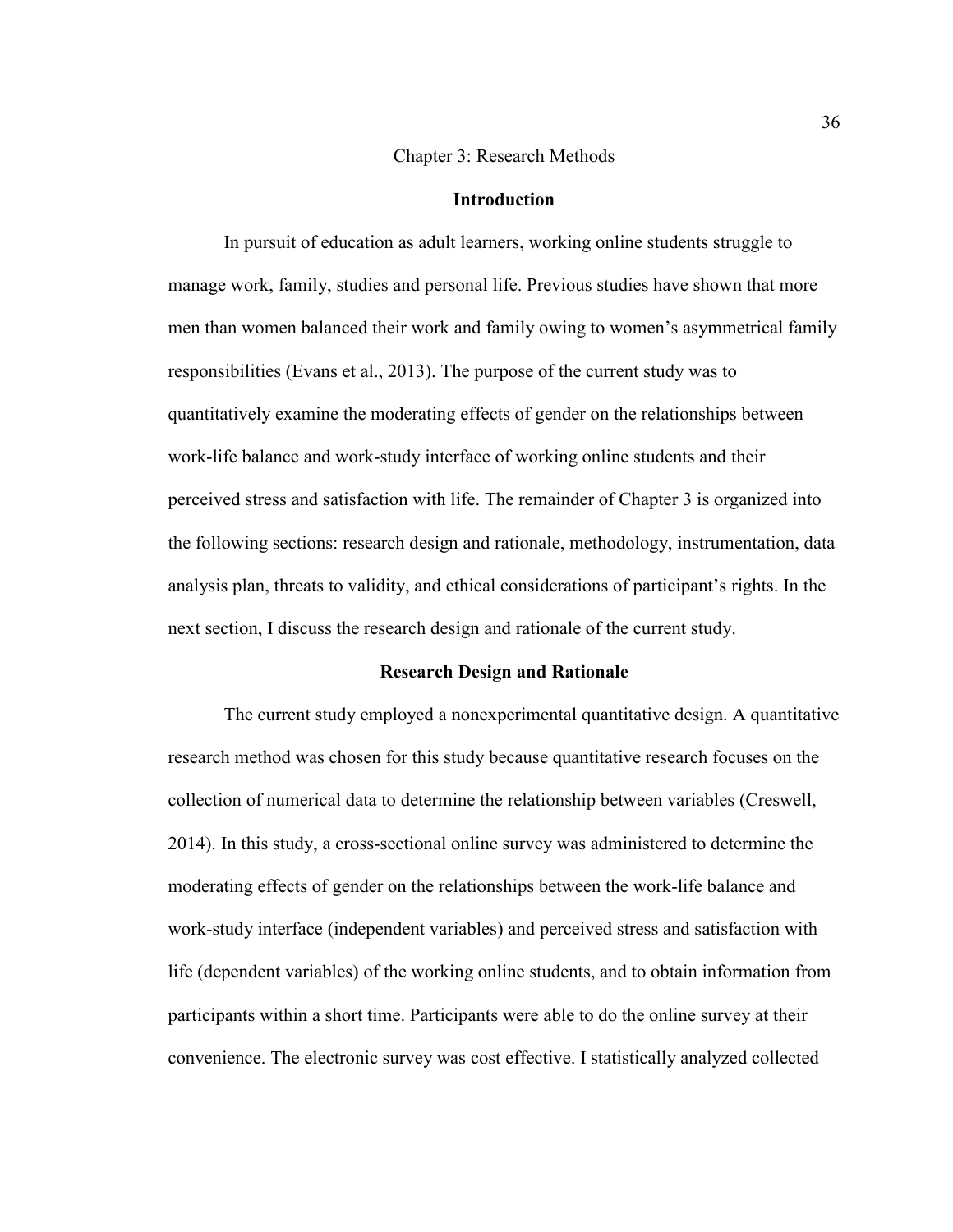data using regression analysis to determine the moderating effect of gender on the relationships between variables in this study. I proposed research questions and hypotheses from review of existing literature in the areas of work-life balance and workstudy interface of the working online students. The research design was congruent with a design needed to advance knowledge in the discipline by contributing to the literature in the area of working online student roles in work-life balance. The current study may contribute in designing policies and programs up to university level to meet the needs of online-students. In the next section, I discuss the methodology.

#### **Methodology**

In this section, I describe the methodology, population, sampling and sampling procedure, procedure for recruitments, participation and data collection, instruments and materials, and data analysis plan.

# **Population**

The total student population of undergraduate and graduate students at Walden University was 50,036 in 2015 (Walden University, 2015) and women comprised more than 76.7% of the student body. Walden students were 39.4% white, 37.3% black, 7.2% Hispanic or Latino, 3.2% Asian/Pacific Islander, 2% multiracial, 0.4% American Indian/Alaskan native, and 10.5% unknown. Students pursuing their online education at Walden University were from 150 countries. The age demographic for Walden students was 24–29 years (16.1%), 30–39 years (34.0%), 40–49 years (28.6%), and others, 23 years and younger, 60+ years (6.4%).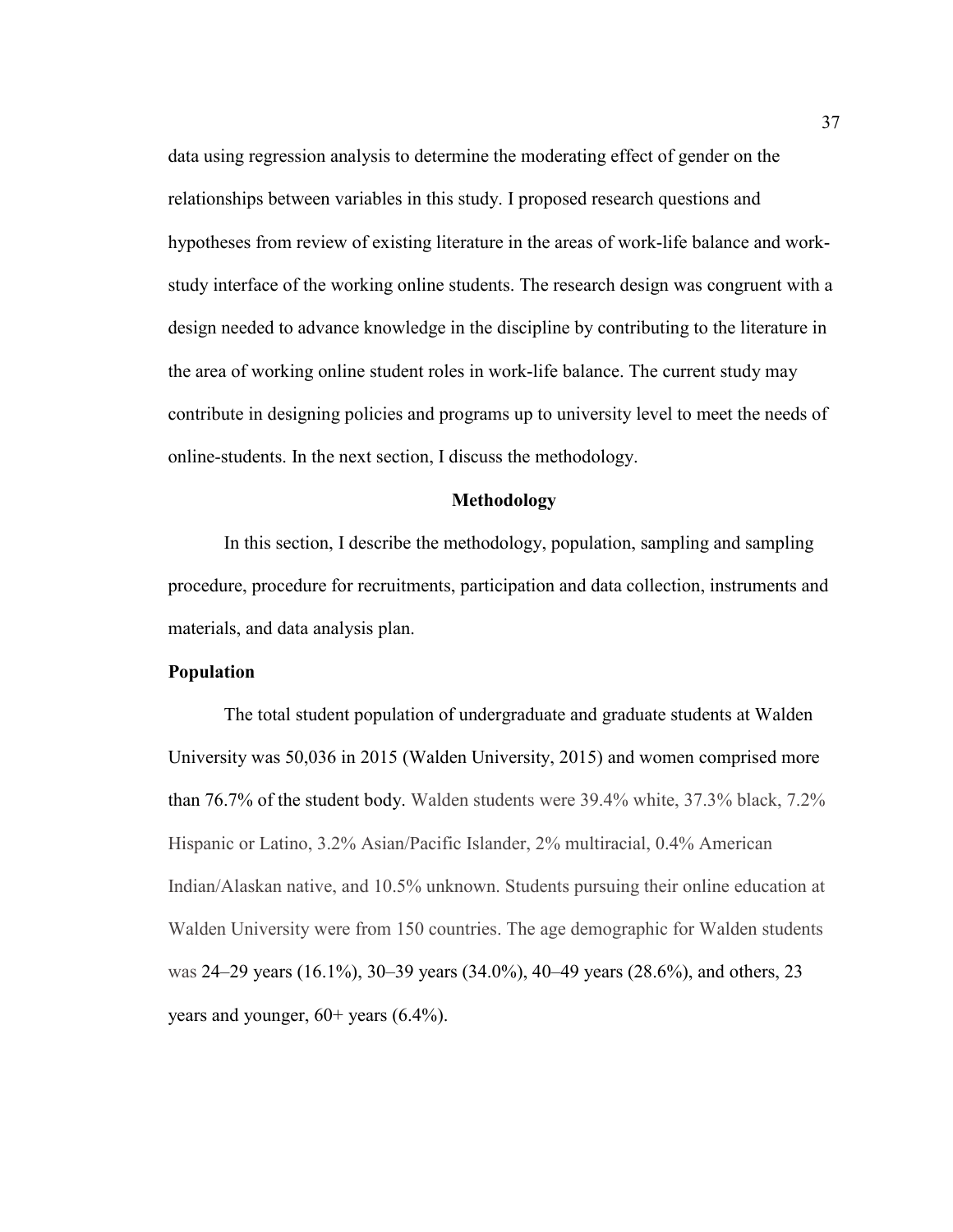# **Sampling and Sampling Procedures**

Participants for this study consisted of working undergraduate and graduate students, aged 20 years to 60+ years, pursuing online education at Walden University. Using  $G^*$  power 3.1.3, a statistical power analysis calculator (Faul, Erdfelder, Lang,  $\&$ Buchner, 2007), a sample size of 80 for regression was determined using a priori power analysis at a power of .80, effect size of 0.20 at an alpha level of .05 (Cohen, 1992). I used convenience sampling in this study because it was fast, inexpensive, easy, and allowed me to select participants' accessibility and proximity.

# **Procedures for Recruitment, Participation, and Data Collection**

Permission was obtained from the Institutional Review Board before data collection. The electronic survey was uploaded at SurveyMonkey®. Data were collected from working online students of Walden University and were analyzed using regression analysis. Ethical procedures were adhered to.

An implied consent form was uploaded with the electronic survey at SurveyMonkey®. Using the link in the invitation letter, participants logged on to participate in this electronic survey on a voluntary basis. Electronic survey was cost effective and provided more participant flexibility (Al-Omiri, 2007). After reading the purpose of the study, risk and benefits of participating in the study, and statement of implied consent and confidentiality, completion of the online survey was considered as consent to participate in this study. Participants were allowed to discontinue and terminate their participation at any point during the online survey without any obligation. Participants were also thanked at the end of the online survey for their participation in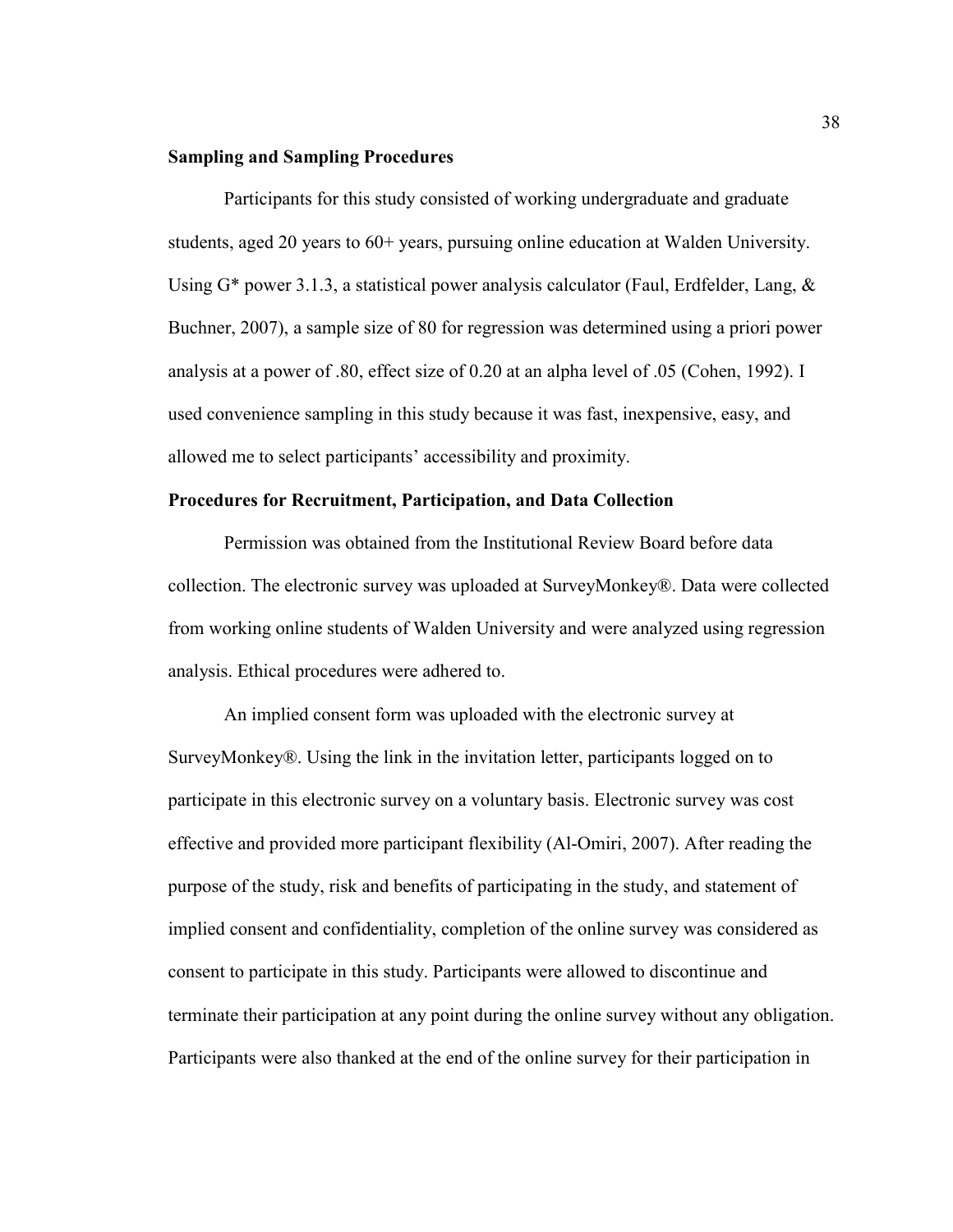this study. I collected and analyzed data using SPSS (Statistical Package for the Social Sciences) version 21.0.

# **Instrumentation and Materials**

The online survey covered the following domains: demographics, work-life balance, work-study interface, perceived stress, and satisfaction with life. The survey was designed to be completed in 10-15 minutes at most.

**Work-Life Balance Scale.** The work-life balance scale of the work-life balance construct was developed by Brett and Stroh (2003) to understand work-life balance from the subjective experience of the employee. The 5-item work-life balance scale uses a 5 point Likert scale anchored by 1 = *never*, 2 = *rarely*, 3 = *from time to time*, 4 = *often*, and to 5 = *very often*. The items in the work-life balance scale are (a) "feeling that your job negatively affects your psychological well-being," (b) "feeling that your job negatively affects your physical health," (c) "feeling tension about balancing all your responsibilities," (d) "feeling that you should change something about your work in order to balance all your responsibilities," and (e) "feeling that personal commitments interfere with your job." The work-life balance scale has a reliability of coefficient alpha .79 (Brett & Stroh, 2003).

**Work-Study Interface Scale.** For the work-study interface scale, work-study interface was measured using a modified version of the bidirectional work-family conflict scale developed by Netemeyer et al. in 1996. With a validation of Cronbach alphas that range from .82 to .90 (Greenhaus & Beutell, 1985), extensive reviews of the psychometric validity of the work-family conflict scale has predictive validity and good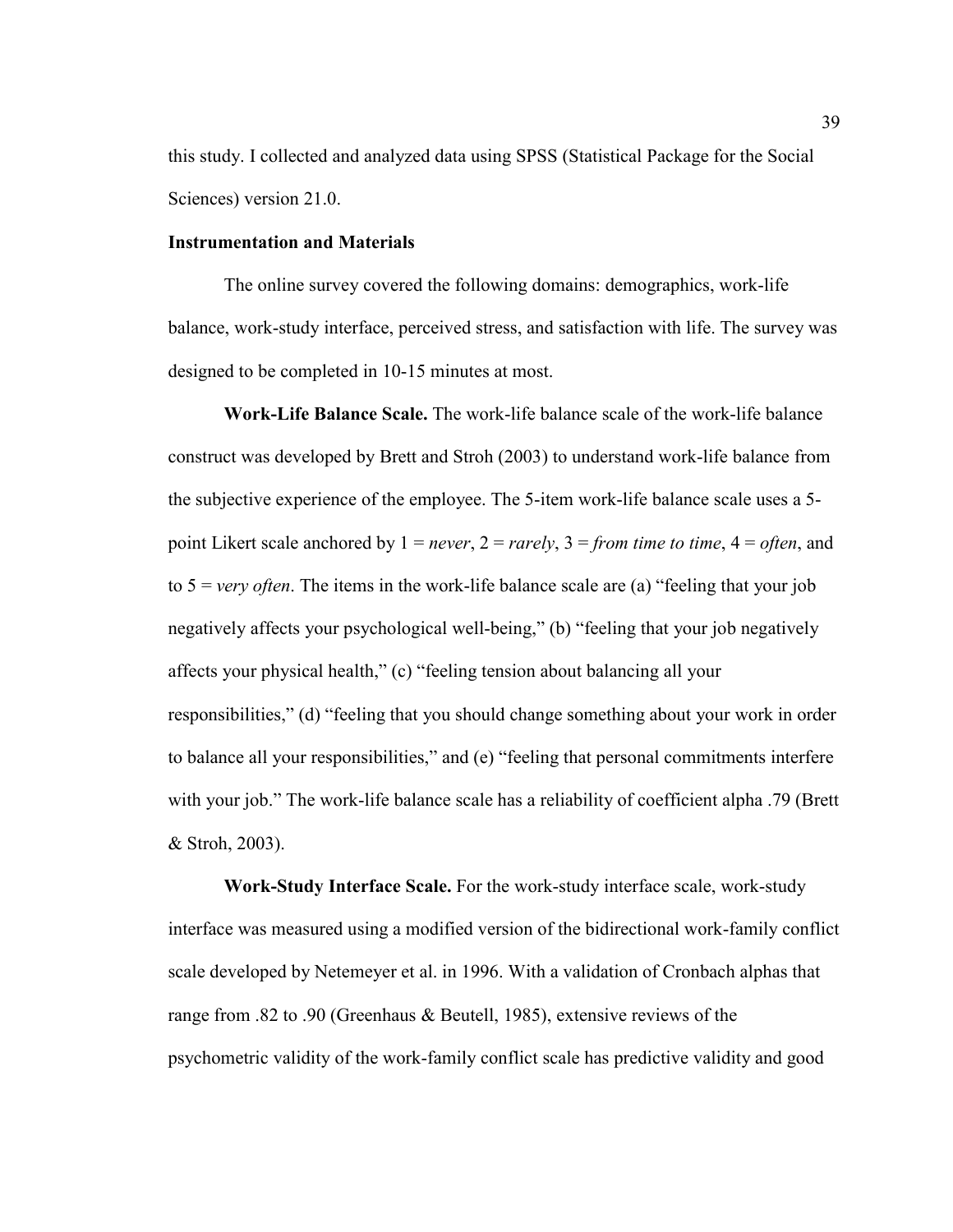reliability (Bohen & Viveros-Long 1981; Matthews, Kath, & Barnes-Farrell, 2010; Pleck, 1978). In this study, the word "family" was replaced with "study" and the scale was read as work-study interface scale. In this study, the interrole conflict was between role of employee in work domain and other than family role; online student role was used in the nonwork domain where the role of student replaced the family role. The 5-item workstudy interface scale and the 5-item study-work interface scale used a 7-point Likert scale that was anchored by 7 = *strongly agree*, 6 = *agree*, 5 = *slightly agree*, 4 = *neither agree nor disagree*, 3 = *slightly disagree,* 2 = *disagree*, 1 = *strongly disagree*. The items in the work-study interface scale were (a) "the demands of my work interfere with my study and student life"; (b) "the amount of time my job takes up makes it difficult to fulfill student responsibilities"; (c) "things I want to do at my study do not get done because of the demands my job puts on me"; (d) "my job produces strain that makes it difficult to fulfill student duties"; and (e) "due to work-related duties, I have to make changes to my plans for student activities." The items in the study-work interface scale were (a) "the demands of my study interfere with work-related activities"; (b) "I have to put off doing things at work because of demands on my time for my study"; (c) "things I want to do at work don't get done because of the demands of my study"; (d) "my student life interferes with my responsibilities at work such as getting to work on time, accomplishing daily tasks, and working overtime"; and (e) "study-related strain interferes with my ability to perform job-related duties."

**Perceived Stress Scale.** The perceived stress scale was developed by Cohen et al. (1983) to measure individual's perception of stress (e.g., "How often have you felt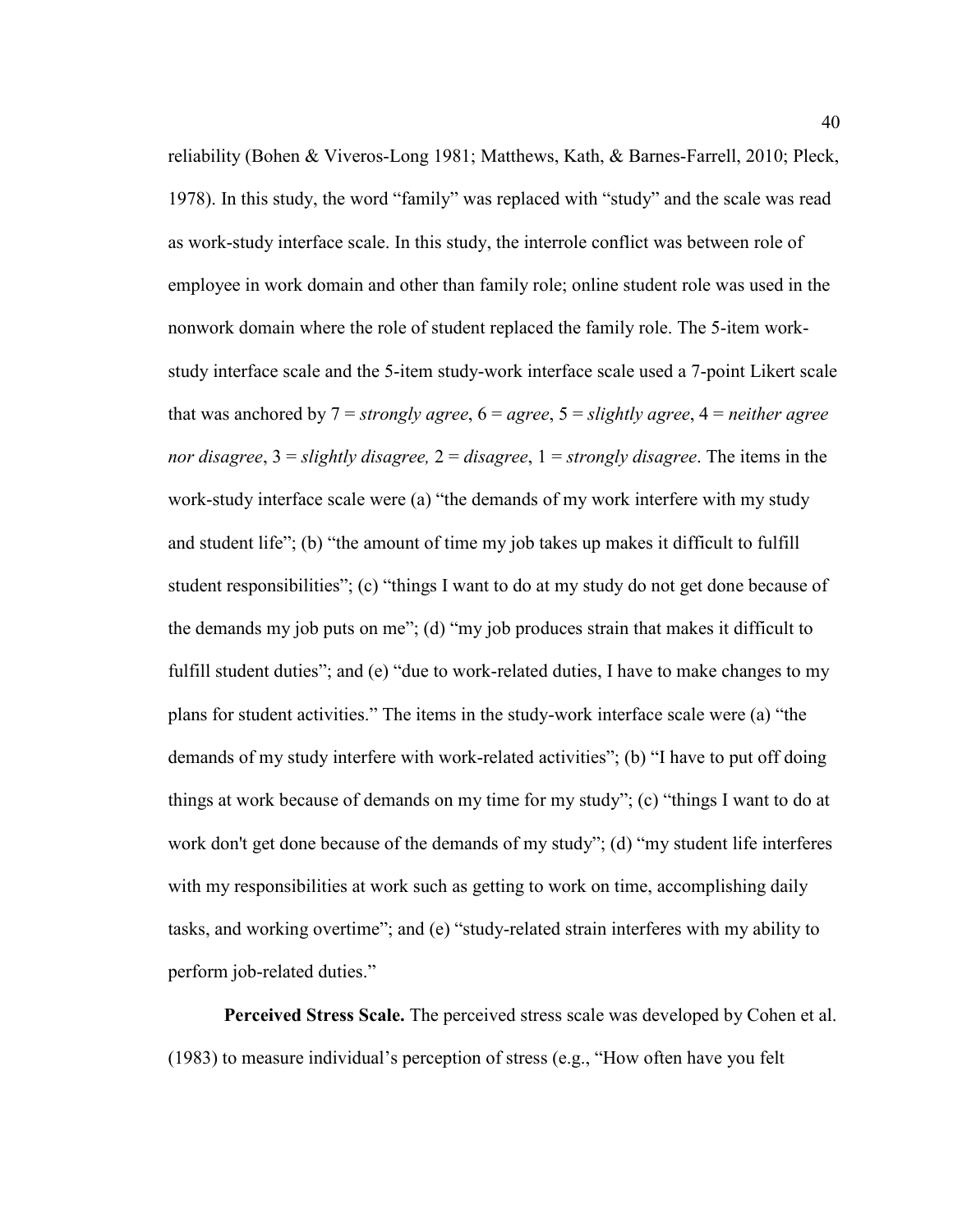nervous or 'stressed'?"). In this study, perceived stress scale was used to compare working online students' level of perceived stress in work-life balance and work-study interface. The 10-item Perceived Stress Scale used a 5-point Likert Scale that was anchored by  $0 =$  *almost never*,  $1 =$  *sometimes*,  $2 =$  *fairly Often*,  $3 =$  *often*, and  $4 =$  *very often* for items 1, 2, 3, 6, 9, and 10. Perceived Stress Scale scores were obtained by reversing responses ( $0 = \text{very often}, 1 = \text{often}, 2 = \text{fairly often},$  and  $4 = \text{almost never}$ ) to the four positively stated items (items 4, 5, 7, and 8), and summing across the scale items. With a validation of Cronbach alphas that range from .84 to .85 (Cohen et al., 1983), extensive reviews of the psychometric validity of the perceived stress scale has convergent, factorial, and criterion validity and good reliability (Maroufizadeh et al., 2018; Pett, Lackey, Sullivan, 2003; Ware, Snow, Kosinski, Grandek, 1993).

**Satisfaction with Life Scale.** The satisfaction with life scale was developed by Diener et al. (1985) to measure global cognitive judgments of satisfaction with an individual's life. The 5-item satisfaction with life scale used a 7-point Likert scale that was anchored by 7 = *strongly agree*, 6 = *agree*, 5 = *slightly agree*, 4 = *neither agree nor disagree*, 3 = *slightly disagree,* 2 = *disagree*, 1 = *strongly disagree*. The items in the satisfaction with life scale were (a) "in most ways my life is close to my ideal"; (b) "the conditions of my life are excellent"; (c) "I am satisfied with my life"; (d) "so far I have gotten the important things I want in life"; and (e) "if I could live my life over, I would change almost nothing." With a validation of Cronbach alphas that range from .82 to .87 (Pavot & Diener,1993), extensive reviews of the psychometric validity of the satisfaction with life scale show that it has criterion validity, good convergent and discriminant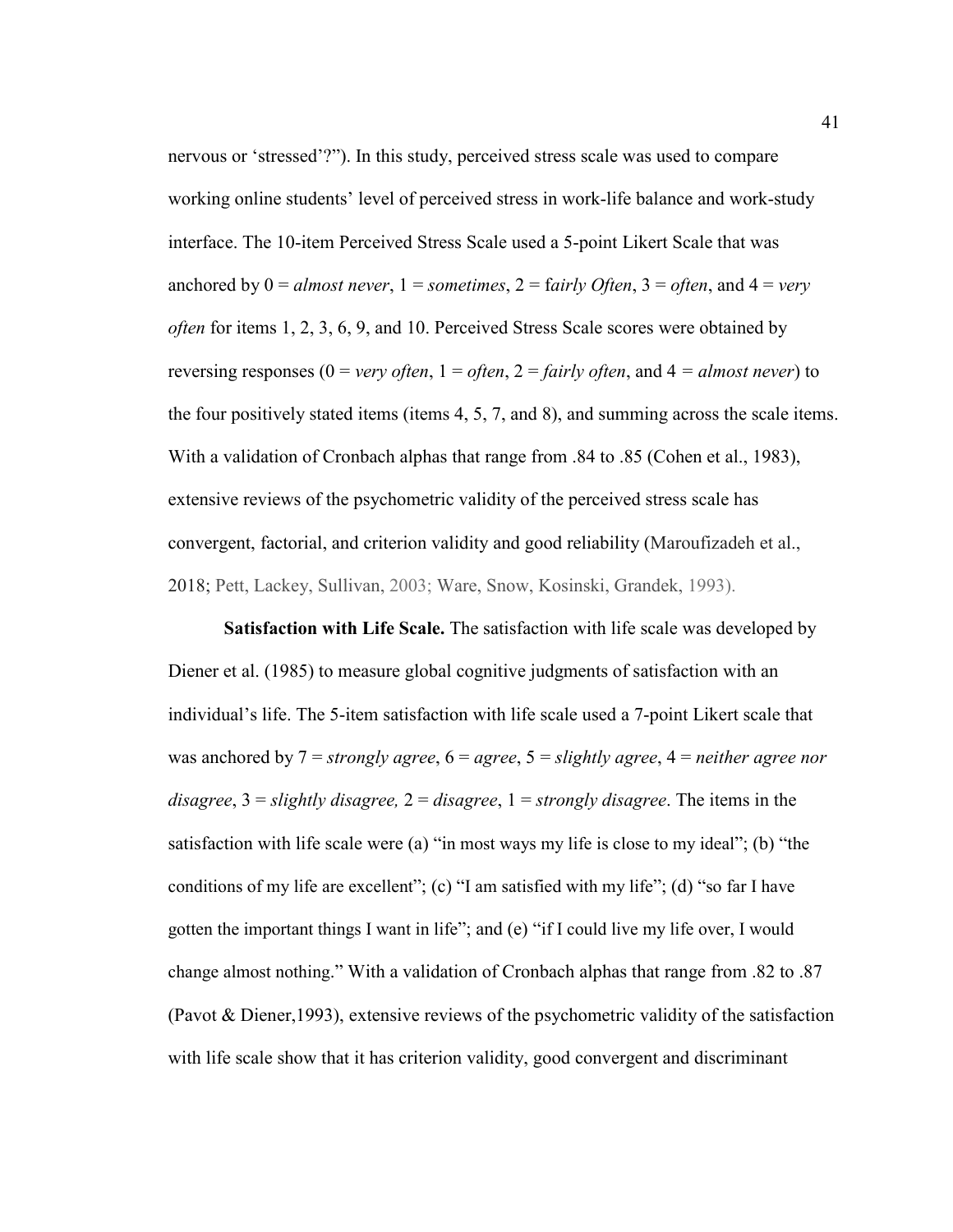validity, and good reliability (Allison, Alfonso, & Dunn, 1991; Corrigan, 2000; Diener et al., 1985; Vassar, 2007; Vazquez, Duque, & Hervas, 2013; Vera-Villarroel, Urzua, Pavez, Celis-Atenas, & Silva, 2012).

**Control variables.** Demographic variables were used as control variables in the regression as they may affect variation in the outcome variable. They included the respondent's age, type of study (bachelor, master, or PhD), marital or partner status, employment status of spouse/partner, hours per week working for spouse/partner, number and ages of children living with participant all or part of the time, work hours per week, study hours per week, flexibility of work schedule, other dependent care responsibilities, such as care for elderly or disabled family members, and hours per week spent on caregiving. In the next section, I discuss the data analysis plan of the current study.

# **Data Analysis Plan**

I entered data from the collection instruments on Microsoft Excel 2010 and the SPSS version 21.0 for data analysis. I conducted regression analyses using SPSS to determine the association between the dependent variables of perceived stress and satisfaction with life. I also computed descriptive statistics for all variables in this study.

The first step of the analysis included entering the control variables: age, type of study (bachelor, master, or PhD), marital or partner status, employment status of spouse/partner, hours per week working for spouse/partner, number and ages of children living with participant all or part of the time, work hours per week, study hours per week, flexibility of work schedule, other dependent care responsibilities, such as care for elderly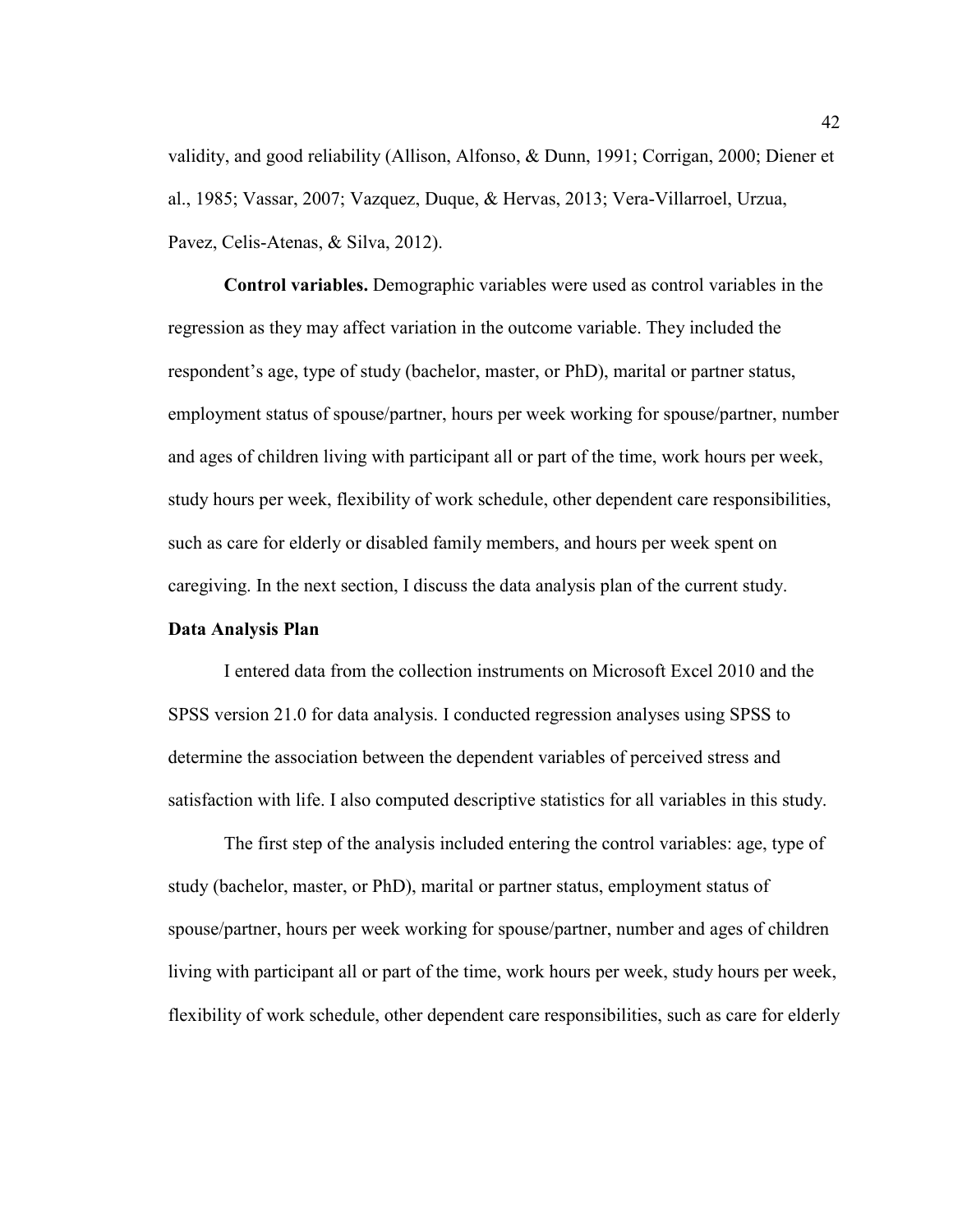or disabled family members, and hours per week spent on caregiving. Control variables that were not significant predictors of the outcome were removed.

At the second stage, the independent variables (work-life balance and work-study interface) and moderator (gender) were regressed on the dependent variables (perceived stress and satisfaction with life). At the third stage, the independent variables (work-life balance and work-study interface), the moderator (gender), and the independent variables moderator product were regressed on the dependent variables (perceived stress and satisfaction with life). A significant interaction effect indicated the occurrence of moderation (Baron  $\&$  Kenny, 1986). In the next section, I reiterate the research questions and hypotheses.

# **Research Questions and Hypotheses**

Gender plays an important role in moderating the relationships between work-life balance and work-study interface of working online students and their perceived stress and satisfaction with life in this study. With substantial background of research on spillover in work-family conflict among adult employees, the current study focused on identifying predictors of spillover between men and women employees. The research questions and hypotheses were:

RQ1: What is the moderating effect of gender on the relationship between worklife balance of working online students and their perceived stress?

*H*01: Gender will not moderate the relationship between work-life balance and perceived stress of working online students.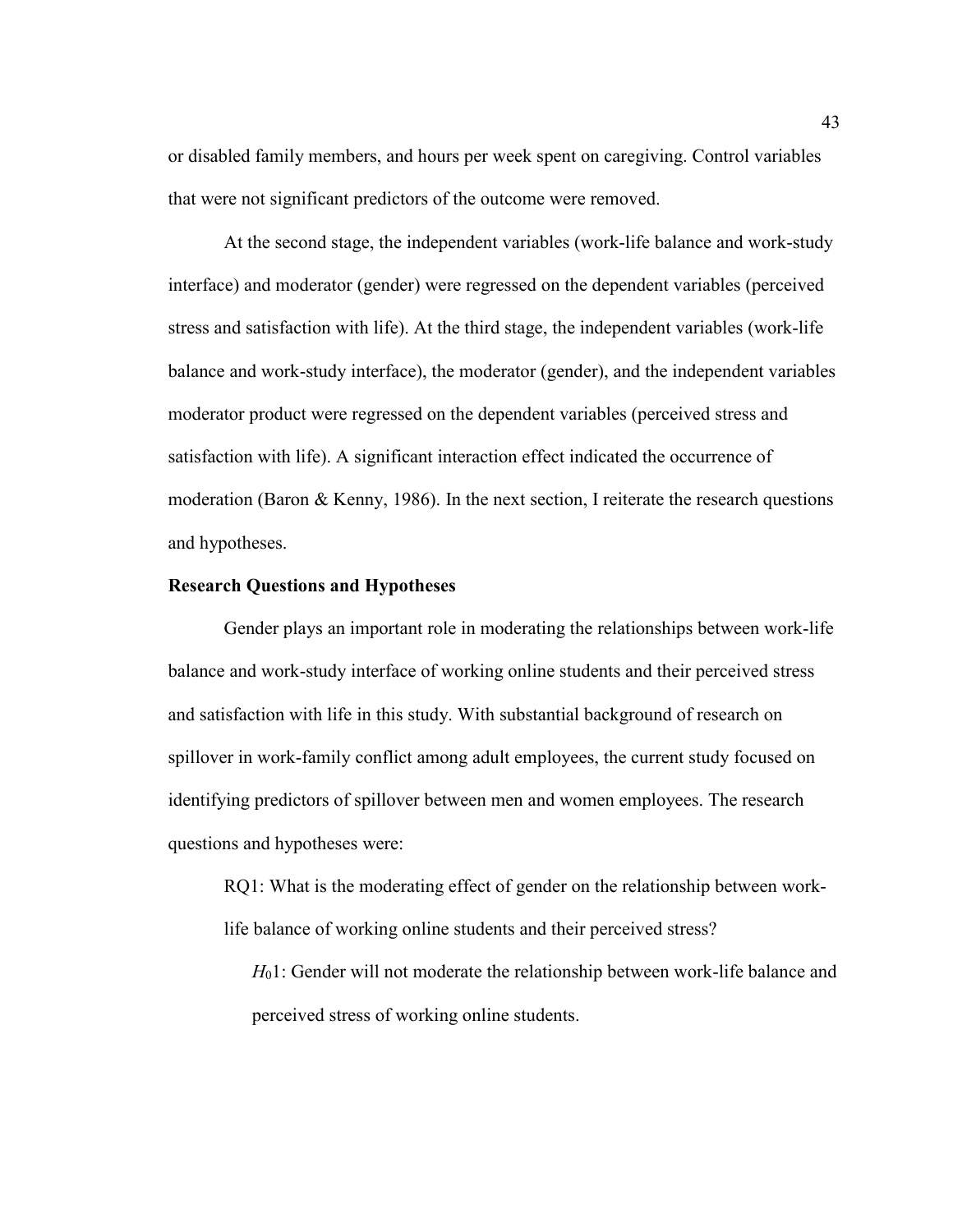*H*<sub>1</sub>1: Among working online students, gender will moderate the relationship between work-life balance and perceived stress, such that women are more likely to report higher levels of perceived stress than men.

RQ2: What is the moderating effect of gender on the relationship between workstudy interface of working online students and their perceived stress?

*H*02: Gender will not moderate the relationship between work-study interface and perceived stress of working online students.

*H*<sub>1</sub>2: Among working online students, gender will moderate the relationship between work-study interface and perceived stress of working online students, such that women are more likely to report higher levels of perceived stress than men.

RQ3: What is the moderating effect of gender on the relationship between worklife balance of working online students and their satisfaction with life?

*H*03: Gender will not moderate the relationship between work-life balance and satisfaction with life of working online students.

*H*<sub>1</sub>3: Among working online students, gender will moderate the relationship between work-life balance and satisfaction with life of working online students, such that women are more likely to report lower levels of satisfaction with life than men.

RQ4: What is the moderating effect of gender on the relationship between workstudy interface of working online students and their satisfaction with life?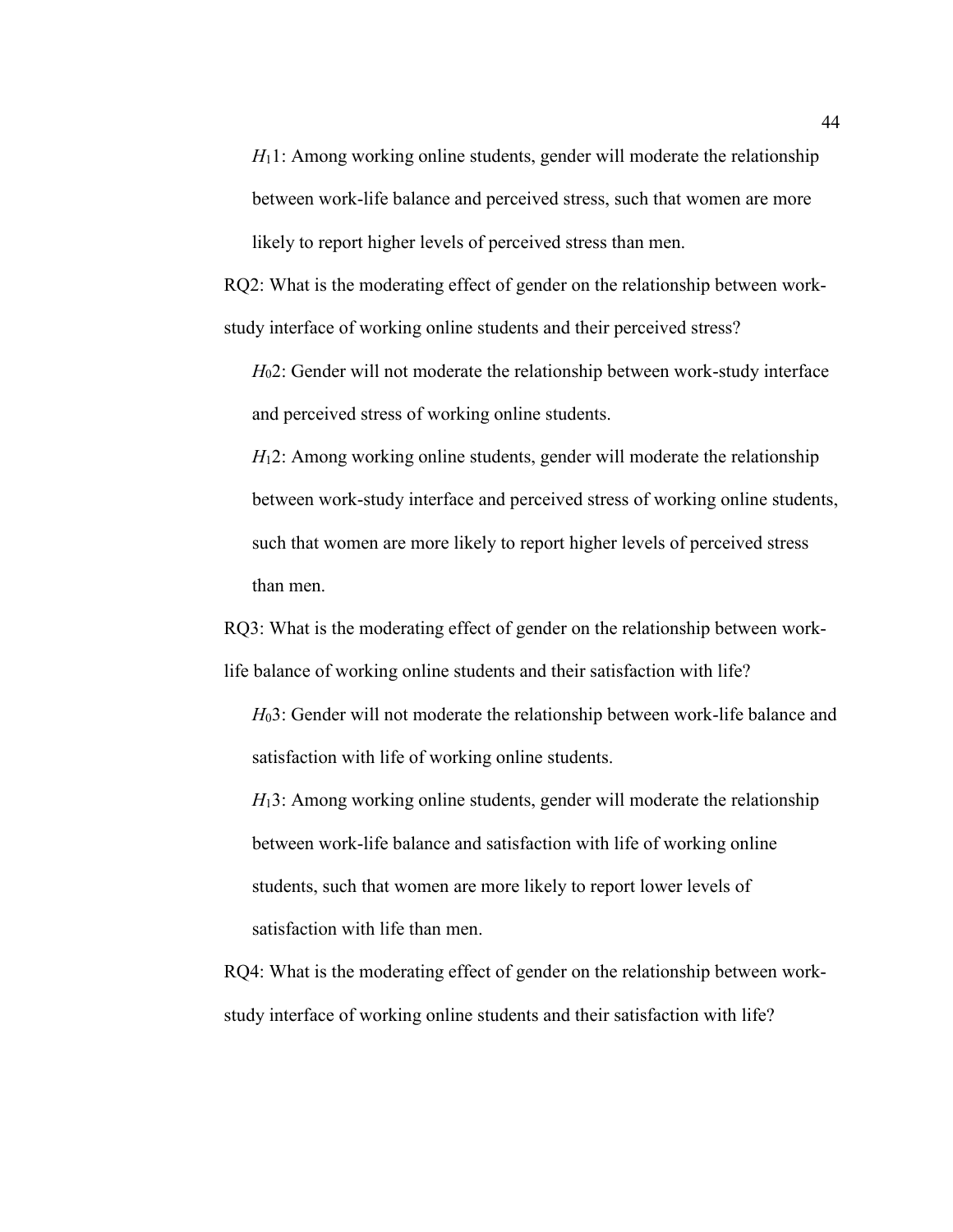*H*04: Gender will not moderate the relationship between work-study interface and satisfaction with life of working online students.

*H*14: Among working online students, gender will moderate the relationship between work-study interface and satisfaction with life of working online students, such that women are more likely to report lower levels of satisfaction with life than men.

In the next section, I discuss threats to validity for the current study.

# **Threats to Validity**

There were some potential threats to the research validity. First, using an online survey in the current study posed some technical problems. For example, accessing the online survey on low speed computers was time consuming, and it could increase dropout rate that may bias the final sample (Haugtvedt, Machleit, & Yalch, 2009). Second, another threat to validity was sampling error in demographics owing to either underrepresentation or null representation of some populations (Gray, 2014). In this study, using online students as participants, threats to external validity occurred in generalizing the findings to other demographic populations and across a variety of settings other than online survey using internet. In the next section, the ethical considerations are discussed.

There were some potential threats to the research validity. The threat to validity was sampling error in demographics owing to either underrepresentation or null representation of some populations (Gray, 2014). In this study, using online students as participants, threats to external validity occurred in generalizing the findings to other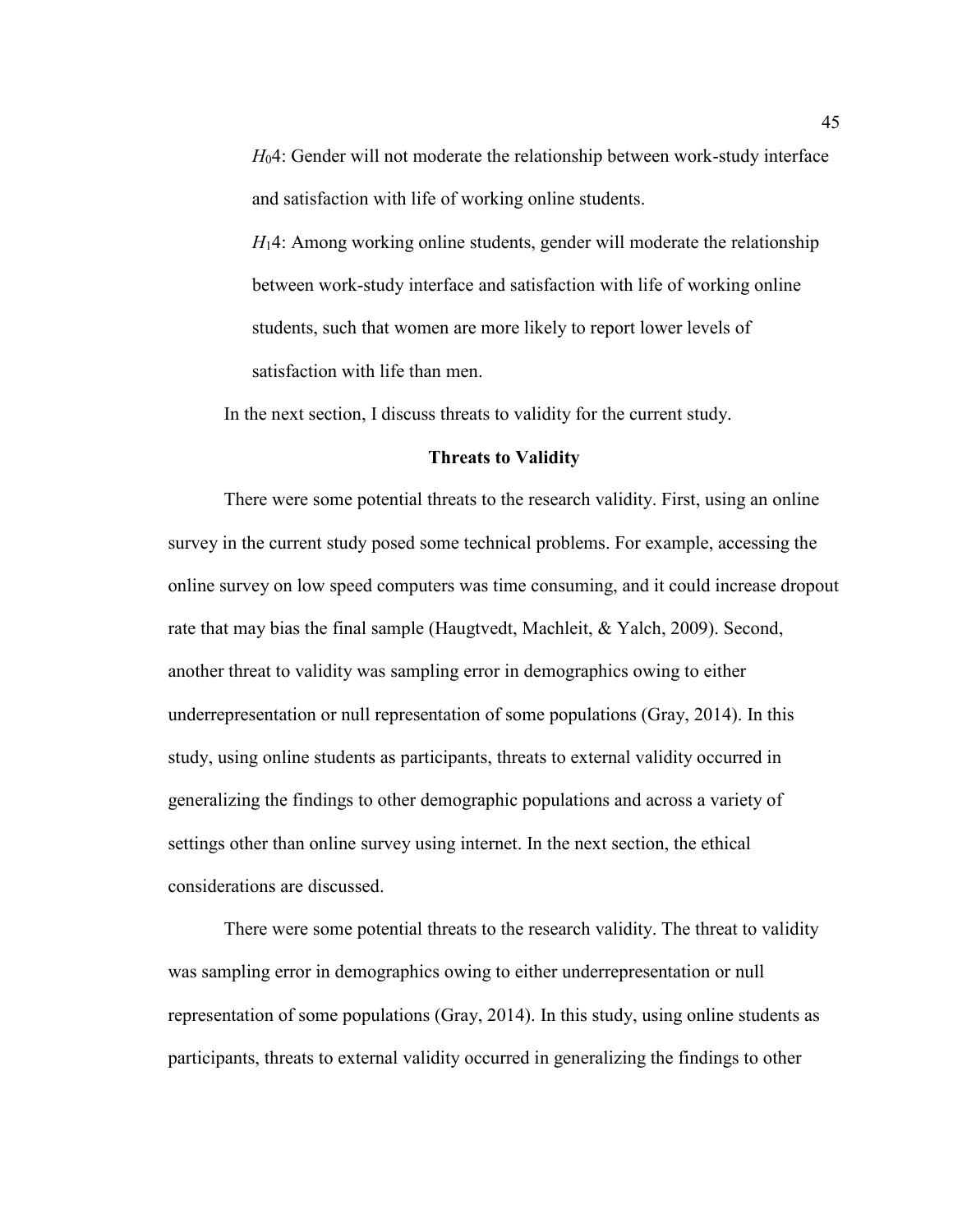demographic populations and across a variety of settings other than online survey using internet. In the next section, the ethical considerations are discussed.

# **Ethical Considerations**

In this study, confidentiality, risk of harm, implied consent, and voluntary participation were some of the ethical issues addressed (American Psychological Association, 2010). First, the participation was on a voluntary basis. Ethical considerations and confidentiality were strictly adhered to. Second, participants would be able to cease their participation in the study if they decide to withdraw from the study at any time. Next, permission for the usage of Work-Life Balance, Work-Study Interface, Perceived Stress Scale and Satisfaction with Life Scale were obtained, and were appropriately referenced in this study. A written approval from Institutional Review Board was obtained before commencement of data collection. The Institutional Review Board's approval number for this study is 01-13-17-0086480.

**Protection of human participants.** Ensuring the protection of human participants was of paramount importance in this study. Measures taken in order to ensure ethical considerations were strictly adhered to. Following were the ethical steps carried out to protect human participants in this study.

**Implied consent and voluntary participation.** Working online students pursuing online studies at the university volunteered their participation as respondents to the online survey posted at SurveyMonkey®. After reading the purpose of the study, risk and benefits of participating in the study, confidentiality of the online survey, and statement of implied consent, participants' moving forward meant consent to participate in this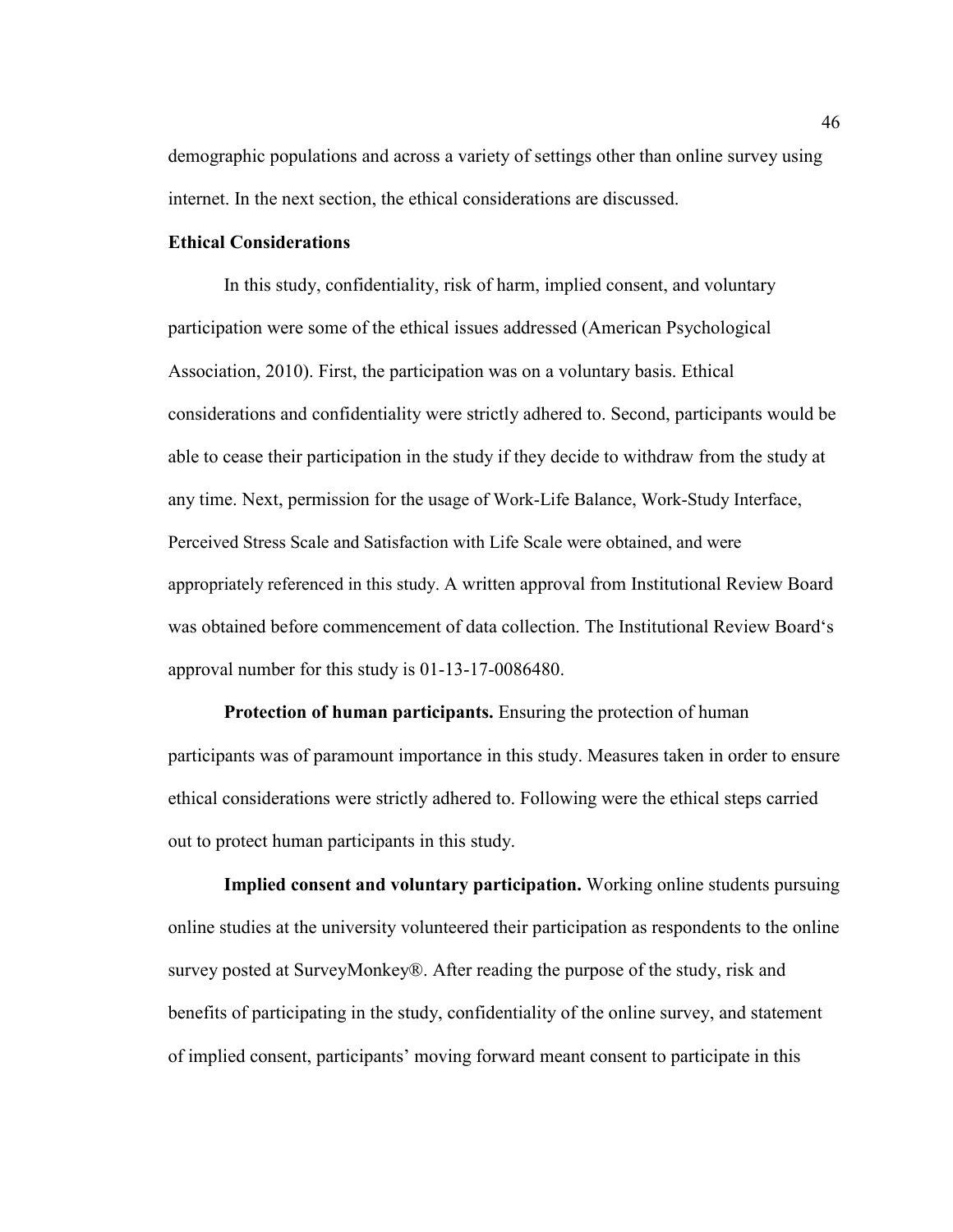study. Participants were allowed to discontinue their responses and terminate their participation at any point during the online survey without any obligations.

**Confidentiality.** In this study, working online students pursuing online studies at the university volunteered their participation as respondents to the online survey posted at SurveyMonkey®. Confidentiality and privacy were strictly adhered. Hardcopies of data were kept in locked drawers at researcher's home office.

**Risk of harm.** In this study, there were no physical risks or benefits for participation in the study. Participants chose to leave the study at any point of time without any obligation. Confidentiality was strictly adhered to. The next section is the summary of this chapter.

#### **Summary**

The current study quantitatively examined the moderating effects of gender on the relationships between the independent variables (work-life balance and work-study interface) of working online students and the dependent variables (perceived stress and satisfaction with life) of working online students. Demographic information, work-life balance using a work-life balance scale (Brett & Stroh, 2003), work-study interface using a work-life conflict scale (Netemeyer et al., 1996), perceived stress scale (Cohen et al., 1983), and satisfaction with life scale (Diener, 1985) were utilized to examine the relationships between work-life balance/work-study interface of working online students and their perceived stress and life satisfaction. Using SPSS version 21.0, an analysis of demographics, and regression analyses were conducted to determine the association between variables. Ethical considerations, like confidentiality, risk of harm, implied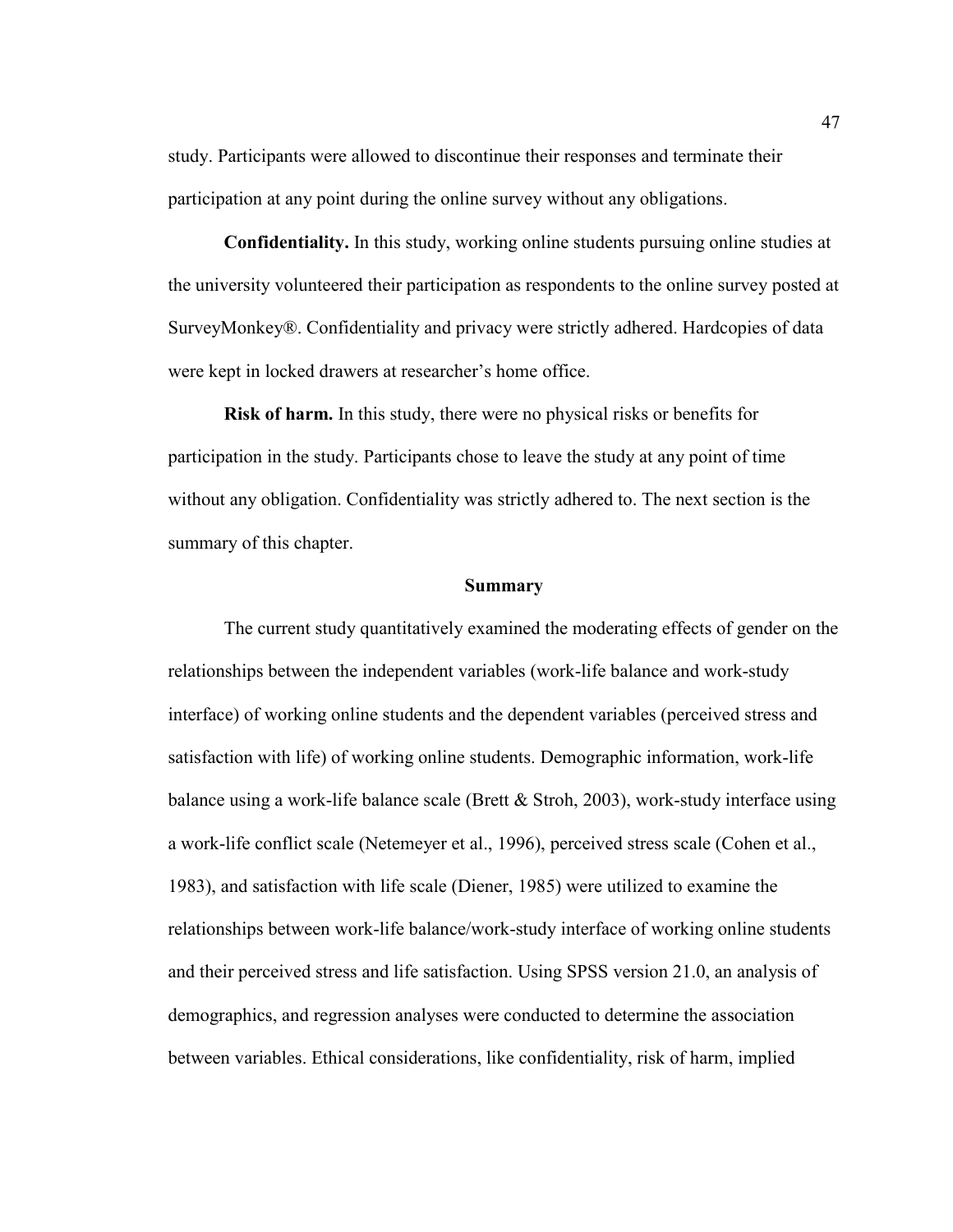consent, protection of human participants, and voluntary participation were addressed in this study. In the next chapter, results of the study were analyzed.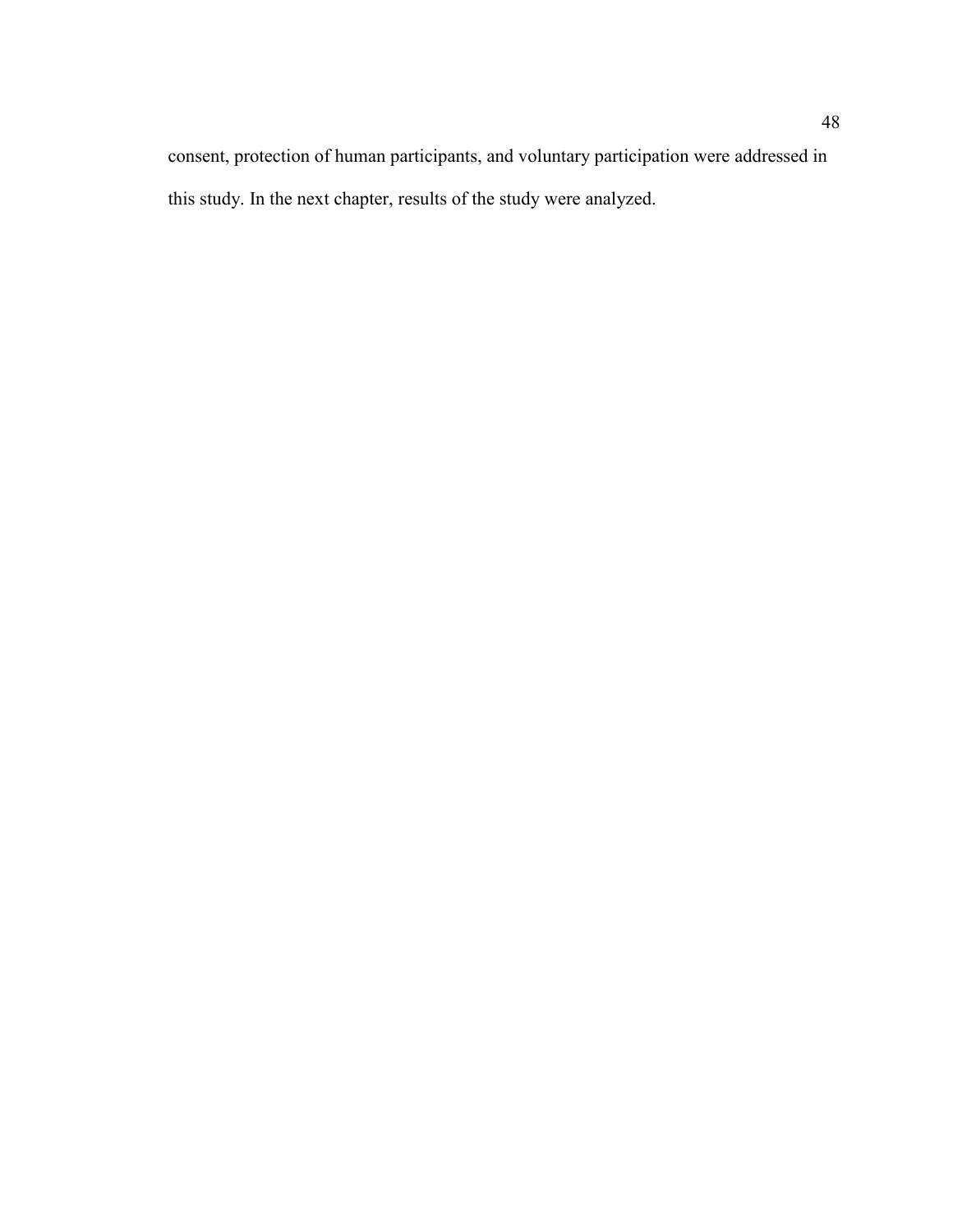# Chapter 4: Results

# **Introduction**

The purpose of the current study was to examine the moderating effects of gender on the relationships between work-life balance and work-study interface of working online students and their perceived stress and satisfaction with life. Chapter 4 presents a review of the current study's results and is organized into the following sections: data collection, results and summary. The research was designed to address the following questions and associated hypotheses:

RQ1: What is the moderating effect of gender on the relationship between worklife balance of working online students and their perceived stress?

*H*<sub>0</sub>1: Gender will not moderate the relationship between work-life balance and perceived stress of working online students.

*H*<sub>1</sub>1: Among working online students, gender will moderate the relationship between work-life balance and perceived stress, such that women are more likely to report higher levels of perceived stress than men.

RQ2: What is the moderating effect of gender on the relationship between workstudy interface of working online students and their perceived stress?

*H*02: Gender will not moderate the relationship between work-study interface and perceived stress of working online students.

*H*<sub>1</sub>2: Among working online students, gender will moderate the relationship between work-study interface and perceived stress of working online students,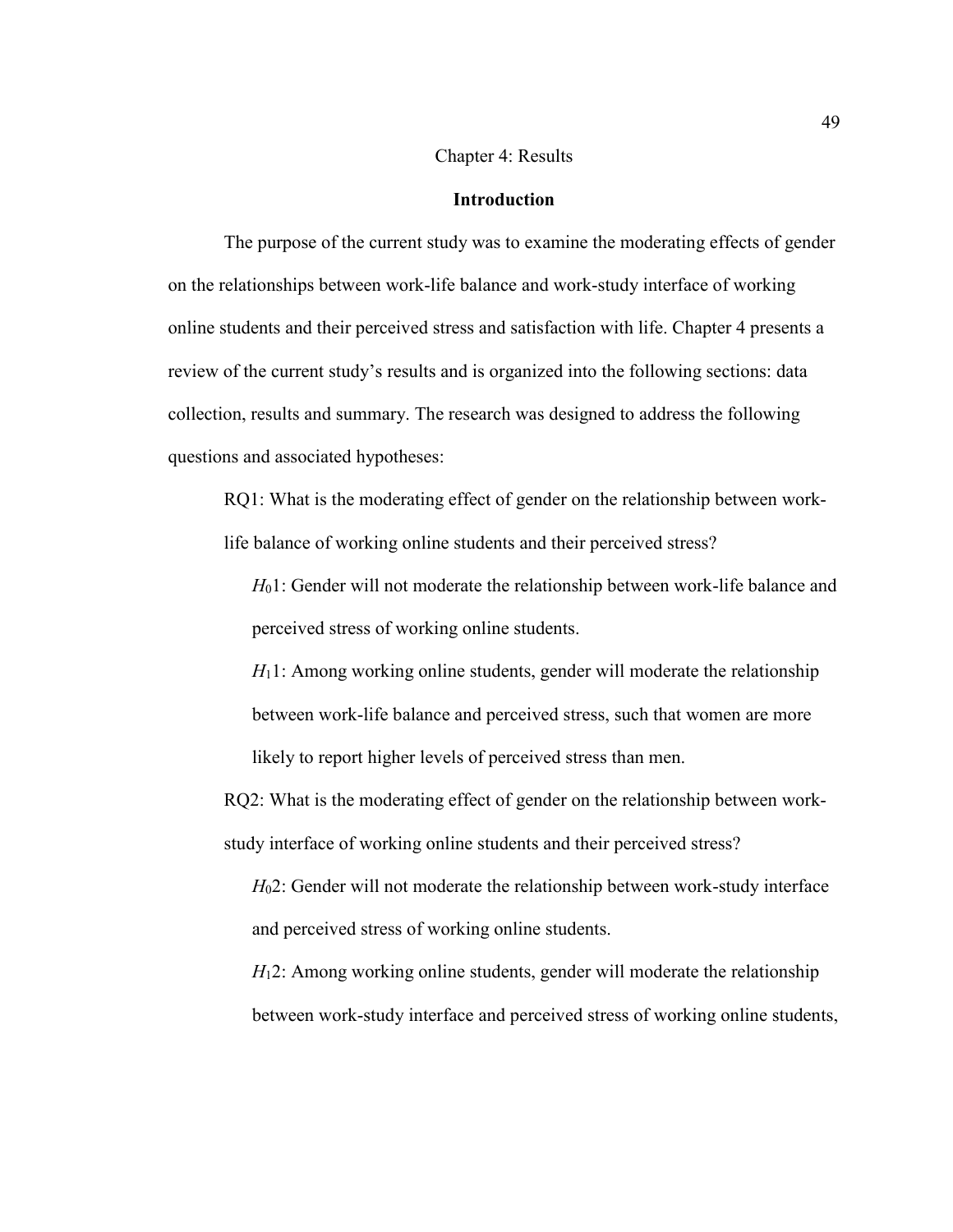such that women are more likely to report higher levels of perceived stress than men.

RQ3: What is the moderating effect of gender on the relationship between worklife balance of working online students and their satisfaction with life?

*H*03: Gender will not moderate the relationship between work-life balance and satisfaction with life of working online students.

*H*<sub>1</sub>3: Among working online students, gender will moderate the relationship between work-life balance and satisfaction with life of working online students, such that women are more likely to report lower levels of satisfaction with life than men

RQ4: What is the moderating effect of gender on the relationship between workstudy interface of working online students and their satisfaction with life?

*H*04: Gender will not moderate the relationship between work-study interface and satisfaction with life of working online students.

*H*<sub>1</sub>4: Among working online students, gender will moderate the relationship between work-study interface and satisfaction with life of working online students, such that women are more likely to report lower levels of satisfaction with life than men.

Chapter 4 began with data collection, results of the study, and concluded with a summary of findings. In the next section, I discuss data collection.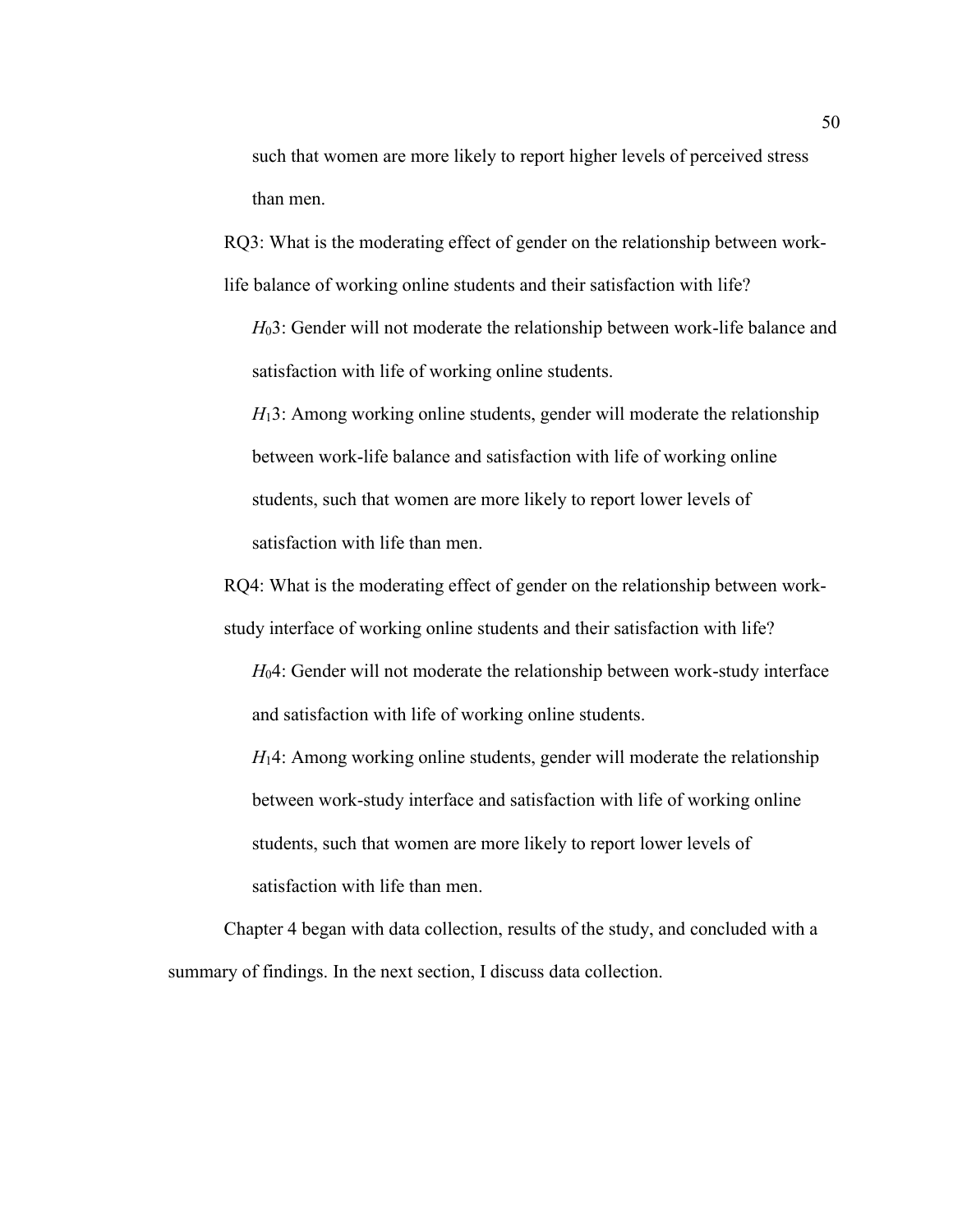#### **Data Collection**

The current study was carried out over 2 months. The actual recruitment for this study was 80. The response rate was 100%. Inclusion criteria were working undergraduate and graduate online students enrolled at Walden University. After obtaining approval from the Walden University Institutional Review Board, invitation letters to participate in this survey were e-mailed to participants. Data was collected via SurveyMonkey®. Ethical procedures were adhered to. In the next section, I discuss the results of this study.

#### **Results**

This section is divided according to demographic factors, work-life balance, and work-study interface.

# **Demographic Factors**

Demographic data are summarized in Table 1. Demographic data revealed 7.5% of the participants were 20 to 29 years old, 30% were 30 to 39 years old, 30% were 40 to 49 years old, 30% were 50 to 59 years old, and 2.5% were 60+ years old. In this study, 50.0% of the sample was male  $(n = 40)$  and 50.0% of the sample was female  $(n = 40)$ . Twenty-five percent of the participants were single, 62.5% married, 11.3% divorced, and 1.2% widowed. More than half (66.3%) of the participants were parents with 1 to 2 children, 10% with 3 to 4 children, and 1.3% with more than 5 children. Twenty-five percent of the participants' children were 18 years old and above, 21.3% were 11 to 14 years old, 16.3% were 2 to 10 years old, and 5% were 1 year old and younger. The majority (67.5%) of participants were enrolled in a PhD program, 22.5% in a bachelor's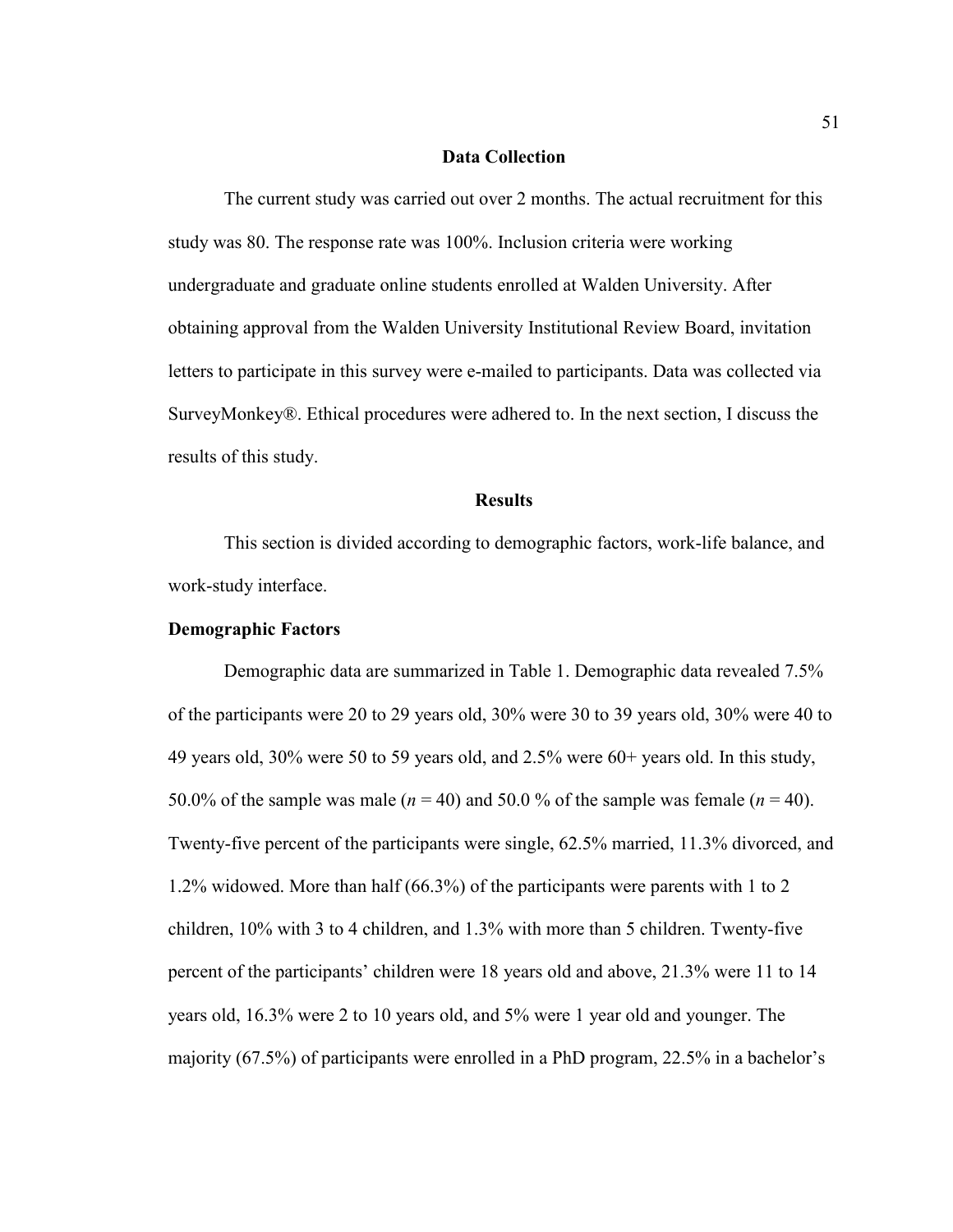program, and 10% in a master's program. The majority (72.6%) of participants spent 10 to 29 study hours per week, 13.8% spent 30 to 39 study hours per week, 7.5% spent 40 to 59 study hours per week, and 6.3% below 10 study hours per week. Nearly three-quarters (73.8%) of the participants spent more than 40 hours per week at work, 17.5% spent 30 to 39 work hours per week, and 8.8% spent 10 to 29 work hours per week. More than half (56.3%) of the participants had flexibility at work.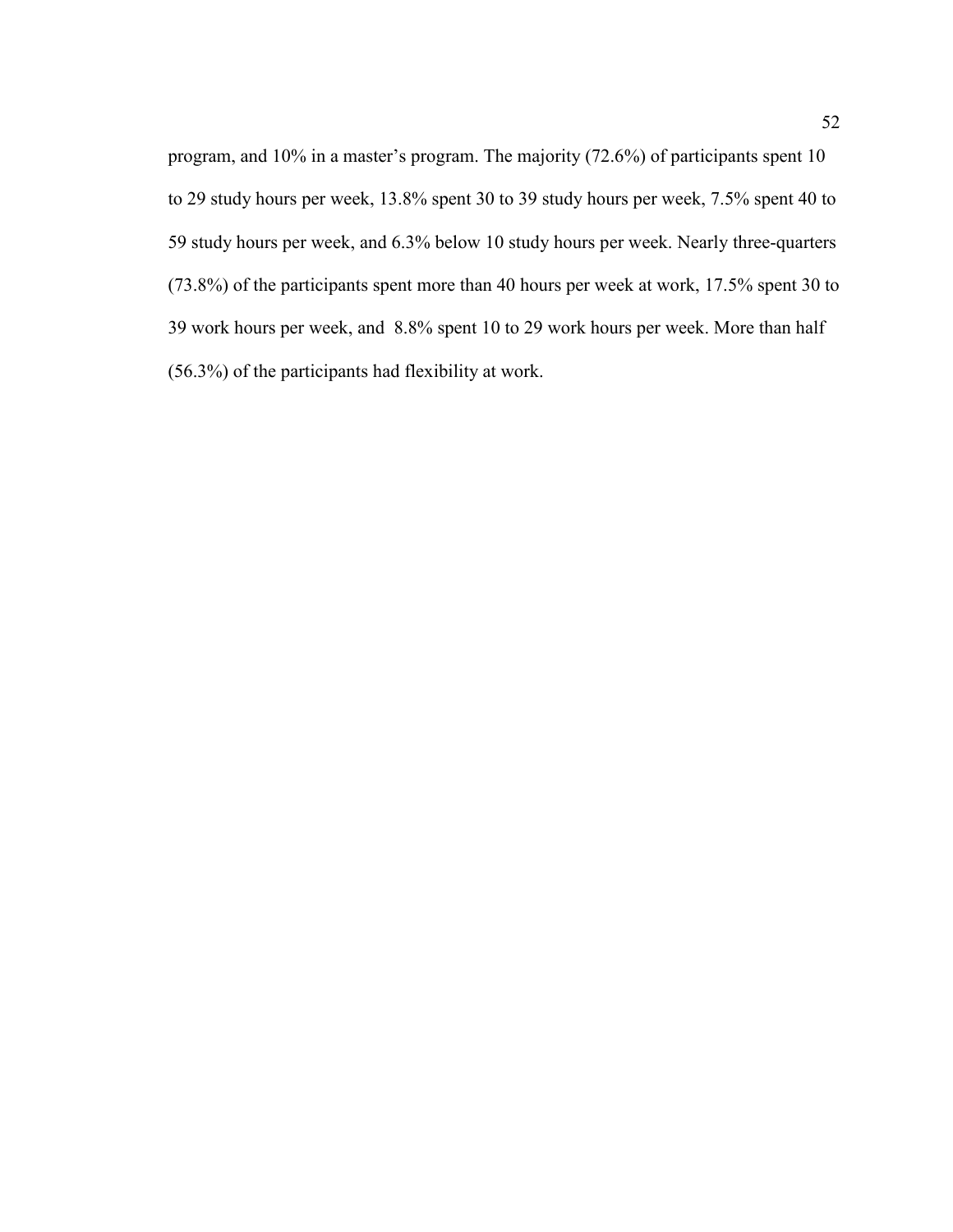# Table 1

# *Demographic Characteristics of Study Sample*

|                      | Demographic variables               | Frequency               | Percent |
|----------------------|-------------------------------------|-------------------------|---------|
| Age                  | 20 to 29                            | 6                       | 7.5     |
|                      | 30 to 39                            | 24                      | 30.0    |
|                      | 40 to 49                            | 24                      | 30.0    |
|                      | 50 to 59                            | 24                      | 30.0    |
|                      | 60 and above                        | $\overline{2}$          | 2.5     |
| Gender               | Male                                | 40                      | 50.0    |
|                      | Female                              | 40                      | 50.0    |
| Type of study        | Bachelor                            | 18                      | 22.5    |
|                      | Master                              | 8                       | 10.0    |
|                      | PhD                                 | 54                      | 67.5    |
| Marital status       | Single                              | 20                      | 25.0    |
|                      | Married/Partner                     | 50                      | 62.5    |
|                      | Divorced                            | 9                       | 11.3    |
|                      | Widowed                             | 1                       | 1.3     |
| Spouse/partner job   | Full-time/Part-time                 | 55                      | 68.8    |
| status               | Not employed                        | 4                       | 5.0     |
| No. of children      | $1 - 2$                             | 44                      | 55.0    |
|                      | $3 - 4$                             | 8                       | 10.0    |
|                      | Above 5                             | $\overline{2}$          | 1.3     |
| Age of children      | 1 and younger                       | $\overline{4}$          | 5.0     |
|                      | 2 to 10                             | 13                      | 16.3    |
|                      | 11 to 17                            | 17                      | 21.3    |
|                      | 18 and above                        | 20                      | 25.0    |
| Study hours          | Below10 hours per week              | 5                       | 6.3     |
|                      | $10 - 19$ hours per week            | 27                      | 33.8    |
|                      | $20 - 29$ hours per week            | 31                      | 38.8    |
|                      | $30 - 39$ hours per week            | 11                      | 13.8    |
|                      | $40 - 49$ hours per week            | $\overline{4}$          | 5.0     |
|                      | $50 - 59$ hours per week            | $\overline{\mathbf{c}}$ | 2.5     |
| Work hours           | $\overline{10}$ – 19 hours per week | $\overline{2}$          | 2.5     |
|                      | $20 - 29$ hours per week            | 5                       | 6.3     |
|                      | $30 - 39$ hours per week            | 14                      | 17.5    |
|                      | $40 - 49$ hours per week            | 40                      | 50.0    |
|                      |                                     | 12                      | 15.0    |
|                      | $50 - 59$ hours per week            | 4                       | 5.0     |
|                      | $60 - 69$ hours per week            | $\overline{c}$          | 2.5     |
|                      | $70 - 79$ hours per week            | 1                       |         |
|                      | $90 - 99$ hours per week            |                         | 1.3     |
| Flexibility          | Yes                                 | 45                      | 56.3    |
|                      | No                                  | 35                      | 43.8    |
| Dependent care hours | Below10 hours per week              | 50                      | 62.5    |
|                      | $10 - 19$ hours per week            | 10                      | 12.5    |
|                      | $30 - 39$ hours per week            | $\overline{c}$          | 2.5     |
|                      | $40 - 49$ hours per week            | $\mathbf{1}$            | 1.3     |
|                      | $70 - 79$ hours per week            | 1                       | 1.3     |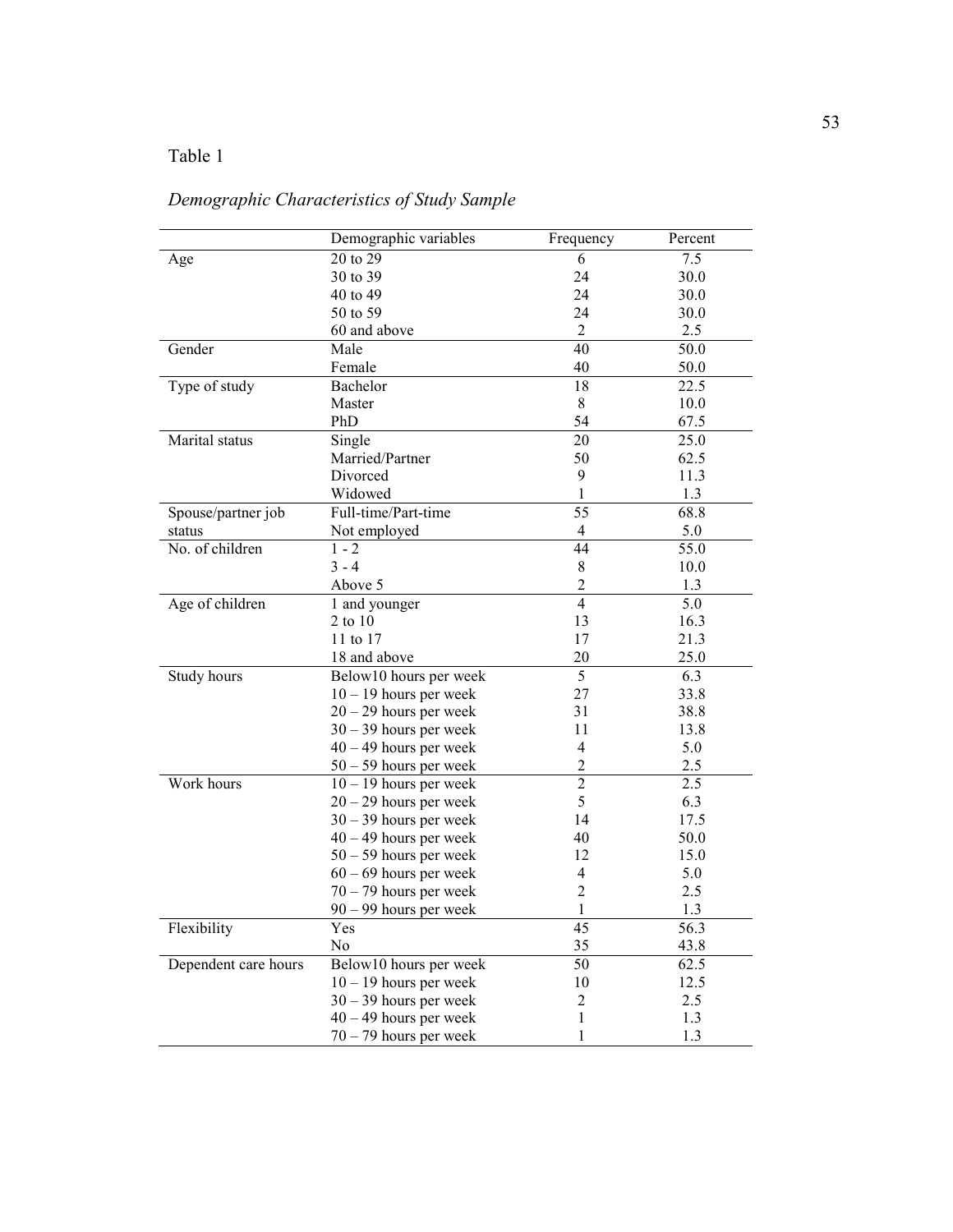### **Work-Life Balance**

Table 2 shows the significant moderation analyses. In testing the first hypothesis that among working online students, gender will moderate the relationship between worklife balance and perceived stress, such that women are more likely to report higher levels of perceived stress than men beta coefficients for work-life balance and perceived stress were  $β = .492$ ,  $t = 2.255$ ,  $p < .05$  (sig); gender and perceived stress were  $β = 1.121$ ,  $t =$ *9.947, p* < .01 (sig); and moderation was  $\beta$  = -.625, t = -2.106, p < .05 (sig). Gender moderated the relationship between work-life balance and perceived stress of working online students significantly, showing that women were more likely to report higher levels of perceived stress than men. Furthermore, because ( $\beta = -.625, p < .01$ ) was negative, women have higher significant effect on the relationship between work-life balance and perceived stress. Therefore, the null hypothesis was rejected, as gender had significantly moderated the relationship between work-life balance and perceived stress.

In testing the third hypothesis that among working online students, gender will moderate the relationship between work-life balance and satisfaction with life of working online students, such that women are more likely to report lower levels of satisfaction with life than men beta coefficients for work-life balance and satisfaction with life were *β*   $= -0.040$ ,  $t = -0.457$ ,  $p > 0.05$  (not sig); gender and satisfaction with life were  $\beta = -0.986$ ,  $t = -1.040$ . *22.025, p* < .01 (sig); and moderation was  $\beta$  = .028, t = .234, p > .05 (not sig). Gender did not moderate the relationship between work-life balance and satisfaction with life of working online students showing that women are not more likely to report lower levels of satisfaction with life than men ( $\beta = .028$ ,  $p > .05$ ). Therefore, I failed to reject the null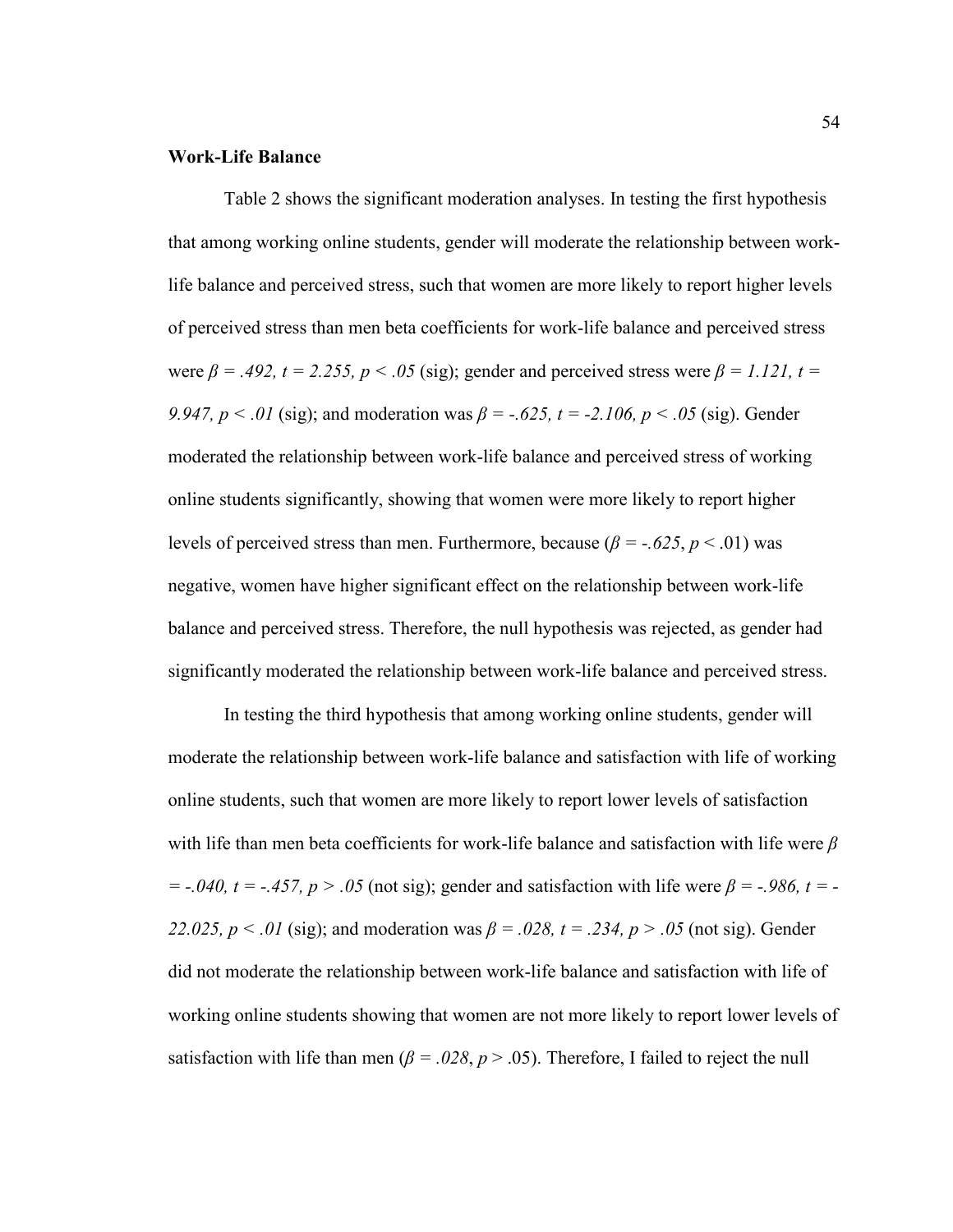hypothesis, as gender did not significantly moderate the relationship between work-life balance and satisfaction with life of working online students.

In sum, the null hypothesis in hypothesis 1 was rejected. I failed to reject the null hypothesis in hypothesis 3.

Table 2

|  | Regression Work-Life Balance of Online Students |
|--|-------------------------------------------------|
|  |                                                 |

| Variable      | WLB /Perceived stress |                |             |             |      | WLB/Satisfaction |                |             |             |      |
|---------------|-----------------------|----------------|-------------|-------------|------|------------------|----------------|-------------|-------------|------|
|               | ß                     | R <sub>2</sub> | $R2 \Delta$ | F           | Sig  | ß                | R <sub>2</sub> | $R2 \Delta$ | F           | Sig  |
| Step 1:       |                       | .957           | .957        | 866.66      | .000 |                  | .994           | .993        | 6027.14     | .000 |
| <b>WBL</b>    | .054                  |                |             | .801(t)     | .426 | $-.020$          |                |             | .784(t)     | .435 |
| <b>GENDER</b> | .928                  |                |             | 13.85(t)    | .000 | $-978$           |                |             | 37.78(t)    | .000 |
| Step 2:       |                       | .960           | .958        | 605.03      | .000 |                  | .994           | .993        | 3968.78     | .816 |
| <b>WBL</b>    | .492                  |                |             | 2.255(t)    | .027 | $-.040$          |                |             | $-457(t)$   | .649 |
| <b>GENDER</b> | 1.121                 |                |             | 9.947(t)    | .000 | $-986$           |                |             | $-22.03(t)$ | .000 |
| M3 / DV       | $-.625$               | 960            | .958        | $-2.106(t)$ | .039 | .028             | .994           | .993        | .234(t)     | .816 |

# **Work-Study Interface**

Table 3 shows the significant moderation analyses. In testing the second hypothesis that among working online students, gender will moderate the relationship between work-study interface and perceived stress of working online students, such that women are more likely to report higher levels of perceived stress than men beta coefficients for work-study interface and perceived stress were  $\beta$  = -3.613, t = -1.690, p  $> .05$  (not sig); gender and perceived stress were  $\beta = .340$ ,  $t = .394$ ,  $p > .05$  (not sig); and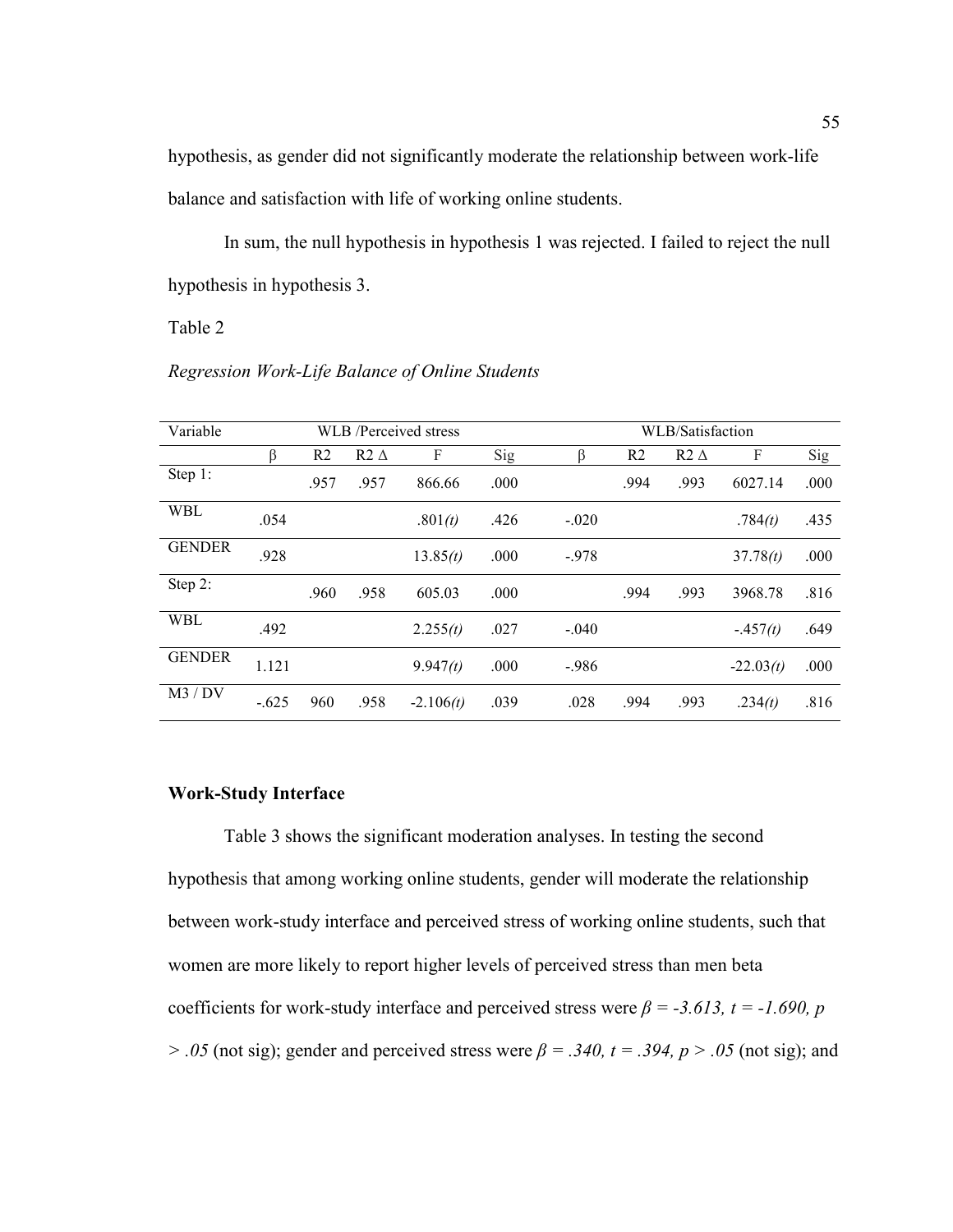moderation was  $\beta = 4.252$ ,  $t = 2.171$ ,  $p < .05$  (sig). Gender moderated the relationship between work-study interface and perceived stress of working online students significantly, showing that women were more likely to report higher levels of perceived stress than men. Furthermore, because ( $\beta = 4.252$ ,  $p < .01$ ) was positive, women have higher significant effect on the relationship between work-study interface and perceived stress. Hence, the null hypothesis was rejected, as gender had significantly moderated the relationship between work-study interface and perceived stress.

To test the fourth hypothesis that among working online students, gender will moderate the relationship between work-study interface and satisfaction with life of working online students, such that women are more likely to report lower levels of satisfaction with life than men beta coefficients for work-study interface and satisfaction with life were  $\beta = -5.512$ ,  $t = -9.862$ ,  $p < .01$  (sig); gender and satisfaction with life were  $\beta = .317$ ,  $t = 1.401$ ,  $p > .05$  (not sig); and moderation was  $\beta = 4.198$ ,  $t = 8.200$ ,  $p < .05$ (sig). Gender moderated the relationship between work-study interface and satisfaction with life of working online students significantly, showing that women were more likely to report lower levels of satisfaction with life than men. Furthermore, because (*β = 4.198,*   $p < .01$ ) was positive, women have higher significant effect on the relationship between work-study interface and satisfaction with life. Hence, the null hypothesis was rejected, as gender had moderated the relationship between work-study interface and satisfaction with life of working online students.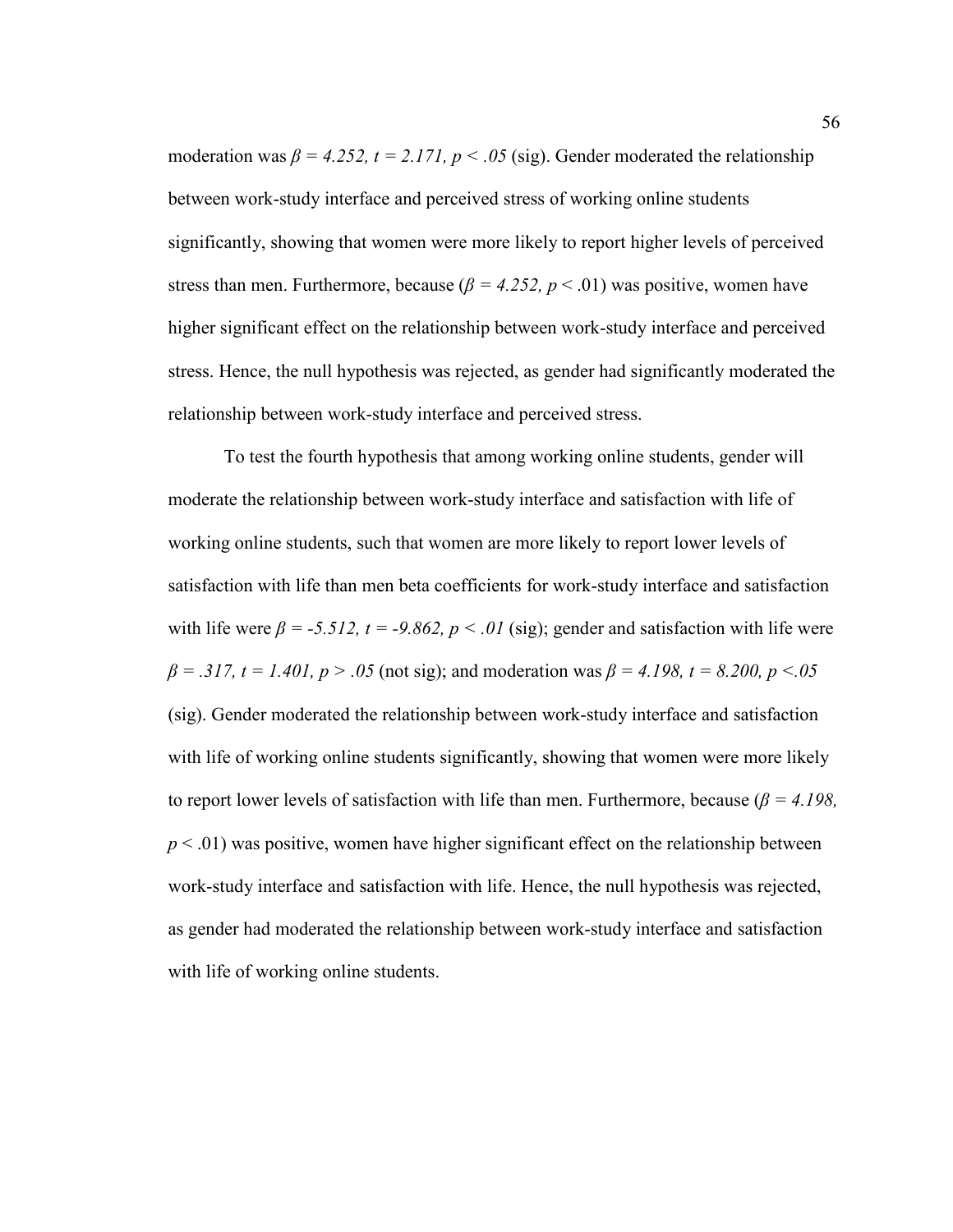In sum, the null hypotheses for three out of four hypotheses were rejected in this study. The three hypotheses are hypothesis 1, 2, and 4. However, hypothesis 3 failed to reject the null hypothesis. In the next section, I summarize this chapter.

#### Table 3

٦

| Variable      | WSI /Perceived stress |                |             |            |      | WSI/Satisfaction |                |             |            |      |
|---------------|-----------------------|----------------|-------------|------------|------|------------------|----------------|-------------|------------|------|
|               | ß                     | R <sub>2</sub> | $R2 \Delta$ | F          | Sig  | β                | R <sub>2</sub> | $R2 \Delta$ | F          | Sig  |
| Step 1:       |                       | .957           | .956        | 865.10     | .000 |                  | .995           | .995        | 7412.69    | .000 |
| WSI           | .631                  |                |             | .712(t)    | .478 | $-1.321$         |                |             | $-4.28(t)$ | .000 |
| <b>GENDER</b> | .348                  |                |             | .392(t)    | .696 | .324             |                |             | 1.05(t)    | .297 |
| Step 2:       |                       | .960           | .958        | 606.11     | .000 |                  | .997           | .997        | 9215.01    | .000 |
| WSI           | $-3.61$               |                |             | $-1.69(t)$ | .095 | $-5.512$         |                |             | $-9.86(t)$ | .000 |
| <b>GENDER</b> | .340                  |                |             | .394(t)    | .695 | .317             |                |             | 1.40(t)    | .165 |
| M5/DV         | 4.25                  | .960           | .958        | 2.171(t)   | .033 | 4.20             | .997           | .997        | 8.200(t)   | .000 |

# *Regression Work-Study Interface of Online Students*

#### **Summary**

The purpose of the current study was to examine the moderating effects of gender on the relationships between work-life balance and work-study interface of working online students and their perceived stress and satisfaction with life. Chapter 4 provided a recapitulation of the research questions and hypotheses.

In the first hypothesis, gender moderated the relationship between work-life balance and perceived stress of working online students significantly, showing that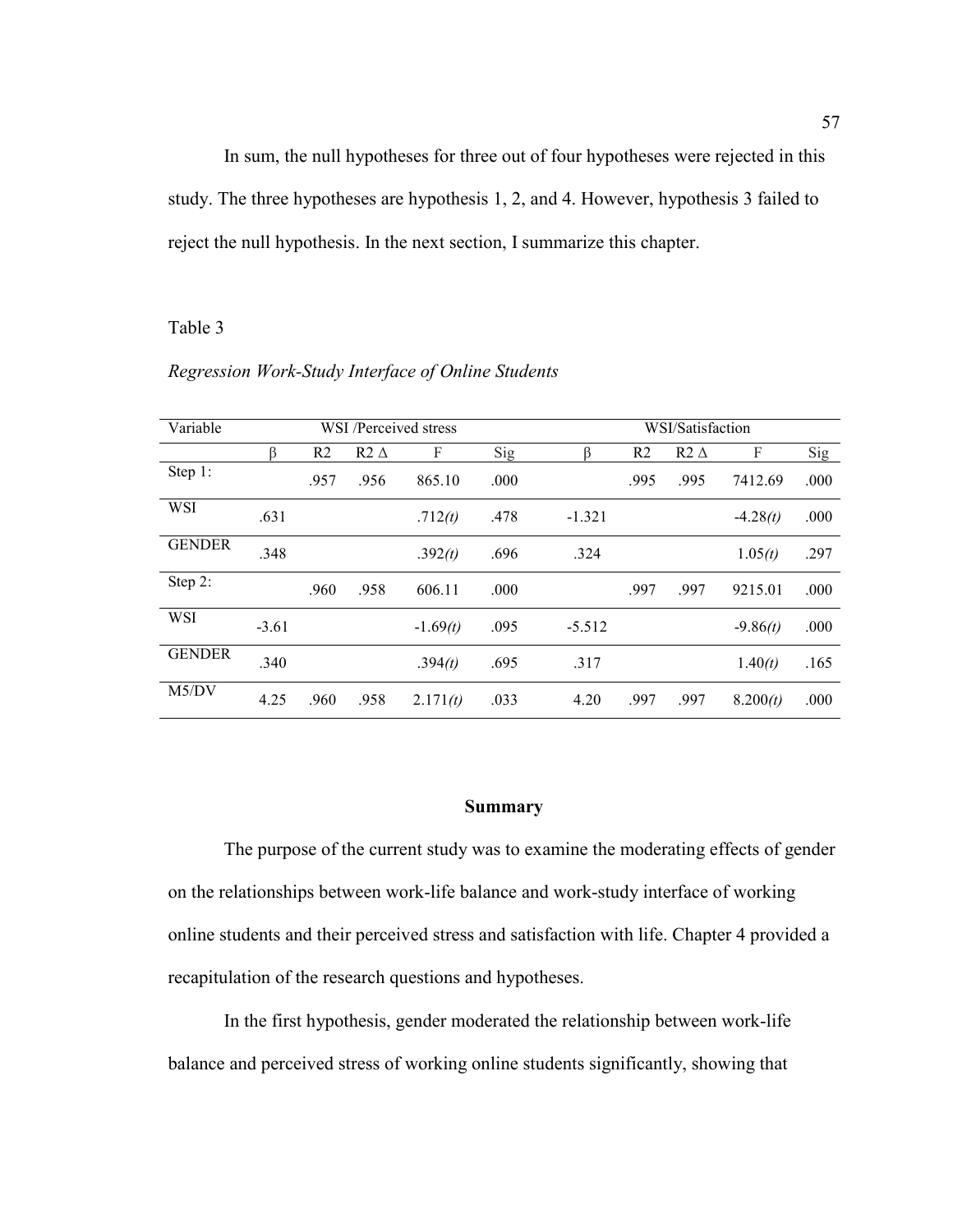women were more likely to report higher levels of perceived stress than men ( $\beta = -.625$ , *p* < .01). Therefore, the null hypothesis was rejected.

In the second hypothesis, gender moderated the relationship between work-study interface and perceived stress of working online students significantly, showing that women were more likely to report higher levels of perceived stress than men (*β = 4.252,*   $p < .01$ ). Therefore, the null hypothesis was rejected.

In the third hypothesis, gender did not significantly moderate the relationship between work-life balance and satisfaction with life of working online students showing that women were not more likely to report lower levels of satisfaction with life than men  $(\beta = .028, p > .05)$ . Therefore, I failed to reject the null hypothesis.

In the fourth hypothesis, gender moderated the relationship between work-study interface and satisfaction with life of working online students significantly, showing that women were more likely to report lower levels of satisfaction with life than men (*β = 4.198*, *p* < .01). Therefore, the null hypothesis was rejected. In Chapter 5, I discuss the current study's findings, conclusions, implications, and recommendations.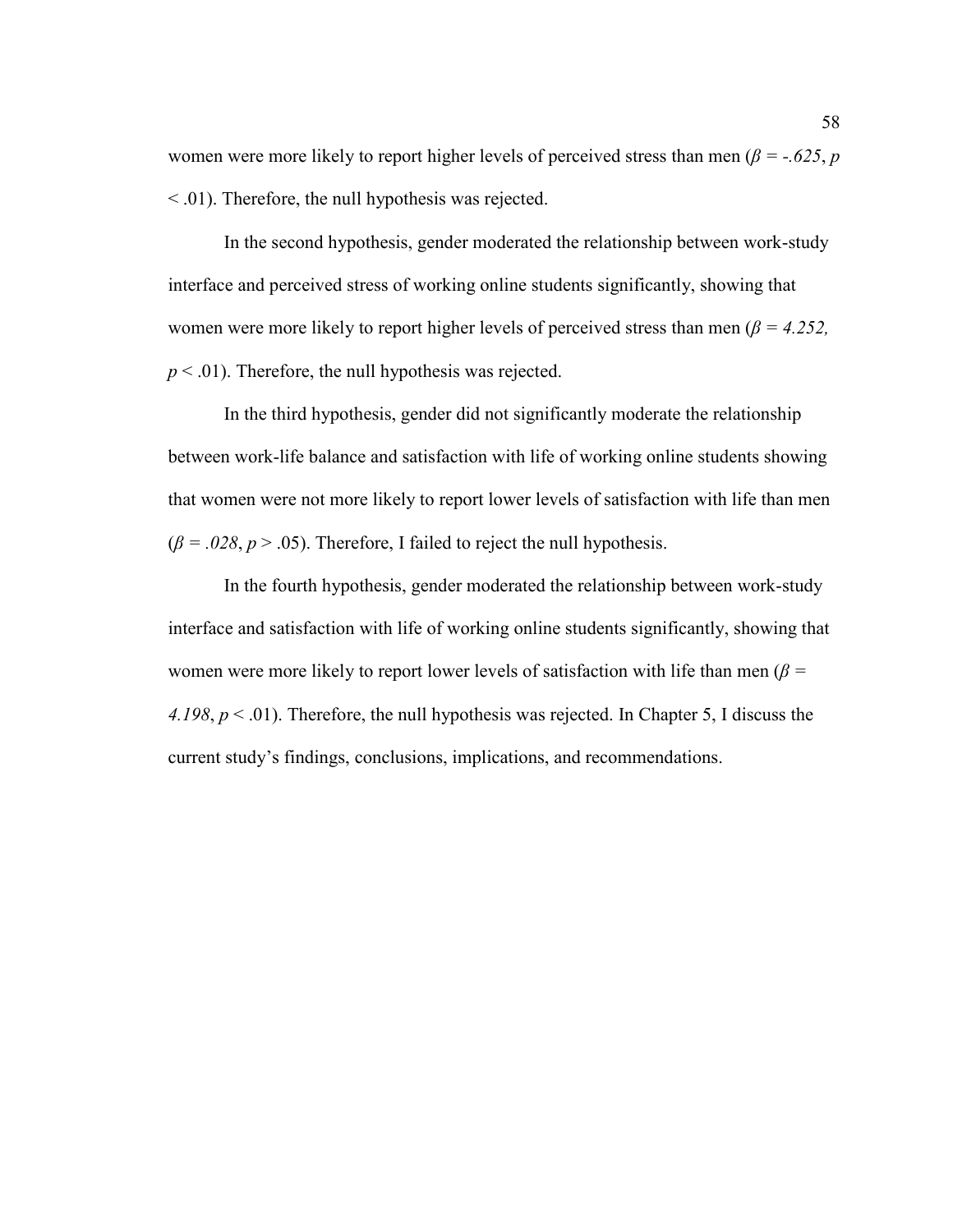Chapter 5: Discussion, Conclusions, and Recommendations

# **Introduction**

Most researchers looking into the subject of this study examined the relationship between stress and satisfaction among students from traditional learning environments (Haar et al., 2014; Pookaiyaudom, 2014). In past studies, more men than women balanced their work and family owing to women's asymmetrical family responsibilities (Baral & Bhargava, 2011; Kossek et al, 2014). The current study was designed to aid in bridging the gap in the literature with a quantitative examination of the moderating effects of gender on the relationships between work-life balance and work-study interface of working online students and their perceived stress and satisfaction with life. The independent variables for this study were work-life balance and work-study interface of working online students. The dependent variables were perceived stress and satisfaction with life of the working online students. The moderator variable was gender of the working online students. I collected data from working online students of an online university and analyzed it using regression analysis.

In this study, demographic data revealed that a majority (67.5%) of participants were enrolled in a PhD program (Table 1). Fifty percent of the participants were men  $(n =$ 40) and 50 % of the participants were women (*n* = 40). A majority (62.5%) of the participants were married. More than half (66.3%) of the participants were parents. Twenty-five percent of the participants' children were 18 years old and above, 21.3% were 11 to 14 years old, 16.3% were 2 to 10 years old, and 5% were 1 year old and younger. The majority (72.6%) of participants spent 10 to 40 study hours per week and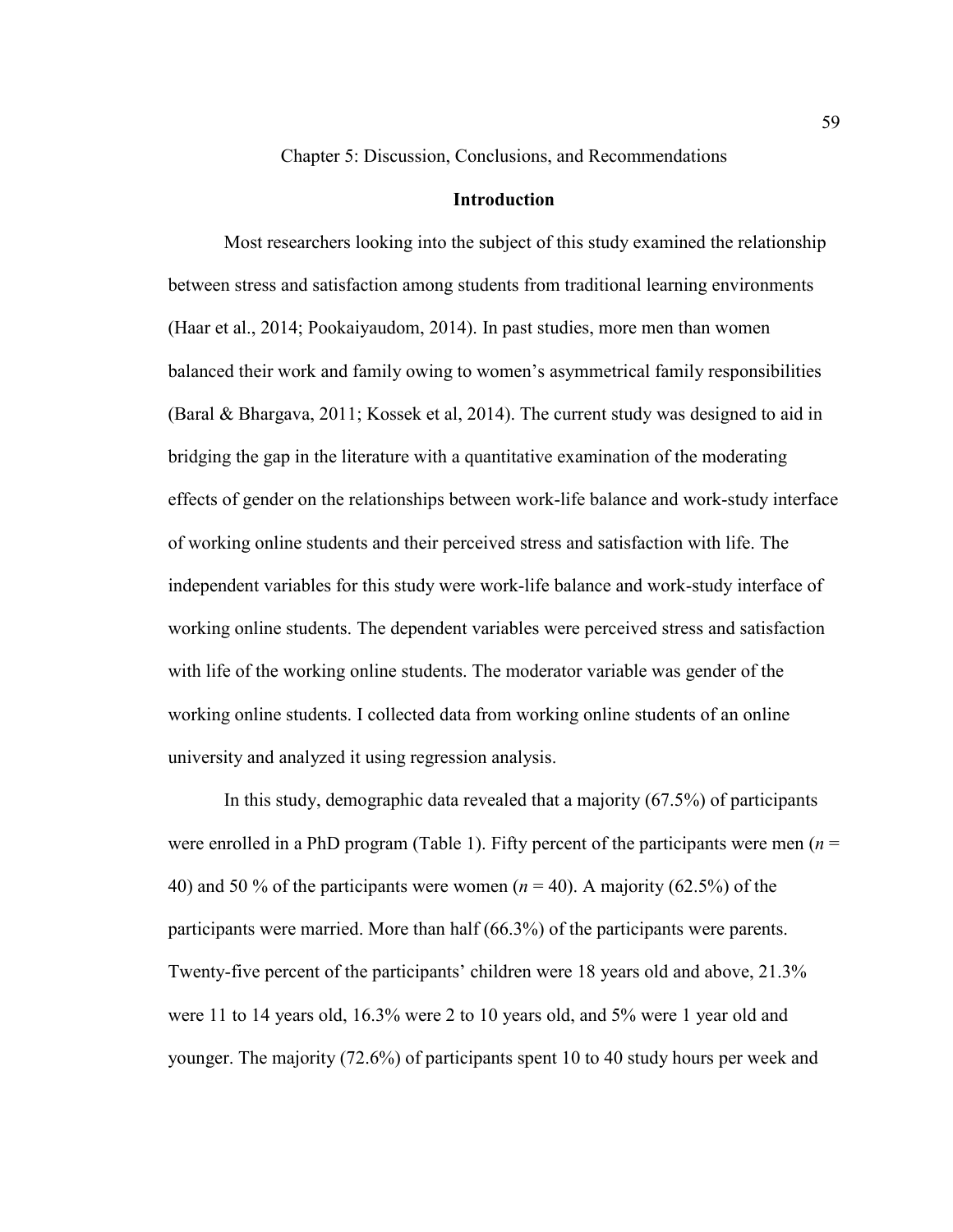91.3% of the participants spent more than 30 hours per week at work. More than half of the participants (62.5%) spent at least 10 hours per week carrying out other dependent care responsibilities, such as care for elderly or disabled family members. More than half (56.3%) of the participants had flexibility at work.

This study was based on four research questions that addressed the impact of three predictors, gender as a moderator, work-life balance, and work-study interface, on dependent variables of perceived stress and satisfaction with life. The moderating effects of gender were statistically significant on the relationships. I found a significant relationship between work-life balance of working online students and their perceived stress and between work-study interface of working online students and their perceived stress and satisfaction with life. Gender did not moderate the relationship between worklife balance and satisfaction with life of working online students.

The remainder of Chapter 5 is organized into the following sections: interpretation of the findings, limitations, recommendations, implications, and conclusion. In the next section, I discuss the interpretation of the findings of the current study.

# **Interpretation of the Findings**

In the current study I examined the moderating effects of gender on the relationships between work-life balance and work-study interface of working online students and their perceived stress and satisfaction with life. Based on the results of the current study, gender moderated the relationship between the two predictors, work-life balance and work-study interface, and the dependent variable, perceived stress of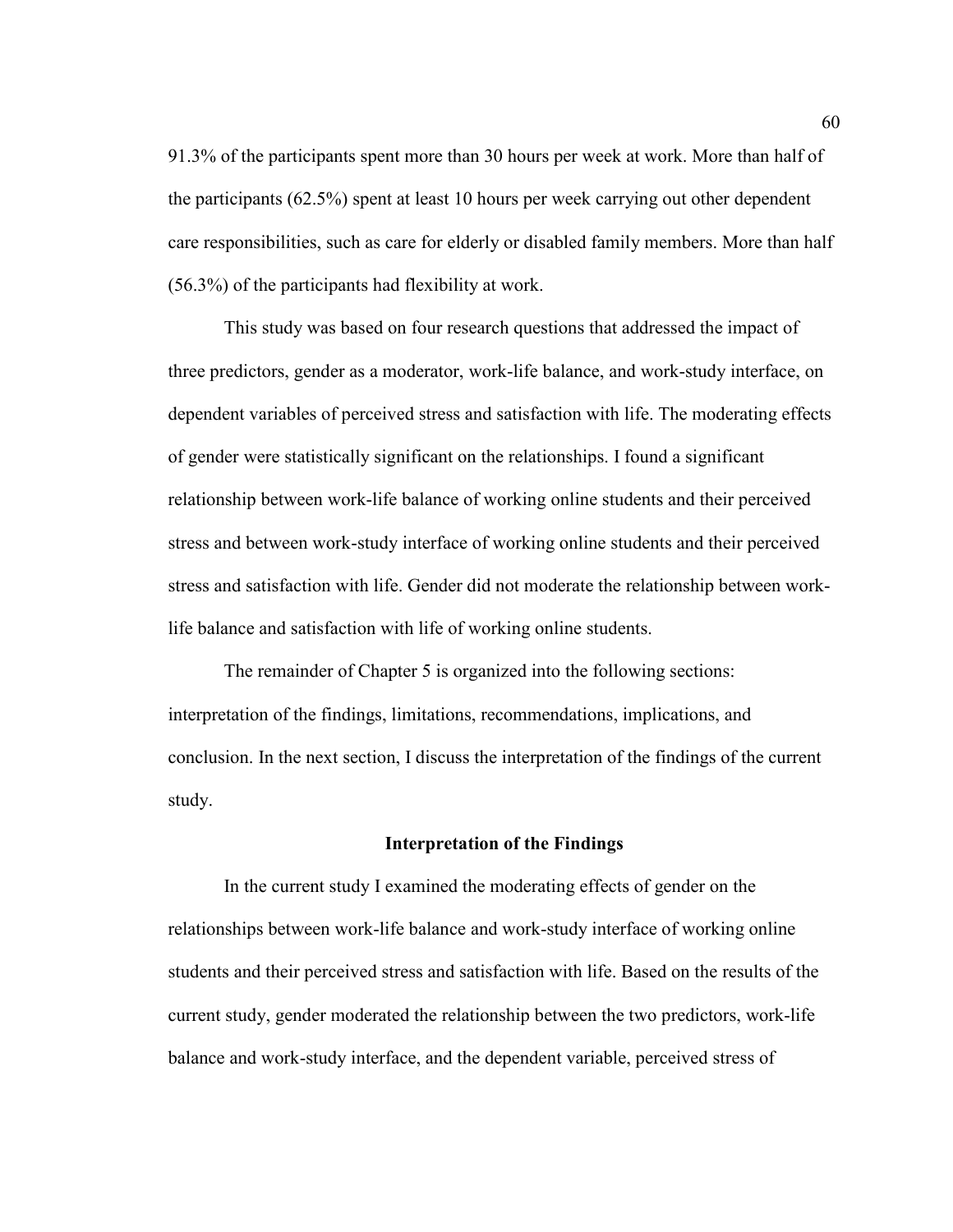working online students, such that women are more likely to report higher levels of perceived stress than men. Again, based on the results, gender also moderated the relationship between the predictor, work-study interface, and dependent variable, satisfaction with life of working online students, such that women are more likely to report lower levels of satisfaction with life than men. However, based on the results, gender did not moderate the relationship between work-life balance and satisfaction with life of working online students.

The four research questions addressed stress levels and satisfaction with life levels by working online students in their work-life balance and work-study interface, and how the interactions of gender as a moderator may impact perceived stress levels and satisfaction with life levels. The results of this study aid in the understanding of the effects of work-life balance and work-study interface among male and female working online students.

# **Work-Life Balance**

In this study, I examined how the use of gender in response to work-life balance affected perceived stress and satisfaction with life of working online students. Specifically, I examined the moderating effects of men and women using work-life balance and showed a higher level of perceived stress for women than men. However, the moderating effects of men and women using work-life balance did not affect satisfaction with life of working online students. The results of this study furthered understanding about the effects of work-life balance on perceived stress and satisfaction with life among male and female working online students.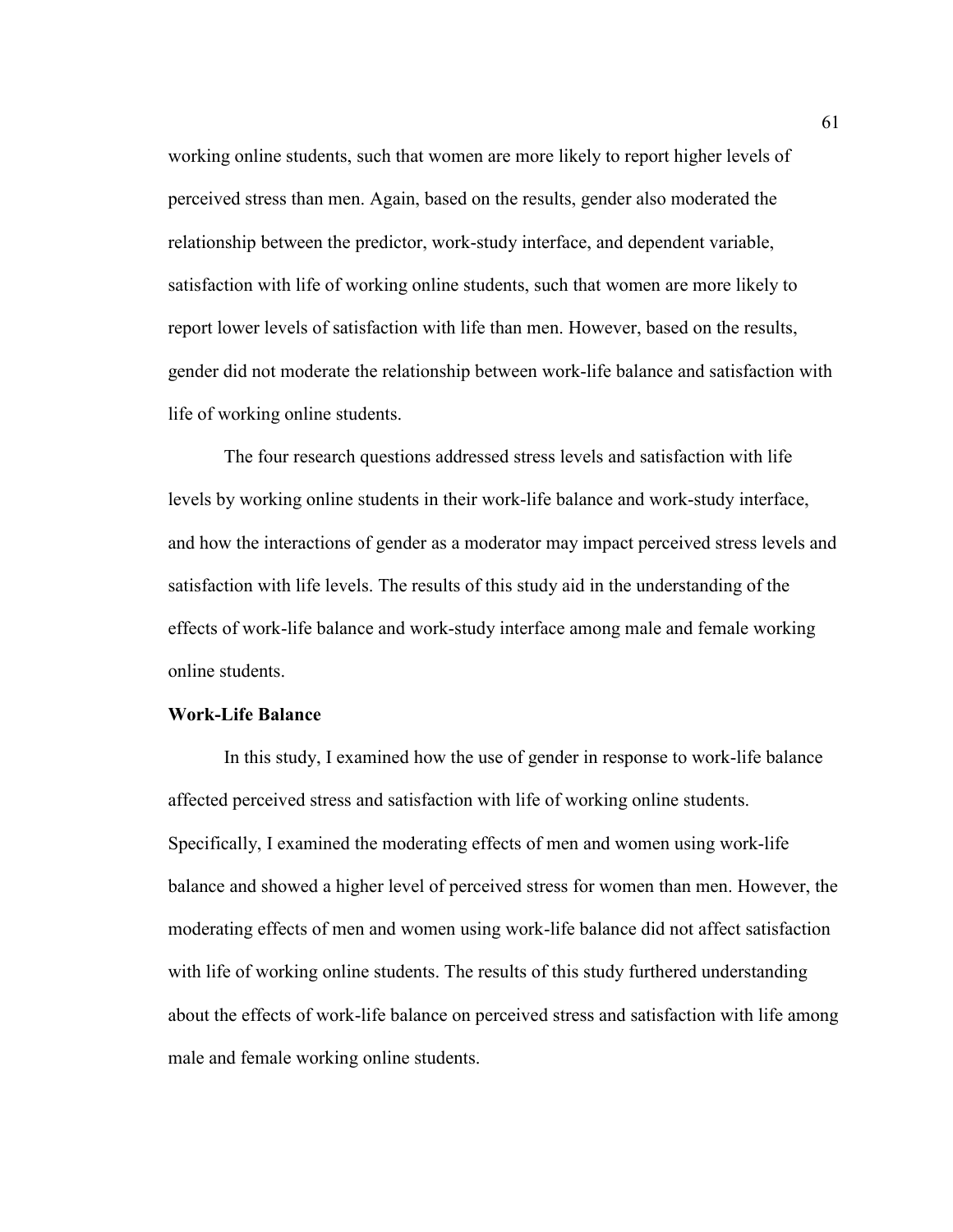According to spillover theory, there could be positive or negative spillovers from work domain to nonwork domain (Hansen et al., 2006; Hill et al., 2003; Zedeck, 1992) such that individuals may experience stress and fatigue during these spillovers (Googins, 1991). As evident in Adema's (2013) study, spillover of positive experiences of family to work was significant for women, whereas the spillover of positive experiences at work to family was significant for men but not women (Adema, 2013). For example, in the current study, working mothers may have found spillovers from family, such as support from spouse/partner and flexi-work schedule. According to O'Meara and Campbell (2011), with no change in the cultural norms related to femininity and motherhood and the structure of family, work-life balance will remain a woman's concern. Based on the results of this study, the moderating effects of gender increased levels of perceived stress for women more than men in work-life balance of working online students. This is congruent with the findings of Evans et al. (2013), which indicated that compared to men, women continue to take on the majority of the domestic responsibilities and struggle with work-life balance.

Next, both men and women managed and balanced work-life demands, but there was still a difference between the dual roles played by men and women in balancing their work roles. As evident in Parker and Wang's (2013) study, women were more likely to adjust to their work compared to men in work-family conflict. Traditionally held beliefs of men as breadwinners and women as homemakers and social construction of gender make it challenging for motherhood to be compromised with fatherhood (Grönlund, 2007). Utilizing gender as a moderator, my study provided an insight into the changing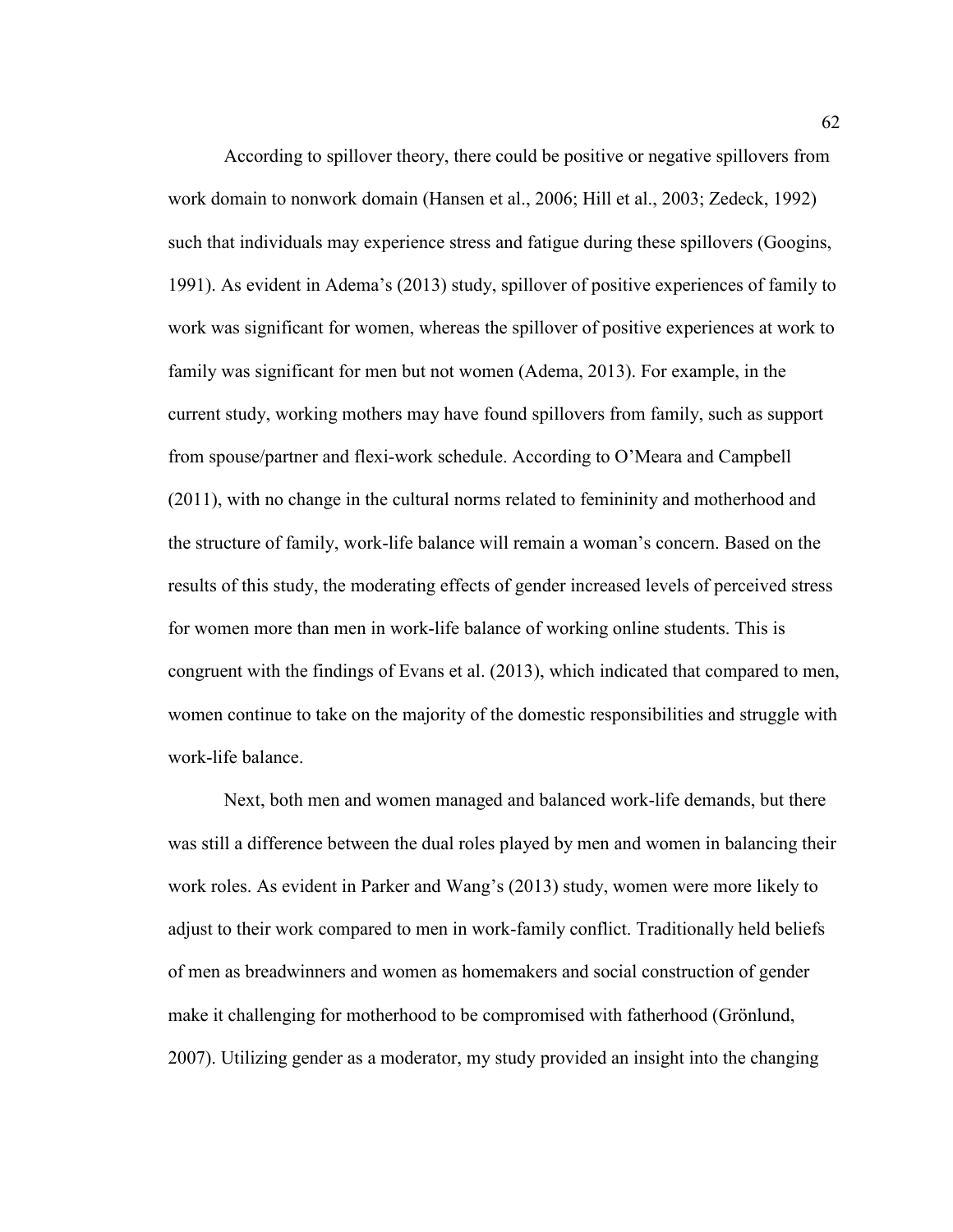social role in gender and spillover experiences that may influence working online students in their work-life balance.

The nonsignificant moderating effect of gender on the relationship between worklife balance and satisfaction with life was unexpected. My findings indicated that gender did not moderate the relationship between work-life balance and satisfaction with life. This is in contrast to the findings of Evans et al. (2013), which showed gender moderated the relationship between work-life balance on perceived stress and satisfaction with life such that women have higher stress level than men and that women had the increased responsibility of balancing their additional roles when they continued to take on the majority of domestic responsibilities and struggle with work-life balance compared to men in dual-career families. In my study, a possible cause for nonsignificant moderating effect of gender on the relationship between work-life balance and satisfaction with life for working online students could be that the 32.5% (50 years and above) students were positively impacted by online education and experienced increased satisfaction with life in online education. The results of this study seemed to confirm gender differences in perceived stress experienced between men and women in work-life balance of working online students.

# **Work-Study Interface**

This study examined how the use of gender in response to work-study interface affected perceived stress and satisfaction with life of working online students. Results of this study showed the use of the work-study interface increased perceived stress and lowered levels of satisfaction with life among women more than men.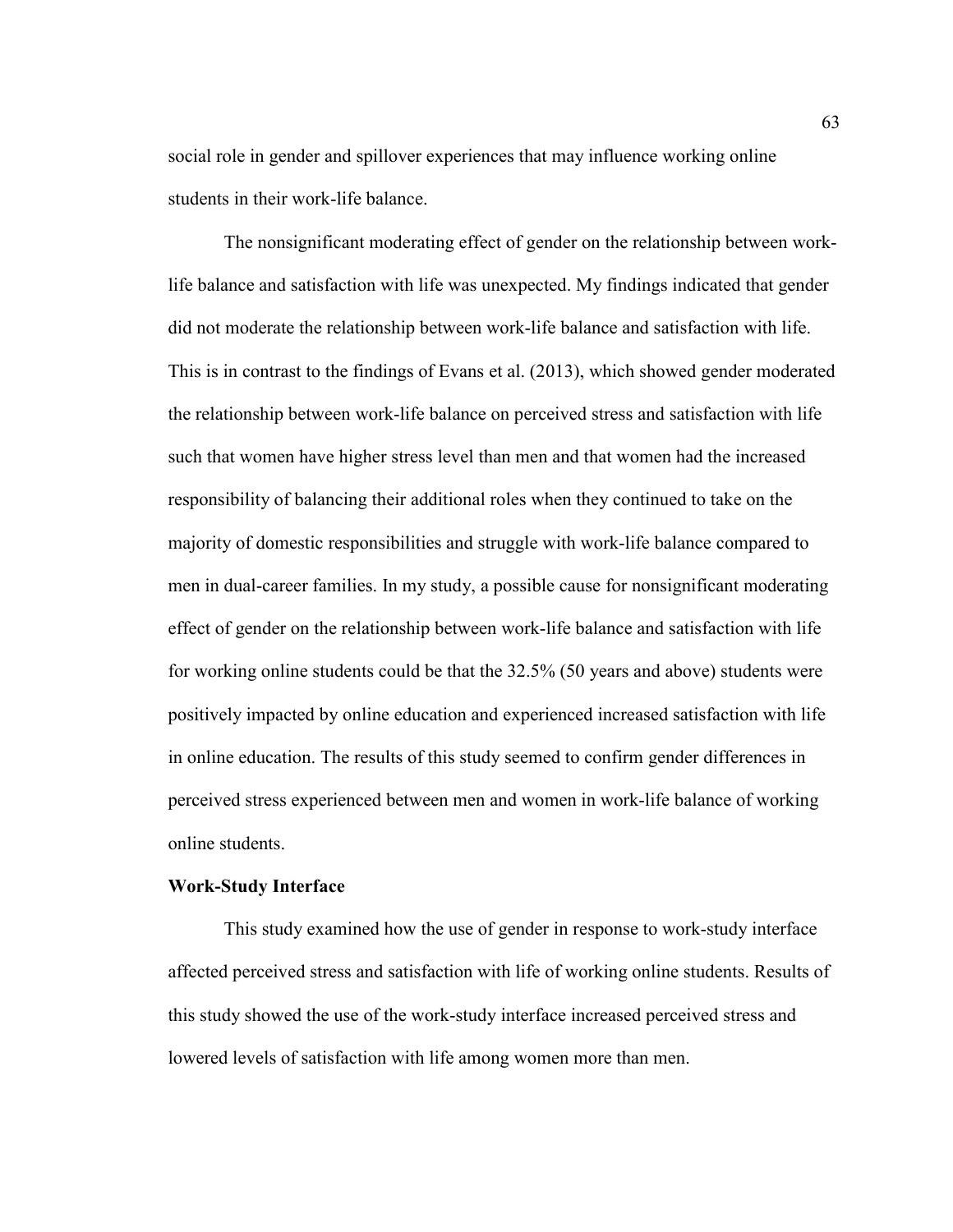Past research (Greenhaus & Beutell, 1985) on work-family conflicts had indicated that conflicts were expected to be bidirectional in nature. The findings of my study showed working online female students in the sample experienced higher levels of perceived stress and lower levels of satisfaction with life than did men in both study interface with work conflict and work interface with study conflict. Both men and women may have experienced negative spillover from home to work in my study, similar to the participants in Schmidt's (2011) study, where men experienced stress from their home chore of cleaning responsibilities and their job, and the presence of children under the age of six at home was predictive of spillover for women from family responsibilities to work responsibilities. Though men and women managed and balanced work-life demands, there was a difference between the dual roles played by men and women (Schmidt, 2011). In Parker and Wang's (2013) study, women were more likely to adjust to their work compared to men in work-family conflict, and it may explain why women are more likely to have lower level of satisfaction with life than men. My study showed that using work-study interface increased perceived stress and lowered levels of satisfaction with life for women more than men. The results of this study seemed to confirm gender differences in perceived stress and satisfaction with life experienced between men and women in work-study interface of working online students.

Overall, with one exception, the significant findings were in the hypothesized direction. Based on analysis, women in work-life balance and work-study interface were more likely to have a higher level of perceived stress than men, and women in work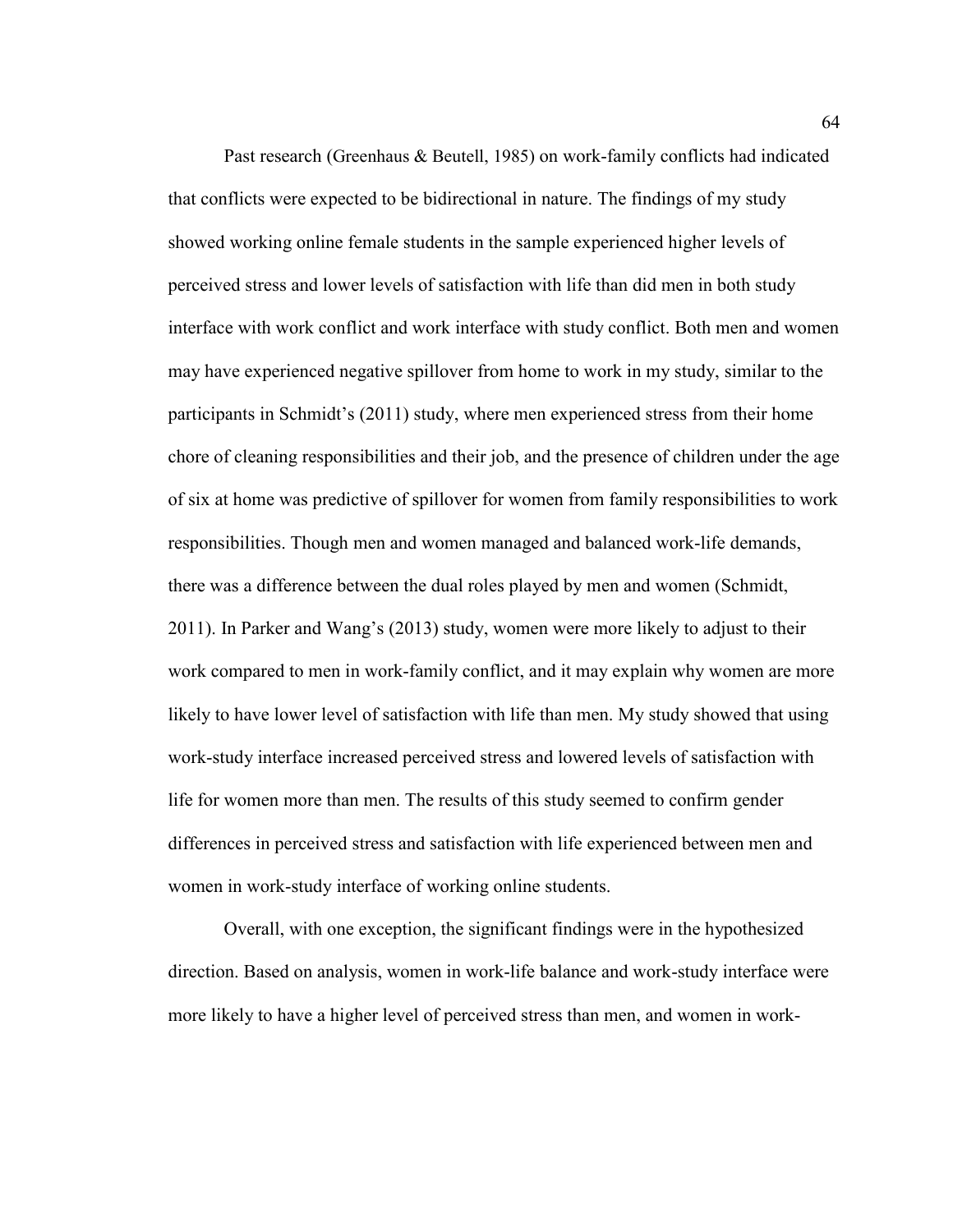study interface were more likely to have lower levels of satisfaction with life than men. In the next section, I discuss the limitations of the current study.

# **Limitations**

The target population of this study was composed of working online students at an online university. In terms of external validity, the findings may not be applicable to working students who are not students of online education. As such, the scope of this study is limited as the sample was collected from a specific online institution, and it is not viable to generalize the results.

The next possible limitation of this study was participants' understanding and interpretation of the survey questions. As such, the use of a Likert scale in the survey may have limited some participants in providing an accurate assessment of their feelings, behavior, or beliefs. There was also a possibility for participants to fake good social desirability and provide demand effect responses. While the responses of the survey questions were deemed acceptable, results of this test needed to be interpreted carefully. In the next section, I discuss the recommendations for the current study.

### **Recommendations**

The findings of this study suggested a number of possibilities for future research. First, future researchers could examine the interaction effects of family-work-study to determine different relationships with a number of constructs when compared to worklife balance. For example, the researchers could investigate the effects of offering females working students with children promotions rather than offering benefits that may encourage gender inequalities. Second, future researchers could also examine the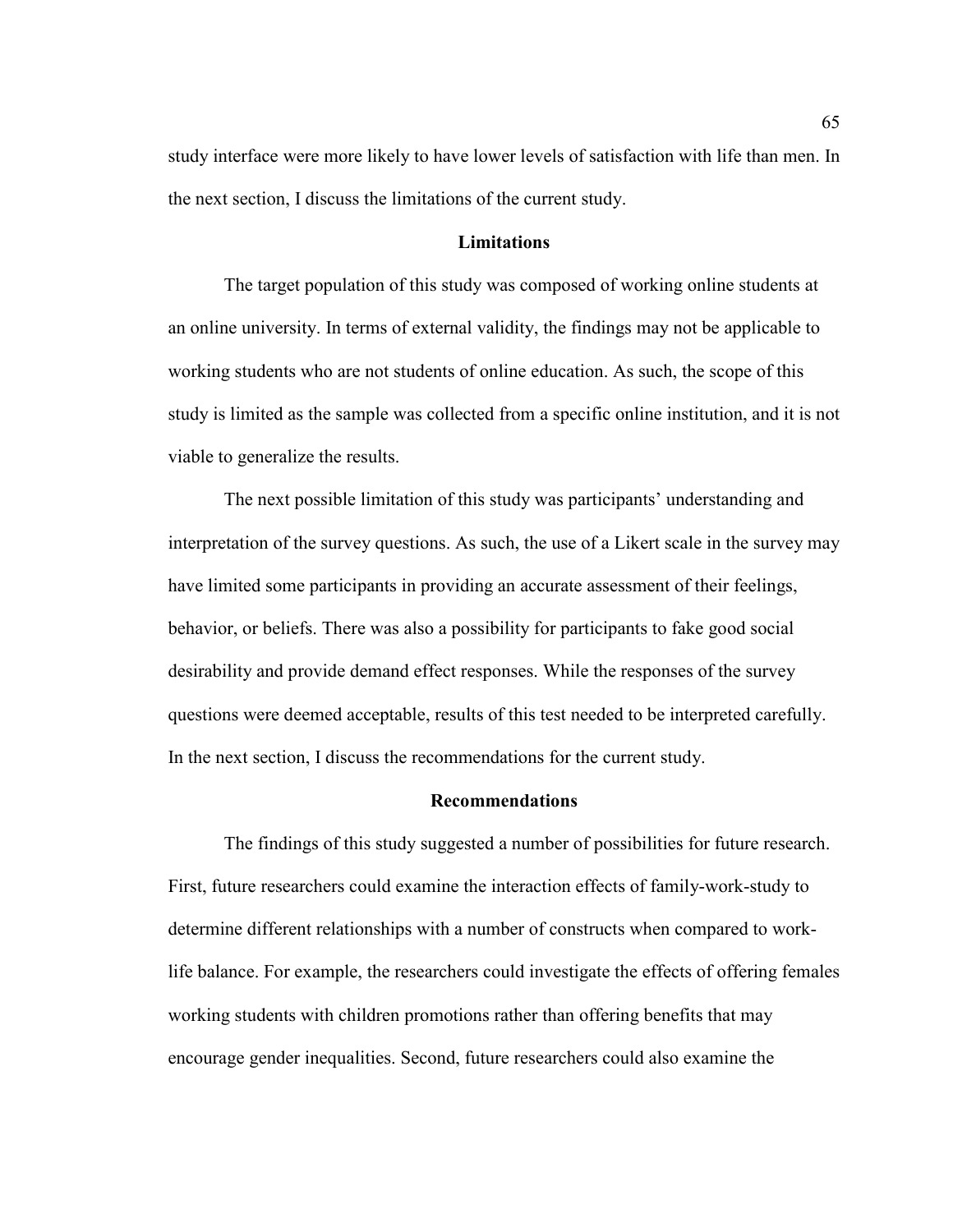interaction effect of family-work-study to age range as a predictor in determining gender social role between the younger and older generations of matured students. Furthermore, different gender roles (e.g., spouse, parent, employee, caregiver, matured student) as predictors may also extend this study. Third, future researchers may include specific analyses in a mixed study design that may provide additional useful qualitative analysis of daily events such as self-reported work-family-study conflict. This inclusion would enrich the findings with more insights into the struggle faced by working online students in managing and balancing their work-life balance. My study was conducted quantitatively where information was distilled and analyzed. For the future, a longitudinal study using a mixed-method could be beneficial as it would provide insightful information of working online students.

 In summary, future researchers examining the moderating effects of gender in models of online student behavior might uncover other differences that may contribute to positive social change by providing new insights and useful information for policy makers to support online students as well as providing an understanding of the dynamic of the work-life-study balance for the students themselves. In the next section, I discuss the implications of the current study.

## **Implications**

The findings of this study might contribute to positive social change by providing useful information for policy makers to support online students and an understanding of the dynamic of the work-life-study balance for the students themselves. As such, it is crucial to continue studies between work, family, and study as working online students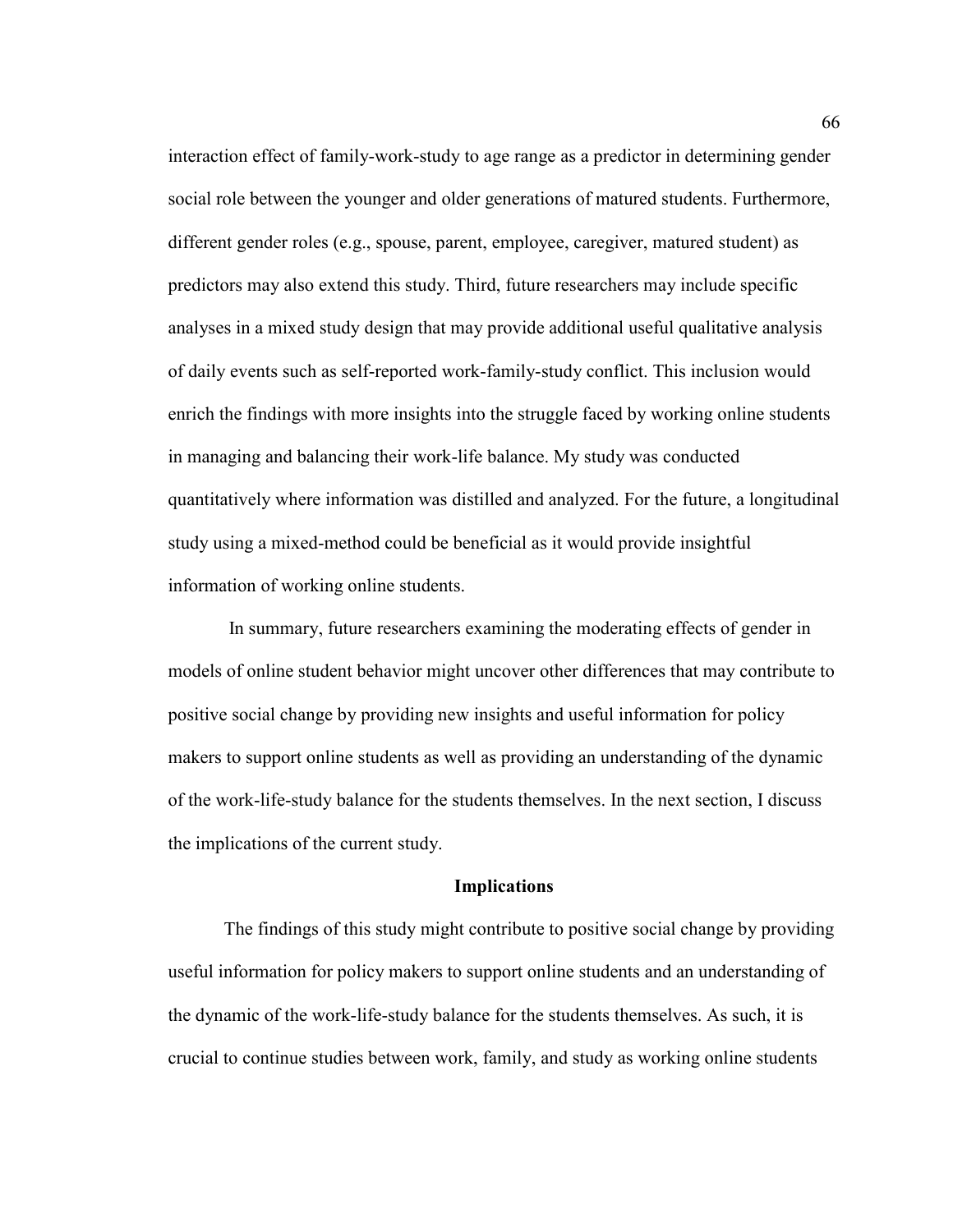will continue to enroll themselves in tertiary online education. More research providing information of changing social roles in gender and spillover experiences of working online students in their work-life balance and work-study interface will aid human resource personnel and higher education personnel of online education in designing and structuring appropriate settings for working online students such as work-study schedules. There is also a need to include family and conduct more work-family-study research about how family interferes with study and study interferes with family and to find out how the interactions of these variables affect work-life balance of the working online students.

Social implications of the current study exploring working online students' worklife balance and work-study interface served as an impetus for future research on interconflict of more than the two role domains. As such, it is beneficial to continue research on inter-role conflicts in study-, family-, and work-satisfaction to provide an understanding of the personal dimensions in the lives of online students. Furthermore, there is a need to continue study by tapping into the experience of working online student role in work-life balance and work-study interface to provide relevant information and understanding of the dynamic of work-family-study balance for the students themselves such as stress and satisfaction experienced by students in their work-life-study balance.

Furthermore, another social implication of the current study was to establish awareness and understanding of the role conflicts faced by working online students in their work-life balance. It is crucial to continue study so as to provide for policy makers useful information that may provide an insight into the plight of working online students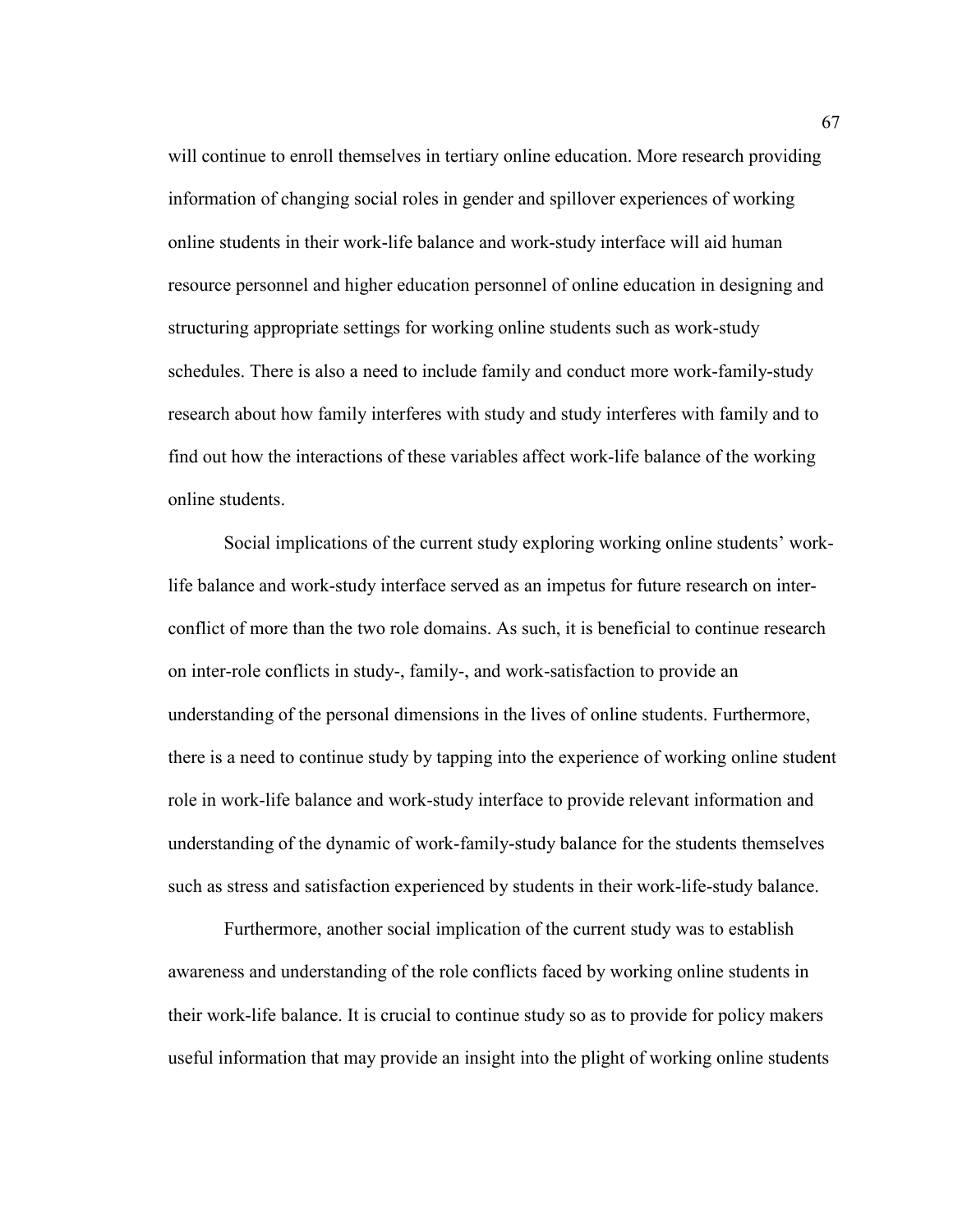for any future interventions, for example. flexi-work schedule, and also assist working online students in upkeep of their studies in work-life balance, for example. university study leave. I conclude my study in the next section.

# **Conclusion**

The objective of this study was to quantitatively examine the moderating effects of gender on the relationships between work-life balance and work-study interface of working online students and their perceived stress and satisfaction with life. At the end of the interpretation of the findings, I concluded from the current study that working online women are more likely to report a higher level of perceived stress than men in both worklife balance and work-study interface and a lower level of satisfaction with life than men in work-study interface. It is evident that relationship exists in work-life balance, workstudy interface, gender, perceived stress and satisfaction with life. The null hypotheses for Hypothesis 1, 2 and 4 were rejected. However, I failed to reject Hypothesis 3 as the gender did not moderate the relationship between work-life balance of working online students and their satisfaction with life. In conclusion, working online students should try to balance their work-life balance and work-study interface to reduce stress and get satisfied.

Overall, the findings from this study will add to the existing literature. With an awareness of spillover experiences and social role in gender of working online students in their work-life balance and work-study interface, the findings may contribute to positive social change by providing useful information for policy makers to support online students. The study may also provide an understanding of the dynamic of the work-life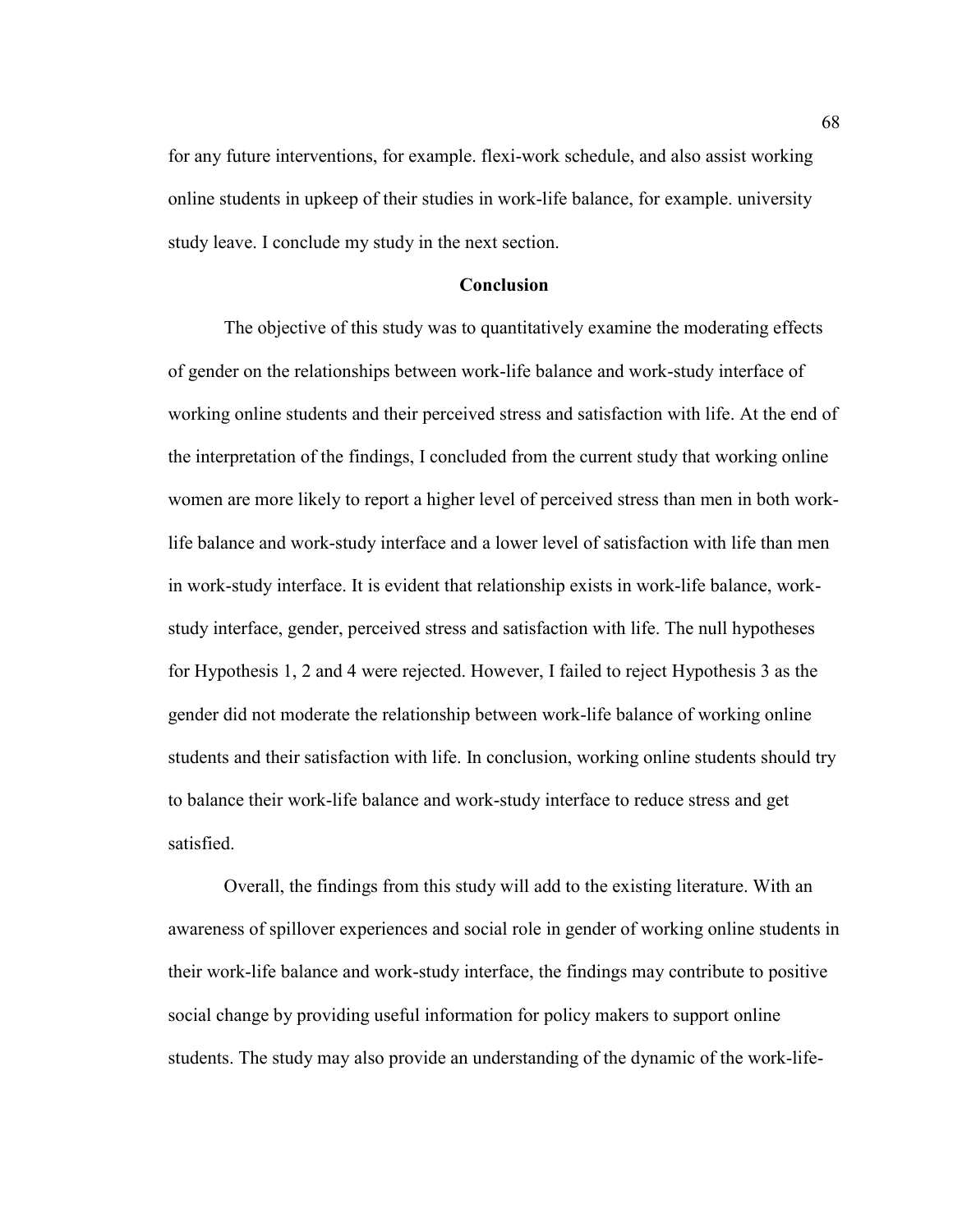study balance for the students themselves. With the provision of new data and information regarding perceived stress and satisfaction with life of male and female undergraduates and graduates allow educational institutions to offer suitable resources and services to this population.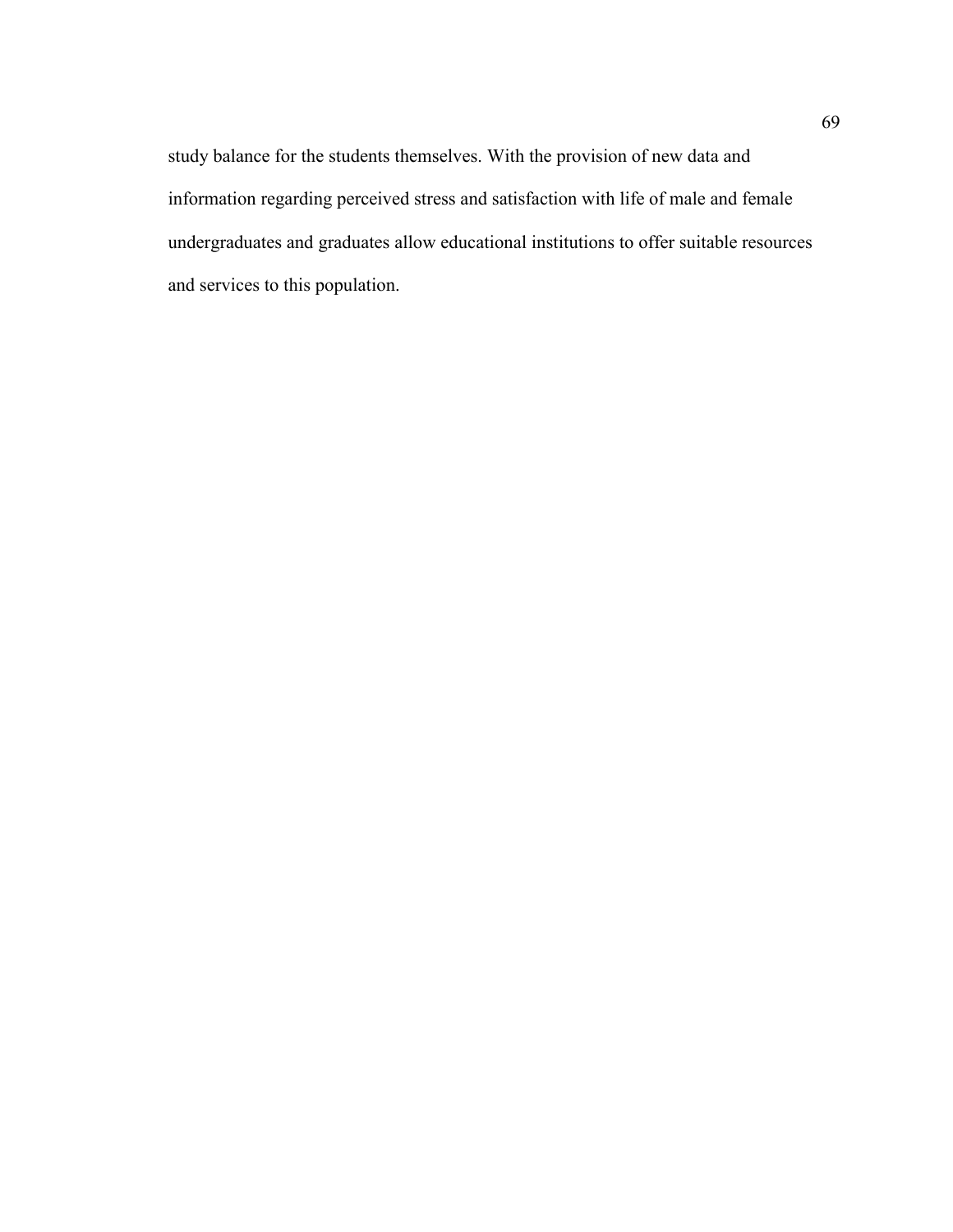### References

- Adema, W. (2013). Greater gender equality: What role for family policy? *Family Matters, 93,* 7-16*.*
- Albright, M., Simonson, M., Smaldino, S., & Zvacek, S. (2006). Teaching and learning at a distance: *Foundations of Distance Education*. Upper Saddle River, NJ: Pearson Education.
- Alexander, M. G., Brewer, M. B., & Hermann, R. K. (1999). Images and affect: A functional analysis of out-group stereotypes. *Journal of Personality and Social Psychology, 77*, 78-93. doi:10.1037/0022-3514.77.1.78.
- Allen, D. G., Hancock, J. I., Vardaman, J. M., & McKee, D. N. (2014). Analytical mindsets in turnover research. *Journal of Organizational Behavior, 35*, 61-68.
- Allen, I. E., & Seaman, J. (2007). Online nation: *Five years of growth online*. Retrieved from www.sloan-c.org/publications/survey/pdf/online\_nation.pdf
- Allen, I. E., & Seaman, J. (2014). Grade Change: *Tracking Online Education in the United States*. Sloan Consortium and Babson Survey Research Group, p. 33. Retrieved from http://www.onlinelearningsurvey.com/reports/gradechange.pdf
- Allison, D., Alfonso, V., & Dunn, G. (1991). The Extended Satisfaction with Life Scale. *The Behavior Therapist, 5*, 15-16.
- Al-Omiri, M. (2007). A preliminary study of electronic surveys as a means to enhance management accounting research. *Management Research News. 30*(7). 510-524. doi:10.1108/01409170710759720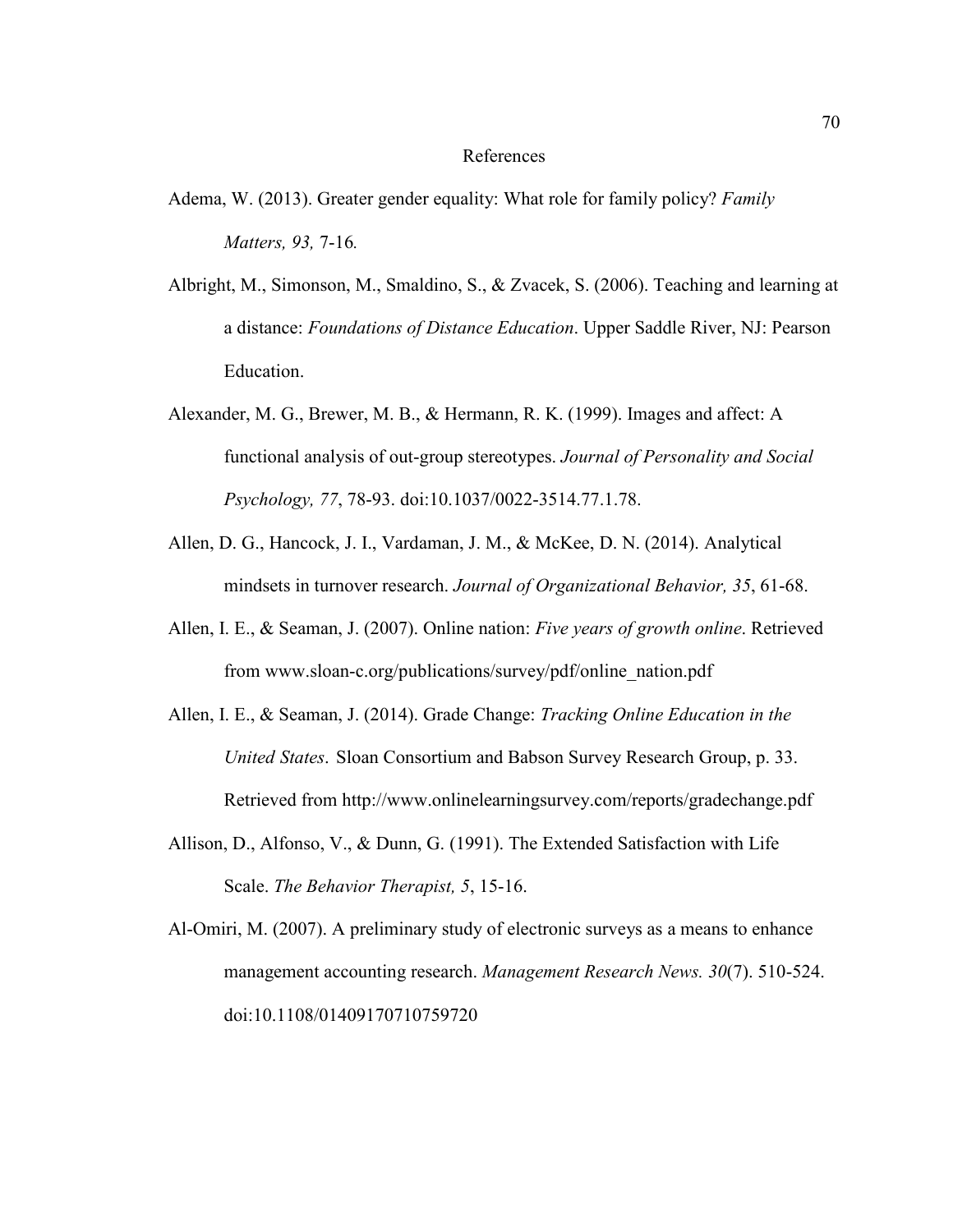- American Psychological Association (2010). *Publication manual of the American Psychological Association* (6th ed.). Washington, DC: Author.
- Andrews, F. M., & Withey, S. B. (1976*). Social indicators of well-being America's perception of life quality*. New York, NY: Plenum Press.
- Atheya, R., & Arora, R. (2014). Stress and its brunt on employee's work-life balance (WLB): A Conceptual Study. *Journal of Humanities and Social Science, 19*(3), 57-62. doi:10.9790/0837-19355762
- Atici, B., & Bati, U. (2010). Changing structure of education and profile of learners. *Problems of Education in the 21st Century, 21*, 12-21.
- Baral, R., & Bhargava, S. (2011). Examining the moderating influence of gender on the relationships between work-family antecedents and work-family enrichment: Gender in management. *An International Journal, 26*(2), 122-147. doi:10.1108/17542411111116545
- Baron, R. M., & Kenny, D. A. (1986). The moderator-mediatory variable distinction in social psychological research: Conceptual, strategic, and statistical considerations. *Journal of Personality and Social Psychology*, *51*, 1173-1182. doi:10.1037//0022-3514.51.6.1173
- Behere, S. P., Yadav R., & Behere, P. B. (2011). A comparative study of stress among students of medicine, engineering, and nursing. *Indian Journal of Psychology Medicine, 33*(2), 145-148. doi:10.4103/0253-7176.92064.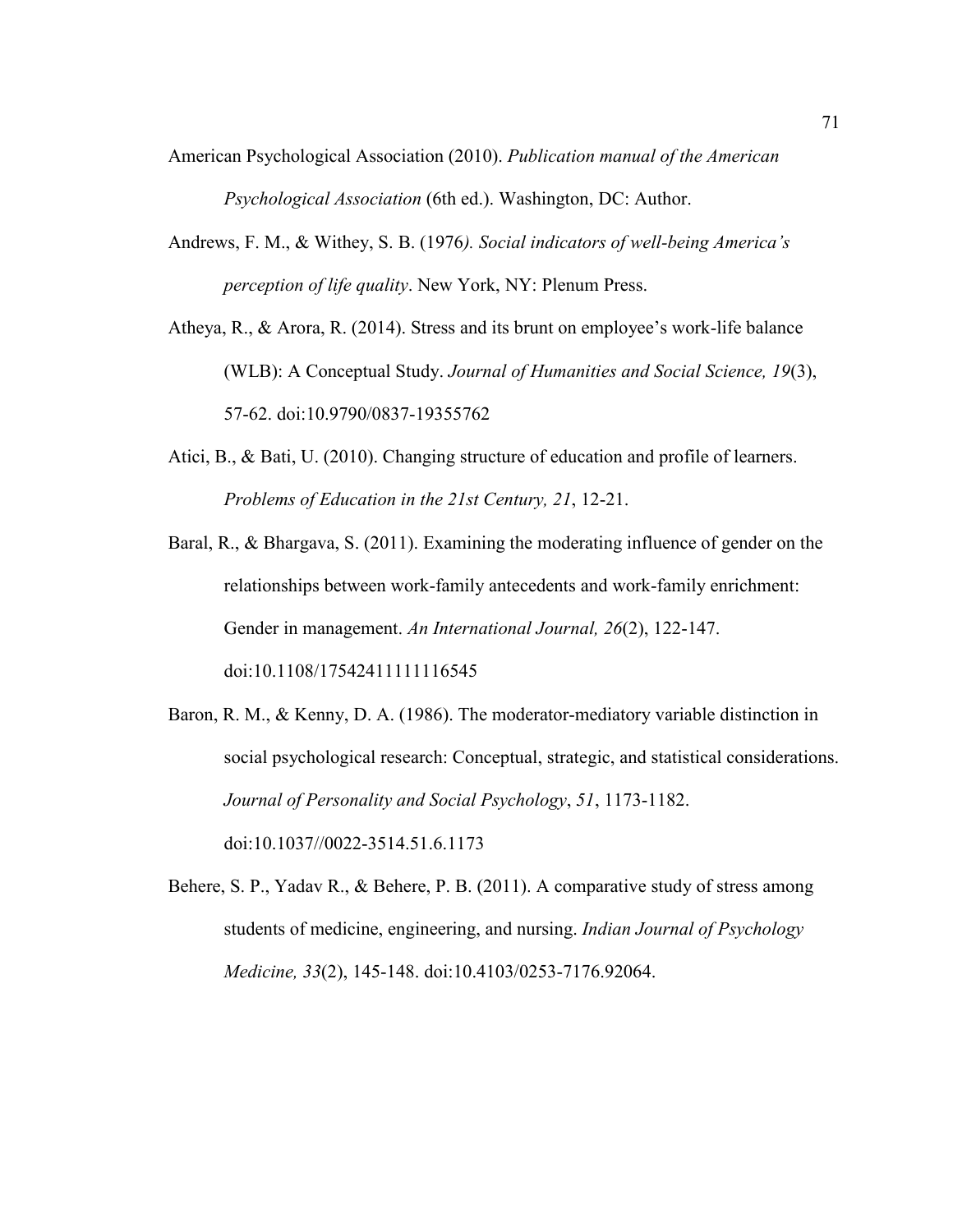- Berges J. B. M., & Landa, M. A. (2014). Emotional intelligence and affective intensity as life satisfaction and psychological well-being predictors on nursing professionals. *Journal of Professional Nursing, 30*(1), 80-88.
- Beutell, N. J. (2010). Work schedule, work schedule control and satisfaction in relation to work-family conflict, work-family synergy, and domain satisfaction. *Career Development International, 15*(5), 501-518. doi:10.1108/13620431011075358
- Beutell, N. J., & Schneer, J. A. (2014). Work-family conflict and synergy among Hispanics. *Journal of Managerial Psychology, 29* (6), 705 – 735. doi:10.1108/JMP-11-2012-0342
- Bird, S. R. (2006). Theorizing masculinities: Recent trends in social sciences. *Gender Studies Journal of Eastern Europe, 33*(1), 1-21.
- Blackburn, R. T., Horowitz, S. M., Edington, D. W., & Klos, D. M. (1986). University faculty and administrator responses to job strains. *Research in Higher Education, 25*(1), 31-41. doi:10.1007/bf00991876
- Boehm, J. K., & Lyubomirsky, S. (2009). The promise of sustainable happiness. In S. J. Lopez (Ed.), *Handbook of positive psychology* (2nd ed.; pp. 667-677). Oxford, United Kingdom: Oxford University Press.
- Bohen, H. H., & Viveros-Long, A. (1981). *Balancing jobs and family life: Do flexible schedules help?* Philadelphia; Temple University Press.
- Breakwell, G. M., Hammond, S., Fife-Schaw, C., & Smith, J. A. (2008). *Research methods in psychology* (3rd ed.). Thousand Oaks, CA: Sage Publications.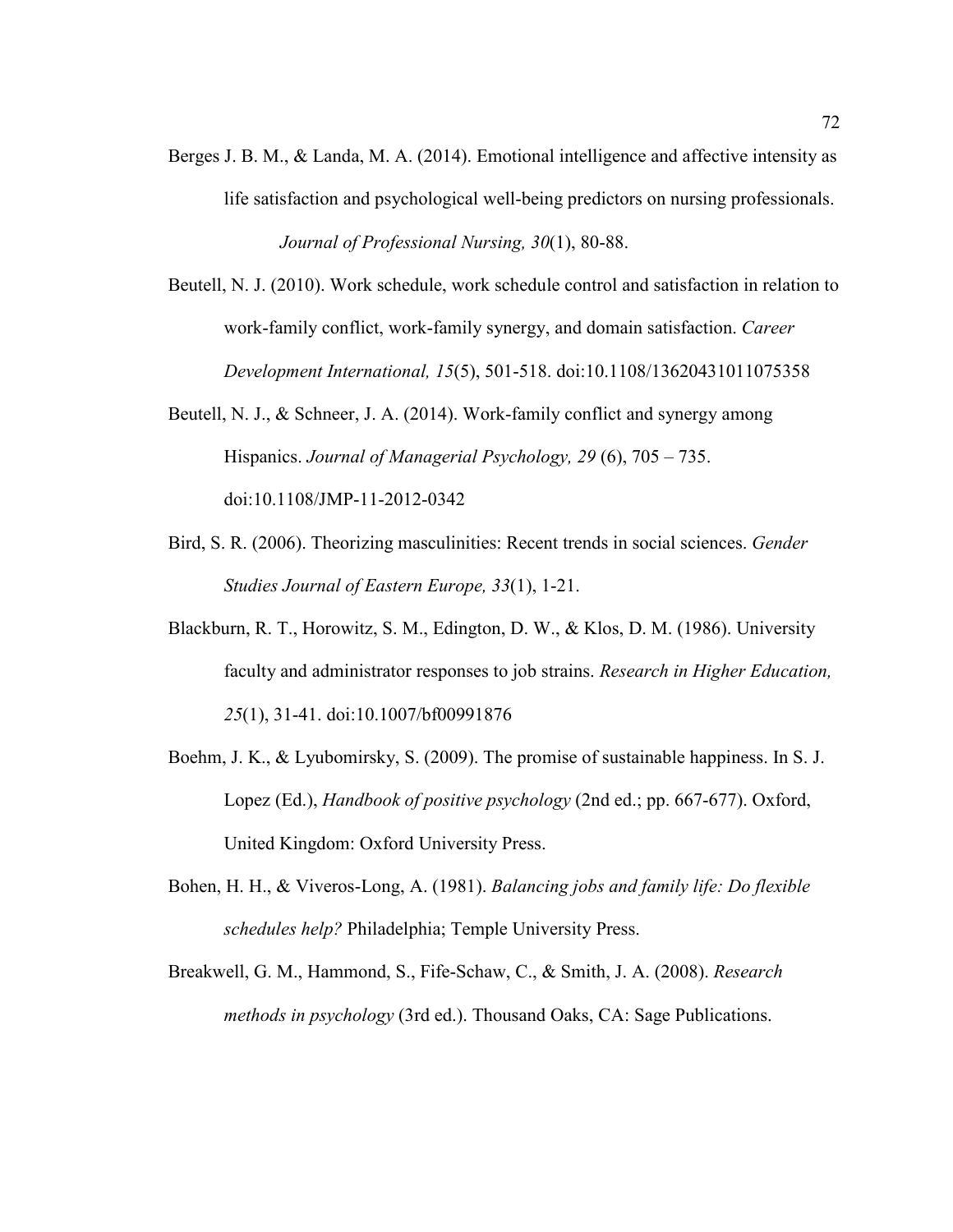- Brett, J. M., & Stroh, L. K. (2003) Working 61 plus hours a week: Why do managers do it? *Journal of Applied Psychology, 88*, 67-78.
- Brotheridge, C., & Lee, R. (2005). Impact of work-family interference on general wellbeing: A replication and extension. *International Journal of Stress Management, 12*, 203-221.
- Brus, C. P. (2006). Seeking balance in graduate school: A realistic expectation or dangerous dilemma? *New Directions for Student Services, 115*, 31-45. doi: 10.1002/ss.214
- Carey-Fletcher, K. (2007). The relationship of community college campus child care centers to the academic success of single mothers. *Dissertation Abstracts International: The Humanities and Social Sciences, 68*(*4*), 1289.
- Cheng, B. H., & McCarthy, J. M. (2013). Managing work, family, and school roles: Disengagement strategies can help and hinder. *Journal of Occupational Health Psychology, 18(*3), 241-251. doi:10.1037/a0032507
- Chickering, A. W., & Ehrmann, S. C. (1996). Implementing the seven principles: Technology as a lever. *AAHE Bulletin*, *49*(2), 3-6.
- Clark, S. C. (2000). Work/family border theory: A new theory of work/family balance. *Human Relations, 53*, 747-770. doi:10.1177/0018726700536001
- Cohen, J. (1992). Quantitative methods in psychology: A power primer. *Psychological Bulletin, 112*(1), 155-159.
- Cohen, S., Kamarck, T., & Mermelstein, R. (1983). A global measure of perceived stress. *Journal of Health and Social Behavior, 24*, 385-396. doi:10.2307/2136404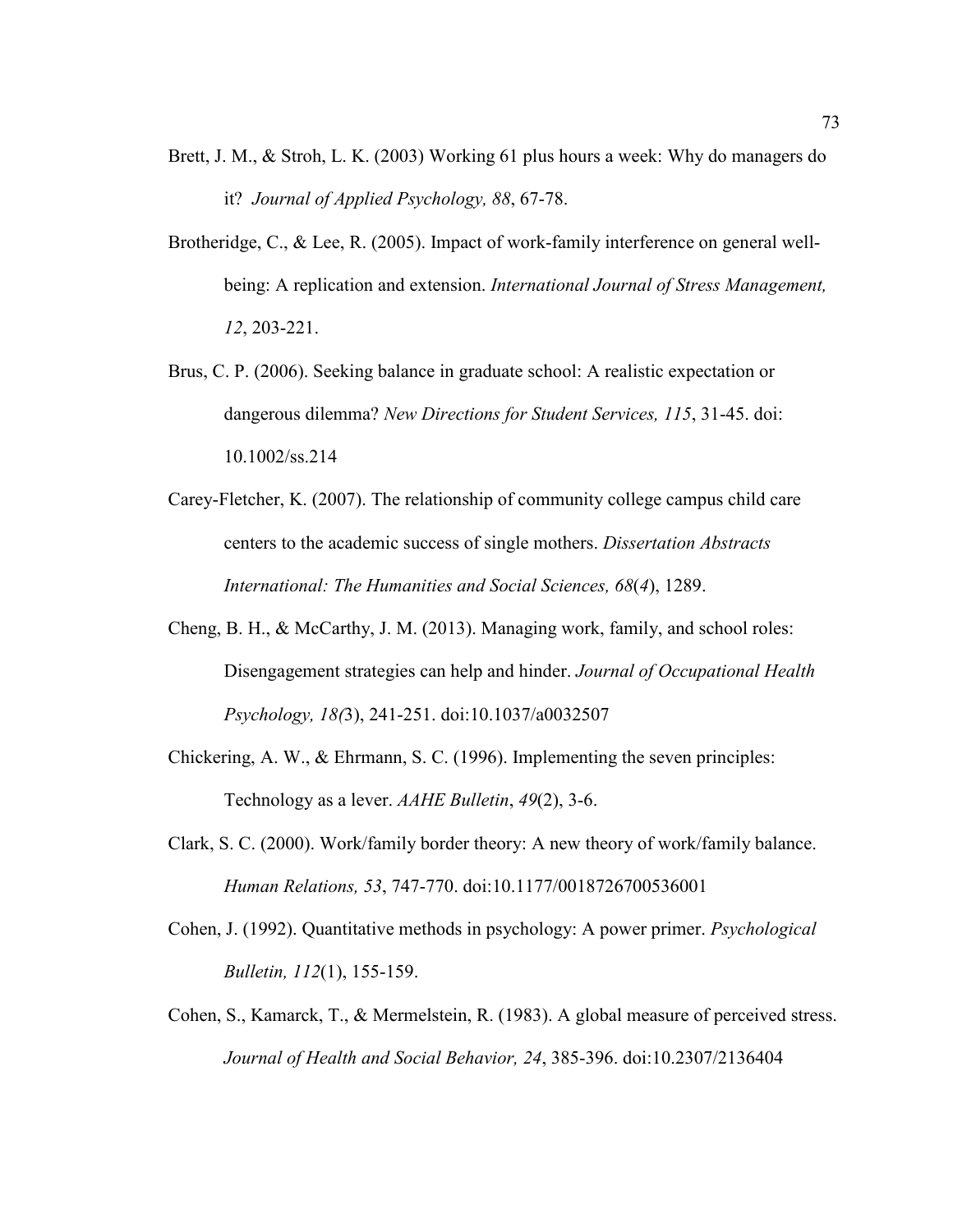Corrigan, J. (2000). The Satisfaction with Life Scale. *The Center for Outcome* 

*Measurement in Brain Injury.* Retrieved from http://www.tbims.org/combi/swls

- Creswell, J. W. (2003). *Research Design: Qualitative, Quantitative and Mixed Methods Approaches* (2nd ed.). London: Sage Publications Ltd.
- Creswell, J. W. (2014). *Research design: Qualitative, quantitative and mixed methods approaches* (4th ed.). London: Sage Publications Ltd.
- Crouter, A. C. (1984). Participative work as an influence on human development. *Journal of Applied Developmental Psychology, 5*, 71-90.
- Darrat, M., Amyx, D., & Bennet, R. (2010). An investigation into the effects of workfamily conflict and job satisfaction on salesperson deviance. *Journal of Personal Selling & Sales Management, 30*(3), 239-251. doi:10.2753/pss0885-3134300304
- Diener, E. (1984). Subjective well-being. *Psychological Bulletin, 95*, 542–575.
- Diener, E. (2000). Subjective well-being: The science of happiness and a proposal for a national index. *American Psychologist, 55,* 34–43. doi:10.1037//0003- 066x.55.1.34
- Diener, E., & Chan, M. Y. (2011). Happy people live longer: Subjective well-being contributes to health and longevity. *Applied Psychology: Health and Well*‐*Being*, *3*(1), 1-43. doi:10.1111/j.1758-0854.2010.01045.x
- Diener, E. D., Emmons, R. A., Larsen, R. J., & Griffin, S. (1985). The satisfaction with life scale. *Journal of Personality Assessment, 49*(1), 71-75. doi:10.1207/s15327752jpa4901\_13.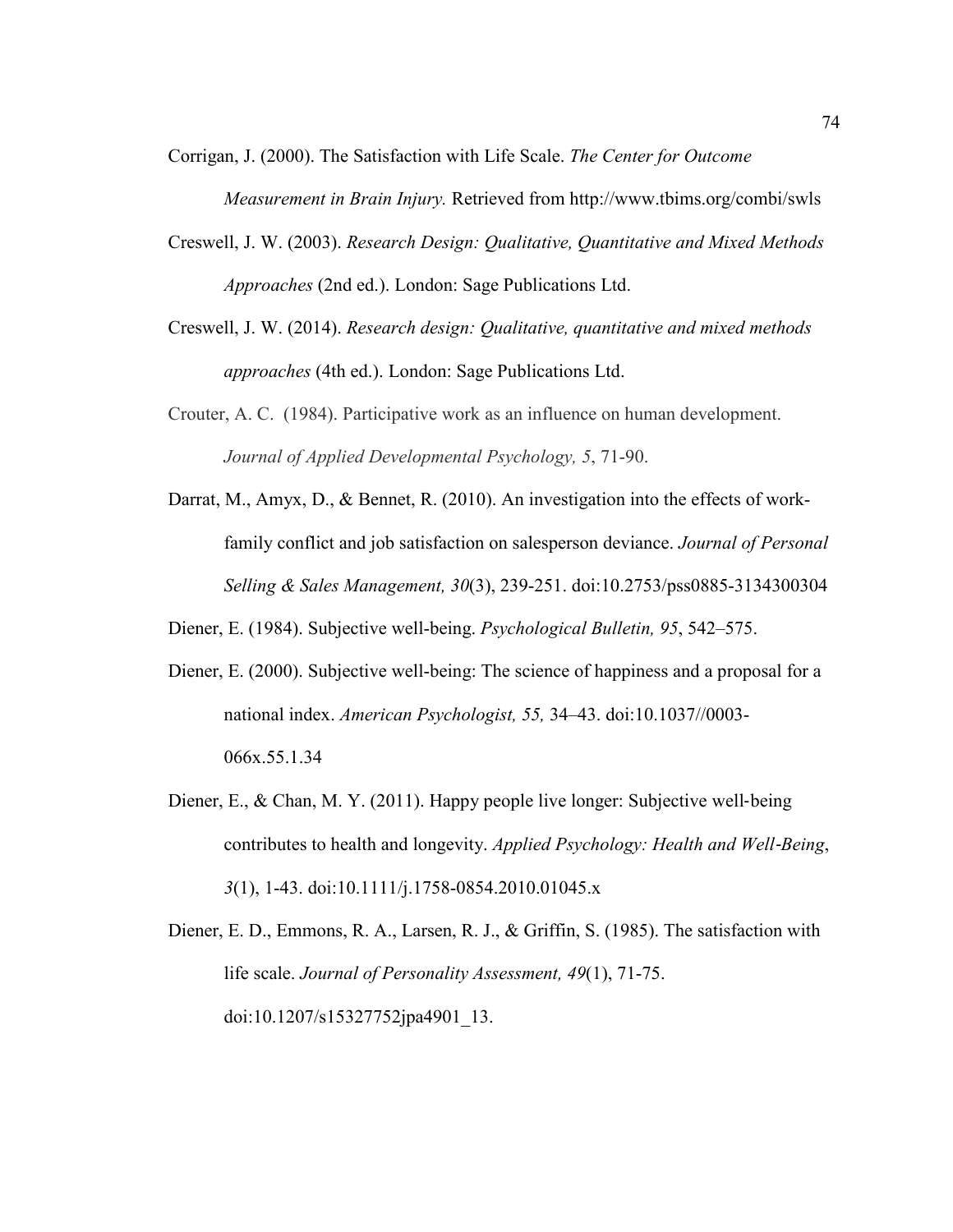- Doble, N., & Surpriya, M.V. (2010). Student life balance, myth or reality? *International Journal of Educational Management, 25*(3), 237-251.
- Dorin, M. (2007). Online education of older adults and its relation to life satisfaction. *Educational Gerontology, 33*, 127–143.

Duxbury, L., & Higgins, C. (2012). Revisiting work-life issues in Canada: *The 2012 national study on balancing work and caregiving in Canada.* Retrieved from http://www.healthyworkplaces.info/wp-content/uploads/2012/11/2012-National-Work-LongSummary.pdf

- Eagly, A. (1987). *Sex differences in social behavior: A social role interpretation.* Hillsdale, NJ: Erlbaum.
- Eagly, A. (1997). Sex differences in social behavior: Comparing social role theory and evolutionary psychology. *American Psychologist, 52*(12), 1380-1383. doi:10.1037/0003-066X.52.12.1380.b
- Eagly, A., Wood, W., & Diekman, A. B. (2000). Social role theory of sex differences and similarities: A current appraisal. In T. Eckes & H. M. Trautner (Eds.), *The developmental social psychology of gender* (pp. 123-174). Mahwah, NJ: Erlbaum.
- Erdwins, C. J., Buffardi, L. C., Casper, W., & O'Brien, A. (2001). The relationship of women's role strain to social support, role satisfaction, and self-efficacy. *Family Relations, 50*, 230-238. doi:10.1111/j.1741-3729.2001.00230.x
- Escoda, N. P., & Alegre, A. A. (2016). Does emotional intelligence moderate the relationship between Satisfaction in Specific Domains and Life Satisfaction? *International Journal of Psychology and Psychological Therapy, 16*(2), 131-140.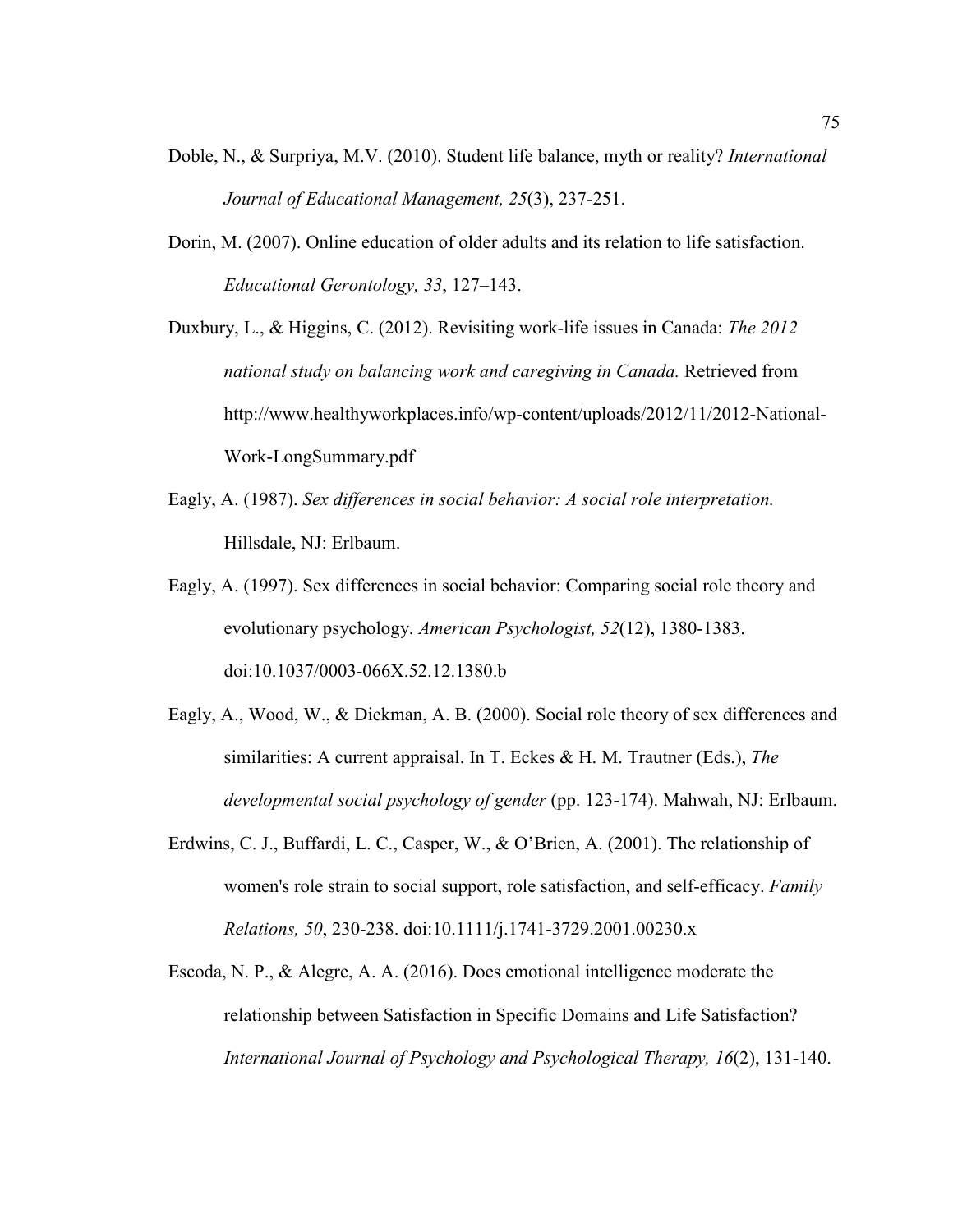- Evans, A. M., Carney, J. S., & Wilkinson, M. (2013). Work-life balance for men: Counselling implications. *Journal of Counselling and Development, 91*(4), 436- 441. doi:10.1002/j.1556-6676.2013.00115.x
- Faul, F., Erdfelder, E., Lang, A.-G., & Buchner, A. (2007). G\*Power3: A flexible statistical power analysis program for the social, behavioral, and biomedical sciences. *Behavior Research Methods, 39*, 175-191. doi:10.3758/bf03193146
- Fiske, S. T., Cuddy, A. J. C., Glick, P., & Xu, J. (2002). A model of (often mixed) stereotype content: Competence and warmth respectively follow from perceived status and competition. *Journal of Personality and Social Psychology, 82*, 878- 902. doi:10.1037/0022-3514.6.878
- Ford, M. T., Heinen, B. A., & Langkamer, K. L. (2007). Work and family satisfaction and conflict: A meta-analysis of cross-domain relations. *Journal of Applied Psychology, 92,* 57-80.
- Franke, G. R., Crown, D. F., Spake, D. F. (1997). Gender differences in ethical perceptions of business practices: A social role theory perspective. *Journal of Applied Psychology, 82*(6), 920-934. doi:10.1037/0021-9010.82.6.920
- Frone, M. R. (2003). Work–family balance. In J. C. Quick & L. E. Tetrick (Eds.), *Handbook of occupational health psychology* (pp. 143–162). Washington, DC: American Psychological Association.
- Gabre, H. G., & Kumar, G. (2012). The effects of perceived stress and facebook on accounting students' Academic Performance. *Accounting and Finance Research, 1*(2), 87-100.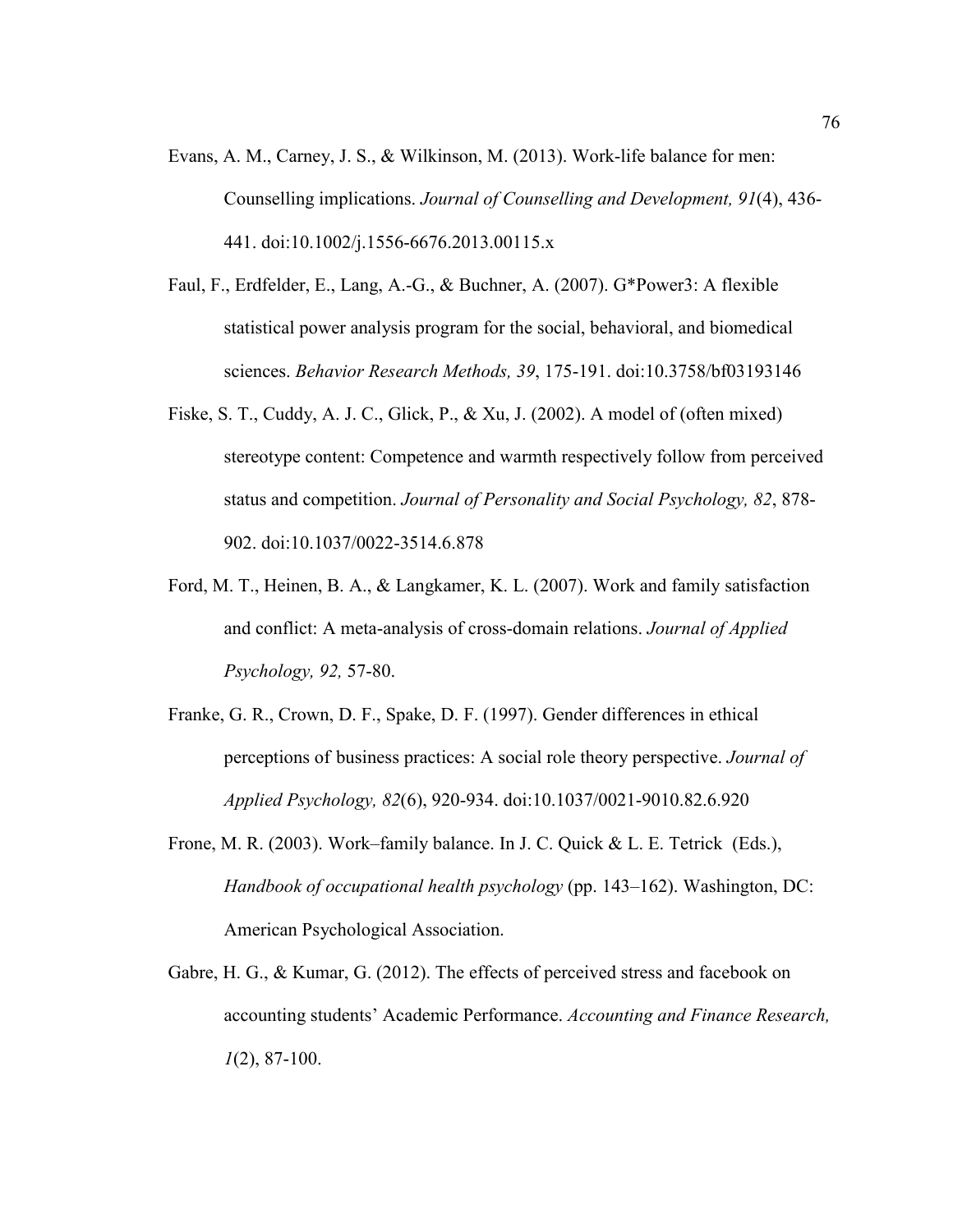- Galindez E., & Casas F. (2010). Adaptación y validación de la students' life satisfaction scale (SLSS) con adolescentes. *Estudios de Psicología, 31*, 79-87.
- Glaesmer, H., Grande, G., Braehler, E., & Roth, M. (2011). The German version of the Satisfaction with Life Scale (SWLS). Psychometric properties, validity, and population-based norms. *European Journal of Psychological Assessment*, *27*(2), 127-132.
- Googins, B. (1991). *Work/family conflict: Private lives public response*. Westport, CT: Auburn House.
- Grawitch, M. J., & Barber, L. K. (2010). Work flexibility or nonwork support? : Theoretical and empirical distinctions for work-life initiatives. *Consulting Psychology Journal Practice and Research, 62*(3), 169-188.
- Grawitch, M. J., Gottschalk, M., & Munz, D. C. (2006). The path to a healthy workplace: A critical review linking healthy workplace practices, employee well-being, and organizational improvements. *Consulting Psychology Journal: Practice and Research, 58*, 129 –147
- Gray, D. E. (2014). *Doing research in the real world*. Thousand Oaks, CA: Sage Publications.
- Greenhaus, H. J., & Allen, T. (2011). Work-family balance: A review and extension of the literature. In J. C. Quick and L. E. Tetrick (Eds.). *Handbook of Occupational Health Psychology* (2<sup>nd</sup> edition). Washington, DC: American Psychological Association.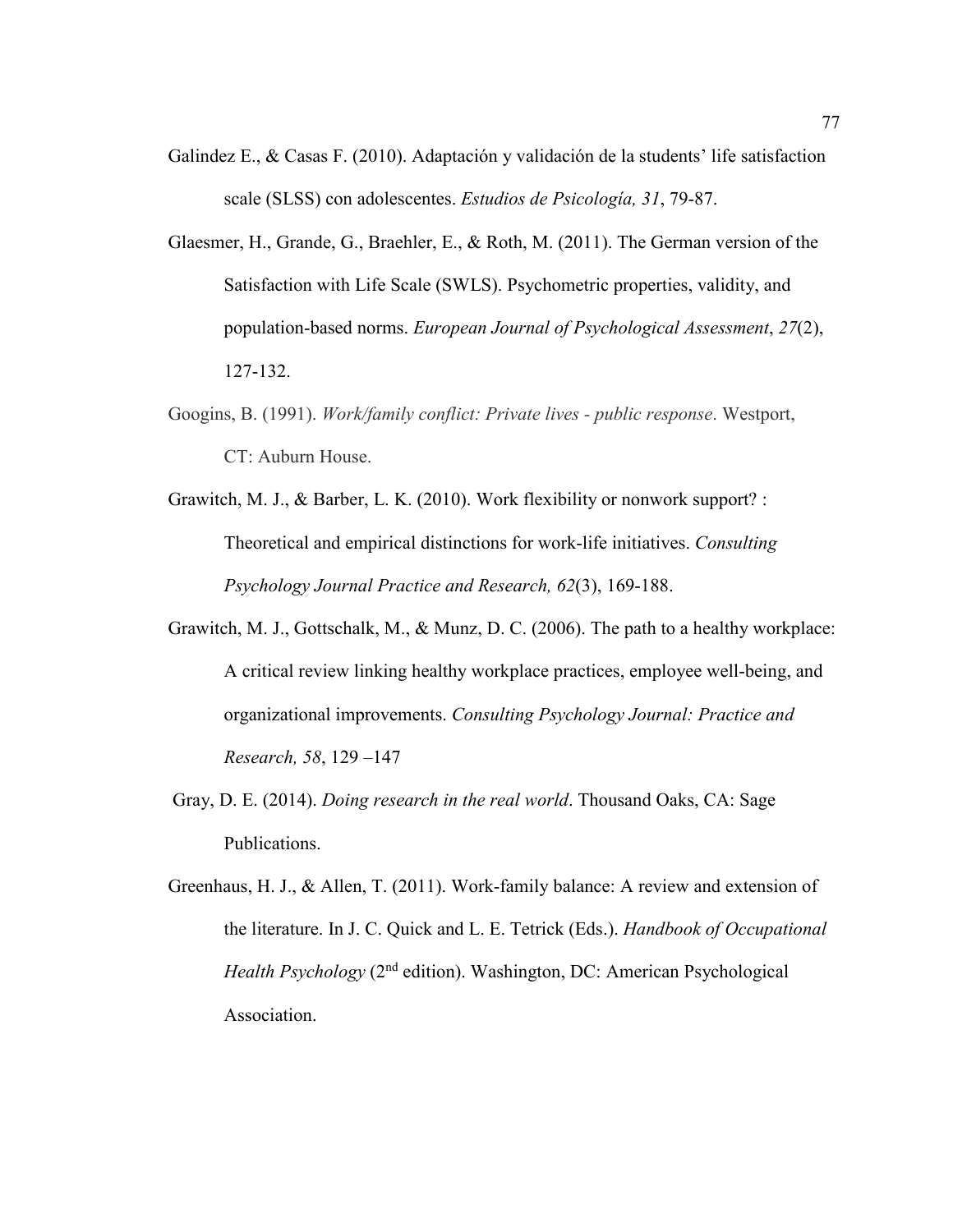- Greenhaus, J. H., & Beutell, N. J. (1985). Sources of conflict between work and family roles. *Academy of Management Review, 10*(1), 76-88. doi:10.2307/258214
- Greenhaus, J. H., Collins, K. M., & Shaw, J. D. (2003). The relation between workfamily balance and quality of life. *Journal of Vocational Behavior, 63*(3), 510- 531.
- Grönlund, A. (2007). More control, less conflict? Job demand-control, gender and workfamily conflict. Gender, *Work and Organization 14*(5), 476-497.
- Grund, A., Brassler, N. K., & Fries, S. (2014). Torn between study and leisure: How motivational conflicts relate to students' academic and social adaptation. *Journal of Educational Psychology, 106*(1), 242-257. doi:10.1037/a0034400
- Grzywacz, J., & Marks, N. (2000). Reconceptualizing the work-family interface: a ecological perspective on the correlates of positive and negative spillover between work and family. *Journal of Occupational Health Psychology, 5* (1), 111-126.
- Haar, J. M. (2013). Testing a new measure of work-life balance: A study of parent and non-parent employees from New Zealand. *International Journal of Human Resource Management, 24*(17/18), 3305-3324. doi:10.1080/09585192.2013.775175
- Haar, J. M., Russo, M., Suñe, A., & Ollier-Malaterre, A. (2014). Outcomes of work-life balance on job satisfaction, life satisfaction and mental health: A study across seven cultures. *Journal of Vocational Behavior*, *85*(3), 361-373.
- Hale, J. C. III. (2013). *Differences in life satisfaction among graduate students from online and traditional universities*. (Doctoral dissertation, Walden University).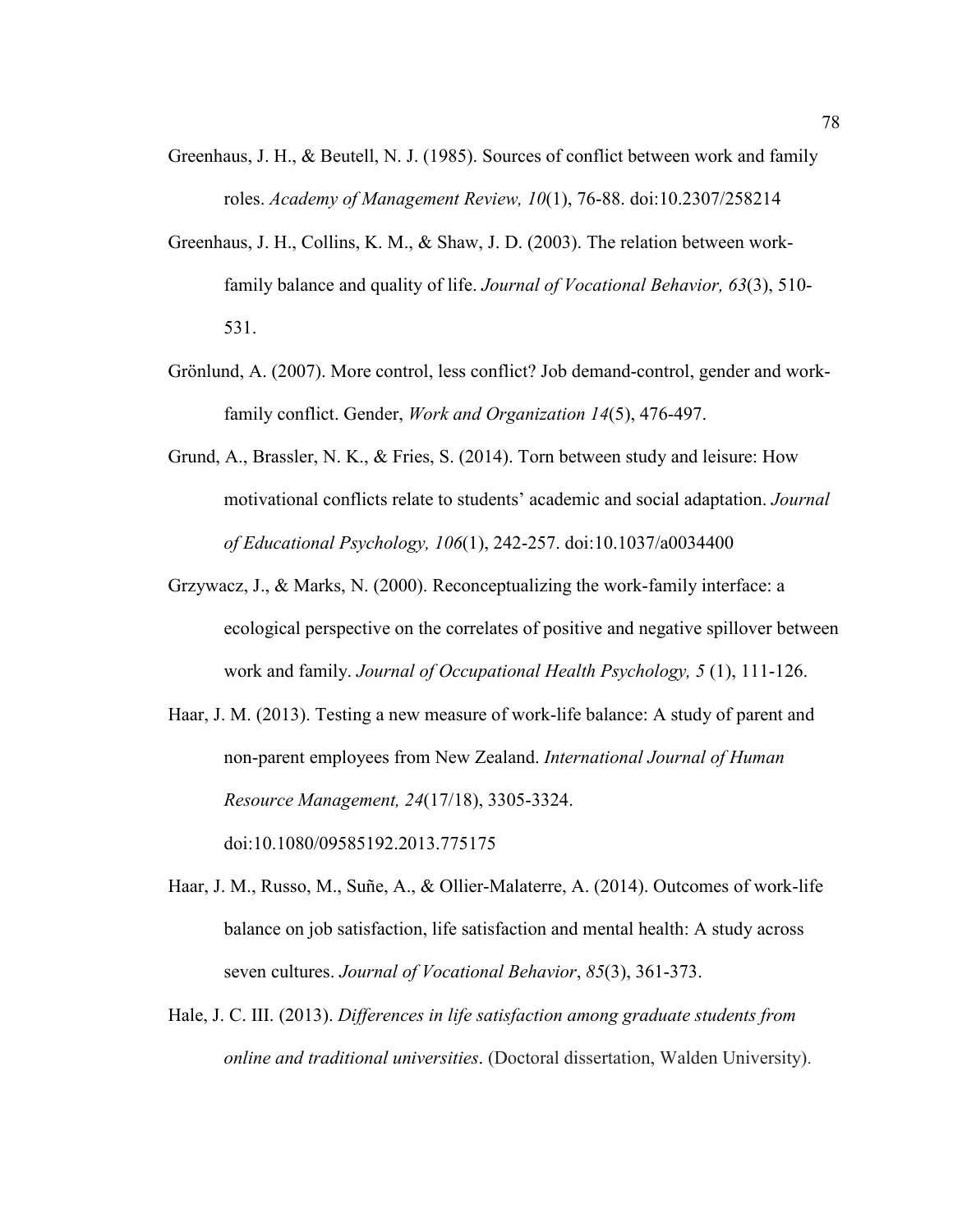- Hansen, G. C., Hammer, L. B., & Colton, C. L. (2006). Development and validation of a multidimensional scale of perceived work-family positive spillover. *Journal of Occupational Health Psychology, 11*, 249-265. doi:10.1037/1076-8998.11.3.249
- Haugtvedt, C. P., Machleit, K. A., & Yalch, R. (2009). *Online consumer psychology: understanding and influencing consumer behavior in the virtual world (Vol. Advertising and consumer psychology).* London, UK: Taylor & Francis e-Library. Retrieved from http://openurl.ac.uk?sfx.sid=TALIS&genre=book&isbn =9781410612694.
- Hecht, T. D., & McCarthy, J. M. (2010). Coping with employee, family, and student roles: Evidence of dispositional conflict and facilitation tendencies. *Journal of Applied Psychology, 95*(4), 631-647. doi:10.1037/a0019065
- Hill, E. J., Hawkins, A. J., Ferris, M., & Weitzman, M. (2001). Finding an extra day a week: The positive influence of perceived job flexibility on work and family life balance. *Family Relations, 50*(1), 49-58.
- Hill, E. J., Ferris, M., & Märtinson, V. (2003). Does it matter where you work? A comparison of how three work venues (traditional office, virtual office, and home office) influence aspects of work and personal/family life. *Journal of Vocational Behavior, 63*, 220-241. doi:10.1016/s0001-8791(03)00042-3
- Holmes, T. H., & Rahe, R. H. (1967). The Social Readjustment Rating Scale. *Journal of Psychosomatic Research, 11*, 213-218.

Kanter, R. M. (1977). *Men and women of the corporation*. New York, NY: Basic Books.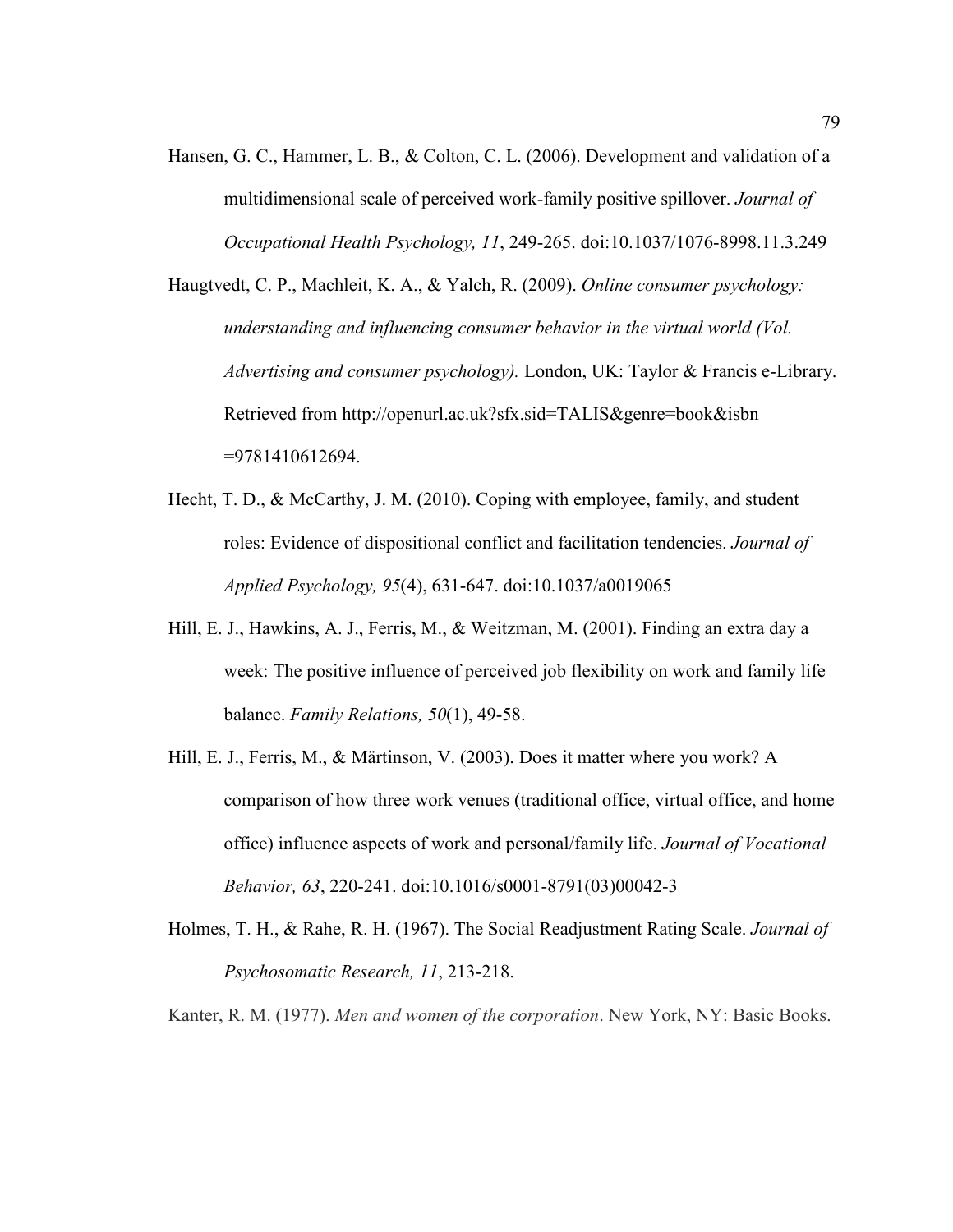- Kiecolt-Glaser, J. K., & Glaser, R. (2001). Stress and immunity: Age enhances the risks. *Curr. Dir. Psychol. Sci.10,* 18 - 21.
- Kinman, G., & Jones, F. (2013). A life beyond work? Job demands, work-life balance, and wellbeing in UK academics. *Journal of Human Behavior in the Social Environment, 17*(1-2), 41-60. doi:10.1080/10911350802165478
- Kinnunen, U., Feldt, T., Geurts, S., & Pulkkinen, L. (2006). Types of work-family interface: Well-being correlates of negative and positive spillover between work and family. *Scandinavian Journal of Psychology, 47*, 149-162.
- Kirby, P. G., Biever, J. L., Martinez, I. G., & Gomez, J. P. (2004). Adults returning to school: The impact on family and work. *Journal of Psychology, 138*(1), 65-76.
- Klein, H. J., Cooper, J. T., Molloy, J. C., & Swanson, J. A. (2014). The assessment of commitment: Advantages of a unidimensional, target-free approach, *Journal of Applied Psychology, 99* (2), 222-238.
- Kossek, E. E., Valcour, M., & Lirio, P. (2014). The sustainable workforce: Organizational strategies for promoting work-life balance and well-being. In C. Cooper & P. Chen (Eds.). *Work and wellbeing* (pp. 295-318), Oxford, United Kingdom: Wiley-Blackwell.
- Lazarus, R. S., & Folkman, S. (1984). *Stress, Appraisal, and Coping*. New York, NY: Springer.
- Lei, S., & Gupta, R. (2010, June). College distance education courses: Evaluating benefits and costs from institutional, faculty, and students' perspectives. *Education, 130*(4), 616-631.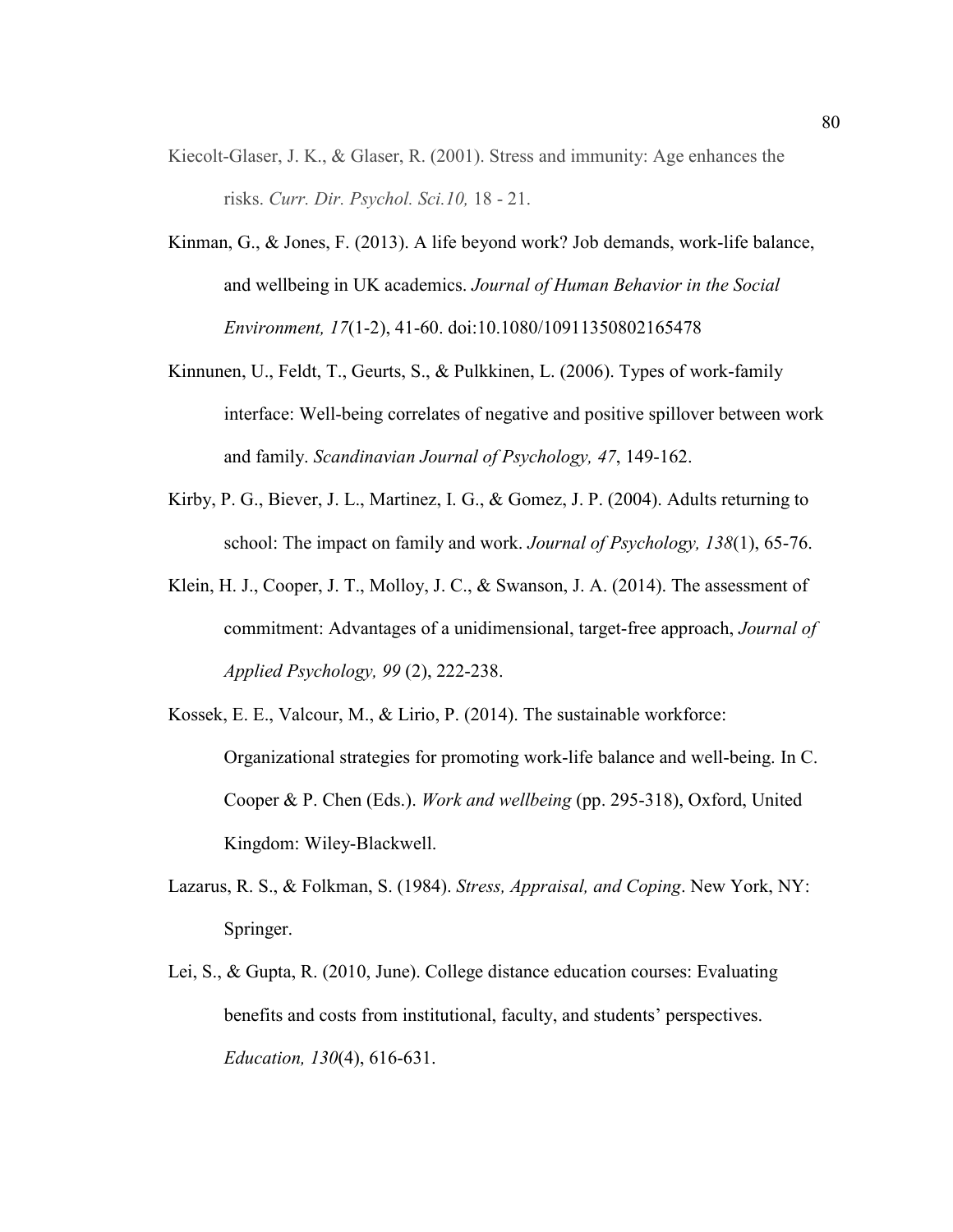- Lim, Y., Tam, C., & Lee, T. (2013). Perceived stress, coping strategy, and general health: A study on accounting students in Malaysia. *Researchers World – Journal of Arts, Science & Commerce 4* (1): 88-95.
- Lindholm, J. A., & Szelenyi, K. (2013). Faculty time stress: Correlates within and across academic disciplines. In Buckholdt, D. R., & Miller, G. E. (Eds.), *Faculty of Stress* (pp 19-40). London, England: Routledge.
- Lockwood, N.R. (2003). Work-life balance: Challenges and solutions‖*. Society for Human Resource Management Research Quarterly, Alexandria, VA*. *48*(6).
- Lyubomirsky, S. (2008).*The how of happiness: A scientific approach to getting the life you want.* New York, NY: Penguin Press.
- Markel, K. S., & Frone, M. R. (1998). Job characteristics, work-school conflict, and school outcomes among adolescents: Testing a structural model. *Journal of Applied Psychology, 83,* 277-287.
- Maroufizadeh, S., Foroudifard, F., Navid, B., Ezabadi, Z., Sobati, B., & Omani-Samani, R. (2018). The Perceived Stress Scale (PSS-10) in women experiencing infertility: A reliability and validity study. *Middle East Fertility Society Journal.*
- Martinez, E., Ordu, C., Della Sala, M. R., & McFarlane, A. (2013). Striving to obtain a school-work-life balance: The full-time doctoral student. *International Journal of Doctoral Studies, 8*, 39-59. doi:10.28945/1765
- Matthews, R. A., Kath, L. M., & Barnes-Farrell, J. L. (2010). Short, valid, predictive measures of work-family interference. *Journal of Occupational Health Psychology, 15*(1), 75-90.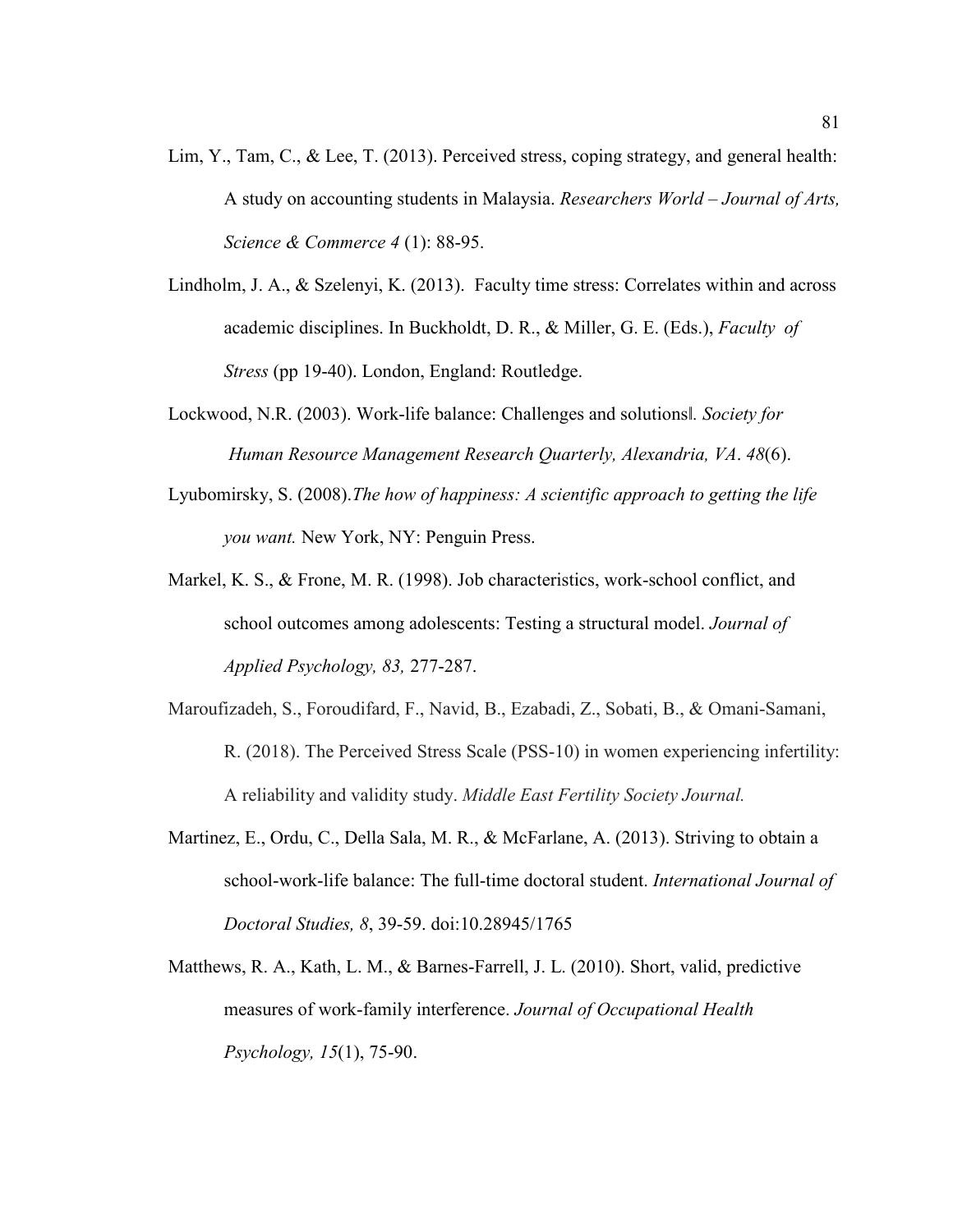- Mauno, S., Kinnunen, U., & Ruokolainen, M. (2007). Job demands and resources as antecedents of work engagement: A longitudinal study. *Journal of Vocational Behavior, 70*, 149-171. doi:10.1016/j.jvb.2006.09.002
- Moore, F. (2007). Work-life balance: Contrasting managers and workers in an MNC. *Employee Relations, 29*(4), 385-399. doi:10.1108/01425450710759217
- Naithani, P. (2010). Overview of work-life balance discourse and its relevance in current economic scenario. *Asian Social Science, 6* (6), 148-155.
- National Center for Education Statistics. (2008). Digest of Education Statistics, 2007 (NCES 2008-022). Washington, DC. doi:10.3102/0002831208323277.
- Netemeyer, R. G., Boles, J. S., & McMurrian, R. (1996). Development and validation of work-family conflict and family-work conflict scales. *Journal of Applied Psychology, 81*(4), 400-410.
- Okeke, E. (2011). The Role work attitude and work-life conflict. *Journal of Management, 33*(4), 592-608.
- Olson, K. J. (2014). Development and initial validation of a measure of work, family, and school conflict. *Journal of occupational health psychology, 19*(1), 46-59. doi:10.1037/a0034927
- O'Meara, K., & Campbell, C.M. (2011). Faculty sense of agency in decisions about work and family. *Review of Higher Education, 34*(3), 447-476. doi:10.1353/rhe.2011.0000
- Overton, L. & Hills, H. (2009). *Driving business benefits: Towards Maturity learning technologies benchmark report, February 09.* London, UK: Towards Maturity.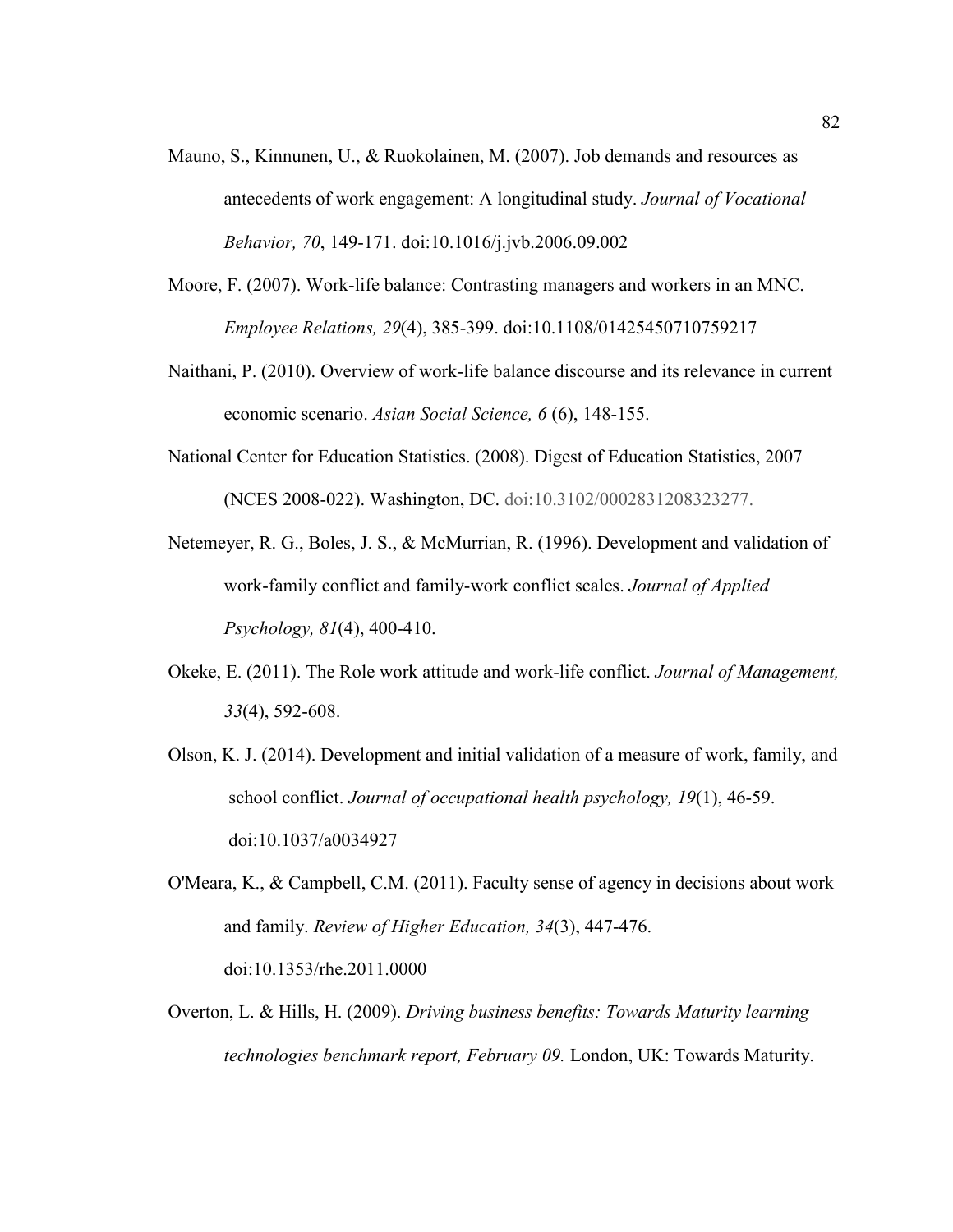- Padma S., & Sudhir Reddy, M. (2013). Role of family support in balancing personal and work life of women employees, *International Journal of Computational Engineering & Management, 16* (3).
- Parker, K., & Wang, W. (2013). *Modern parenthood: Roles of moms and dads converge as they balance work and family.* Washington, DC: PEW Research Center. Retrieved from www.pewsocialtrends.org/2013/03/14/modern-parenthood-rolesof-moms-and-dads-converge-as-they-balance-work-and-family
- Pavot, W. G., & Diener, E. (1993). Review of the Satisfaction with Life Scale. *Psychological Assessment, 5*, 164-172.
- Pavot, W. G., & Diener, E. (2008). The satisfaction with life scale and the emerging construct of life satisfaction. *Journal of Positive Psychology, 3*, 137-152.
- Pett, M. A., Lackey, N. R., & Sullivan, J. J. (2003). *Making sense of factor analysis: The use of factor analysis for instrument development in health care research,* Thousand Oaks, CA: Sage Publication.
- Pleck, J. H. (1977 ). The work–family role system. *Social Problems, 24*, 417-427.
- Pleck, J. H. (1978). *Work-family conflict: A national assessment. Presented at the Annual Meeting of the Society for the Study of Social Problems*, Boston, MA.
- Pocock, B. (2005). Work-life 'balance' in Australia: Limited progress, dim prospects. *Asia Pacific Journal of Human Resources, 43*(2), 198-209. doi:10.1177/1038411105055058
- Pookaiyaudom, G. (2015). Assessing different perceptions towards the importance of a work-life balance: A comparable study between Thai and international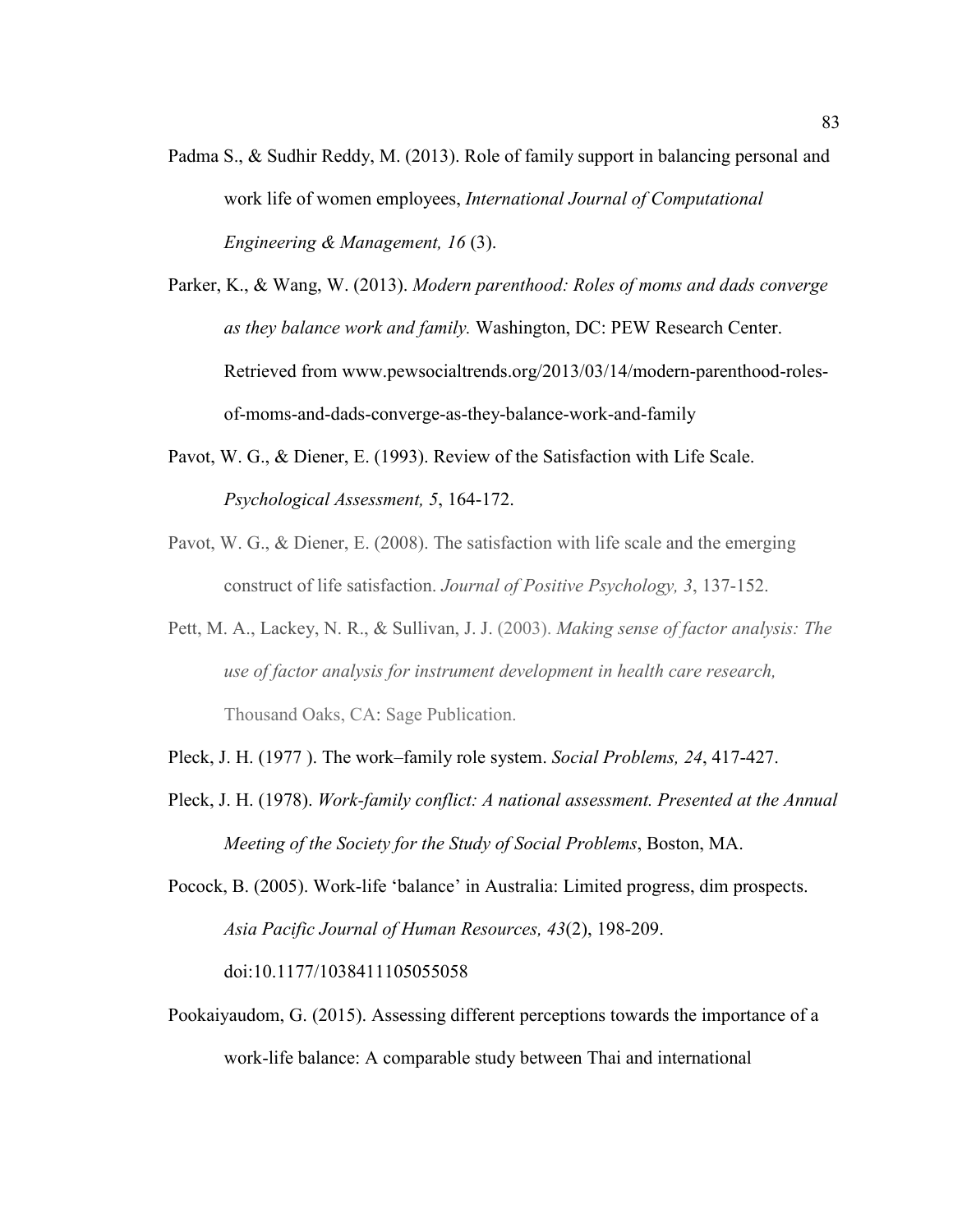programme students. Journal of Procedia Social and Behavioral Sciences, 267- 274.

- Quick, J. D., Henley, A. B., & Quick, J. C. (2004). The balancing act: At work and at home. *Organizational Dynamics, 33*(4), 426-438.
- Ramos, H. M., Francis, F., & Philipp, R. V. (2015). Work life balance and quality of life among employees in Malaysia. *International Journal of Happiness and Development*, *2*(1), 38-51.
- Schmidt, S. (2011).Work-life conflict: Factors associated with negative spillover from home to work. *Journal of Undergraduate Research, 13*, 1-14.
- Shirom, A., Toker, S., Jacobson, O., & Balicer, R. (2010). Feeling vigorous and the risks of all-cause mortality, ischemic heart disease and diabetes: A 20-years follow-up of apparently healthy employees. *Psychosomatic Medicine, 72,* 727–733.
- Sieber, S. D. (1974). Toward a theory of role accumulation. *American Sociological Review. 39*, 567-578.
- Singh, Y. P. (2013). Quality of work life and its impact on organizational performance. *Asia Pacific Journal of Management & Entrepreneurship Research, 2*, 240-246.
- Skakon, J., Nielsen, K., Borg, V., & Guzman, J. (2010). Are leaders' well-being, behaviors and style associated with the affective well-being of their employees? A systematic review of three decades of research. *Work & Stress, 24*(2), 107-139.
- Small, S. A., & Riley, D. (1990). Toward a multidimensional assessment of work spillover into family life. *Journal of Marriage & the Family*, *52*, 51-61.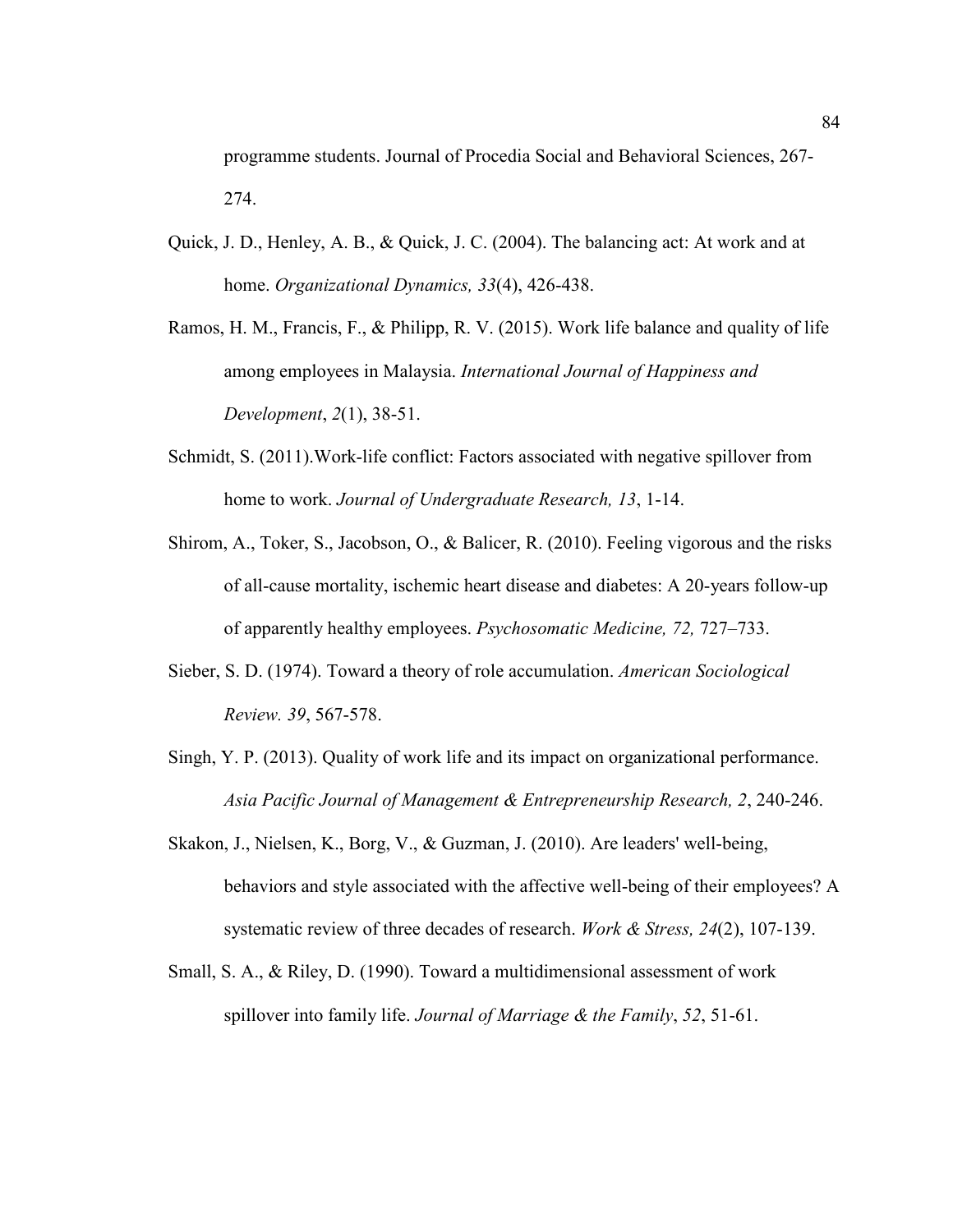- Soo, J. J., Zippay, A., & Park, R. (2012). Family roles as moderators of the relationship between schedule flexibility and stress. *Journal of Marriage and Family*, *74*(4), 897-912.
- Staines, G. L. (1980). Spillover versus compensation: A review of the literature on the relationship between work and nonwork. *Human Relations, 33*, 111-1H9.
- Stimpson, R. L., & Filer, K. L. (2011). Female graduate students' work-life balance and the student affairs professional. In P. A. Pasque, & S. E. Nicholson (Eds.), *Empowering women in higher education and student affairs: Theory, research, narratives, and practice from feminist perspectives* (pp. 69-84). Sterling, VA: Stylus.
- Stranks, J. (2005). *Stress at work: Management and prevention*. Oxford: Elsevier
- Sturgis, J. (2012). The online frontier. *Diverse: Issues in Higher Education, 29*(3), 16-19.
- Thoits, P. A. (1992). Identity structures and psychological well-being: Gender and marital status comparisons. *Social Psychology Quarterly, 55*, 236-256.
- Thompson, C. A., & Prottas, D. J. (2006). Relationships among organizational family support, job autonomy, perceived control, and employee well-being. *Journal of Occupational Health Psychology, 11*(1), 100–118. doi.0.1037/1076- 8998.10.4.100
- Vassar, M. (2007). A note on the score reliability for the satisfaction with life scale: An RG Study. *Social Indicators Research*, *86*, 47-57.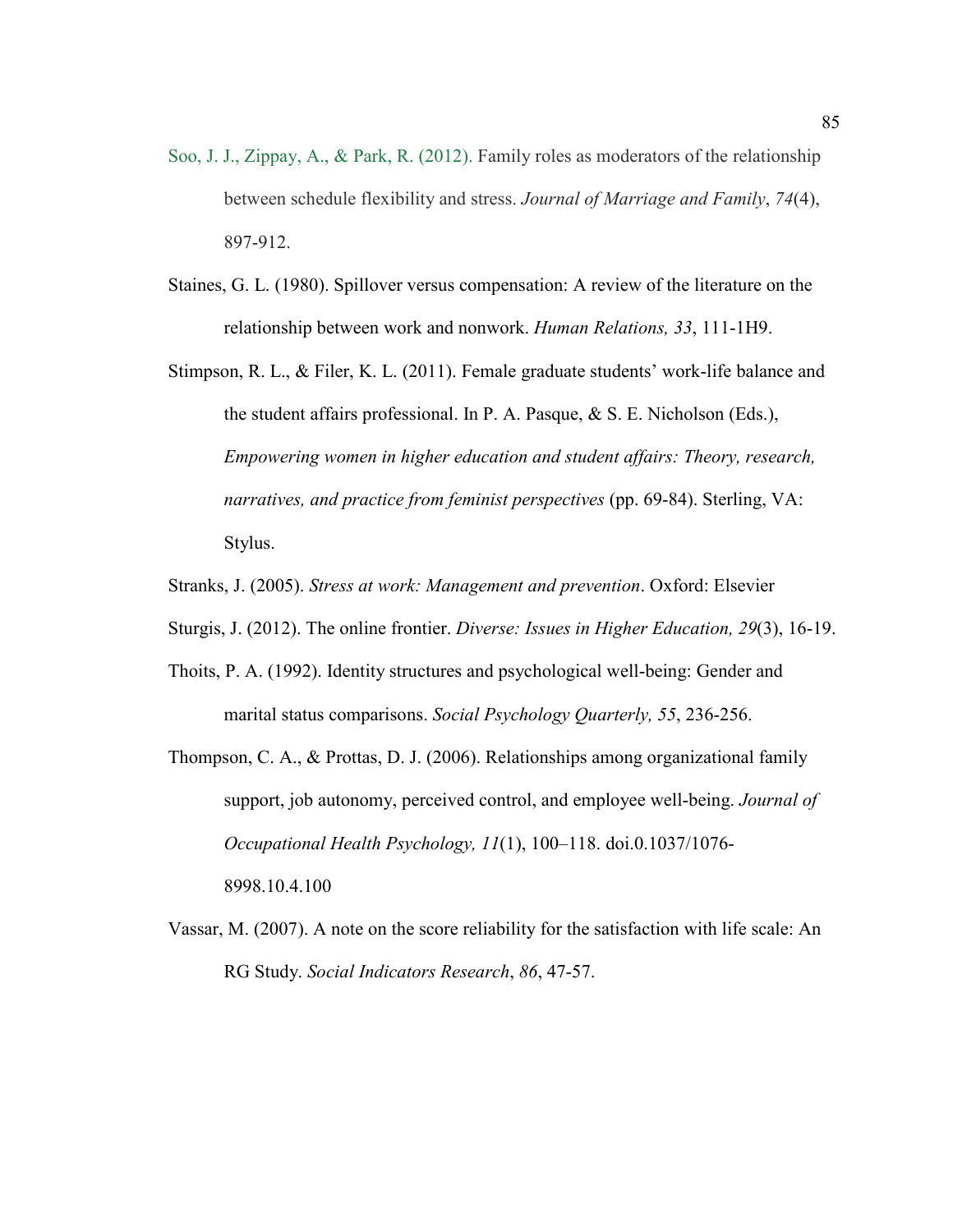- Vazquez, C., Duque, A., & Hervas, G. (2013). Satisfaction with life scale in a representative sample of Spanish adults: Validation and normative data. *Spanish Journal of Psychology, 16*(82), 1-15.
- Veenhoven, R. (1984). *Conditions of happiness*. Hingham, MA: Kluwer Boston Academic Publishers.
- Vera-Villarroel, P., Urzúa, A., Celis-Atenas, P. P. K., & Silva, J. (2012). Evaluation of subjective well-being: Analysis of the satisfaction with life scale in Chilean population. *Universitas Psychologica, 11*(3), 719-727.
- Verhagen, M., & Vossen, A. (2011). Is work-life balance influenced by control and schedule type, and does it affect various job outcomes? *Master Thesis Human Resource Studies*, Tilburg University.
- Walden University. (2015). Retrieved from https://www.waldenu.edu/about/who-weare/data/students
- Wang, X. (2013). Why students choose STEM majors: Motivation, high school learning, and postsecondary context of support. *American Educational Research Journal, 50*, 1081-1121.
- Ware, J. E., Snow, K. K., Kosinski, M., & Grandek, B. (1993). *The SF-36 health survey manual and interpretation guide,* Boston, MA: Nimrod press.
- Whisnant, W. T., Sullivan, J., C., & Slayton, S. L. (1992). The "old" new resource for education: Student age. *Community Service Catalyst, 22*(3), 7-11.